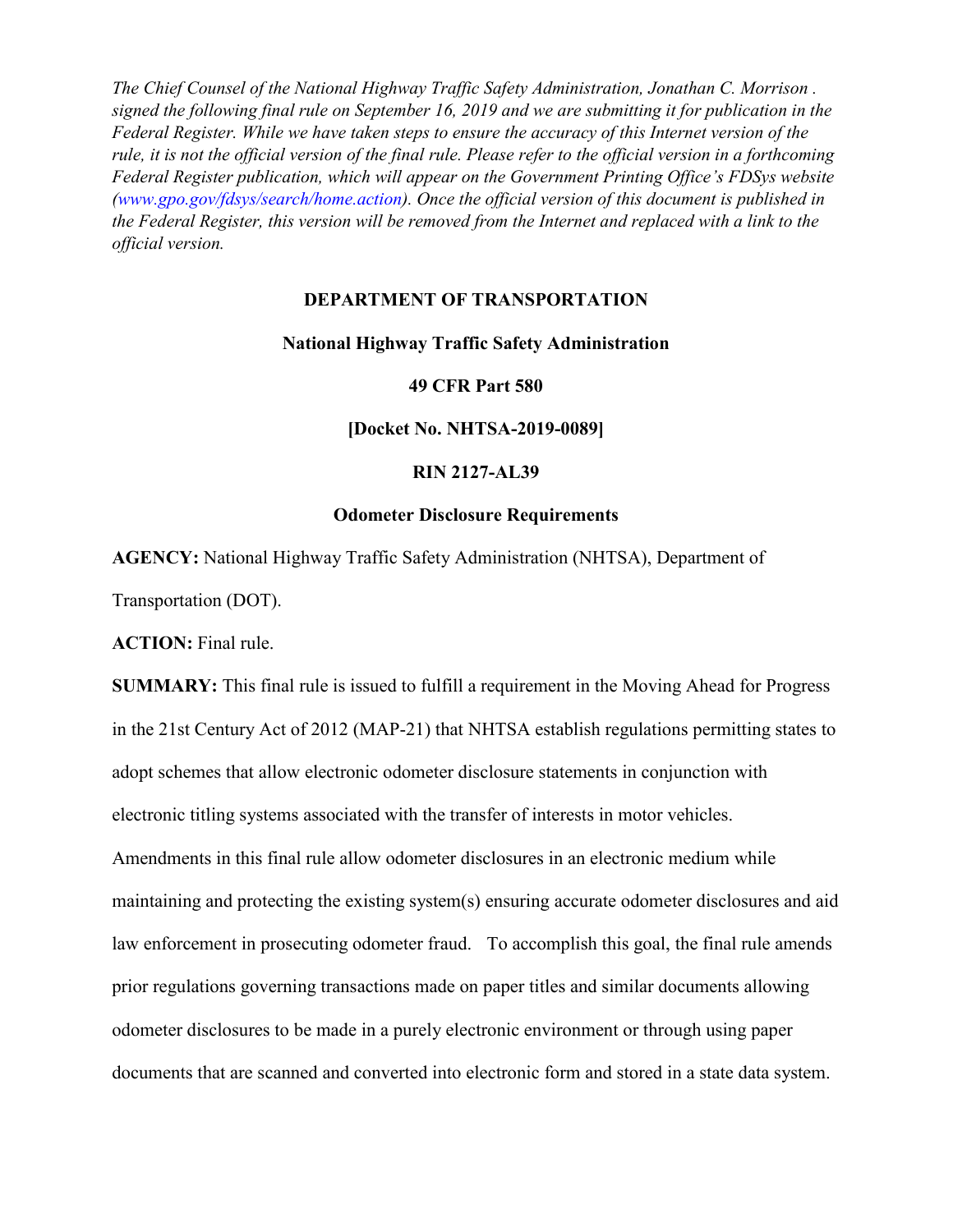This final rule also adds new sections containing specific additional requirements only applying to electronic disclosures to ensure the secure creation and maintenance of electronic records. NHTSA is also amending the mileage disclosure exemption to vehicles that are 20 years old or older.

**DATES:** Effective Date: This rule is effective **[INSERT DATE 90 DAYS AFTER DATE OF PUBLICATION IN THE FEDERAL REGISTER].**

Petitions for reconsideration: Petitions for reconsideration of this final rule must be received not

later than **[INSERT DATE 45 DAYS AFTER PUBLICATION IN THE FEDERAL** 

## **REGISTER]**.

Incorporation by Reference: The incorporation by reference of certain publications listed in the standard is approved by the Director of the Federal Register as of **[INSERT DATE 90 DAYS** 

# **AFTER DATE OF PUBLICATION IN THE FEDERAL REGISTER].**

**ADDRESSES:** Petitions for reconsideration of this final rule must refer to the docket and notice number set forth above and be submitted to the Administrator, National Highway Traffic Safety Administration, 1200 New Jersey Avenue, SE, Washington, D.C. 20590.

**FOR FURTHER INFORMATION, CONTACT:** For policy and technical issues: Mr. David Sparks, Director, Office of Odometer Fraud, National Highway Traffic Safety Administration, 1200 New Jersey Avenue SE., Washington, D.C. 20590. Telephone: (202) 366-5953. Email: David.Sparks@dot.gov.

For legal issues: Mr. Thomas Healy, Office of the Chief Counsel, National Highway Traffic Safety Administration, 1200 New Jersey Avenue SE., Washington, D.C. 20590. Telephone: (202) 366-7161.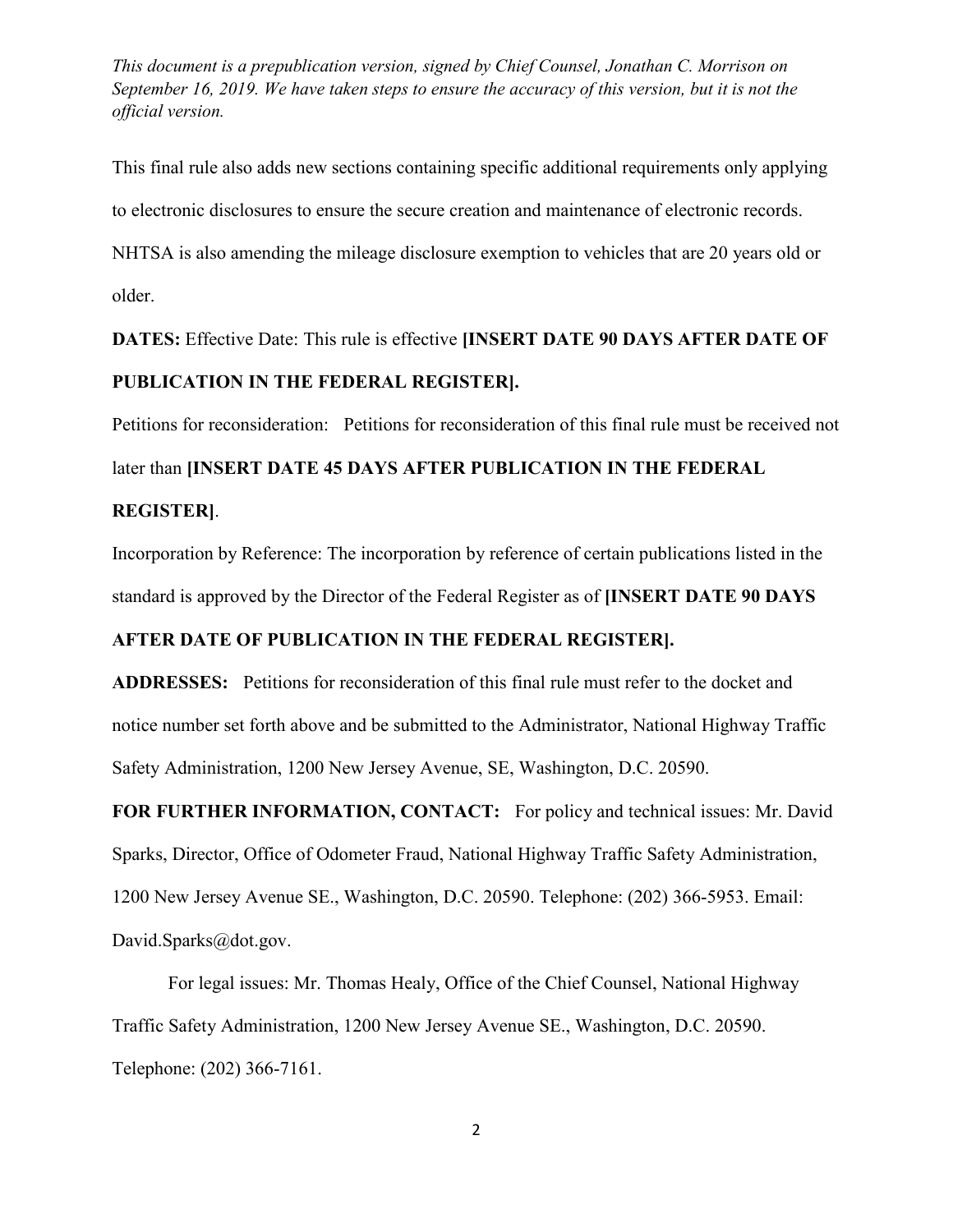# **SUPPLEMENTARY INFORMATION:**

## **Table of Contents**

- **I. Executive Summary**
- *A. Summary of Requirements of the Final Rule*
- *B. Costs and Benefits*
- **II. Background**
- *A. MAP-21*
- *B. FAST Act Amendments*
- *C. The Cost Savings Act, the Truth in Mileage Act and Subsequent Amendments*
	- 1. The Cost Savings Act
	- 2. The Truth in Mileage Act

3. Amendments Following the Truth in Mileage Act and the 1994 Recodification of the Cost Savings Act

- *D. Overview of NHTSA's Odometer Disclosure Regulations*
- *E. Previous State Petitions for Approval of Electronic Odometer Disclosure Schemes*
- *F. Notice of Proposed Rulemaking*

## *G. Summary of Comments to the NPRM*

- 1. Scope of the Final Rule
- 2. Definitions
- 3. Identity of Parties to a Motor Vehicle Transfer and Security of Signatures
- 4. Document or Record Security and System Security
- 5. Odometer Disclosures
- 6. Requirements for Electronic Transactions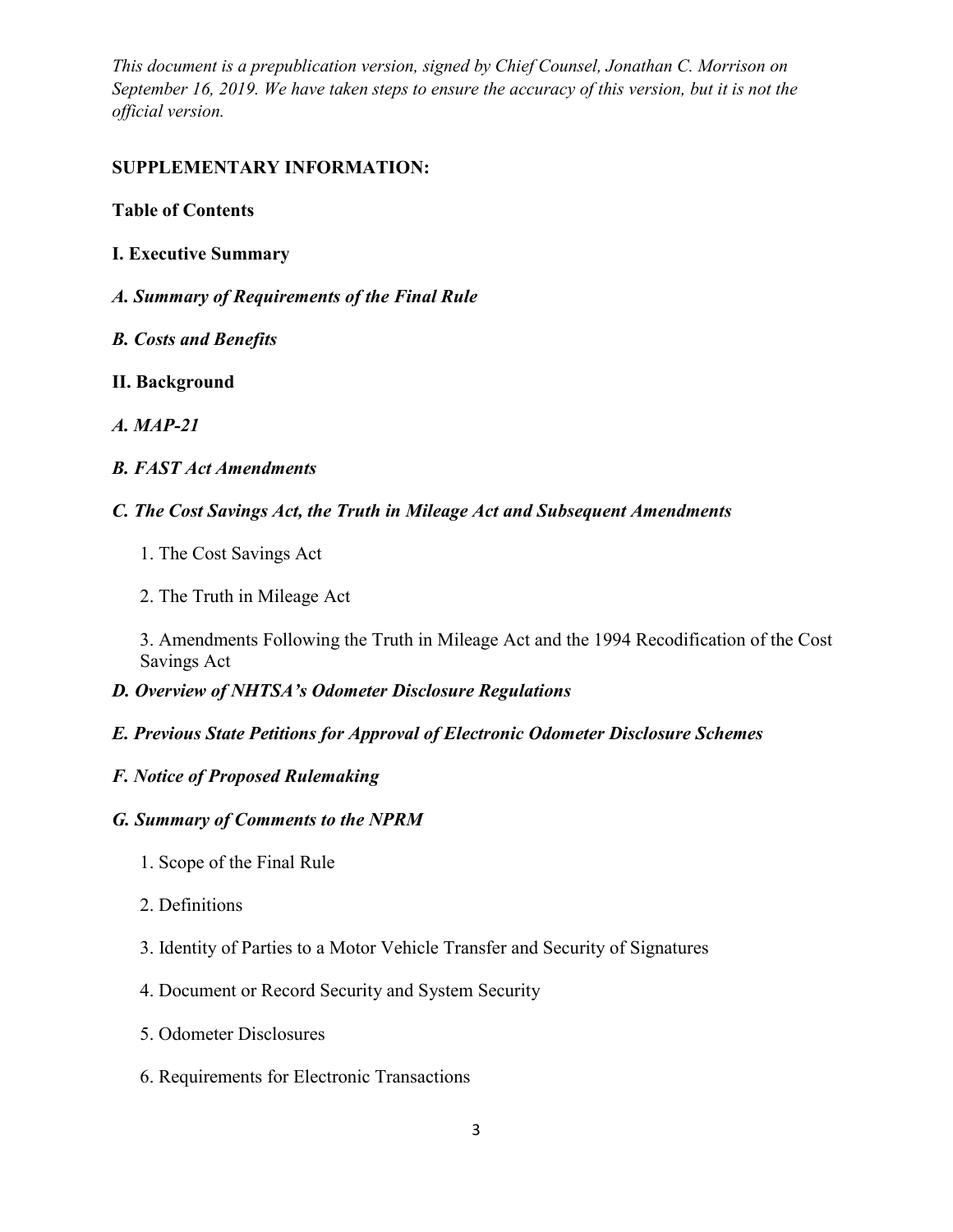- 7. Leased Vehicles
- 8. Document Retention
- 9. Power of Attorney
- 10. Exemptions
- 11. Miscellaneous Amendments
- 12. Other Comments

# **III. Final Rule and Response to Comments**

- *A. Summary of the Final Rule*
- *B. Supplemental Notice of Proposed Rulemaking*
- *C. Scope of the Final Rule*
- *D. Definitions*
- *E. Identity of Parties to a Motor Vehicle Transfer and Security of Signatures*
- *F. Document or Record Security and System Security*
- *G. Odometer Disclosures*
- *H. Requirements for Electronic Transactions*
- *I. Leased Vehicles*
- *J. Document Retention*
- *K. Power of Attorney*
- *L. Exemptions*
- *M. Miscellaneous Amendments*
- *N. Other Comments*
- *O. New Technologies*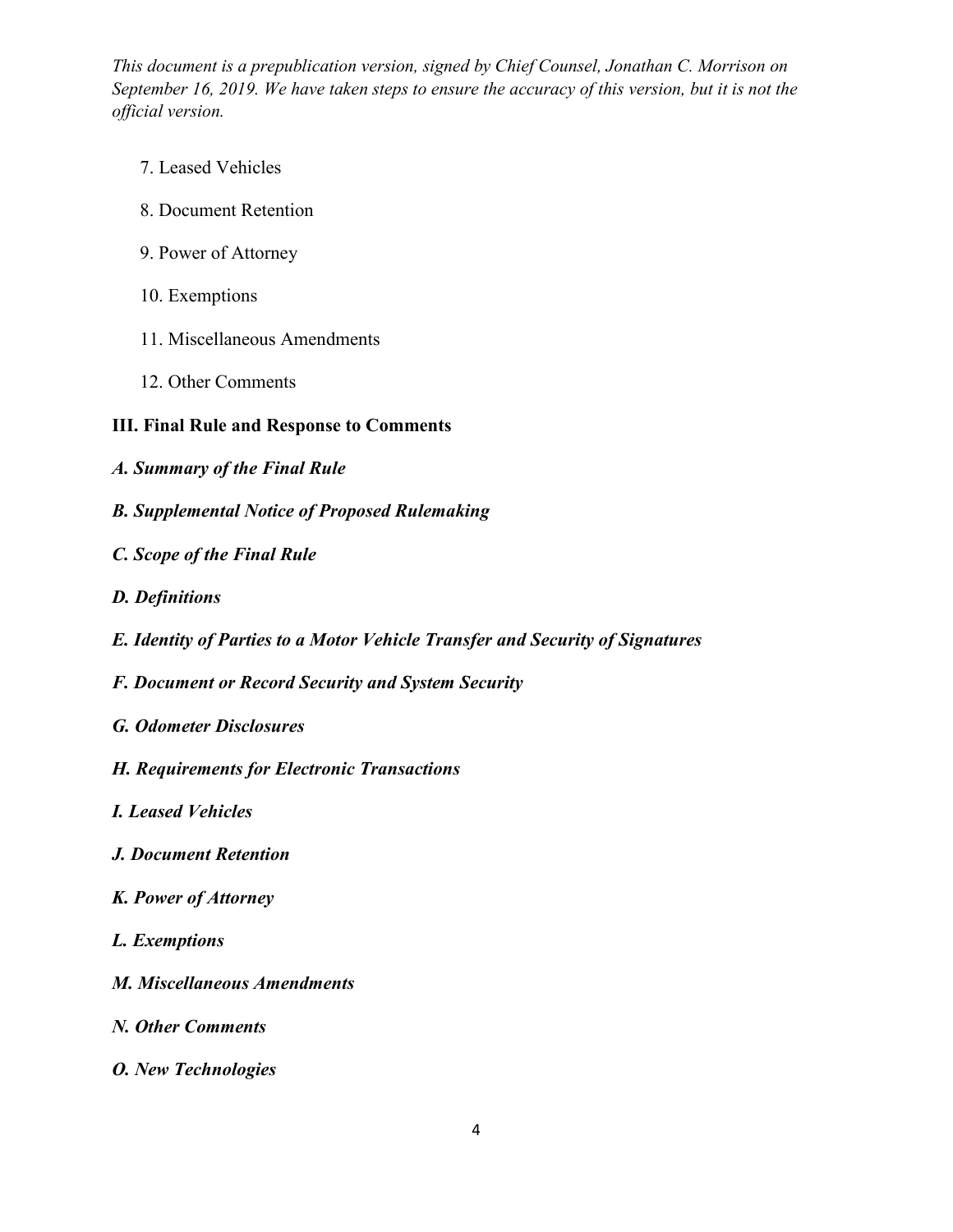## **IV. Effective Date**

#### **V. Costs and Benefits**

## **VI. Regulatory Notices and Analyses**

## **I. Executive Summary**

 $\overline{\phantom{a}}$ 

#### *A. Summary of Requirements of the Final Rule*

On Friday, March 25, 2016, NHTSA published a notice of proposed rulemaking (NPRM) specifying potential amendments to Part 580 allowing states and other jurisdictions to establish electronic odometer disclosure schemes allowing odometer disclosures required by the Motor Vehicle Information and Cost Savings Act (Cost Savings Act) to be made electronically (81 FR 16107). The odometer disclosure laws and regulations protect purchasers of motor vehicles from odometer fraud. *See* Public Law 92-513, 86 Stat. 947, 961-63 (1972).

The NPRM discussed the Moving Ahead for Progress in the 21st Century Act of 2012's (MAP-21, or [Pub. L. 112-141\)](http://www.westlaw.com/Link/Document/FullText?findType=l&pubNum=1077005&cite=UUID(I2A1C2250CA-8A11E199E7A-65B8DD87876)&originatingDoc=IC350B0F0F25711E5AE9ECA0D137ECF34&refType=SL&originationContext=document&vr=3.0&rs=cblt1.0&transitionType=DocumentItem&contextData=(sc.UserEnteredCitation)) direction that NHTSA promulgate regulations permitting written odometer disclosures and statements to be made electronically. To provide background and context for the proposed rules, the NPRM examined the history and development of existing odometer statutes and regulations from their inception in the Cost Savings Act of 1972 (Public Law 92-513, 86 Stat. 947, 961-63 (1972)) through the Truth in Mileage Act (TIMA) and subsequent amendments.<sup>1</sup> The NPRM also noted that  $\S$  24111 of the Fixing America's Surface Transportation Act of 2015 (FAST Act, or [Public Law 114-94\)](http://www.westlaw.com/Link/Document/FullText?findType=l&pubNum=1077005&cite=UUID(I840D2700B8-7F11E580171-00BA91EEAC9)&originatingDoc=IC350B0F0F25711E5AE9ECA0D137ECF34&refType=SL&originationContext=document&vr=3.0&rs=cblt1.0&transitionType=DocumentItem&contextData=(sc.UserEnteredCitation)), allows states to adopt electronic

<sup>&</sup>lt;sup>1</sup> [Public Law 100-561 § 40, 102 Stat. 2805,](http://www.westlaw.com/Link/Document/FullText?findType=l&pubNum=1077005&cite=UUID(IF0512170A8-DB4263BC145-D0E1D0BD9BE)&originatingDoc=IC350B0F0F25711E5AE9ECA0D137ECF34&refType=SL&originationContext=document&vr=3.0&rs=cblt1.0&transitionType=DocumentItem&contextData=(sc.UserEnteredCitation)) 2817 (1988) added Section  $408(d)(2)(C)$  allowing use of secure power of attorney. In 1990, Congress amended section 408(d)(2)(C) of the Cost Savings Act. The amendment addressed retention of powers of attorneys by states and provided that the rule adopted by the Secretary not require a vehicle be titled in the state in which the power of attorney was issued. *See* [Public Law 101-641 § 7\(a\), 104 Stat. 4654,](http://www.westlaw.com/Link/Document/FullText?findType=l&pubNum=1077005&cite=UUID(IAC353EE710-A54EE18F00D-E2DBD011310)&originatingDoc=IC350B0F0F25711E5AE9ECA0D137ECF34&refType=SL&originationContext=document&vr=3.0&rs=cblt1.0&transitionType=DocumentItem&contextData=(sc.UserEnteredCitation)) 4657 (1990). The Cost Savings Act, as amended by TIMA, was repealed in 1994 and reenacted and recodified without substantive change. [Public Law 103-272, 108 Stat. 745,](http://www.westlaw.com/Link/Document/FullText?findType=l&pubNum=1077005&cite=UUID(I795103618A-E74D0EABEE1-1A41F6F2457)&originatingDoc=IC350B0F0F25711E5AE9ECA0D137ECF34&refType=SL&originationContext=document&vr=3.0&rs=cblt1.0&transitionType=DocumentItem&contextData=(sc.UserEnteredCitation)) 1048-1056, 1379, 1387 (1994).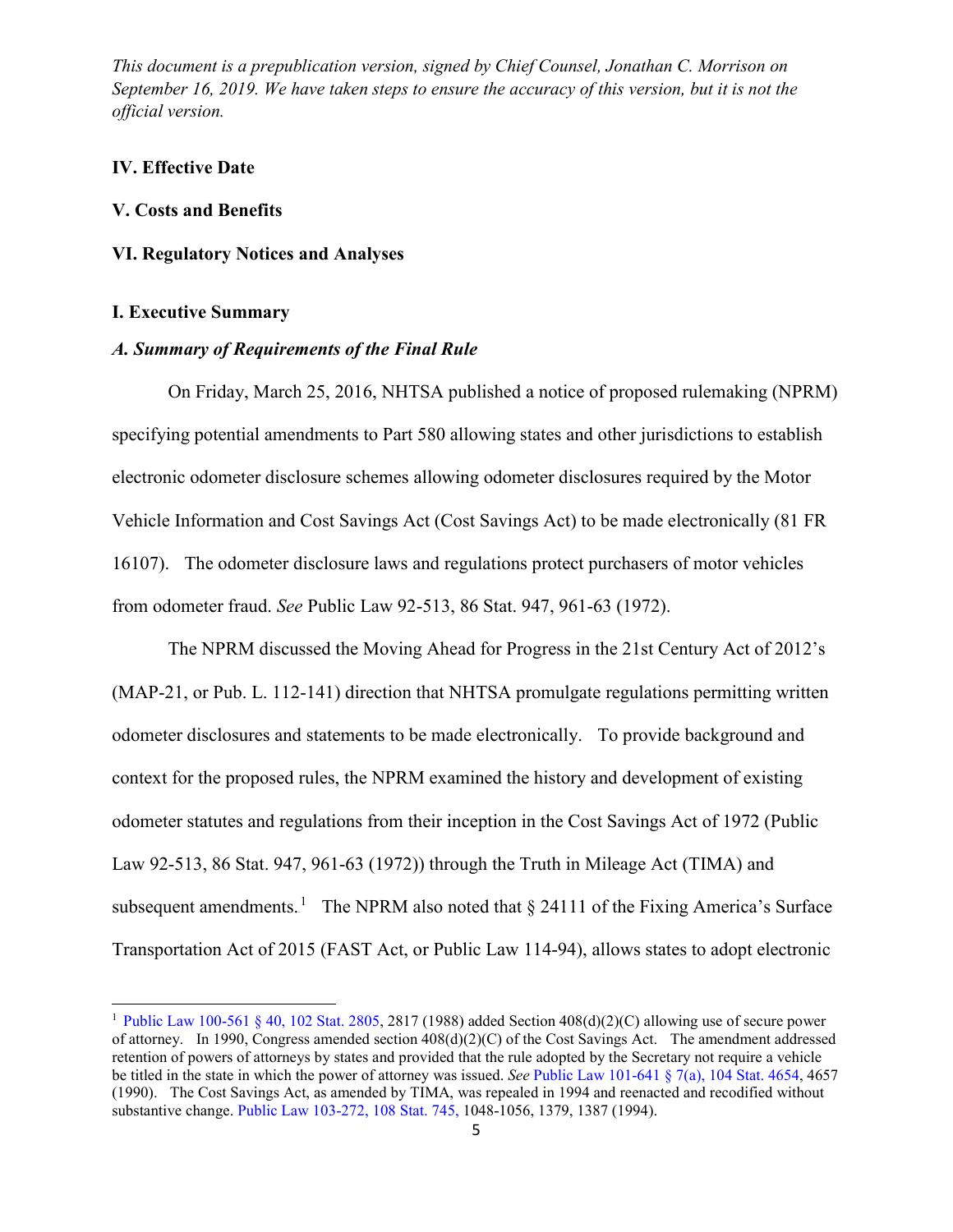odometer disclosure systems without prior approval of the Secretary ("the Secretary") of the Department of Transportation until the effective date of the final rule addressed by this notice. *Id*.

The salient provisions of the odometer disclosure regulations, [49 CFR 580.5,](http://www.westlaw.com/Link/Document/FullText?findType=L&pubNum=1000547&cite=49CFRS580.5&originatingDoc=IC350B0F0F25711E5AE9ECA0D137ECF34&refType=LQ&originationContext=document&vr=3.0&rs=cblt1.0&transitionType=DocumentItem&contextData=(sc.UserEnteredCitation)) [580.7](http://www.westlaw.com/Link/Document/FullText?findType=L&pubNum=1000547&cite=49CFRS580.7&originatingDoc=IC350B0F0F25711E5AE9ECA0D137ECF34&refType=LQ&originationContext=document&vr=3.0&rs=cblt1.0&transitionType=DocumentItem&contextData=(sc.UserEnteredCitation)) and [580.13,](http://www.westlaw.com/Link/Document/FullText?findType=L&pubNum=1000547&cite=49CFRS580.13&originatingDoc=IC350B0F0F25711E5AE9ECA0D137ECF34&refType=LQ&originationContext=document&vr=3.0&rs=cblt1.0&transitionType=DocumentItem&contextData=(sc.UserEnteredCitation)) were described in the NPRM, including the requirement that odometer disclosures must be made on the title [\(Section 580.5\(c\)\)](http://www.westlaw.com/Link/Document/FullText?findType=L&pubNum=1000547&cite=49CFRS580.5&originatingDoc=IC350B0F0F25711E5AE9ECA0D137ECF34&refType=RB&originationContext=document&vr=3.0&rs=cblt1.0&transitionType=DocumentItem&contextData=(sc.UserEnteredCitation)#co_pp_4b24000003ba5), the attestation made when executing the disclosure ( $\S$ [580.5\(e\)\)](http://www.westlaw.com/Link/Document/FullText?findType=L&pubNum=1000547&cite=49CFRS580.5&originatingDoc=IC350B0F0F25711E5AE9ECA0D137ECF34&refType=RB&originationContext=document&vr=3.0&rs=cblt1.0&transitionType=DocumentItem&contextData=(sc.UserEnteredCitation)#co_pp_7fdd00001ca15), as well as security features incorporated into titles and other documents to guard against tampering and counterfeiting (Section 580.4). Recordkeeping requirements, which are critical for effective detection and prosecution of odometer fraud, were also addressed. As the NPRM proposed modifying exemptions from disclosure in § 580.17, the existing provisions of this section were also described.

Because of their instructive value, the NPRM examined the petition process by which states may seek approval of alternative odometer disclosure schemes (§ 580.11) and petitions from Virginia, Wisconsin, Florida, New York, and Texas seeking approval of electronic disclosure systems. The NPRM observed such systems must minimize or eliminate disclosures made on paper, provide adequate means for verifying identities, link or merge disclosures with the record title, and preclude duplicate electronic and paper titles. Additionally, the NPRM stated electronic odometer disclosure systems must meet special conditions involved in vehicle leasing, provide for adequate recordkeeping and record retrieval, and accommodate interstate transactions between electronic and paper title jurisdictions.

The NPRM observed the purpose of the odometer disclosure provisions of the Cost Savings Act, as amended, is to protect consumers by ensuring they receive valid representations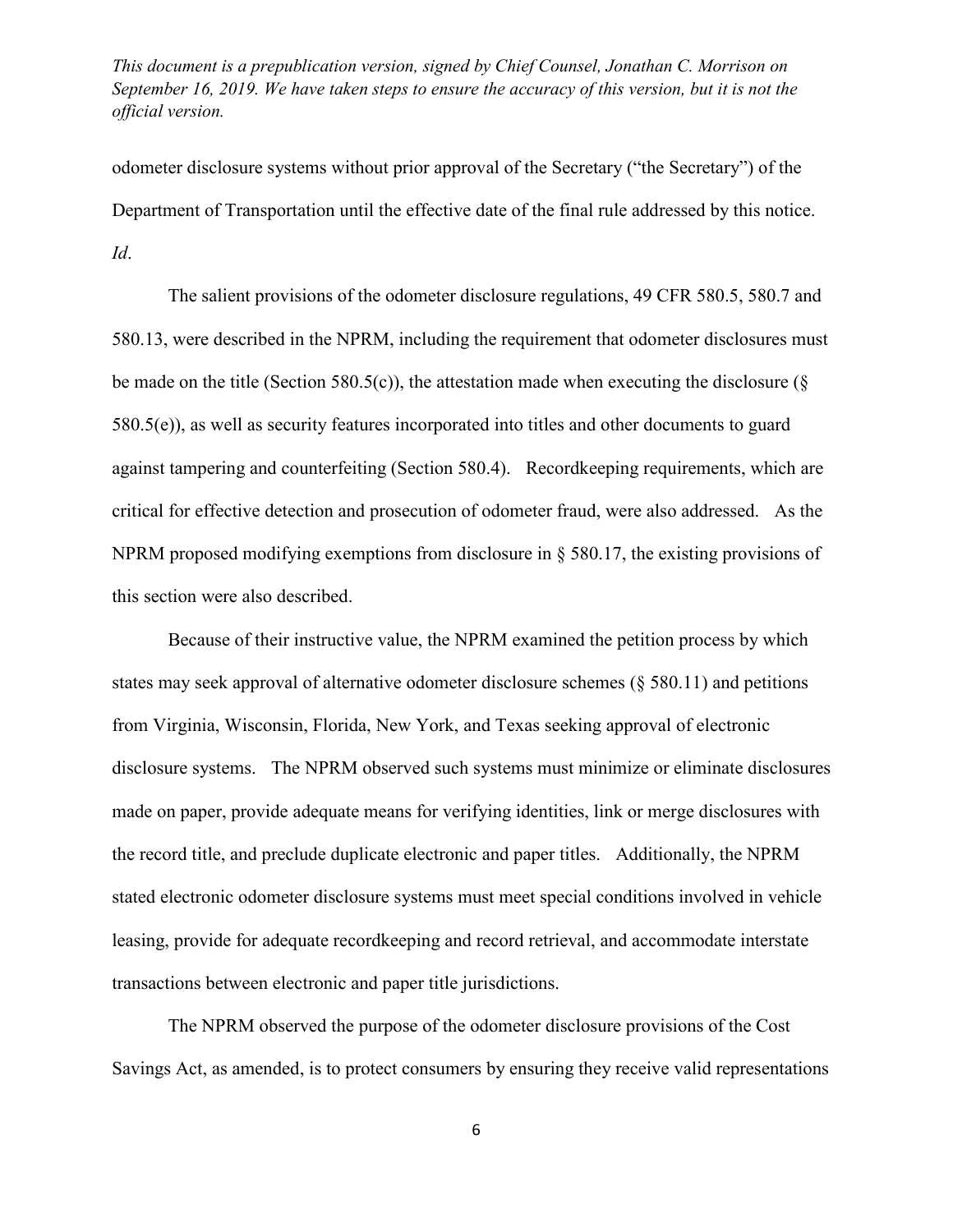of a vehicle's actual mileage at the time of transfer. The Agency noted an additional purpose of creating a system of records and a paper trail to facilitate detection and prosecution of odometer fraud. Proposals set forth in the NPRM sought to preserve these attributes while allowing jurisdictions maximum flexibility in developing and deploying electronic titling and odometer disclosure schemes. The NPRM proposed changing Part 580 to recognize physical and electronic documents by amending § 580.1 to add the option of electronic disclosures; § 580.3 to add new definitions and amend existing definitions to accommodate physical and electronic filings; § 580.4 to clarify separate requirements for the security of physical disclosures and electronic disclosures; § 580.5 to clarify methods of disclosure for physical and electronic systems; § 580.7 to add provisions allowing for the option of electronic disclosures for leased motor vehicles; § 580.8 to include electronic copies among forms of disclosures that must be retained and general requirements for that retention; §§ 580.13 and 580.14 to allow use of a power of attorney to address interstate transfers and added a new § 580.6 (previously reserved), which would contain unique requirements for electronic odometer disclosures. Other amendments proposed in the NPRM sought to correct a typographical error, update NHTSA's address, strike obsolete text in § 580.12 and extend the disclosure exemption in § 580.17 from 10 years to 25 years.

After careful consideration of all available information, including public comments submitted in response to the NPRM, the agency decided to adopt amendments proposed by the NPRM for §§ 580.1, 580.10, 580.11 and 580.12 without substantive change. Remaining amendments in this final rule differ from proposals in the NPRM. Some of these changes are minor. For example, the final rule replaces the word "his" with "their" and makes other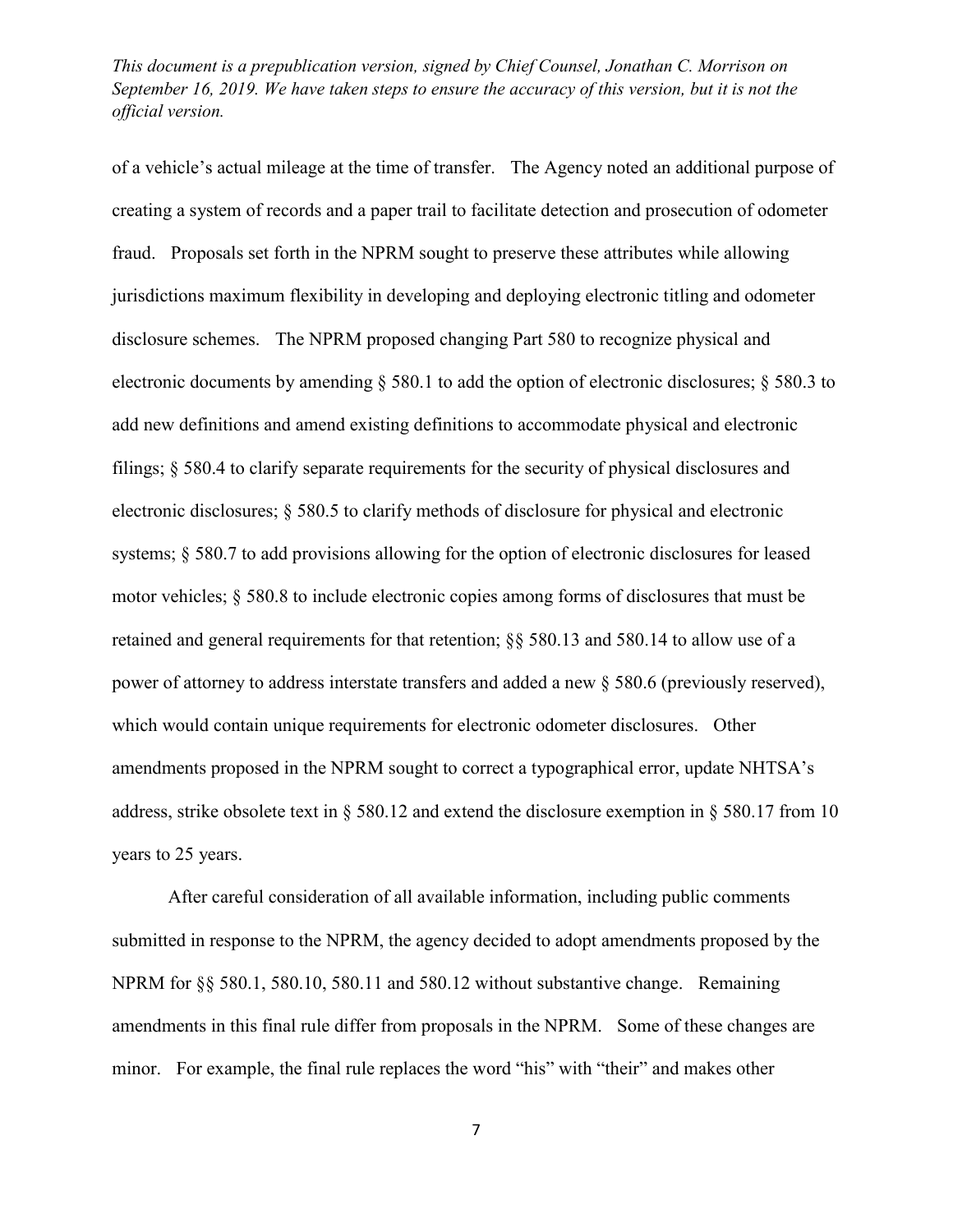modifications for gender neutrality. Similarly, to enhance clarity, the final rule establishes as definition of "jurisdiction" that encompasses states and territories and replaces "state" wherever formerly used in Part 580 with "jurisdiction." This final rule also adopts additional amendments to enhance clarity and accuracy. Section 580.2 is amended to better describe the status of a vehicle upon termination of a lease, and the term "purchasers" has been replaced with the more accurate and less restrictive term "transferees." Consistent with the former amendment, the term "dealer" in  $\S$  508.13(g) has been changed to "transferee" to reflect that those receiving ownership may include persons or entities who are not dealers.

This final rule also implements significant changes to proposals contained in the NPRM. Broad definitions of physical documents and electronic documents NHTSA proposed have been discarded. Commenters rightly observed these proposed definitions were not apt. The final rule therefore contains new definitions for "Access," "Electronic Power of Attorney," "Electronic Title," "Jurisdiction," and "Printed Name," and revises "Original Power of Attorney," "Sign or Signature," and "Transferor." These more precise definitions are applied throughout Part 580 to facilitate transactions with physical and electronic titles and powers of attorney. In contrast to the NPRM, which did not provide for an electronic power of attorney but allowed electronic reassignments, this final rule authorizes both under certain circumstances.. The definition of "Sign or Signature" has been modified from our earlier proposal in that requirements for an electronic signature require a National Institute of Standards (NIST) level 2 authentication system rather than NIST Level 3. The final rule's requirements for electronic titles and electronic powers of attorney also diverge from the NPRM in allowing authorized modifications to electronic records. In addition, the final rule more clearly recognizes electronic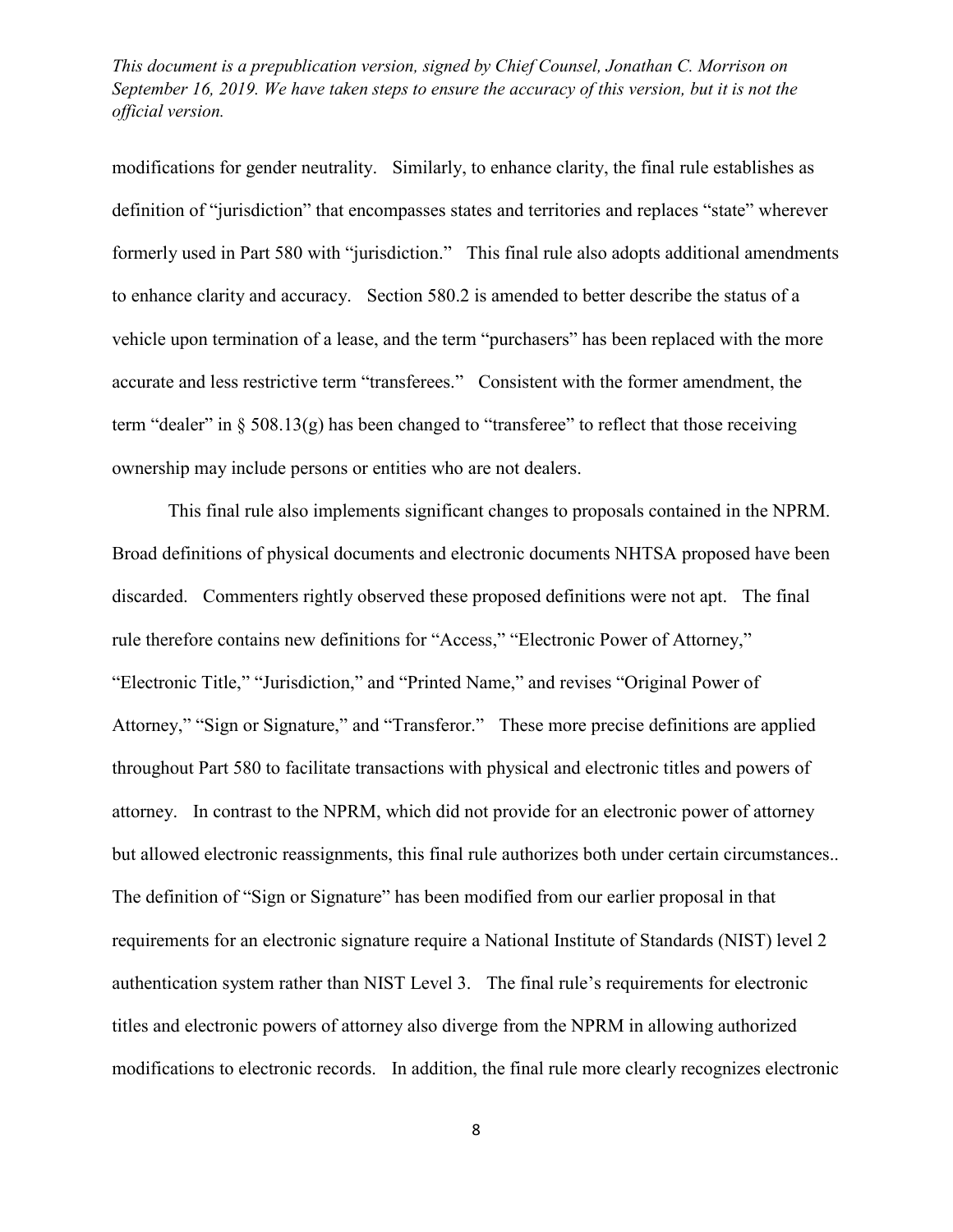titles and odometer disclosures may take many forms, from scanned copies of paper documents to database entries. Recognizing technologies such as "pen pads" may be used in electronic titling and odometer disclosure systems and paper documents may, in some jurisdictions, be employed in an electronic odometer disclosure system, the final rule removes the NPRM's proposal to delete printed names from electronic transactions. The final rule also modifies requirements for scanning documents to allow document conversion in black and white at a resolution of 200 dot per inch (dpi). Recordkeeping requirements of §§ 580.8 and 580.9 are changed from our earlier proposal to allow more options for transferees and to streamline the proposed rules for auctions. NHTSA has now adopted provisions allowing electronic and paper powers of attorney when a title is unavailable to a transferor because the title is lost, physically held by a lienholder, electronically controlled by a lienholder, or when an electronic title is inaccessible. Our NPRM also proposed changing the exemption from mileage disclosure in § 580.17 for cars 10 years old or older to 25 years old or older. The final rule adopts an exemption for cars 20 years old or older and explicitly sets out how this modified exemption will be applied.

### *B. Costs and Benefits*

As discussed in Section V of this notice, the agency only performed a detailed cost benefit analysis for the exemption amendments of this final rule. With the exception changing the exemption from mileage disclosure from 10 to 20 years this final rule imposes no mandatory requirements. Amendments to Part 580 simply allow jurisdictions the option of adopting electronic title and odometer disclosure systems without seeking prior approval from NHTSA. To the extent provisions in this final rule may affect existing electronic title and odometer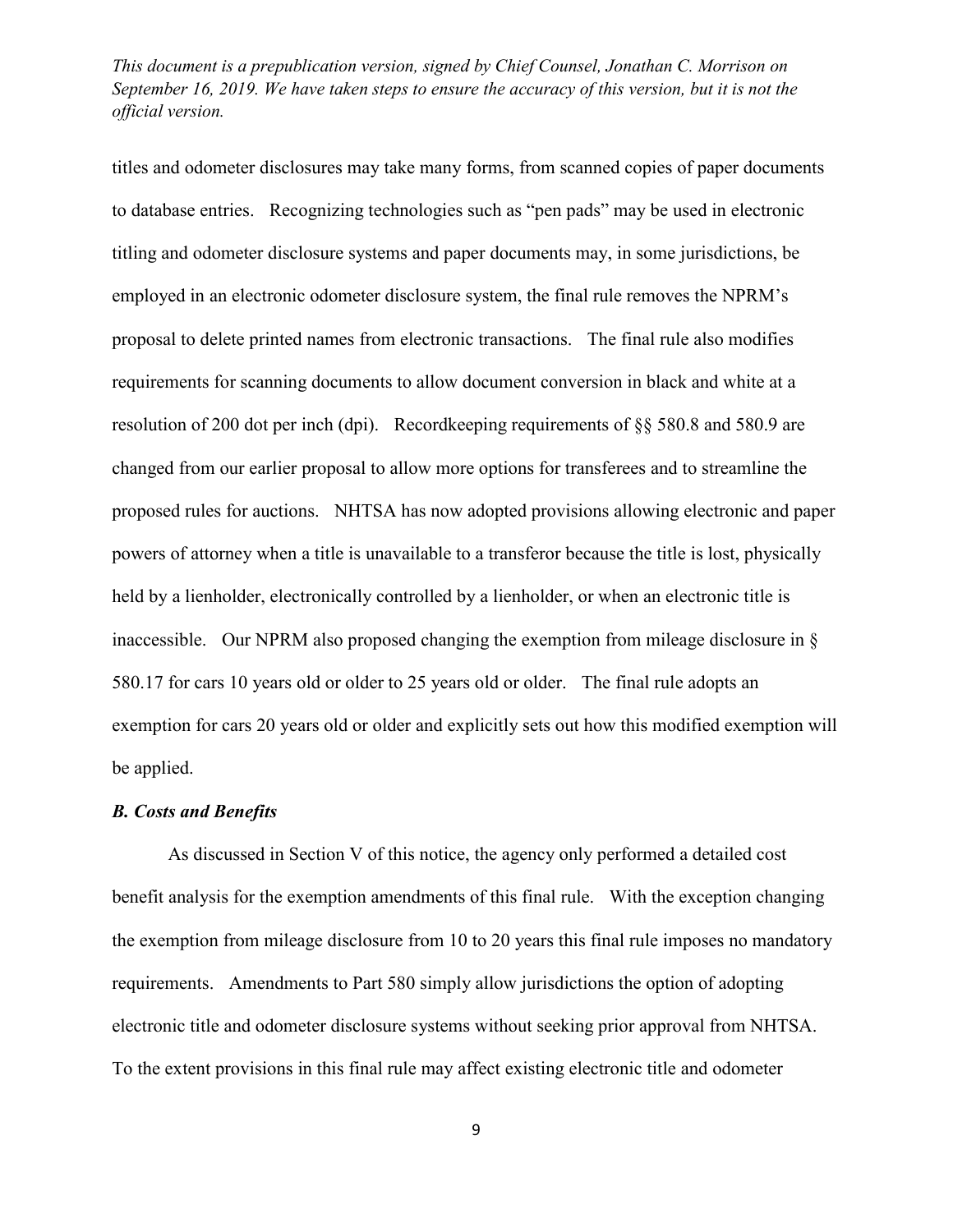disclosure systems in the small number of jurisdictions with such schemes, the agency believes provisions of this final rule are sufficiently flexible requiring little or no change. Since the FAST Act's temporary suspension of the requirement that states must petition NHTSA for approval of alternative electronic odometer disclosure schemes ends on the effective date of this final rule, states seeking to adopt such schemes after that date must either comply with the provisions of this final rule or petition the agency for approval of alternative procedures.

To the limited extent this final rule impacts states and other jurisdictions with electronic titles systems, the agency believes that there is the potential for significant cost savings to be realized through issuance of this final rule. These savings would first be manifested through avoidance of legal and administrative costs to prepare and submit petitions to NHTSA seeking approval of electronic title systems. Moreover, by establishing uniform rules for electronic title systems, this final rule facilitates adoption of electronic disclosures and titles and the use of these mechanisms in vehicle transactions. Currently, NHTSA estimates that there are at least 40 million odometer disclosures made every year in the United States. Since the agency believes that electronic disclosure will be less costly than paper disclosures, even a minor cost savings per disclosure could lead to large societal savings. However, the agency does not have any data on the extent to which this rule will incentivize their existing practices. Certainly, this rule will make it far easier to adopt electronic disclosures as states will no longer need to petition NHTSA if the requirements of this final rule are met. It is reasonable, then, to expect that more states will adopt this practice, but the agency does not now have sufficient data to determine how this general expectation will translate into quantifiable cost savings.

The final rule's modification of the vehicle age-based exemption from odometer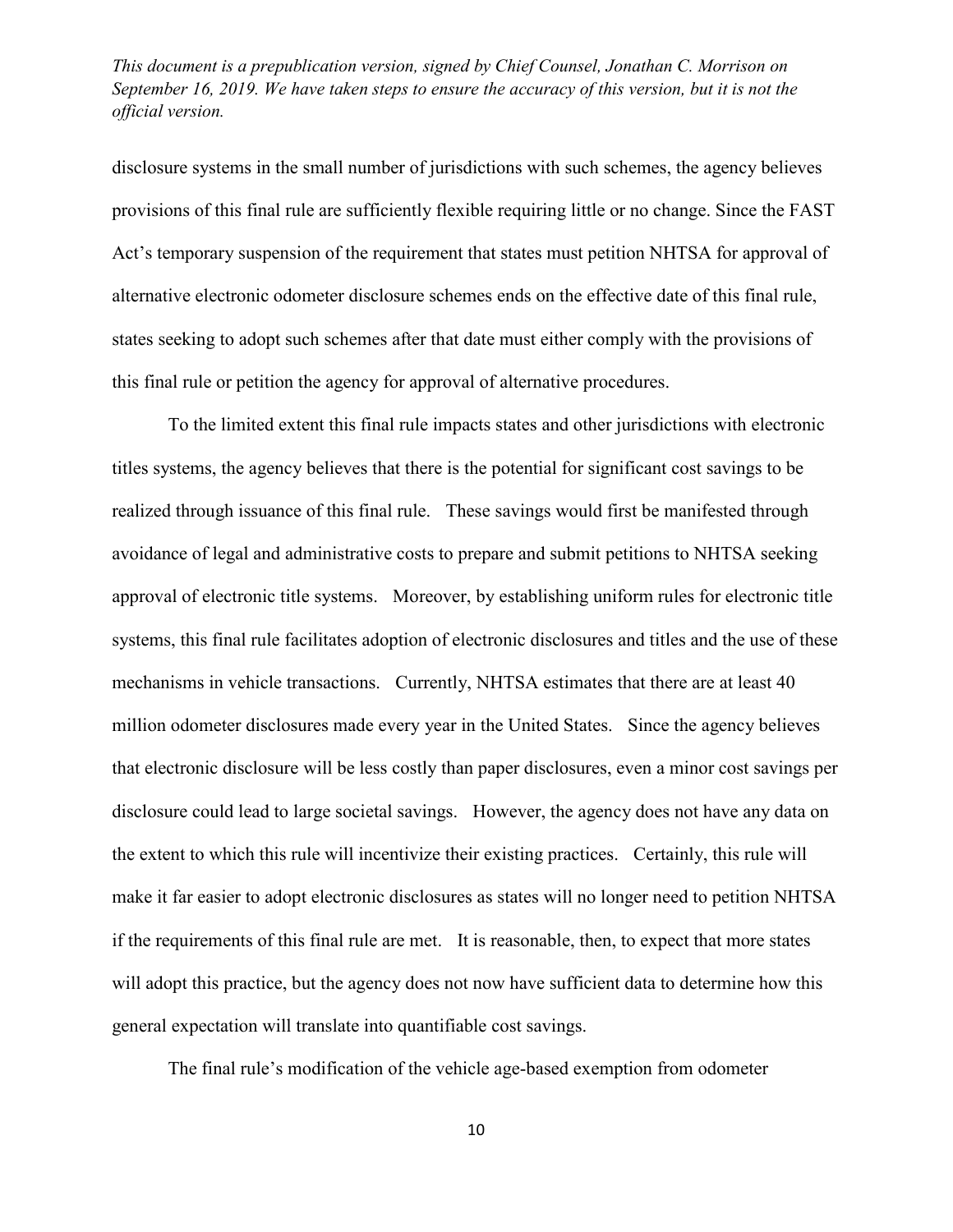disclosure will impose costs and produce benefits. The total cost of the change to the exemption in this final rule is estimated to be from the minimum of \$0.7 million in 2020 to the maximum of \$5.4 million in 2029 and later. If the rule can deter 5 percent of rollbacks from affected vehicles the rule would eliminate \$1.5 million in annual consumer losses in 2020 and \$7.5 million in such losses from 2029 forward.

#### **II. Background and Summary of Final Rule**

#### *A. MAP-21*

This document is being issued pursuant to the Moving Ahead for Progress in the 21st Century Act of 2012 (MAP-21, or [Pub. L. 112-141\)](http://www.westlaw.com/Link/Document/FullText?findType=l&pubNum=1077005&cite=UUID(I2A1C2250CA-8A11E199E7A-65B8DD87876)&originatingDoc=IC350B0F0F25711E5AE9ECA0D137ECF34&refType=SL&originationContext=document&vr=3.0&rs=cblt1.0&transitionType=DocumentItem&contextData=(sc.UserEnteredCitation)), which amended [Section 32705 of Title 49,](http://www.westlaw.com/Link/Document/FullText?findType=L&pubNum=1000546&cite=49USCAS32705&originatingDoc=IC350B0F0F25711E5AE9ECA0D137ECF34&refType=LQ&originationContext=document&vr=3.0&rs=cblt1.0&transitionType=DocumentItem&contextData=(sc.UserEnteredCitation))  [United States Code,](http://www.westlaw.com/Link/Document/FullText?findType=L&pubNum=1000546&cite=49USCAS32705&originatingDoc=IC350B0F0F25711E5AE9ECA0D137ECF34&refType=LQ&originationContext=document&vr=3.0&rs=cblt1.0&transitionType=DocumentItem&contextData=(sc.UserEnteredCitation)) by adding the following:

(g) ELECTRONIC DISCLOSURES. — Not later than 18 months after the date of enactment of the Motor Vehicle and Highway Safety Improvement Act of 2012, in carrying out this section, the Secretary shall prescribe regulations permitting any written disclosures or notices and related matters to be provided electronically.

§ 31205, 126 Stat. 761 (2012).

## *B. FAST Act Amendments*

Section 24111 of the Fixing America's Surface Transportation Act of 2015 (FAST Act, or Public Law 114-94), signed into law December 4, 2015, allows states to adopt electronic odometer disclosure systems without prior approval of the Secretary. Any such system must comply with applicable state and federal laws regarding electronic signatures under 15 U.S.C. 7001 et seq., meet requirements of 49 U.S.C. 32705 and provide for "appropriate authentication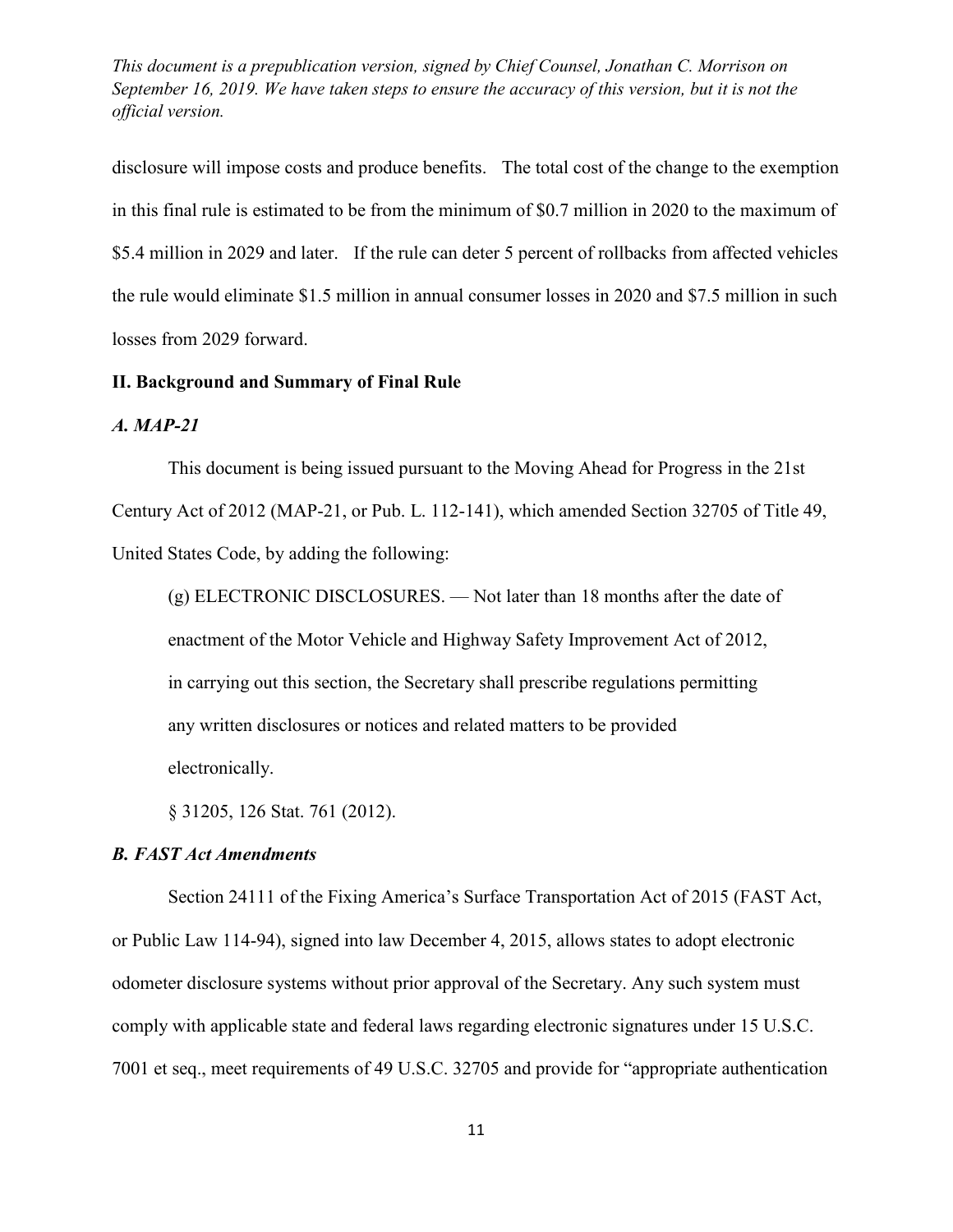and security measures," Public Law 114-94 § 24111. States may only adopt electronic odometer systems without prior approval of the Secretary until the effective date of rules proposed in this notice. *Id*.

In providing states with the opportunity to implement electronic odometer disclosure systems until the effective date of this final rule, FAST Act amendments do not alter existing statutory odometer disclosure requirements or their intent. Effective odometer disclosure systems are essential to protecting consumers from odometer fraud and must reduce or eliminate opportunities for such fraud to the greatest practicable extent. Federal and state governments have an interest in preventing such fraud.

This final rule and NHTSA's prior responses to state petitions for approval of alternative disclosure schemes (discussed below) contain guidance on potential strengths and weaknesses of electronic odometer disclosure schemes.

## *C.**The Cost Savings Act, the Truth in Mileage Act and Subsequent Amendments*

#### 1. The Cost Savings Act

In 1972, Congress enacted the Motor Vehicle Information and Cost Savings Act (Cost Savings Act) to, among other things, protect purchasers of motor vehicles from odometer fraud. *See* Public Law 92-513, 86 Stat. 947, 961-63 (1972).

To assist purchasers in knowing the true mileage of a motor vehicle, Section 408 of the Cost Savings Act required the transferor of a motor vehicle to provide written disclosure to the transferee at the time of the transfer of ownership of the vehicle. *See* Public Law 92-513, 408, 86 Stat. 947 (1972). Section 408 required the Secretary to issue rules requiring the transferor to provide a written disclosure to the transferee in connection with the transfer of the vehicle. 86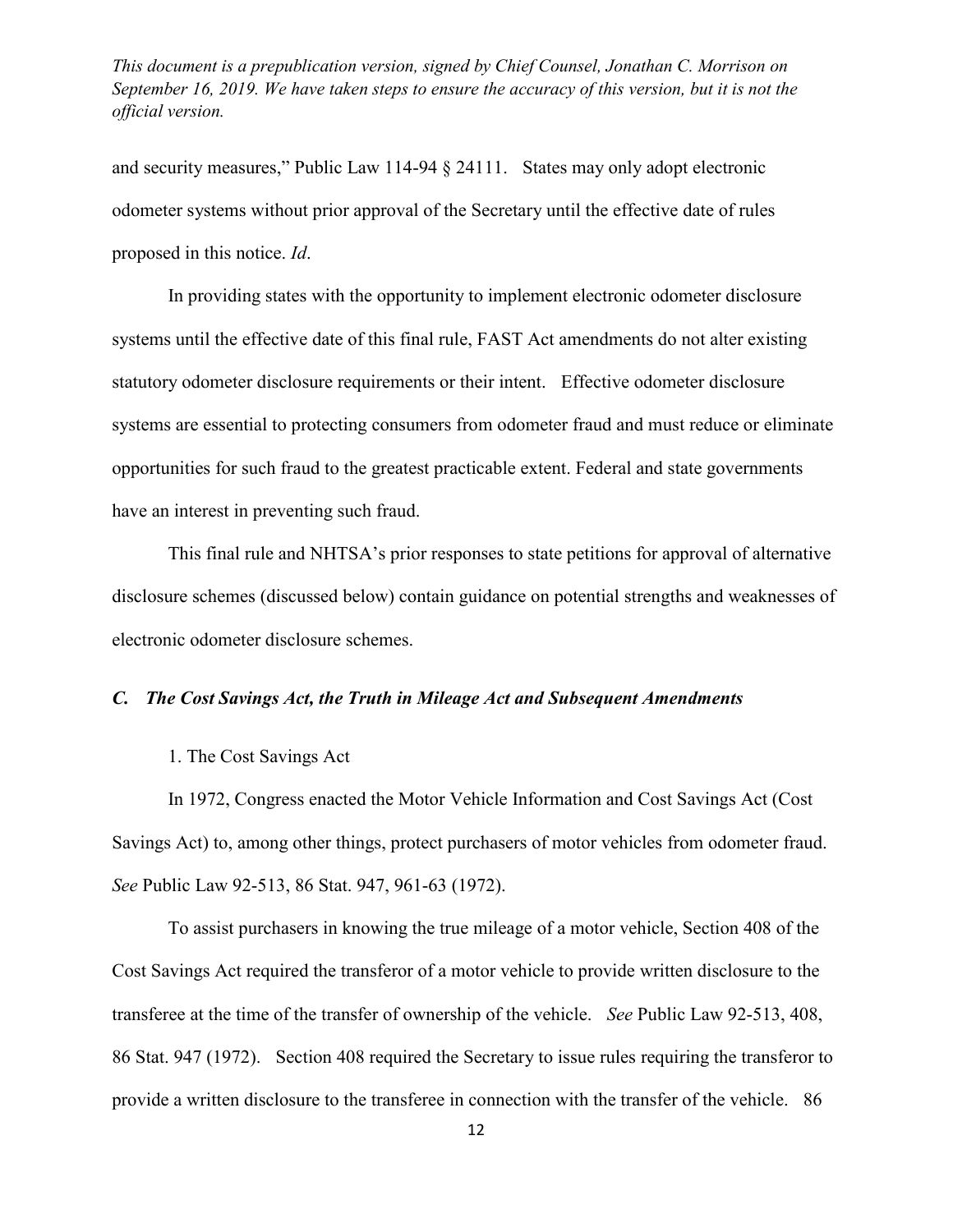Stat. 962-63. The written disclosure was to include the cumulative mileage registered on the odometer, or disclose the actual mileage is unknown, if the odometer reading is known to the transferor to be different from the number of miles the vehicle has traveled. The rules were to prescribe the way information is disclosed under this section and in which such information is retained. *Id*. Section 408 further stated if any transferor violated any rules under this section or knowingly gave a false statement to a transferee in making any disclosure required by such rules is a violation. *Id*. The Cost Savings Act also prohibited disconnecting, resetting, or altering motor vehicle odometers. *Id*. The statute subjected violators to civil and criminal penalties and provided for federal injunctive relief, state enforcement, and a private right of action.

Despite these protections, there were shortcomings in odometer provisions of the Cost Savings Act. In some states, the odometer disclosure statement was not on the title; instead, it was a separate document that could easily be altered or discarded and did not travel with the title. Titles were not on tamper-proof paper, and mileage disclosures could be easily altered. Problems were compounded by title washing through jurisdictions with ineffective controls. In addition, there were considerable misstatements of mileage on vehicles that had formerly been leased vehicles, as well as on used vehicles sold at wholesale auctions.

2. The Truth in Mileage Act

In 1986, Congress enacted the Truth in Mileage Act (TIMA), which added provisions to odometer provisions of the Cost Savings Act. *See* [Public Law 99-579, 100 Stat. 3309 \(1986\).](http://www.westlaw.com/Link/Document/FullText?findType=l&pubNum=1077005&cite=UUID(I3AF2F7BC10-EB4C64BFCE3-9EE6B0390A8)&originatingDoc=IC350B0F0F25711E5AE9ECA0D137ECF34&refType=SL&originationContext=document&vr=3.0&rs=cblt1.0&transitionType=DocumentItem&contextData=(sc.UserEnteredCitation)) TIMA amendments expanded and strengthened Section 408 of the Cost Savings Act.

Among other requirements, TIMA precluded the licensing of vehicles unless several requirements were met by the transferee and transferor. Titles must be printed by a secure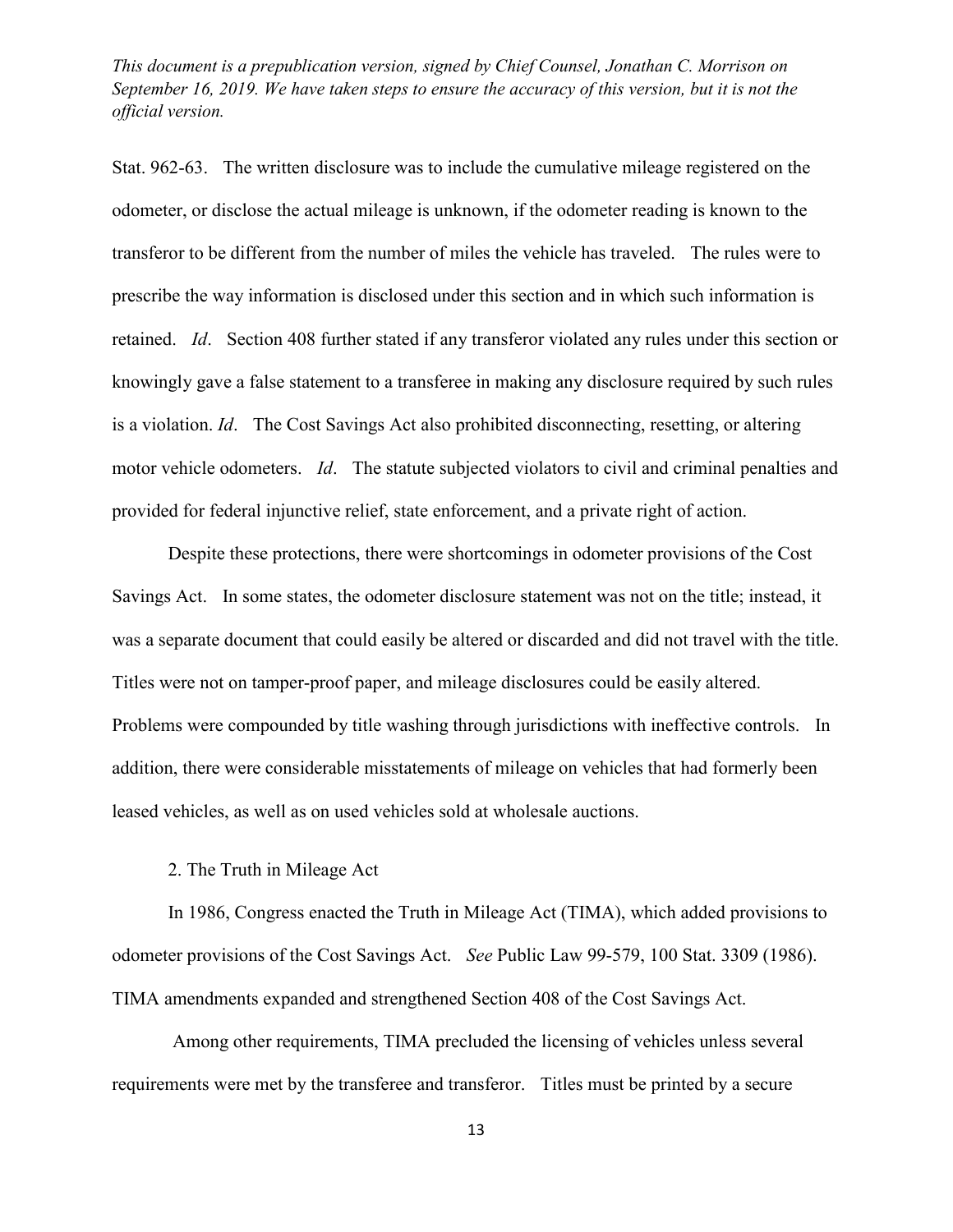printing process or other secure process and must indicate the mileage and contain space for the transferee to disclose the mileage in a subsequent transfer. The transferee, when applying for a title, is required to provide the transferor's (seller's) title, and if that title contains a space for the transferor to disclose the vehicle's mileage, that information must be included, and the statement must be signed and dated by the transferor.

As to lease vehicles, TIMA stated NHTSA must publish rules requiring the lessor of vehicles to advise its lessee(s) that the lessee is required by law to disclose the vehicle's mileage to the lessor upon the lessor's transfer of ownership of the vehicle. Additionally, TIMA required auction companies establish and maintain records on vehicles sold at the auction, including the name of the most recent owner of the vehicle, the name of the buyer, the vehicle identification number, and the odometer reading on the date the auction took possession of the vehicle.

As amended by TIMA, § 408(f) (1) of the Cost Savings Act provided its provisions on mileage statements for licensing of vehicles (and rules involving leased vehicles) apply in a state, unless the state has in effect alternate motor vehicle mileage disclosure requirements approved by the Secretary. Section 408(f)(2) stated "[t]he Secretary shall approve alternate motor vehicle mileage disclosure requirements submitted by a State unless the Secretary determines that such requirements are not consistent with the purpose of the disclosure required by subsection (d) or (e), as the case may be."

3. Amendments Following the Truth in Mileage Act and the 1994 Recodification of the Cost Savings Act

In 1988, Congress amended section 408(d) of the Cost Savings Act to permit the use of a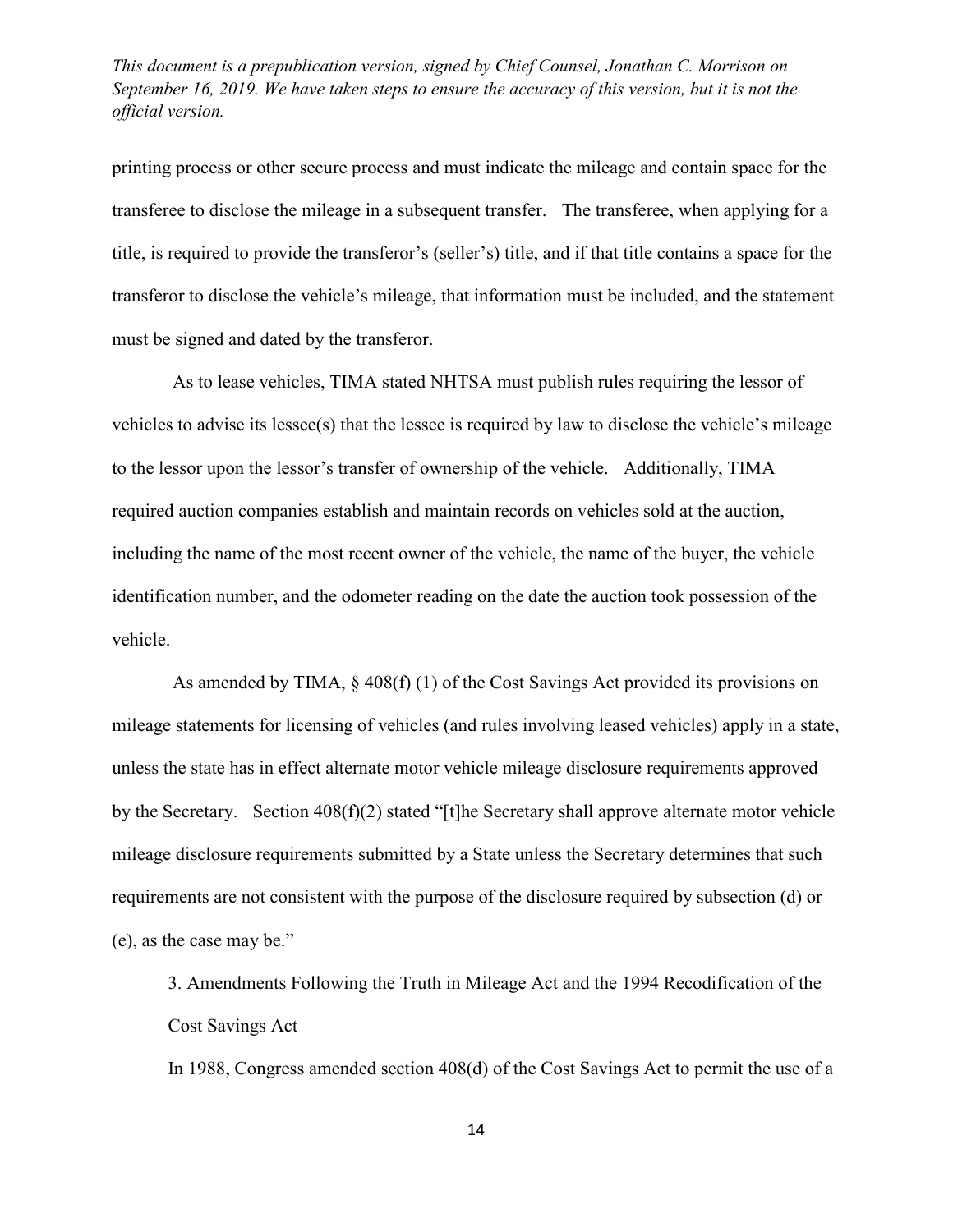secure power of attorney in circumstances where the title was held by a lienholder. The Secretary was required to publish a rule to implement the provision. *See* [Public Law 100-561 §](http://www.westlaw.com/Link/Document/FullText?findType=l&pubNum=1077005&cite=UUID(IF0512170A8-DB4263BC145-D0E1D0BD9BE)&originatingDoc=IC350B0F0F25711E5AE9ECA0D137ECF34&refType=SL&originationContext=document&vr=3.0&rs=cblt1.0&transitionType=DocumentItem&contextData=(sc.UserEnteredCitation))  [40, 102 Stat. 2805,](http://www.westlaw.com/Link/Document/FullText?findType=l&pubNum=1077005&cite=UUID(IF0512170A8-DB4263BC145-D0E1D0BD9BE)&originatingDoc=IC350B0F0F25711E5AE9ECA0D137ECF34&refType=SL&originationContext=document&vr=3.0&rs=cblt1.0&transitionType=DocumentItem&contextData=(sc.UserEnteredCitation)) 2817 (1988), which added § 408(d)(2)(C). In 1990, Congress amended §  $408(d)(2)(C)$  of the Cost Savings Act. The amendment addressed retention of powers of attorneys by states and provided the rule adopted by the Secretary not require a vehicle be titled in the state in which the power of attorney was issued. *See* [Public Law 101-641 § 7\(a\), 104 Stat.](http://www.westlaw.com/Link/Document/FullText?findType=l&pubNum=1077005&cite=UUID(IAC353EE710-A54EE18F00D-E2DBD011310)&originatingDoc=IC350B0F0F25711E5AE9ECA0D137ECF34&refType=SL&originationContext=document&vr=3.0&rs=cblt1.0&transitionType=DocumentItem&contextData=(sc.UserEnteredCitation))  [4654,](http://www.westlaw.com/Link/Document/FullText?findType=l&pubNum=1077005&cite=UUID(IAC353EE710-A54EE18F00D-E2DBD011310)&originatingDoc=IC350B0F0F25711E5AE9ECA0D137ECF34&refType=SL&originationContext=document&vr=3.0&rs=cblt1.0&transitionType=DocumentItem&contextData=(sc.UserEnteredCitation)) 4657 (1990).

Because of the 1994 recodification of various laws pertaining to the DOT, the Cost Savings Act, as amended by TIMA, was repealed, reenacted, and recodified without substantive change. *See* [Public Law 103-272, 108 Stat. 745,](http://www.westlaw.com/Link/Document/FullText?findType=l&pubNum=1077005&cite=UUID(I795103618A-E74D0EABEE1-1A41F6F2457)&originatingDoc=IC350B0F0F25711E5AE9ECA0D137ECF34&refType=SL&originationContext=document&vr=3.0&rs=cblt1.0&transitionType=DocumentItem&contextData=(sc.UserEnteredCitation)) 1048-1056, 1379, 1387 (1994). The statute is now codified at [49 U.S.C. 32705 et seq.](http://www.westlaw.com/Link/Document/FullText?findType=L&pubNum=1000546&cite=49USCAS32705&originatingDoc=IC350B0F0F25711E5AE9ECA0D137ECF34&refType=LQ&originationContext=document&vr=3.0&rs=cblt1.0&transitionType=DocumentItem&contextData=(sc.UserEnteredCitation)) In particular, § 408(a) of the Cost Savings Act was recodified at [49 U.S.C. 32705\(a\).](http://www.westlaw.com/Link/Document/FullText?findType=L&pubNum=1000546&cite=49USCAS32705&originatingDoc=IC350B0F0F25711E5AE9ECA0D137ECF34&refType=RB&originationContext=document&vr=3.0&rs=cblt1.0&transitionType=DocumentItem&contextData=(sc.UserEnteredCitation)#co_pp_8b3b0000958a4) Sections 408(d) and (e), which were added by TIMA (and later amended), were recodified at [49 U.S.C. 32705\(b\)](http://www.westlaw.com/Link/Document/FullText?findType=L&pubNum=1000546&cite=49USCAS32705&originatingDoc=IC350B0F0F25711E5AE9ECA0D137ECF34&refType=RB&originationContext=document&vr=3.0&rs=cblt1.0&transitionType=DocumentItem&contextData=(sc.UserEnteredCitation)#co_pp_a83b000018c76) and [\(c\).](http://www.westlaw.com/Link/Document/FullText?findType=L&pubNum=1000546&cite=49USCAS32705&originatingDoc=IC350B0F0F25711E5AE9ECA0D137ECF34&refType=RB&originationContext=document&vr=3.0&rs=cblt1.0&transitionType=DocumentItem&contextData=(sc.UserEnteredCitation)#co_pp_4b24000003ba5) Provisions pertaining to approval of state alternate motor vehicle mileage disclosure requirements were recodified at [49](http://www.westlaw.com/Link/Document/FullText?findType=L&pubNum=1000546&cite=49USCAS32705&originatingDoc=IC350B0F0F25711E5AE9ECA0D137ECF34&refType=RB&originationContext=document&vr=3.0&rs=cblt1.0&transitionType=DocumentItem&contextData=(sc.UserEnteredCitation)#co_pp_5ba1000067d06)  [U.S.C. 32705\(d\).](http://www.westlaw.com/Link/Document/FullText?findType=L&pubNum=1000546&cite=49USCAS32705&originatingDoc=IC350B0F0F25711E5AE9ECA0D137ECF34&refType=RB&originationContext=document&vr=3.0&rs=cblt1.0&transitionType=DocumentItem&contextData=(sc.UserEnteredCitation)#co_pp_5ba1000067d06)

# *D. Overview of NHTSA's Odometer Disclosure Regulations*

The implementing regulations for the odometer provisions of the Cost Savings Act, as amended, are found in Part 580 of Title 49 of the Code of Federal Regulations (CFR). These regulations establish minimum requirements for odometer disclosure, the form of certain documents employed in disclosures, and the security of title documents and power of attorney forms. The regulations also set rules for transactions involving leased vehicles, set recordkeeping requirements including those for auctions, and authorize the use of powers of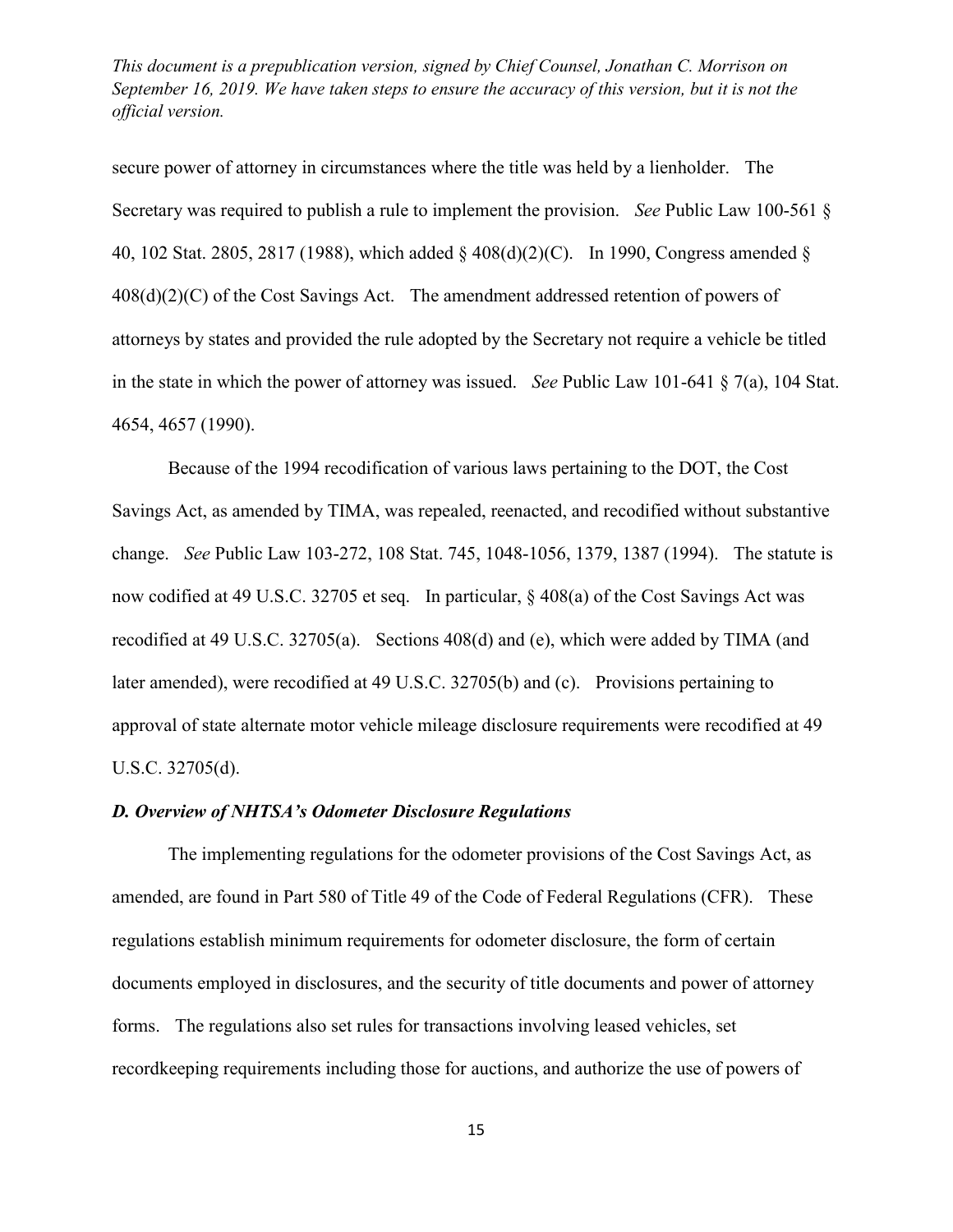attorney in limited circumstances. Additionally, Part 580 contains provisions exempting certain classes of vehicles from disclosure regulations and provides a petition process by which a state may obtain approval of alternate disclosure requirements. The following paragraphs summarize important aspects of the regulations.

Odometer disclosures must be made on a secure title, reassignment document, or power of attorney when a vehicle is transferred to a new owner. [Section 580.5\(c\)](http://www.westlaw.com/Link/Document/FullText?findType=L&pubNum=1000547&cite=49CFRS580.5&originatingDoc=IC350B0F0F25711E5AE9ECA0D137ECF34&refType=RB&originationContext=document&vr=3.0&rs=cblt1.0&transitionType=DocumentItem&contextData=(sc.UserEnteredCitation)#co_pp_4b24000003ba5) requires a transferor to sign, and to print his/her name on an odometer disclosure statement with the following information: (1) The odometer reading at the time of transfer (not to include tenths of miles); (2) the date of transfer; (3) the transferor's name and current address; (4) the transferee's name and current address; and (5) the identity of the vehicle, including its make, model, year, body type, and VIN. The transferor must also, under  $\S$  580.5(e), certify whether the odometer reading reflects the vehicle's actual mileage, disclose whether the odometer reading reflects mileage in excess of the odometer's mechanical limit or, if the odometer does not reflect the actual mileage, must state the odometer reading should not be relied on. The transferee must acknowledge the reading by signing the statement. Each title, at the time it is issued to the transferee, must contain the mileage disclosed by the transferor.

To ensure vehicles subject to leases of four months or more have accurate odometer readings executed on titles at the time of transfer, [§ 580.7\(a\)](http://www.westlaw.com/Link/Document/FullText?findType=L&pubNum=1000547&cite=49CFRS580.7&originatingDoc=IC350B0F0F25711E5AE9ECA0D137ECF34&refType=RB&originationContext=document&vr=3.0&rs=cblt1.0&transitionType=DocumentItem&contextData=(sc.UserEnteredCitation)#co_pp_8b3b0000958a4) requires lessors to provide written notice to the lessee of the lessee's obligation to disclose the mileage of the leased vehicle and penalties for failure to disclose the information. Before a change in ownership of a leased vehicle, lessees are required by [§ 580.7\(b\)](http://www.westlaw.com/Link/Document/FullText?findType=L&pubNum=1000547&cite=49CFRS580.7&originatingDoc=IC350B0F0F25711E5AE9ECA0D137ECF34&refType=RB&originationContext=document&vr=3.0&rs=cblt1.0&transitionType=DocumentItem&contextData=(sc.UserEnteredCitation)#co_pp_a83b000018c76) to provide disclosures comparable to those required by [§§ 580.5\(c\)](http://www.westlaw.com/Link/Document/FullText?findType=L&pubNum=1000547&cite=49CFRS580.5&originatingDoc=IC350B0F0F25711E5AE9ECA0D137ECF34&refType=RB&originationContext=document&vr=3.0&rs=cblt1.0&transitionType=DocumentItem&contextData=(sc.UserEnteredCitation)#co_pp_4b24000003ba5) and [\(e\),](http://www.westlaw.com/Link/Document/FullText?findType=L&pubNum=1000547&cite=49CFRS580.5&originatingDoc=IC350B0F0F25711E5AE9ECA0D137ECF34&refType=RB&originationContext=document&vr=3.0&rs=cblt1.0&transitionType=DocumentItem&contextData=(sc.UserEnteredCitation)#co_pp_7fdd00001ca15) noted above, to the lessor along with the date the lessor notified the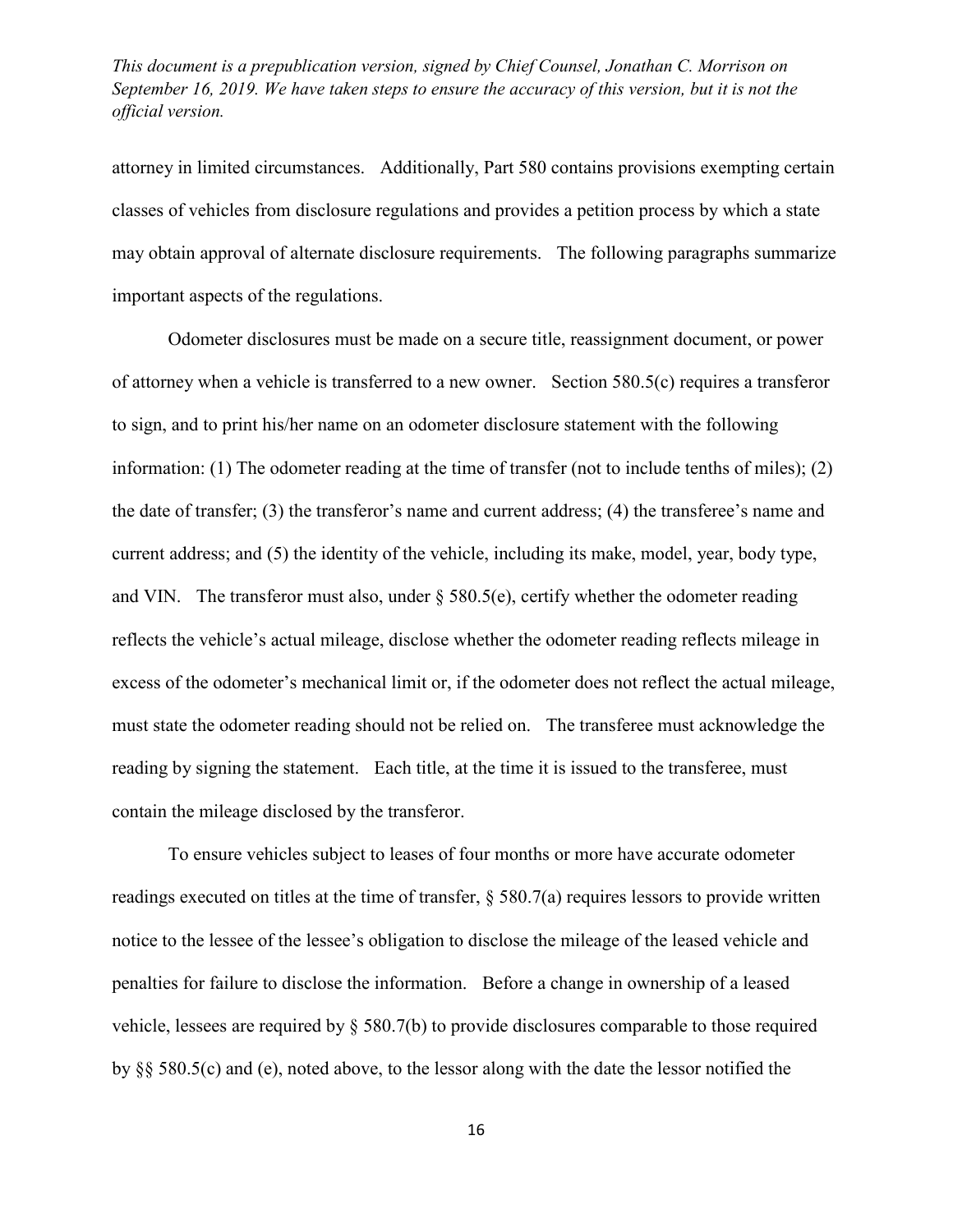lessee of disclosure requirements. Additionally, the lessor must state the date the lessor received the lessee's completed disclosure statement and must sign it. Under [§ 580.7\(d\)](http://www.westlaw.com/Link/Document/FullText?findType=L&pubNum=1000547&cite=49CFRS580.7&originatingDoc=IC350B0F0F25711E5AE9ECA0D137ECF34&refType=RB&originationContext=document&vr=3.0&rs=cblt1.0&transitionType=DocumentItem&contextData=(sc.UserEnteredCitation)#co_pp_5ba1000067d06) a lessor transferring ownership of a vehicle (without obtaining possession) may indicate the mileage disclosed by the lessee on the vehicle's title unless the lessor has reason to believe the lessee's disclosure is inaccurate.

When a title is physically held by a lienholder or has been lost, [§ 580.13\(a\)](http://www.westlaw.com/Link/Document/FullText?findType=L&pubNum=1000547&cite=49CFRS580.13&originatingDoc=IC350B0F0F25711E5AE9ECA0D137ECF34&refType=RB&originationContext=document&vr=3.0&rs=cblt1.0&transitionType=DocumentItem&contextData=(sc.UserEnteredCitation)#co_pp_8b3b0000958a4) allows a transferor to give the transferee a power of attorney to execute the mileage disclosure on the title once it is obtained by the transferee. [Sections 580.13\(b\)](http://www.westlaw.com/Link/Document/FullText?findType=L&pubNum=1000547&cite=49CFRS580.13&originatingDoc=IC350B0F0F25711E5AE9ECA0D137ECF34&refType=RB&originationContext=document&vr=3.0&rs=cblt1.0&transitionType=DocumentItem&contextData=(sc.UserEnteredCitation)#co_pp_a83b000018c76) and [\(d\)](http://www.westlaw.com/Link/Document/FullText?findType=L&pubNum=1000547&cite=49CFRS580.13&originatingDoc=IC350B0F0F25711E5AE9ECA0D137ECF34&refType=RB&originationContext=document&vr=3.0&rs=cblt1.0&transitionType=DocumentItem&contextData=(sc.UserEnteredCitation)#co_pp_5ba1000067d06) provide that the transferor must disclose information identical to that required by [§§ 580.5\(c\)](http://www.westlaw.com/Link/Document/FullText?findType=L&pubNum=1000547&cite=49CFRS580.5&originatingDoc=IC350B0F0F25711E5AE9ECA0D137ECF34&refType=RB&originationContext=document&vr=3.0&rs=cblt1.0&transitionType=DocumentItem&contextData=(sc.UserEnteredCitation)#co_pp_4b24000003ba5) and [\(e\)](http://www.westlaw.com/Link/Document/FullText?findType=L&pubNum=1000547&cite=49CFRS580.5&originatingDoc=IC350B0F0F25711E5AE9ECA0D137ECF34&refType=RB&originationContext=document&vr=3.0&rs=cblt1.0&transitionType=DocumentItem&contextData=(sc.UserEnteredCitation)#co_pp_7fdd00001ca15) on part A of the secure power of attorney form. The transferee is required to sign the power of attorney form part A and print his/her name. *Id.* In turn, [§ 580.13\(f\)](http://www.westlaw.com/Link/Document/FullText?findType=L&pubNum=1000547&cite=49CFRS580.13&originatingDoc=IC350B0F0F25711E5AE9ECA0D137ECF34&refType=RB&originationContext=document&vr=3.0&rs=cblt1.0&transitionType=DocumentItem&contextData=(sc.UserEnteredCitation)#co_pp_ae0d0000c5150) requires the transferee, upon receipt of the transferor's title, to make on the title exactly the mileage disclosure as disclosed by the transferor on the power of attorney.

After part A of the power of attorney form has been used, part B may be executed when a vehicle addressed on part A is resold. Part B of the secure power of attorney form allows a subsequent transferee to give a power of attorney to his transferor to review the title and any reassignment documents for mileage discrepancies, and if no discrepancies are found, to acknowledge disclosure on the title, while maintaining the integrity of the first seller's disclosure. The disclosure required to be made by the transferor to the transferee for this transaction on part B of the power of attorney form tracks information required to be made by the transferor to the transferee on the title when ownership of a vehicle is transferred on a title under [49 CFR 580.5.](http://www.westlaw.com/Link/Document/FullText?findType=L&pubNum=1000547&cite=49CFRS580.5&originatingDoc=IC350B0F0F25711E5AE9ECA0D137ECF34&refType=LQ&originationContext=document&vr=3.0&rs=cblt1.0&transitionType=DocumentItem&contextData=(sc.UserEnteredCitation)) Among other things, the power of attorney must contain a space for the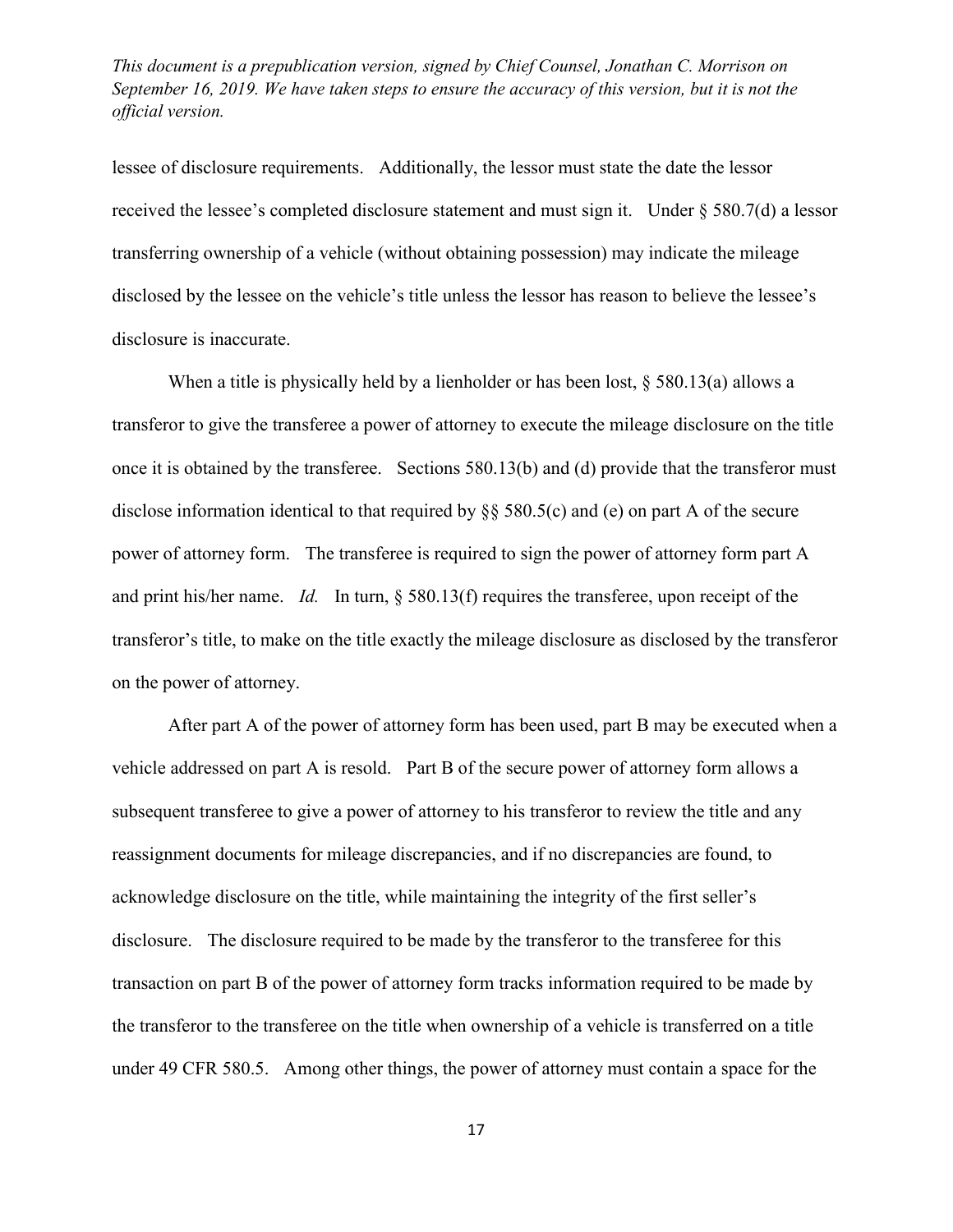transferor to disclose the mileage to the transferee and sign and date the form, and a space for the transferee to sign and date the form.

To ensure disclosures made through a power of attorney are accurate, § 580.15 requires the person exercising the power of attorney to certify, on part C of the form, that disclosures made on a title or reassignment document on behalf of the original seller are identical to those found on part A of the power of attorney. This section also requires a certification, when part B is used, that the mileage disclosed and acknowledged under part B is greater than the mileage disclosed in part A.

Titles, reassignment documents, and the power of attorney form must be protected against counterfeiting and tampering by a secure printing process or other secure process (§ 580.4). These titles, reassignment documents, and powers of attorney must contain a statement referring to federal odometer law and a warning that failure to complete the form or providing false information may result in fines or imprisonment. *See* § 580.5(d). For a leased vehicle, the lessor is obligated to provide the lessee with written notice of the obligation to make a mileage disclosure, and that notice must contain the same warnings  $(\xi 580.7(a))$ . Except in the limited context of the proper use of the power of attorney forms, no person shall sign an odometer disclosure statement as the transferor and transferee in the same transaction  $(\S 580.5(h))$ .

Part 580 establishes minimum requirements for record retention, ensuring a paper trail sufficient to support detection and prosecution of odometer fraud. Section 580.8(a) requires motor vehicle dealers and distributors, who are required to issue an odometer disclosure, to retain copies of each odometer statement they issue and receive for five years. Lessors of leased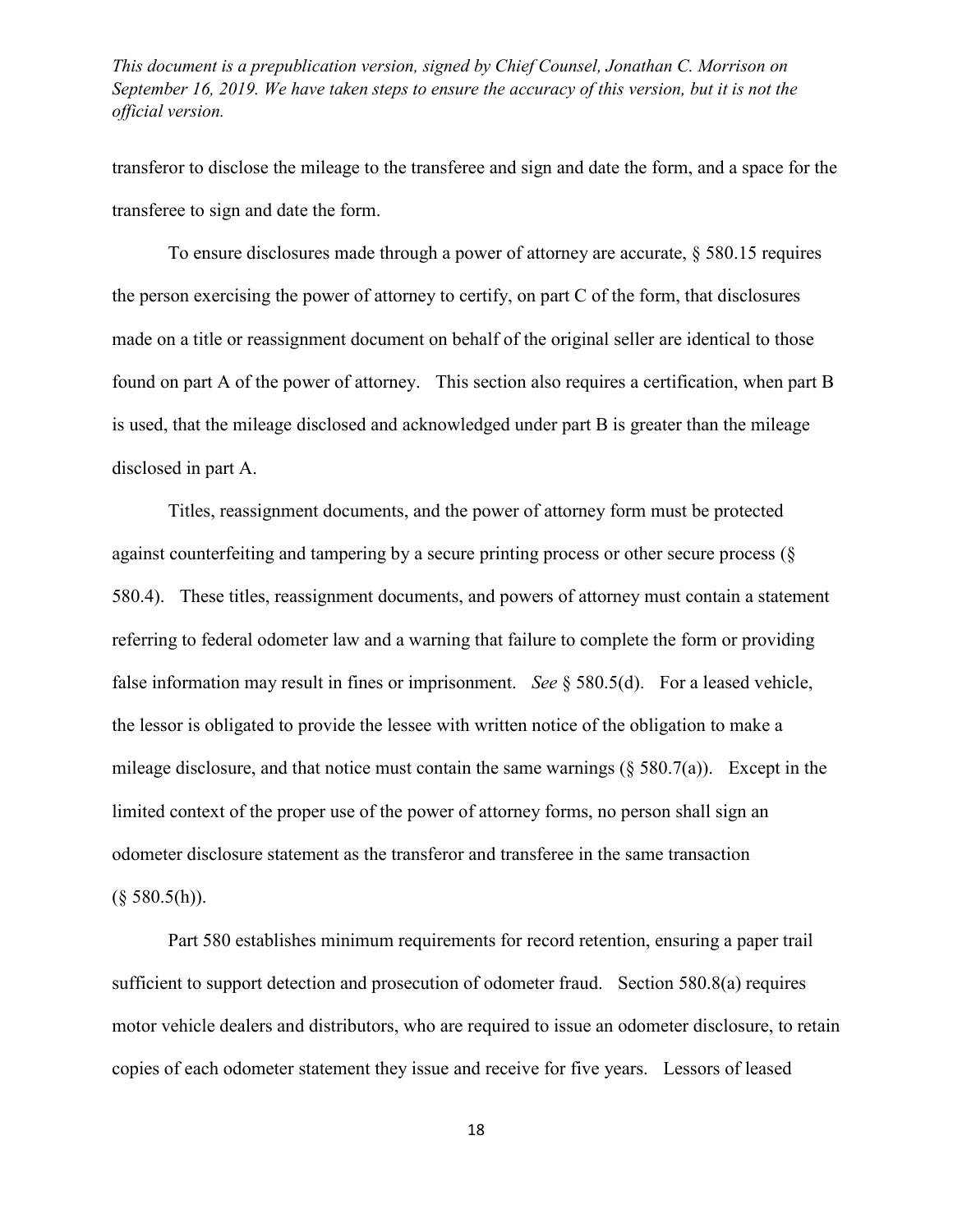vehicles must retain the odometer statement they receive from their lessee for five years from the date they transfer ownership of the leased vehicle (§ 580.8(b)). If a power of attorney authorized by [§§ 580.13](http://www.westlaw.com/Link/Document/FullText?findType=L&pubNum=1000547&cite=49CFRS580.13&originatingDoc=IC350B0F0F25711E5AE9ECA0D137ECF34&refType=LQ&originationContext=document&vr=3.0&rs=cblt1.0&transitionType=DocumentItem&contextData=(sc.UserEnteredCitation)) and/or 580.14 has been used, dealers must retain copies of the document for five years (§ 580.8(c)). Section 580.9 requires auction companies to retain the name of the most recent owner on the date the auction took possession of the motor vehicle, the name of the buyer, the vehicle identification number, and the odometer reading on the date the auction company took possession of the motor vehicle for five years from the date of sale. States are required, under [§ 580.13\(f\)](http://www.westlaw.com/Link/Document/FullText?findType=L&pubNum=1000547&cite=49CFRS580.13&originatingDoc=IC350B0F0F25711E5AE9ECA0D137ECF34&refType=RB&originationContext=document&vr=3.0&rs=cblt1.0&transitionType=DocumentItem&contextData=(sc.UserEnteredCitation)#co_pp_ae0d0000c5150) to retain the original copy of the power of attorney authorized by [§ 580.13\(a\)](http://www.westlaw.com/Link/Document/FullText?findType=L&pubNum=1000547&cite=49CFRS580.13&originatingDoc=IC350B0F0F25711E5AE9ECA0D137ECF34&refType=RB&originationContext=document&vr=3.0&rs=cblt1.0&transitionType=DocumentItem&contextData=(sc.UserEnteredCitation)#co_pp_8b3b0000958a4) or [\(b\)](http://www.westlaw.com/Link/Document/FullText?findType=L&pubNum=1000547&cite=49CFRS580.13&originatingDoc=IC350B0F0F25711E5AE9ECA0D137ECF34&refType=RB&originationContext=document&vr=3.0&rs=cblt1.0&transitionType=DocumentItem&contextData=(sc.UserEnteredCitation)#co_pp_a83b000018c76) and the title for a period of three years or a time period equal to the state's titling record retention period, whichever is shorter.

Other sections of Part 580 establish a petition process by which states may seek assistance in revising their odometer laws (§ 580.10), may seek approval of alternative odometer disclosure schemes (§ 580.11), and establish exemptions from the disclosure requirements of [§ 580.5](http://www.westlaw.com/Link/Document/FullText?findType=L&pubNum=1000547&cite=49CFRS580.5&originatingDoc=IC350B0F0F25711E5AE9ECA0D137ECF34&refType=LQ&originationContext=document&vr=3.0&rs=cblt1.0&transitionType=DocumentItem&contextData=(sc.UserEnteredCitation)) and [§ 580.7](http://www.westlaw.com/Link/Document/FullText?findType=L&pubNum=1000547&cite=49CFRS580.7&originatingDoc=IC350B0F0F25711E5AE9ECA0D137ECF34&refType=LQ&originationContext=document&vr=3.0&rs=cblt1.0&transitionType=DocumentItem&contextData=(sc.UserEnteredCitation)) [\(§ 580.17\)](http://www.westlaw.com/Link/Document/FullText?findType=L&pubNum=1000547&cite=49CFRS580.17&originatingDoc=IC350B0F0F25711E5AE9ECA0D137ECF34&refType=LQ&originationContext=document&vr=3.0&rs=cblt1.0&transitionType=DocumentItem&contextData=(sc.UserEnteredCitation)). Exemptions in 580.17 apply to transfers or leases for: (1) Vehicles with a Gross Vehicle Weight Rating (GVWR) over 16,000 pounds; (2) vehicles that are not self-propelled; (3) vehicles manufactured in a model year beginning 10 years before January 1 of the calendar year in which the transfer occurs; (4) certain vehicles sold by the manufacturer to any agency of the United States; and (5) a new vehicle prior to its first transfer for purposes other than resale.

### *E. Previous State Petitions for Approval of Electronic Odometer Disclosure Schemes*

The Cost Savings Act, as amended by TIMA in 1986, contains a specific provision on approval of state alternative odometer disclosure programs. Subsection 408(f)(2) of the Cost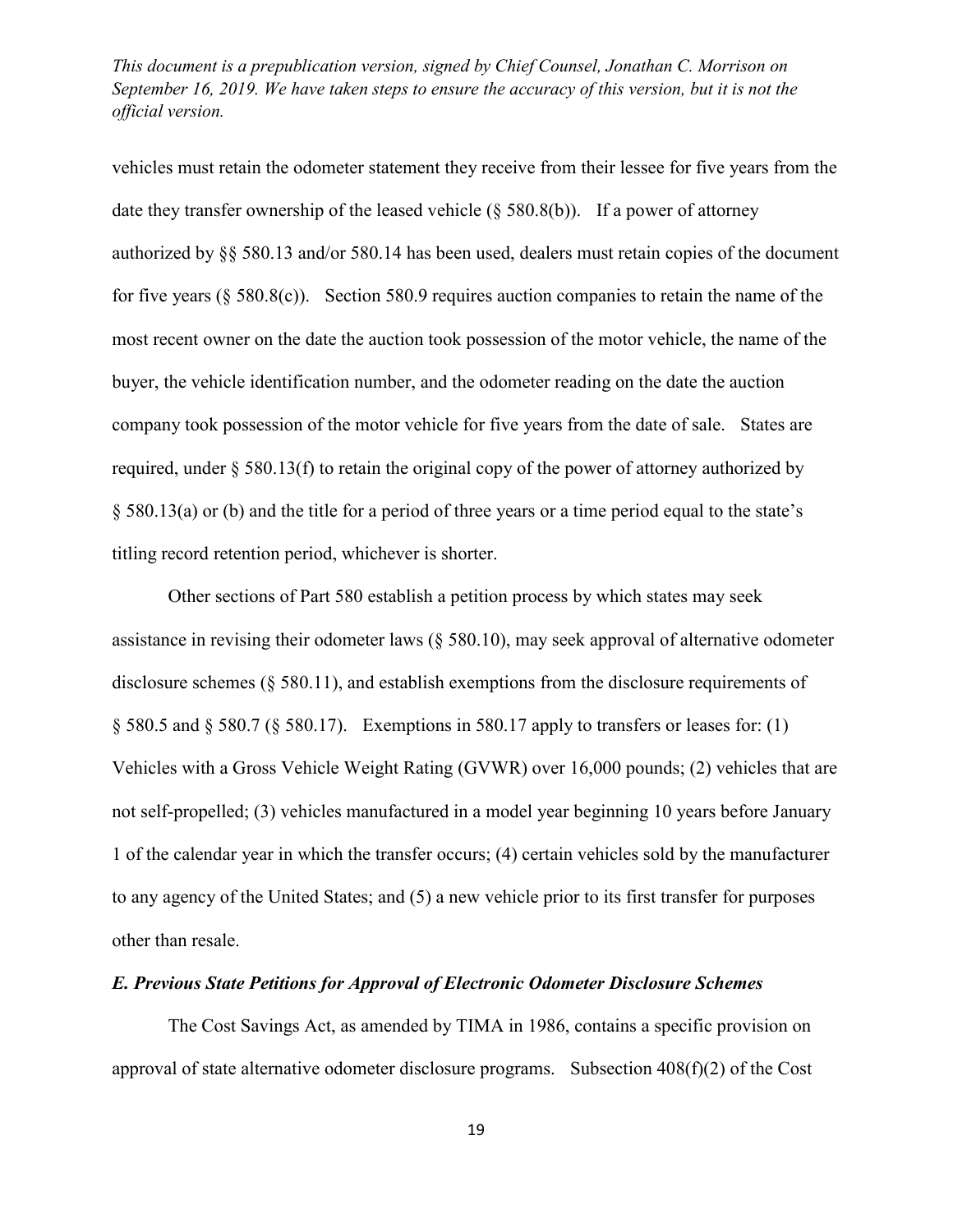Savings Act (now recodified at [49 U.S.C. 32705\(d\)\)](http://www.westlaw.com/Link/Document/FullText?findType=L&pubNum=1000546&cite=49USCAS32705&originatingDoc=IC350B0F0F25711E5AE9ECA0D137ECF34&refType=RB&originationContext=document&vr=3.0&rs=cblt1.0&transitionType=DocumentItem&contextData=(sc.UserEnteredCitation)#co_pp_5ba1000067d06) provides NHTSA shall approve alternate motor vehicle mileage disclosure requirements submitted by a state unless NHTSA determines such requirements are not consistent with the purpose of the disclosure required by subsection (d) or (e) as the case may be. (Subsections 408(d), (e) of the Costs Savings Act were recodified to [49 U.S.C. 32705\(b\)](http://www.westlaw.com/Link/Document/FullText?findType=L&pubNum=1000546&cite=49USCAS32705&originatingDoc=IC350B0F0F25711E5AE9ECA0D137ECF34&refType=RB&originationContext=document&vr=3.0&rs=cblt1.0&transitionType=DocumentItem&contextData=(sc.UserEnteredCitation)#co_pp_a83b000018c76) and [\(c\).](http://www.westlaw.com/Link/Document/FullText?findType=L&pubNum=1000546&cite=49USCAS32705&originatingDoc=IC350B0F0F25711E5AE9ECA0D137ECF34&refType=RB&originationContext=document&vr=3.0&rs=cblt1.0&transitionType=DocumentItem&contextData=(sc.UserEnteredCitation)#co_pp_4b24000003ba5))

Virginia, Wisconsin, Florida, New York, Texas, and Arizona filed petitions with NHTSA seeking approval of electronic alternative odometer programs under [49 U.S.C. 32705\(d\)\)](http://www.westlaw.com/Link/Document/FullText?findType=L&pubNum=1000546&cite=49USCAS32705&originatingDoc=IC350B0F0F25711E5AE9ECA0D137ECF34&refType=RB&originationContext=document&vr=3.0&rs=cblt1.0&transitionType=DocumentItem&contextData=(sc.UserEnteredCitation)#co_pp_5ba1000067d06). NHTSA has approved, in whole or in part, five of these six petitions and not taken final action on the Arizona petition, which was made moot by the passage of § 24111 of the FAST Act and Arizona's adoption of a disclosure system under that provision. Review of the systems proposed in these petitions and the terms of NHTSA's actions in response to them, illustrates the variations in schemes between jurisdictions and the concerns raised by electronic odometer disclosure.

Petitions filed by three states, Virginia, Texas, and Wisconsin, shared certain characteristics. In each case, the proposed alternative odometer disclosure schemes applied only to intrastate transactions. Each of the three proposals also relied on multi-factor authentication to ensure the identity of persons executing the odometer disclosures. All three proposals relied on substituting electronic versions of the paper odometer disclosure form by maintaining the electronic form on state-controlled systems. These systems also held data elements comprising the electronic title.

Virginia petitioned NHTSA in December 2006 seeking approval of electronic odometer disclosure for intrastate transfers of vehicles not subject to liens. Virginia proposed using a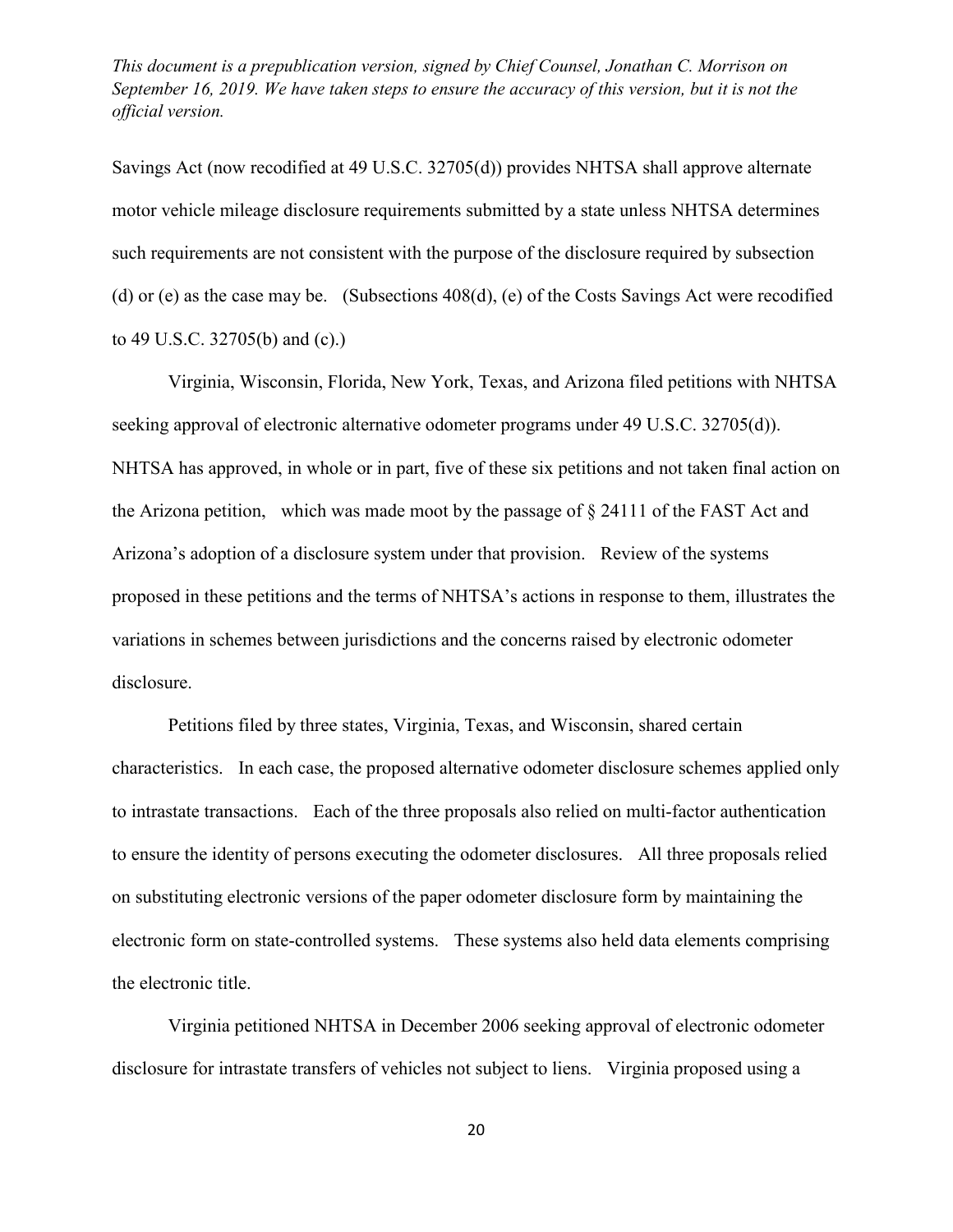paperless system where users would enter the information and attestations found on paper odometer disclosures into a state electronic system. The petition stated unique personal identification numbers (PIN) and unique customer numbers sent by conventional U.S. mail would be used with the customer's date of birth (DOB) to create a verified account and signature. Dealer users would provide lists of employees authorized to make disclosures, and these individuals would get PINs by conventional mail to verify their identity. In dealer sales, the employee PIN and a dealer number would be used. Disclosures would be made in the same way a paper disclosure would be made. The seller or transferor would fill out an electronic form identical to the paper form and sign it electronically. The buyer or transferee would examine the disclosure and either accept it or reject it. Once accepted, the disclosure would be linked to the electronic title, and the transferor would be instructed to mail any paper title to the state.

A June 2008 petition by Texas sought approval of alternative odometer disclosure requirements for intrastate transactions between residents transferring vehicles not subject to liens. Texas proposed to eliminate paper titles (except as requested), create electronic titles and require in-state vehicle transfers to be made electronically. Users, who would have to be Texas residents holding a valid state identification credential, would be verified by matching four personal data elements and two forms of identification against a state database. Odometer mileage disclosures would be made by requiring both parties to separately log into a secure web site, make required disclosures and verification of the mileage, and accept or reject the transaction. The seller or transferor would then mail the paper title to the state for destruction. The title and odometer disclosure would remain as an electronic record, and the transferee could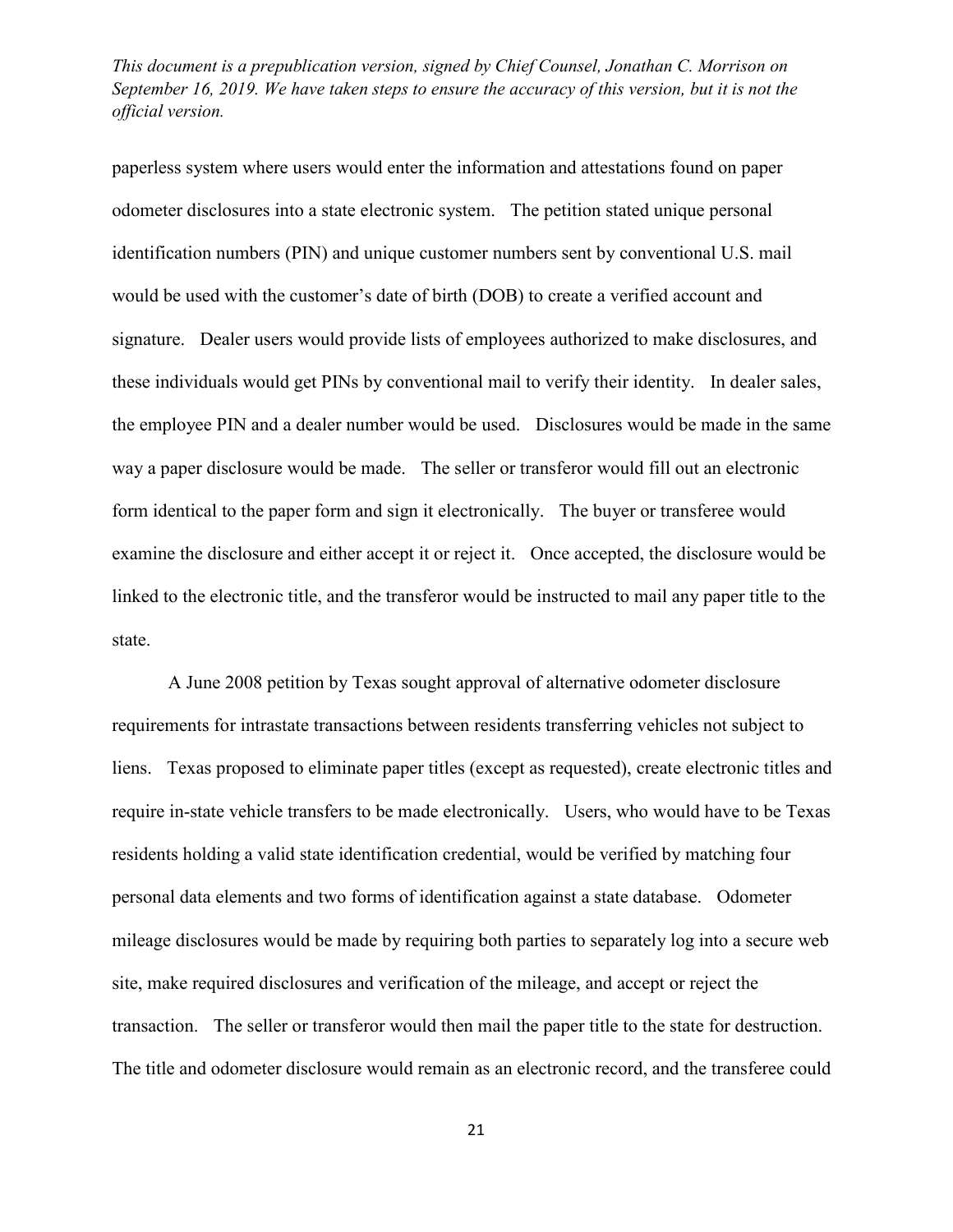receive a secure paper title on request.

Wisconsin filed a petition in September 2009 proposing an electronic odometer disclosure scheme limited to intrastate transactions where at least one party would be a motor vehicle dealer. Identity verification would be based on customers entering a minimum of three personal identifiers —name, address, date of birth, product number, Driver License/ID number, and a Federal Employer Identification Number or partial Social Security Number — in the state system. Once verified, the user could begin the title transaction. As with the Virginia and Texas petitions, Wisconsin's proposal linked electronic odometer disclosures to the title record in the state's database. Similarly, a title could not be transferred unless the electronic odometer disclosure had been properly completed. Again, if a paper title was needed, the Wisconsin DMV would print it on secure paper with the odometer disclosure statement in the proper location and format under existing rules.

Finding that the Virginia scheme would properly verify user identities, provide security equivalent to the paper system, and create an adequate system of records, NHTSA granted Virginia's request on January 7, 2009 [\(74 FR 643\)](http://www.westlaw.com/Link/Document/FullText?findType=l&pubNum=0001037&cite=UUID(I6DC6AFD0DCB211DDA2798A457B2C0B4C)&originatingDoc=IC350B0F0F25711E5AE9ECA0D137ECF34&refType=CP&fi=co_pp_sp_1037_643&originationContext=document&vr=3.0&rs=cblt1.0&transitionType=DocumentItem&contextData=(sc.UserEnteredCitation)#co_pp_sp_1037_643). NHTSA granted the Texas petition on April 22, 2010 [\(75 FR 20925\)](http://www.westlaw.com/Link/Document/FullText?findType=l&pubNum=0001037&cite=UUID(I25B8AFA04DEE11DF9026D0C125F6B202)&originatingDoc=IC350B0F0F25711E5AE9ECA0D137ECF34&refType=CP&fi=co_pp_sp_1037_20925&originationContext=document&vr=3.0&rs=cblt1.0&transitionType=DocumentItem&contextData=(sc.UserEnteredCitation)#co_pp_sp_1037_20925) after that state clarified the Texas system allowed transferees to obtain a paper copy of the title meeting TIMA, required dealers to retain copies of odometer disclosures, and required disclosure of the brand (the brand states whether the odometer reflects the actual mileage, reflects mileage in excess of the designated odometer limit or differs from the actual mileage and is not reliable.) *Id*[. at 2](http://www.westlaw.com/Link/Document/FullText?findType=l&pubNum=0001037&cite=UUID(IE99E58F0D42911DE8E9EF796F0BD161F)&originatingDoc=IC350B0F0F25711E5AE9ECA0D137ECF34&refType=CP&fi=co_pp_sp_1037_59503&originationContext=document&vr=3.0&rs=cblt1.0&transitionType=DocumentItem&contextData=(sc.UserEnteredCitation)#co_pp_sp_1037_59503)0928. NHTSA also noted since Texas would require persons with an electronic title to submit any paper titles to Texas for destruction, the proposal would prevent potential mischief caused by duplicate titles. *Id*[. at 20929.](http://www.westlaw.com/Link/Document/FullText?findType=l&pubNum=0001037&cite=UUID(I25B8AFA04DEE11DF9026D0C125F6B202)&originatingDoc=IC350B0F0F25711E5AE9ECA0D137ECF34&refType=CP&fi=co_pp_sp_1037_20925&originationContext=document&vr=3.0&rs=cblt1.0&transitionType=DocumentItem&contextData=(sc.UserEnteredCitation)#co_pp_sp_1037_20925) In a final determination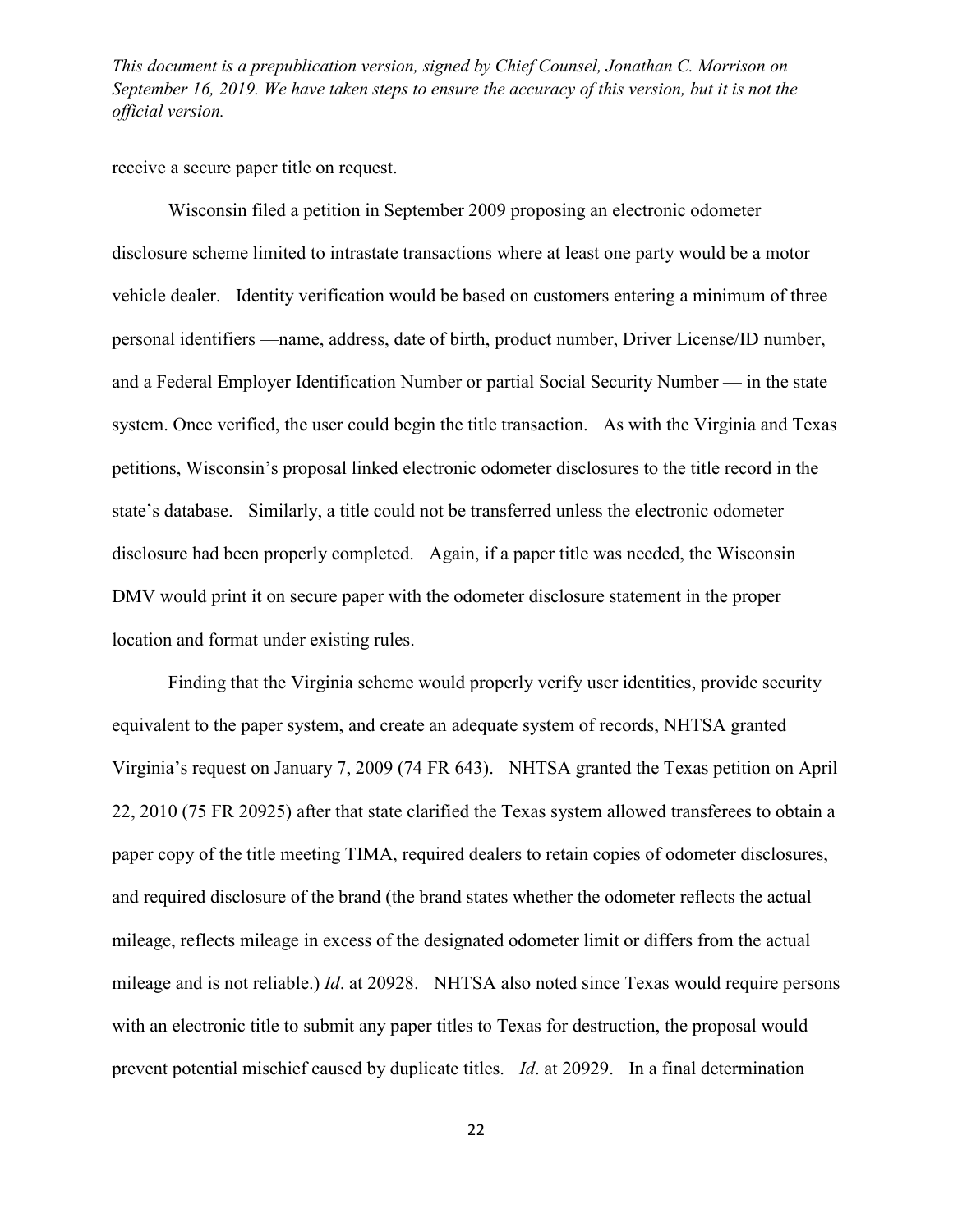published on January 10, 2011, [76 FR 1367,](http://www.westlaw.com/Link/Document/FullText?findType=l&pubNum=0001037&cite=UUID(I081C75301CA111E08A3DF1DFE35A728B)&originatingDoc=IC350B0F0F25711E5AE9ECA0D137ECF34&refType=CP&fi=co_pp_sp_1037_1367&originationContext=document&vr=3.0&rs=cblt1.0&transitionType=DocumentItem&contextData=(sc.UserEnteredCitation)#co_pp_sp_1037_1367) the agency approved the Wisconsin proposal based on its user verification scheme, the linkage of a properly executed odometer disclosure to the electronic title, and the existence of safeguards preventing the simultaneous existence of an electronic and paper title.

Petitions filed by two other states, Florida and New York, differed from other petitions as systems proposed relied, to differing degrees, on the use of paper forms for executing the odometer disclosures. These paper forms, which were not titles, reassignment documents or a power of attorney specified under Part 580, were employed to transmit information either before entry into an electronic system or to facilitate interstate transactions. Because paper documents are employed in conjunction with an electronic system, these odometer disclosure schemes can be referred to as "hybrid" systems because of their reliance on paper and electronic information storage.

In December 2009, Florida proposed a hybrid electronic disclosure system in December 2009 wherein the actual data entry into the state system would be made by authorized tag agents using data terminals. For private sales, authorized tag agents required transferors and transferees to fill out odometer disclosures on paper forms. These paper forms would be executed by both parties at the tag agent's facility after each had verified their identity to the tag agent. The tag agent would enter the data into Florida's system and create an electronic title for the transferee, or upon request, provide the transferee with a paper title. For dealer transactions, Florida proposed transferors with e-title would complete a secure reassignment form with odometer disclosure. When the dealer transferred that vehicle to another transferee, both parties would complete another secure reassignment form with an odometer disclosure. The dealer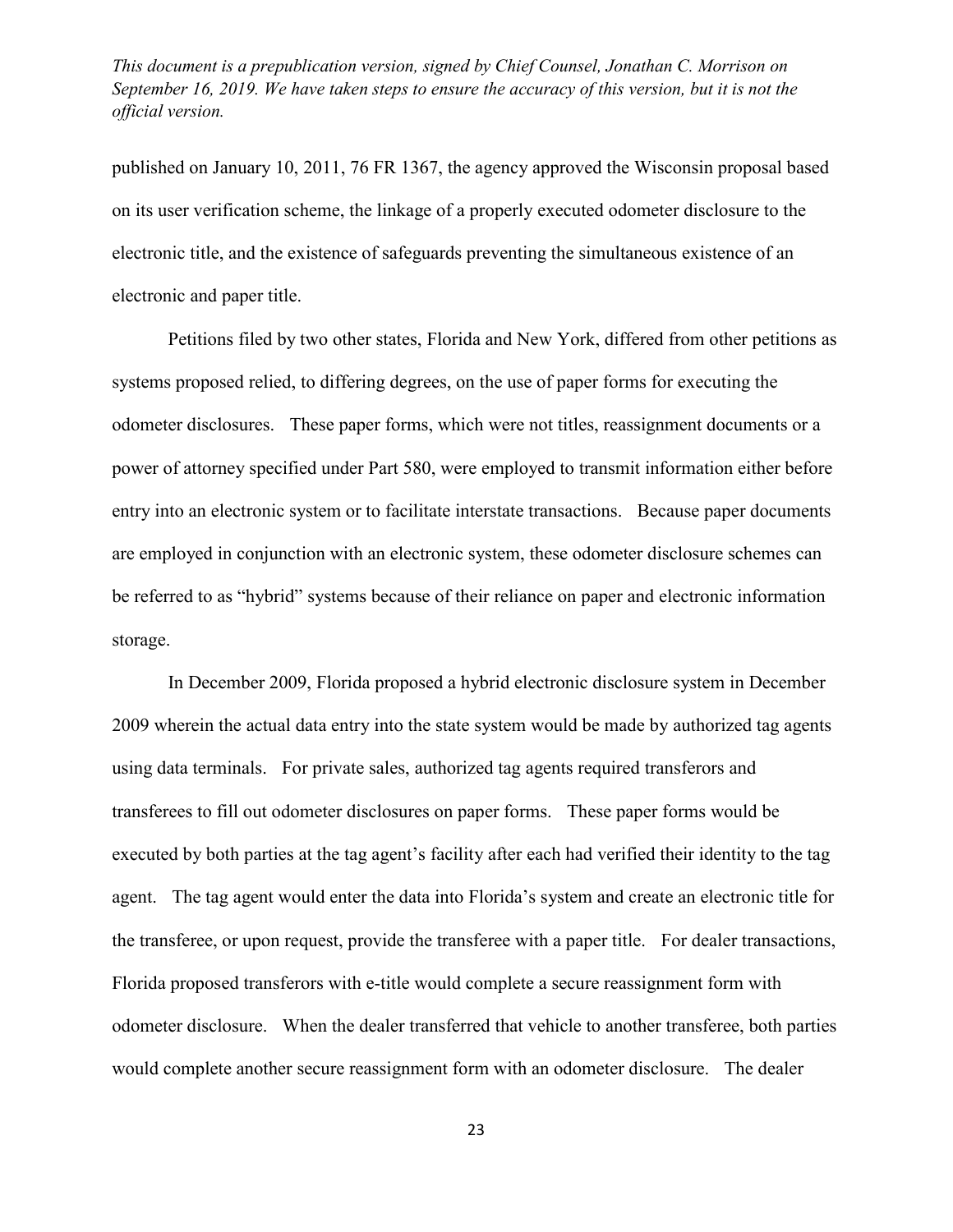would take both secure reassignment forms to a tag agency. The tag agent would enter the disclosures, and the data needed to create an electronic title or provide the transferor with the option of obtaining a paper title. Similarly, a lessee of a leased vehicle with an e-title would bring the vehicle to a dealership and make the odometer disclosure on a secure physical document. The lessor would then sign a secure physical power of attorney to the dealer authorizing the dealer to execute the odometer disclosure on its behalf. The dealer would then sign a physical secure reassignment form agreeing with the odometer disclosure. When the dealer sold the vehicle to another buyer, the dealer would take the various physical documents (bill of sale, reassignment document, and power of attorney) to the tag agency, where the tag agent would enter the required data and either create an electronic title in Florida's system or have a paper title provided for the buyer.

New York filed a petition with NHTSA in November 2010, seeking conversion of the existing paper process for dealer transactions to an electronic one. A transferor's odometer disclosure would be made on the title and then recorded in New York's system by a specific dealer employee whose identity had been verified. If that dealer sold a vehicle to another licensed New York dealer, the selling dealer would enter the current odometer reading, vehicle and seller and purchaser information. The purchasing dealer would subsequently sign on, review the selling dealer's odometer disclosure, and other data and accept or reject the transaction. Subsequent New York dealer transfers would be recorded in the same manner.

New York proposed that when a vehicle owned by a New York dealer is sold to a retail purchaser, salvage dealer, out-of-state buyer, or other non-New York dealer purchaser, the selling dealer would access its system, enter odometer and other information, including the seller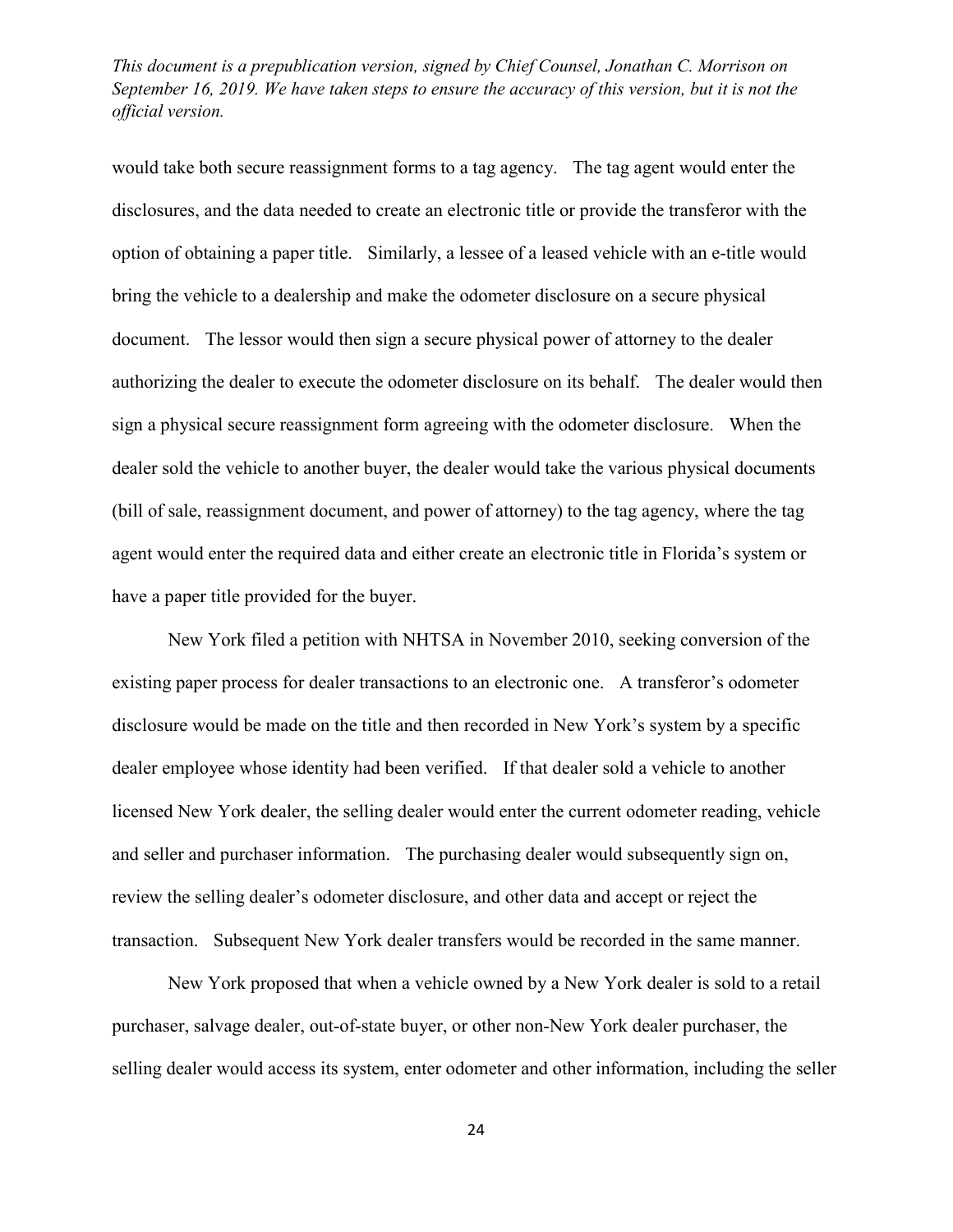and purchaser. A two-part sales receipt/odometer statement would be created, and if correct, would be accepted by the buyer. The dealer would then print a two-part sales receipt with a disclosure statement on each part. The dealer would retain one part, and the purchaser would be given the other, along with the original title acquired by the dealer upon vehicle purchase.

NHTSA granted the Florida petition in part and denied it in part, approving provisions for private party transactions but denying proposed terms for dealer and leased vehicle transactions. [77 FR 36935 \(June 20, 2012\).](http://www.westlaw.com/Link/Document/FullText?findType=l&pubNum=0001037&cite=UUID(IDB4FB630BAA511E19FFBB68C32364A58)&originatingDoc=IC350B0F0F25711E5AE9ECA0D137ECF34&refType=CP&fi=co_pp_sp_1037_36935&originationContext=document&vr=3.0&rs=cblt1.0&transitionType=DocumentItem&contextData=(sc.UserEnteredCitation)#co_pp_sp_1037_36935) Among other things, NHTSA observed dealer transactions relied on odometer disclosures being made on documents other than the title itself. This, in the agency's view, is inconsistent with TIMA's command that disclosures be made on the title and not on a separate document. Further, the Florida dealer transaction scheme allowed issuance of new registrations after submission of a disclosure statement on a physical reassignment document rather than on the title itself, thereby violating the statutory requirement that a title with an odometer statement must be submitted prior to registering the vehicle. Florida's proposed requirements for leased vehicles were denied on similar grounds because of the numerous times disclosures had to be made on documents other than the title that did not meet security and content thresholds. Finally, the use of a power of attorney, where the lessor had access to the title, was inconsistent with TIMA.

NHTSA's initial determination denied New York's petition because it used a non-secure receipt for odometer disclosure in transfers between New York dealers and out-of-state buyers and was, therefore, inconsistent with federal odometer law. [76 FR 65487, 65491 \(Oct. 21,](http://www.westlaw.com/Link/Document/FullText?findType=l&pubNum=0001037&cite=UUID(I81EC4E20FBB311E08A2EA6A6B18686E2)&originatingDoc=IC350B0F0F25711E5AE9ECA0D137ECF34&refType=CP&fi=co_pp_sp_1037_65487&originationContext=document&vr=3.0&rs=cblt1.0&transitionType=DocumentItem&contextData=(sc.UserEnteredCitation)#co_pp_sp_1037_65487)  [2011\).](http://www.westlaw.com/Link/Document/FullText?findType=l&pubNum=0001037&cite=UUID(I81EC4E20FBB311E08A2EA6A6B18686E2)&originatingDoc=IC350B0F0F25711E5AE9ECA0D137ECF34&refType=CP&fi=co_pp_sp_1037_65487&originationContext=document&vr=3.0&rs=cblt1.0&transitionType=DocumentItem&contextData=(sc.UserEnteredCitation)#co_pp_sp_1037_65487) New York subsequently amended its proposal by replacing the non-secure document with a secure state-issued paper, New York State MV-50 (Retail Certificate of Sale) form. The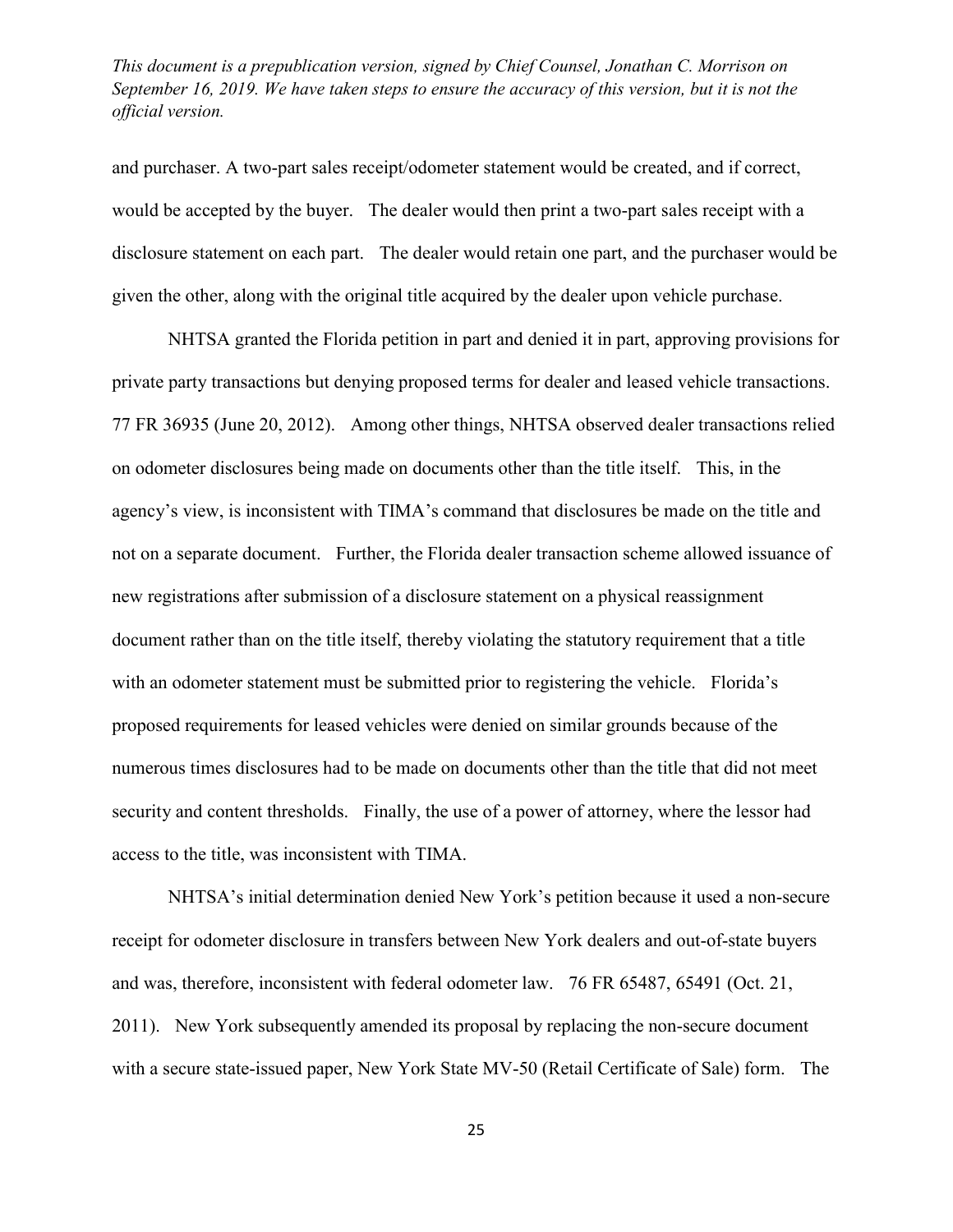result of this change was a consumer purchasing a vehicle from a dealer would then receive the original title and odometer statement executed by the owner, who sold the vehicle to the dealer, and the secure MV-50 form with an odometer disclosure. Additionally, the mileage disclosed at the time of the sale to the dealer and the mileage disclosed at the time the dealer sold the vehicle to the subsequent retail purchaser would be recorded in New York's system and available for viewing through a web portal. The agency's final determination, [77 FR 50381 \(Aug. 12, 2012\),](http://www.westlaw.com/Link/Document/FullText?findType=l&pubNum=0001037&cite=UUID(I0A269760EB5E11E1A7ACC86B50A57916)&originatingDoc=IC350B0F0F25711E5AE9ECA0D137ECF34&refType=CP&fi=co_pp_sp_1037_50381&originationContext=document&vr=3.0&rs=cblt1.0&transitionType=DocumentItem&contextData=(sc.UserEnteredCitation)#co_pp_sp_1037_50381) granted the New York petition as amended. NHTSA found the employment of the secure stateissued and numbered MV-50 form, in conjunction with the odometer disclosure on the original seller's title and the recording of these disclosures in New York's electronic system, met the purposes of TIMA.

Processing foregoing petitions illuminated concerns relevant to this final rule. Any electronic odometer disclosure system must follow TIMA's command that odometer disclosures must be made on the title itself, the electronic equivalent of that title, or a selectively narrow set of tightly controlled secure documents. While jurisdictions should be accorded a degree of flexibility in designing and executing electronic titling and odometer disclosure schemes, an electronic odometer disclosure system should minimize or eliminate odometer disclosures on documents other than the title. Other concerns include methods of transmitting secure paper documents, the means for verifying the identity of transferors and transferees, the potential for the simultaneous existence of paper and electronic titles and the problems posed by interstate transactions between states with traditional and electric systems.

NHTSA's experience with petitions filed by Virginia, Texas, Florida, New York, and others demonstrates states choose to create a paperless system where all parties to a transaction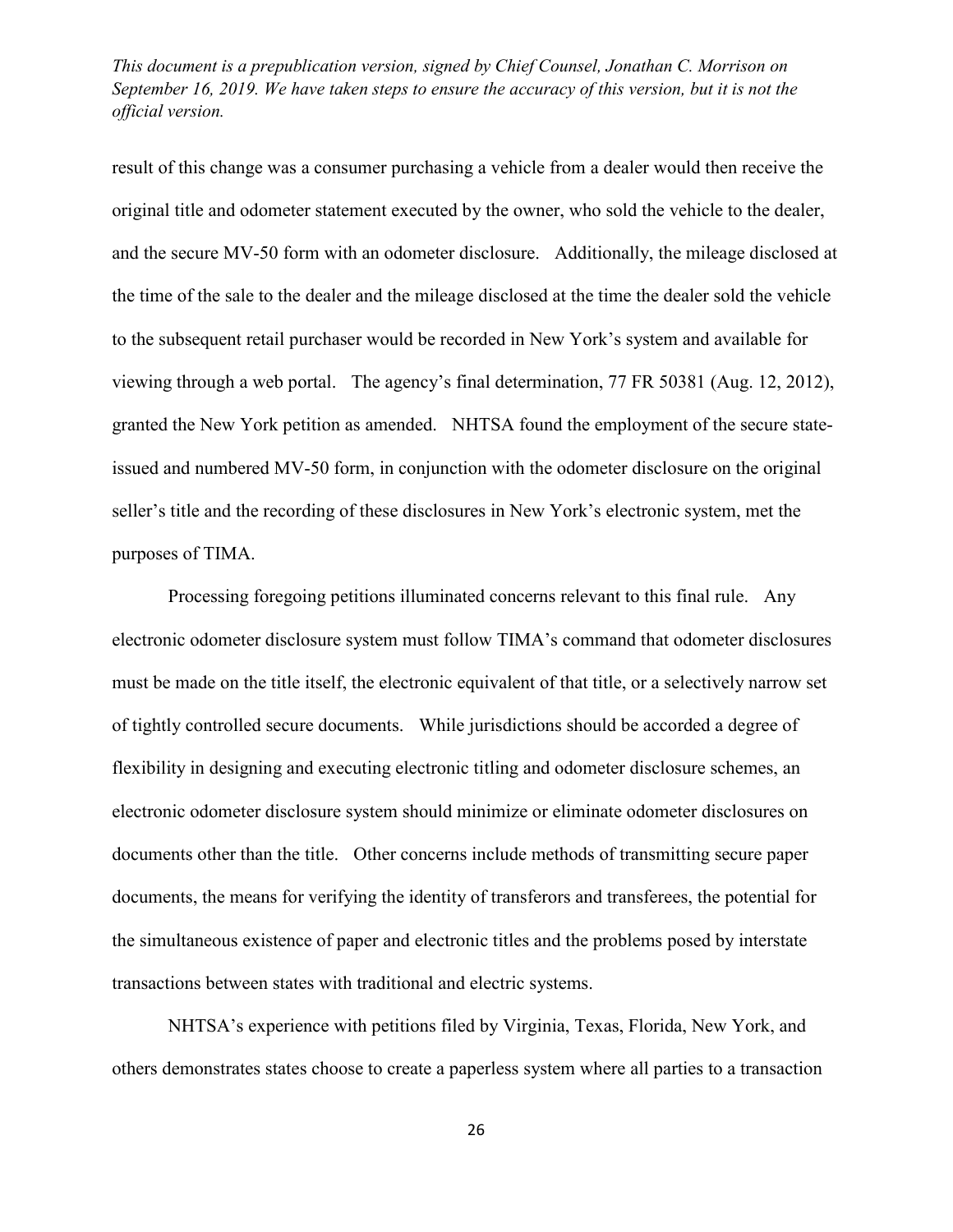make direct entries into the system or may employ a "hybrid" scheme where paper forms are employed as part of the process. As discussed below, some commenters responding to the NPRM believed amendments proposed by NHTSA did not adequately address the characteristics of such hybrid systems. An additional concern raised by commenters, particularly states that had previously had alternative odometer disclosure systems approved through the petition process, was the applicability of provisions in the final rule to those systems. The agency believes provisions of this final rule are sufficiently flexible to minimize potential conflicts with terms of our prior approvals of alternative odometer disclosure schemes.

# *F. Notice of Proposed Rulemaking*

The NPRM was published in the *Federal Register* on March 25, 2016 (81 FR 16107). This notice explained the Moving Ahead for Progress in the 21st Century Act of 2012 (MAP-21, or [Pub. L. 112-141\)](http://www.westlaw.com/Link/Document/FullText?findType=l&pubNum=1077005&cite=UUID(I2A1C2250CA-8A11E199E7A-65B8DD87876)&originatingDoc=IC350B0F0F25711E5AE9ECA0D137ECF34&refType=SL&originationContext=document&vr=3.0&rs=cblt1.0&transitionType=DocumentItem&contextData=(sc.UserEnteredCitation)) directed NHTSA to prescribe regulations permitting any written odometer disclosures or notices to be provided electronically. *See* § 31205, 126 Stat. 761 (2012). The proposed amendments sought to allow odometer disclosures in an electronic medium while maintaining accurate odometer disclosures and aiding law enforcement in prosecuting odometer fraud. To accomplish this end, the proposal addressed electronic signatures and identity verification, security concerns, record retention, leased vehicle transfers, and interstate transactions between jurisdictions with electronic and paper titles. The NPRM proposed modifying odometer disclosure exemptions for transfers of ten year old vehicles to transactions involving 25 year old vehicles Other proposed amendments addressed restructuring of Part 580, corrections to typographical errors and updating NHTSA's address.

Although Congress had directed that NHTSA promulgate regulations allowing electronic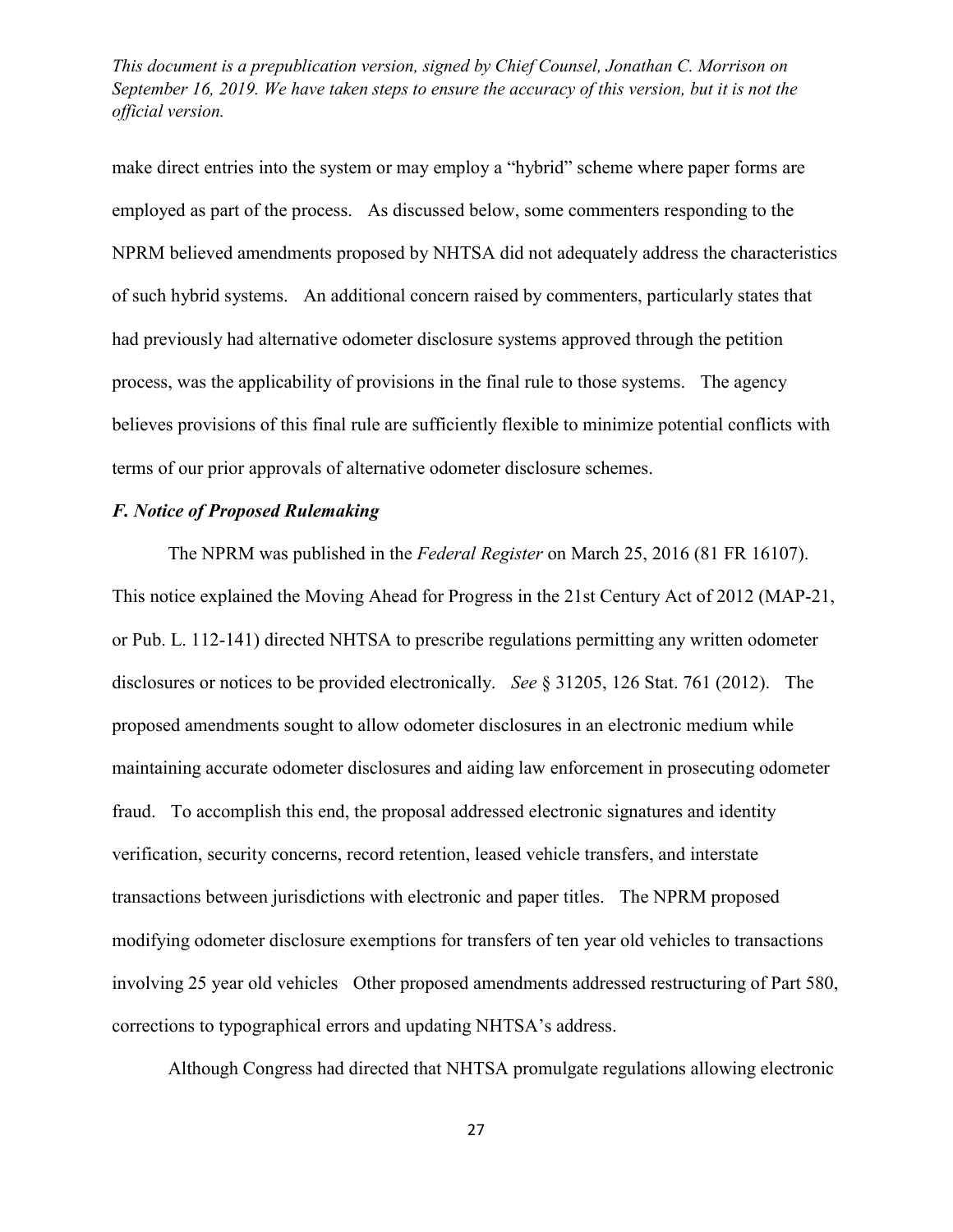odometer disclosures and, through the FAST Act amendment discussed above, facilitated state adoption of electronic odometer disclosure systems until the effective date of this final rule, few jurisdictions have implemented schemes for electronic titles and electronic odometer disclosure, either in whole or in part. Given the nascent state of electronic titling and odometer disclosures, as well as variations in existing title systems in states and territories, the NPRM asked for comments on how prescriptive NHTSA's approach should be. While more prescriptive requirements might better protect vehicle buyers and force a degree of uniformity in future electronic systems, such an approach by NHTSA could limit or hinder adoption of electronic titling and odometer disclosure system. Additionally, a highly prescriptive approach could be interpreted to be inconsistent with the direction in MAP-21 to promulgate regulations that simply permit electronic disclosures. The foregoing concerns prompted NHTSA to specifically request comments in the NPRM on whether it should adopt a minimalist approach or a more prescriptive set of rules.

NHTSA chose to propose modifications to the existing structure of Part 580 to accommodate electronic odometer disclosure schemes. Accordingly, the NPRM sought to add new definitions in Part 580.3 for the terms "Electronic Document," "Physical Document," and "Sign or Signature." As proposed, "Electronic Document" would mean "a title, reassignment document or power of attorney that is maintained in electronic form by a state, territory or possession that meets all the requirements of this part." The NPRM proposed defining a "Physical Document" as "a title, reassignment document or power of attorney printed on paper that meets all the requirements of this part." The proposed definition of "Sign or Signature" encompassed both hand written and electronic signatures and, for the electronic signature, also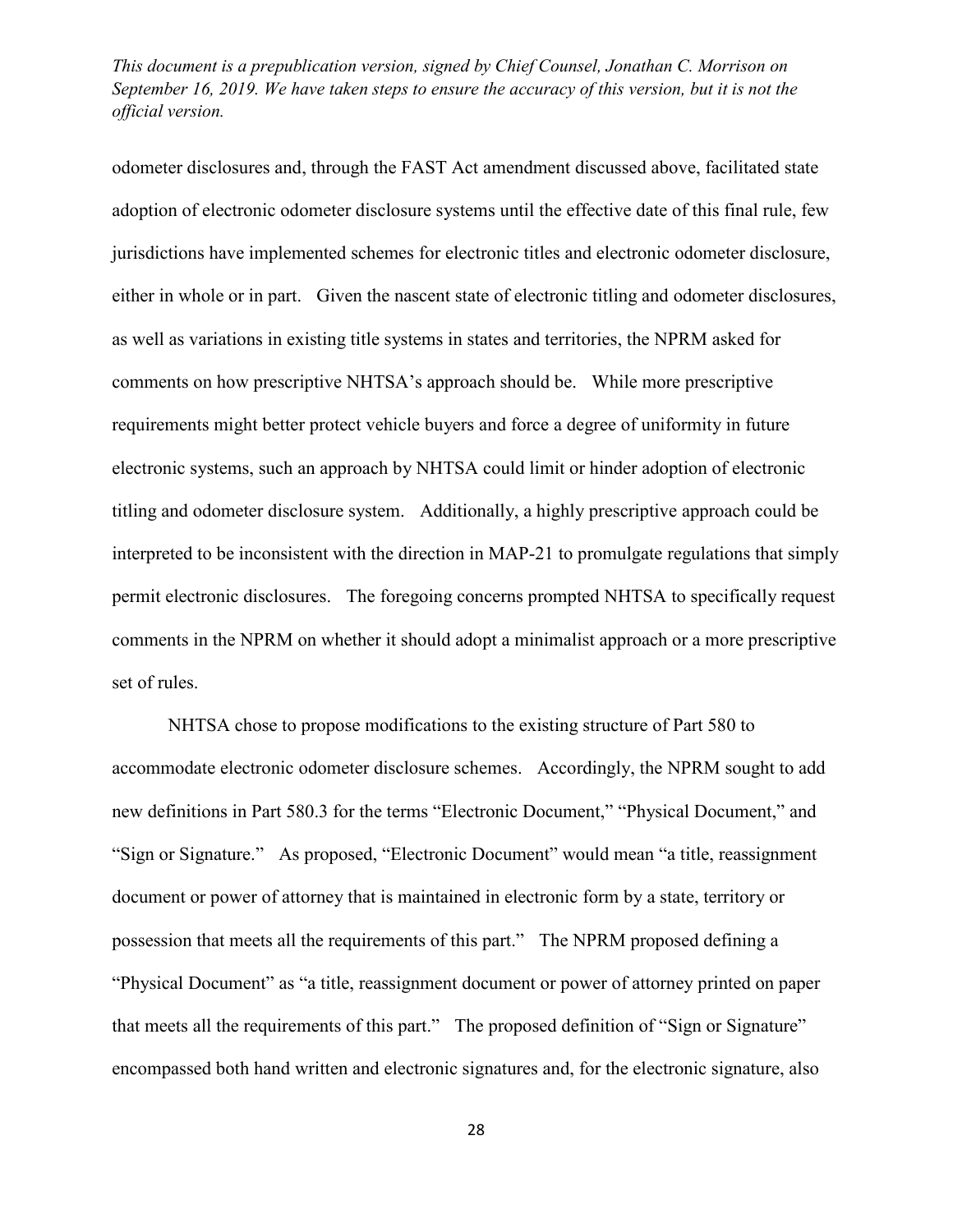specified that a valid electronic signature must incorporate an identity authentication scheme equivalent to or greater than a NIST Level 3 system. This definition also specified a valid electronic signature must be made by the specific individual whose identity had been verified, regardless of whether the person was signing as in individual or as a representative of a business. The NPRM specifically requested comments on the propriety and appropriateness of these proposed definitions. In addition, the NPRM asked for comments on implementation of identity verification for transferors and transferees in electronic transactions, including what level of NIST verification should be appropriate, whether car dealers should provide secure computing services, and what security measures should be mandatory for such services.

In contrast to a written signature, which through handwriting analysis can be used to identify an individual even in the event of forgery, an electronic signature is, without sufficient verification and other safeguards, anonymous. Because of this, NHTSA proposed that a valid electronic signature must be made by an individual. The NPRM also asked for comments on whether any other requirements are necessary to ensure investigators can back trace an electronic "signature" to identify the individual and/or computer used in the electronic equivalent of a paper trail or whether the proposed requirements could be used to identify individuals making unauthorized alterations to disclosure statements.

Consistent with its approach of modifying existing provisions of Part 580 to allow electronic odometer disclosures, NHTSA also proposed amending § 580.4, which governed security features of printed forms, by creating a new paragraph (a) for paper documents and new paragraph (b) for electronic records. The requirements for paper documents remained unchanged while the proposed paragraph (b) requirements set forth that electronic titles, power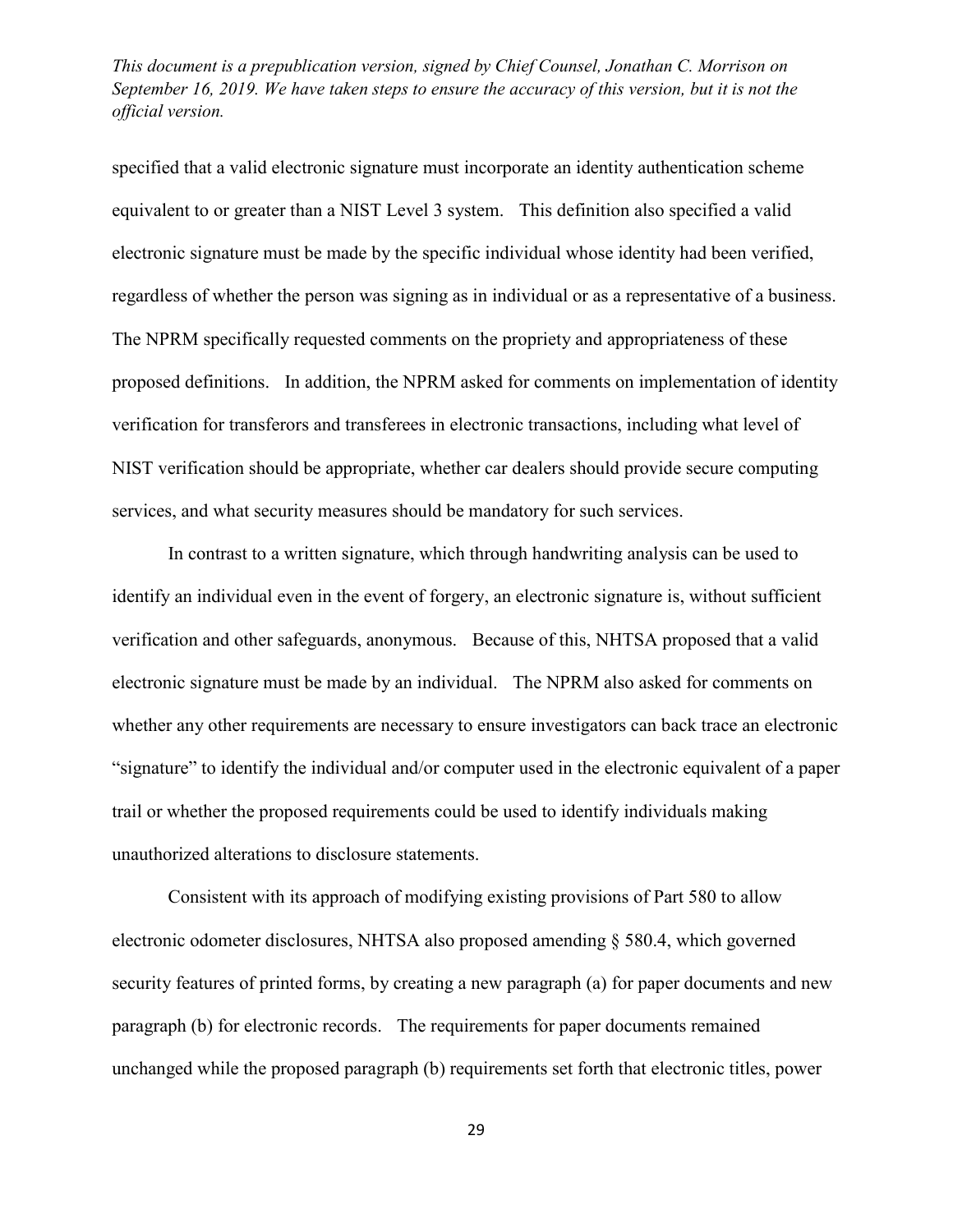of attorney forms, and reassignment documents must be maintained in a secure environment and protected from unauthorized modification, alteration, or disclosure. Paragraph (b) also proposed that the system storing title and odometer disclosure information must record dates and times when documents are created, when odometer disclosures contained are signed, when documents are accessed, and when any attempt is made to alter or modify documents. The NPRM asked for comment on these proposals, including the degree to which the security and authenticity requirements for electronic documents appropriately matched those for paper documents.

The NPRM also addressed a bedrock concern of any electronic system creating and maintaining records having financial import – system security. Rather than attempt to specify security requirements, the NPRM explained the agency made a tentative determination that such an effort would be inappropriate given the comparatively slow pace of rulemaking in comparison to the rapidly evolving and changing landscape of cyber security. Just as software and hardware are constantly evolving and improving, cyber-attacks and efforts to undermine the security of electronic data systems are also changing rapidly and frequently. Moreover, the NPRM noted potential risks to property interests and commerce presented by insecure vehicle titling and odometer disclosure systems would be addressed by the jurisdictions creating these systems. The jurisdictions doing so would be better positioned to assess security risks and craft appropriate responses. The NPRM nonetheless requested comments on whether NHTSA should establish minimum security requirements, including hardware and natural disaster specifications, and if such security requirements should be modeled on the Federal Information Security Management Act (FISMA) framework.

Section 580.5 of Part 580 dictates the content and manner of odometer disclosure. The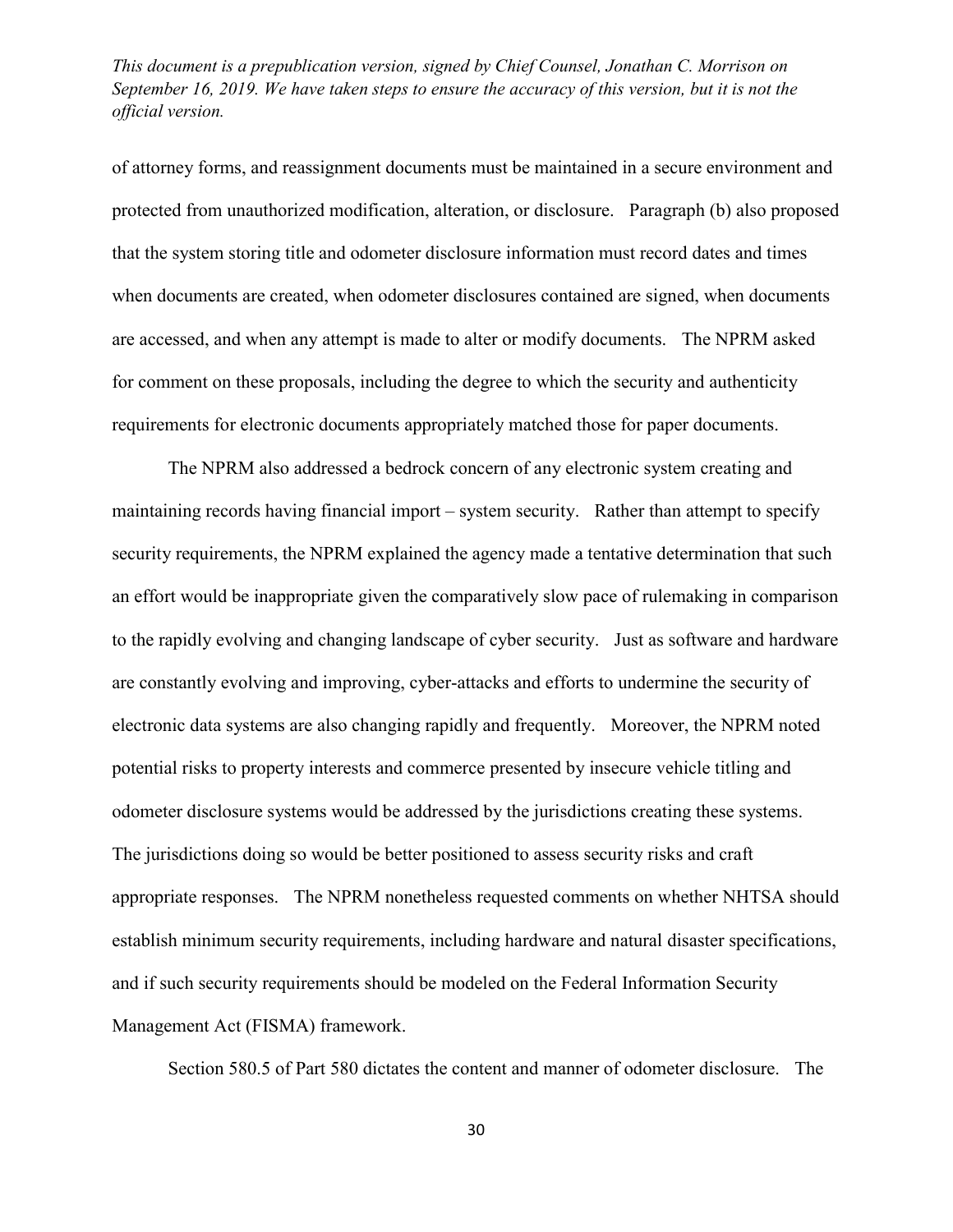NPRM proposed adding the phrase "whether a physical or electronic document" in  $\S$  580.5(a) so the disclosure requirements specified in [§ 580.5](http://www.westlaw.com/Link/Document/FullText?findType=L&pubNum=1000547&cite=49CFRS580.5&originatingDoc=IC350B0F0F25711E5AE9ECA0D137ECF34&refType=LQ&originationContext=document&vr=3.0&rs=cblt1.0&transitionType=DocumentItem&contextData=(sc.UserEnteredCitation)) would apply to paper and electronic transactions. Similarly, the NPRM also proposed amending  $\S$  580.5(c), governing the specific disclosures that must be made when transferring title, by adding the phrase "physical document" in instances of paper title transfers and "electronic form incorporated into the electronic title." to [§ 580.5\(c\)](http://www.westlaw.com/Link/Document/FullText?findType=L&pubNum=1000547&cite=49CFRS580.5&originatingDoc=IC350B0F0F25711E5AE9ECA0D137ECF34&refType=RB&originationContext=document&vr=3.0&rs=cblt1.0&transitionType=DocumentItem&contextData=(sc.UserEnteredCitation)#co_pp_4b24000003ba5) for instances of electronic title transfers. The agency also added a requirement that disclosures in the case of electronic titles must be on an electronic form incorporated into that title, that the electronic disclosure must be incorporated into the electronic title, and, in jurisdictions with electronic titles, reassignment documents could not be used in lieu of making the odometer disclosure electronically. The agency also asked for comments on the proposal that disclosures be made on an electronic form incorporated into the electronic title.

Under [§ 580.5\(d\),](http://www.westlaw.com/Link/Document/FullText?findType=L&pubNum=1000547&cite=49CFRS580.5&originatingDoc=IC350B0F0F25711E5AE9ECA0D137ECF34&refType=RB&originationContext=document&vr=3.0&rs=cblt1.0&transitionType=DocumentItem&contextData=(sc.UserEnteredCitation)#co_pp_5ba1000067d06) paper forms used to make odometer disclosures must contain certain legal notices and warnings intended to ensure those executing the forms are aware of their responsibilities and potential liability when doing so. The NPRM proposed extending these requirements to electronic disclosures transfers by amending [§ 580.5\(d\),](http://www.westlaw.com/Link/Document/FullText?findType=L&pubNum=1000547&cite=49CFRS580.5&originatingDoc=IC350B0F0F25711E5AE9ECA0D137ECF34&refType=RB&originationContext=document&vr=3.0&rs=cblt1.0&transitionType=DocumentItem&contextData=(sc.UserEnteredCitation)#co_pp_5ba1000067d06) specifying that in instances of electronic transfer, the required information must be displayed on the screen, and acknowledged as understood by that party, before any signature can be applied to the transaction. NHTSA also proposed amending [§ 580.5\(f\),](http://www.westlaw.com/Link/Document/FullText?findType=L&pubNum=1000547&cite=49CFRS580.5&originatingDoc=IC350B0F0F25711E5AE9ECA0D137ECF34&refType=RB&originationContext=document&vr=3.0&rs=cblt1.0&transitionType=DocumentItem&contextData=(sc.UserEnteredCitation)#co_pp_ae0d0000c5150) requiring transferees to print their name on the disclosure and return a copy to the transferor, to restrict its application to paper transactions only. Because [§ 580.5\(f\)](http://www.westlaw.com/Link/Document/FullText?findType=L&pubNum=1000547&cite=49CFRS580.5&originatingDoc=IC350B0F0F25711E5AE9ECA0D137ECF34&refType=RB&originationContext=document&vr=3.0&rs=cblt1.0&transitionType=DocumentItem&contextData=(sc.UserEnteredCitation)#co_pp_ae0d0000c5150) also requires transferees to provide transferors with a copy of the executed disclosure statement, the agency also proposed electronic disclosure systems provide a means for parties involved with the transaction to access copies of the disclosure. Although this proposal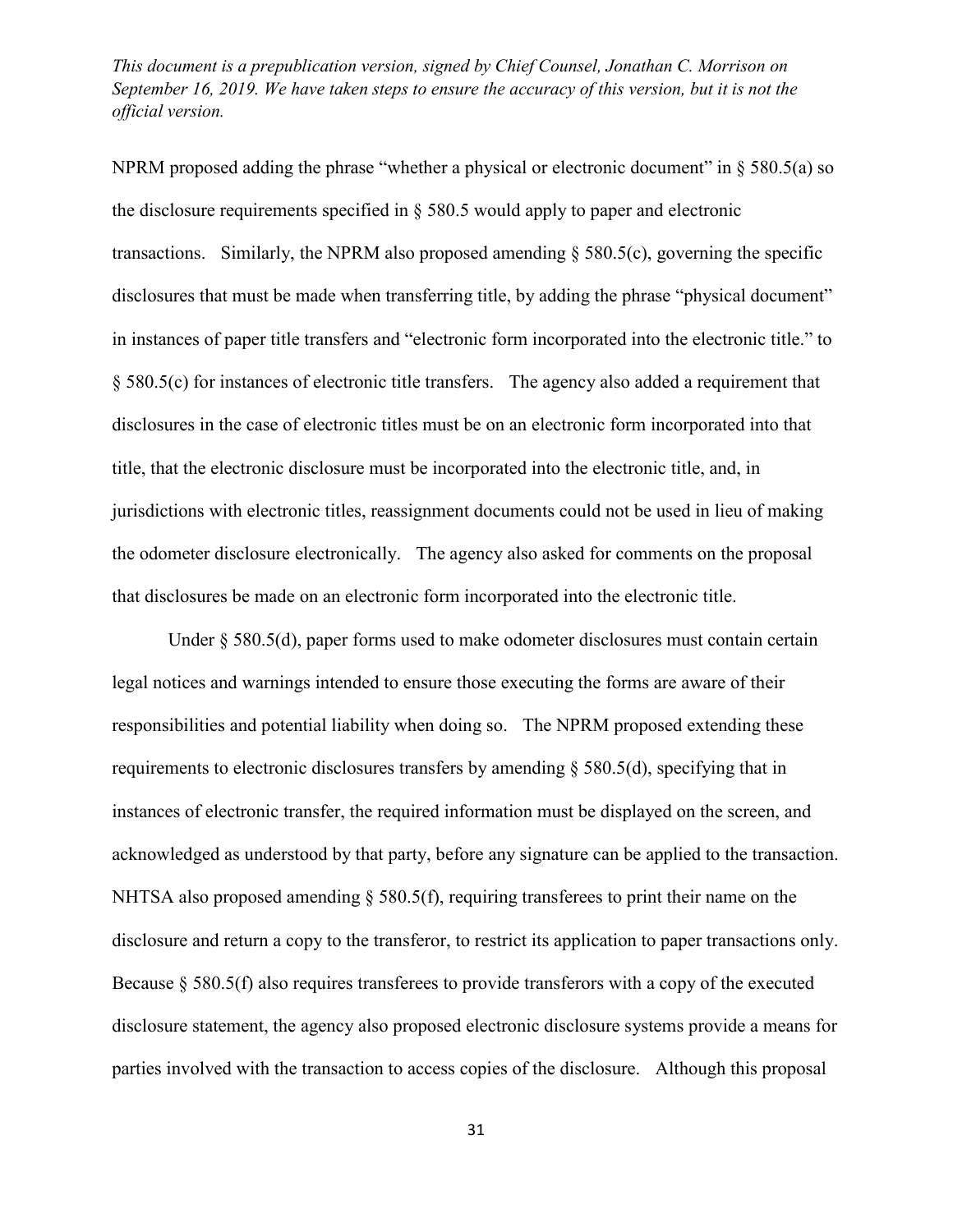expanded the paper requirement from making a copy available to one party to both parties, NHTSA believed the burden of making an electronic copy of the disclosure statement to both parties rather than one would be minimally burdensome. The NPRM sought specific comments on these proposed amendments.

Section 580.5(g) of Part 580 addresses the situation in which a vehicle has not been titled or where the existing paper title does not have sufficient space for making an odometer disclosure. As explained in the NPRM, NHTSA tentatively believed this provision should only apply in jurisdictions where paper titles and odometer disclosures are used. The agency thought any electronic titling system would have the capability to accept disclosures for multiple transactions and could be configured to accept an odometer disclosure immediately prior to creation of the first electronic title. Accordingly, the NPRM proposed limiting application of § 580.5(g) to transactions employing paper documents in jurisdictions without electronic title systems. The NPRM asked for comments specifically addressing this proposal.

The NPRM also proposed adding a new  $\S$  580.6 to Part 580 to create requirements resolving unique concerns posed by electronic odometer disclosures. To ensure systems creating and maintaining records provided a minimum level of security and certainty, the NPRM sought to add  $\S$  580.6(a)(1) requiring electronic records to be retained in a format that cannot be altered and, further, that indicates any attempts to alter it. As it is critical that parties to a transaction are who they claim to be for ownership and law enforcement purposes, the NPRM proposed in  $\S$  580.6(a)(2), a requirement that any electronic signature identify an individual. The section also proposed if an individual is acting in a business capacity or otherwise on behalf of any other individual or entity, that the business or entity also be identified as part of that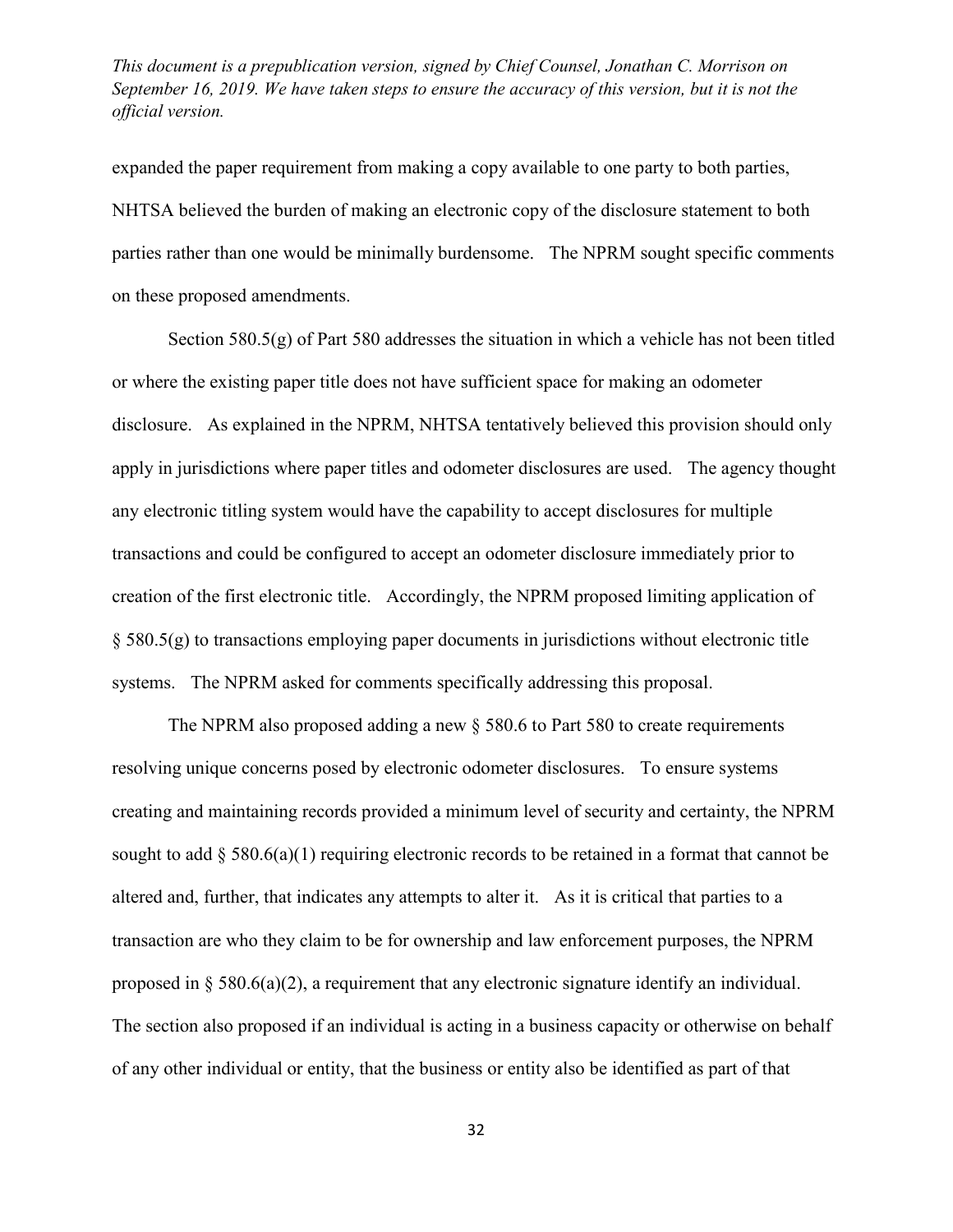unique electronic signature. Because the requirement to maintain or provide copies of paper documents exists in various places within Part 580, the NPRM proposed accommodating these requirements in electronic disclosure systems by establishing, in  $\S$  580.6(a)(3), that any requirement in Part 580 to disclose, issue, execute, return, notify, or otherwise provide information to another person is satisfied when a copy of the electronic disclosure or statement is electronically transmitted or otherwise electronically accessible to the party required to receive the disclosure. Although the NPRM noted NHTSA discouraged the continued use of paper documents in electronic disclosure jurisdictions, the agency proposed accommodating "hybrid" systems such as those seen in the Florida and New York petitions by creating  $\S 580.6(a)$ (7) requiring that any physical documents used to make electronic disclosures comply with the security and other requirements applicable to paper documents in Part 580.

The advent of electronic titles would not eliminate the demand for paper titles, particularly because paper titles are likely to be essential to completing interstate transactions between electronic and paper jurisdictions. Moreover, paper titles will need to be accounted for when electronic title systems are created. Since the simultaneous existence of an electronic and a paper title would provide fertile ground for odometer fraud, the NPRM proposed, in § 580.6(a)(4) that any physical title replaced by an electronic title must be destroyed after creation of the electronic title. The proposed text of this section further provided that an electronic copy of the physical title be recorded and maintained for five years and that the electronic copy be retained in a format that cannot be altered and that indicates any attempts to alter it. If a paper title needed to be created from an electronic record, the NPRM proposed, in § 580.6(a)(6), that only states or their authorized surrogates could produce a secure paper title from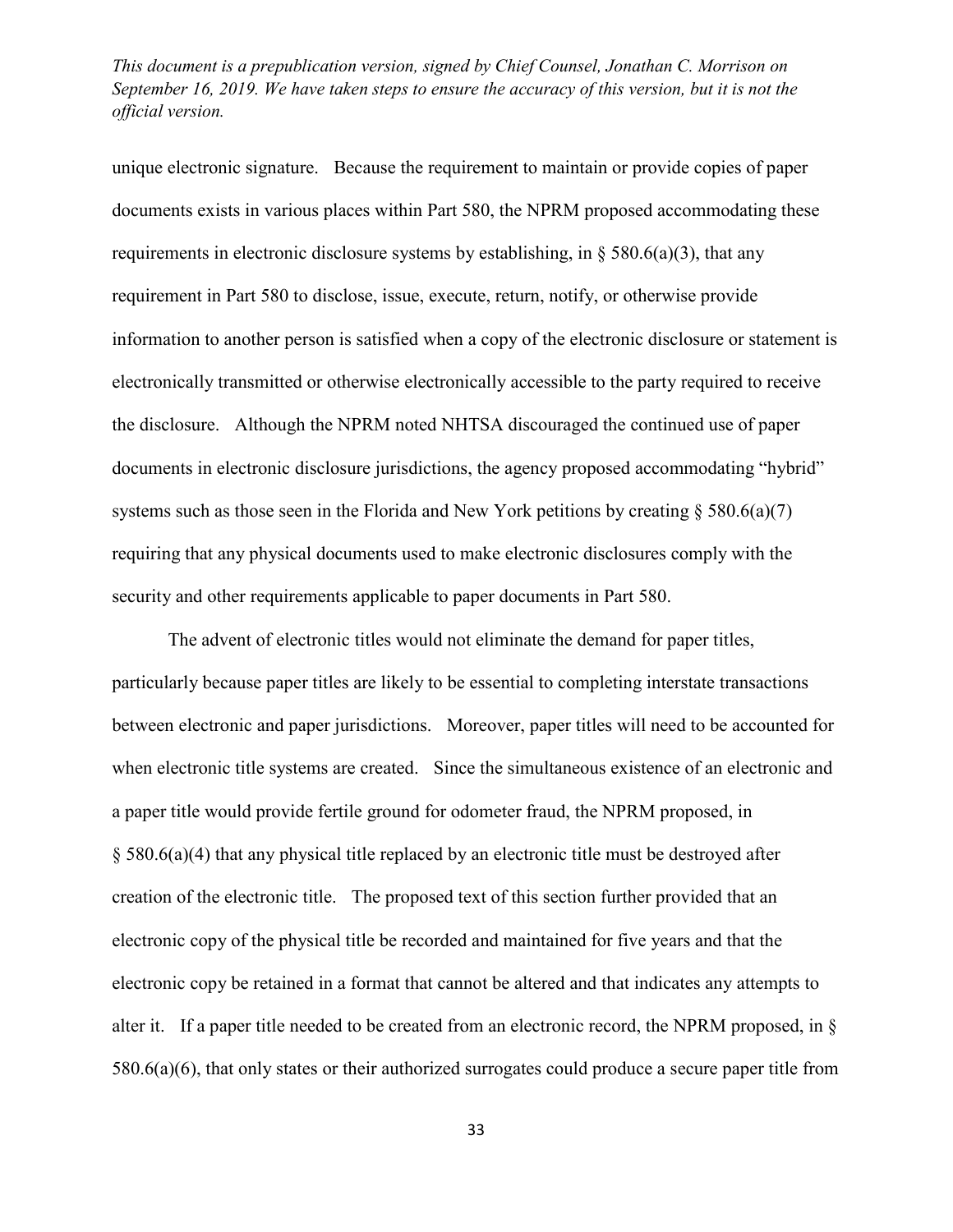an electronic record and that this paper title must meet the security requirements applicable to paper titles. Additionally, the proposed  $\S$  580.6(a)(6) stated that issuance of a paper title in an electronic title state must be memorialized by a record stating the electronic title has been superseded by a paper document that is the official title. As suggested by the Texas petition seeking approval of alternative odometer regulations, NHTSA also believed electronic title systems might have a means of making a paper document available to vehicle owners who would attest to the existence of an electronic title maintained by their jurisdiction. The NPRM proposed adding a provision in § 580.6(a)(5) permitting jurisdictions to issue such a document if they chose to do so. Because NHTSA anticipated electronic title and odometer disclosure systems would rely on scanned documents at various times and under various conditions, including interstate transactions from paper jurisdictions to electronic jurisdictions, the NPRM proposed adding § 580.6(a)(7) specifying that any conversion of physical documents to electronic documents must preserve the security features of the physical document and be scanned at a resolution of not less than 600 dots per inch (dpi). Again, the NPRM sought specific comments on the foregoing proposals.

The agency also proposed several amendments to  $\S$  580.7, which governs odometer disclosures for leased vehicles. Leased vehicles present challenges to the ordinary scheme for odometer disclosures because lessors usually hold the title to the vehicle but seldom have physical control over it. When a vehicle lease is terminated, the lessee typically surrenders the vehicle to a dealer while the lessor is responsible for making the required odometer disclosures on the title. To facilitate transactions associated with terminating the lease,  $\S$  580.7(a) required lessors to provide lessee with a written notice explaining that the lessee must provide the lessor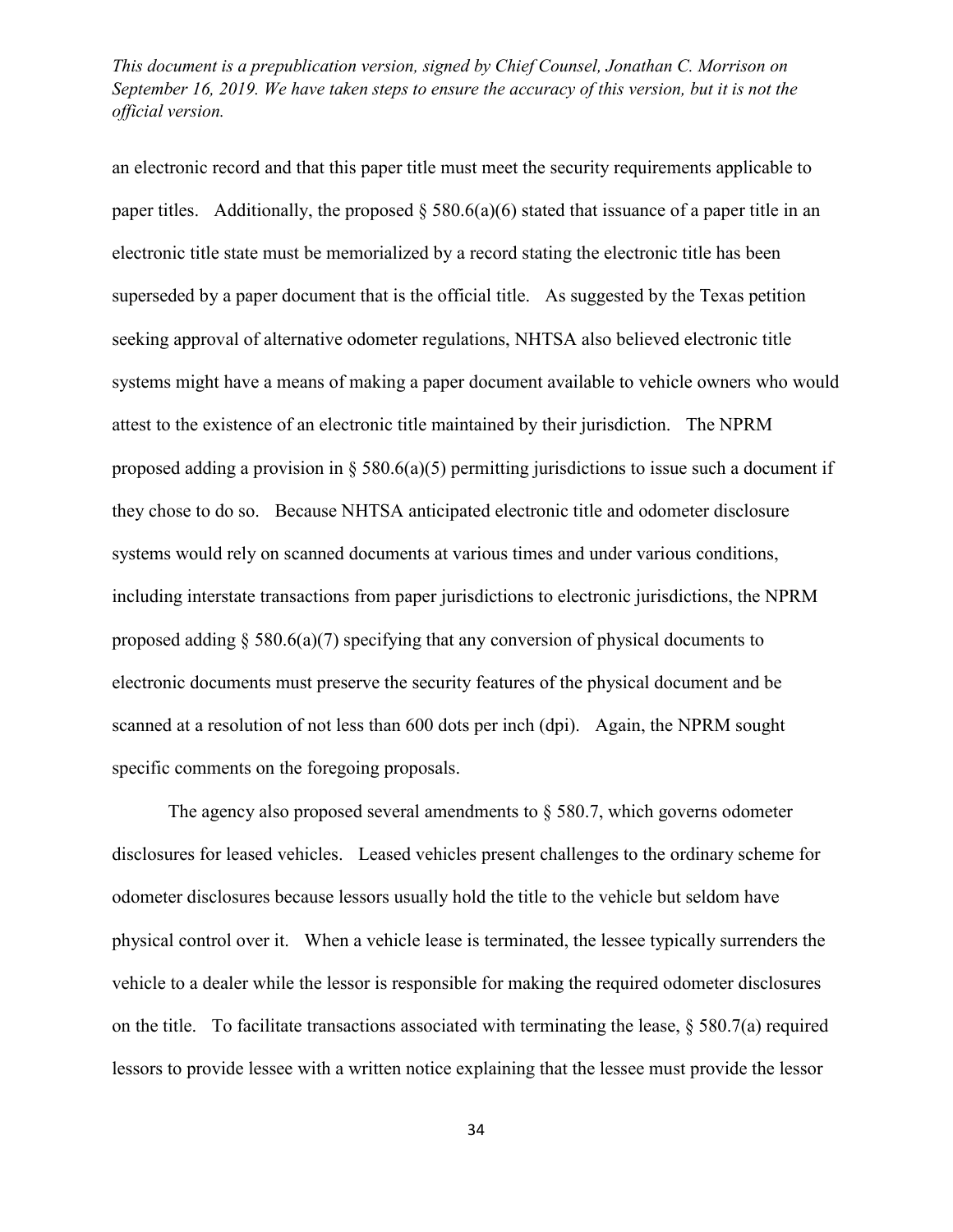with an odometer disclosure statement and that failure to do so, or to do so in conformance with federal law, exposes them to criminal liability. Sections 580.7(b) and (c) state lessees must execute an odometer disclosure statement with any transfer of ownership and provide this disclosure statement to the lessor. In turn, the lessor is required by § 580.7(d) to execute the disclosure statement on the vehicle title in conformance with the lessee's disclosure unless the lessor has reason to believe the lessee's disclosure is inaccurate. The NPRM proposed amending § 580.7(a) to allow lessors to provide notices to lessee electronically, proposed deletion of a printed name requirement for electronic odometer disclosures by lessees in § 580.7(b) and proposed adding a new § 580.7(e) stating an electronic system maintained by a lessor must meet the proposed security requirements in § 580.4(b). The NPRM also requested comments on whether leased vehicle electronic disclosures should be a required part of the electronic system established by a jurisdiction or are best developed by individual leasing companies.

Sections 580.8 and 580.9 include requirements for odometer disclosure record retention by motor vehicle dealers and distributors and by auction companies, respectively. Section 580.8(a) specifies dealers and distributors must retain a "Photostat, carbon copy or other facsimile copy of each odometer mileage statement which they issue and receive." Under both sections, records must be stored for five years in a manner and method so they are accessible to NHTSA investigators and other law enforcement personnel. The records must also be stored so they are difficult or impossible to modify. The NPRM proposed adding requirements in a new § 580.8(d) and § 580.9 that electronic odometer disclosure records kept by motor vehicle dealers, distributors, and auction companies must be stored in a format that cannot be altered and that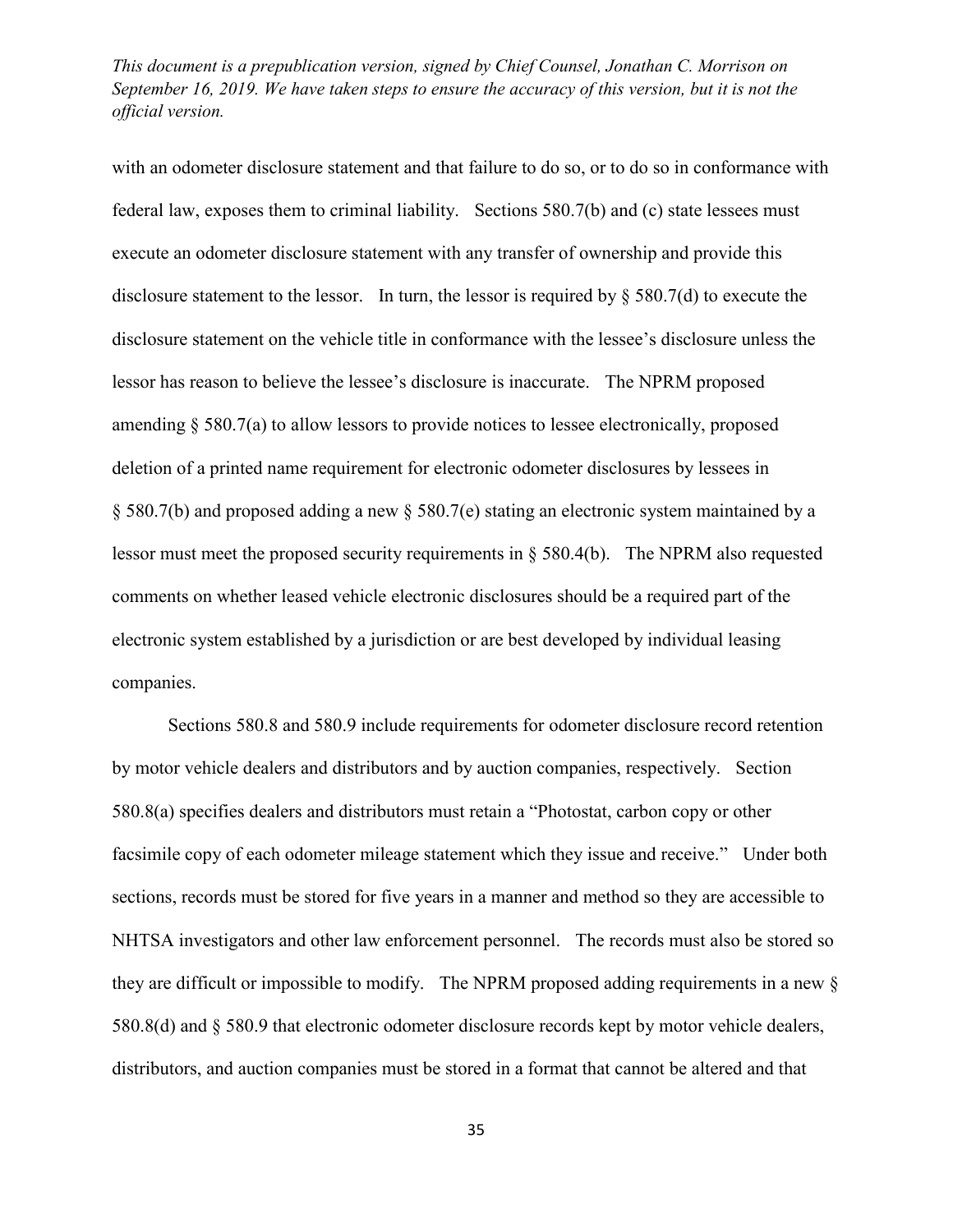indicates any attempts to alter the document, consistent with the standards set forth in proposed § 580.4(b). NHTSA requested comment on whether this requirement would be sufficient to allow law enforcement to detect altered documents.

The agency also proposed modifications to the power of attorney provisions in [§ 580.13\(a\)](http://www.westlaw.com/Link/Document/FullText?findType=L&pubNum=1000547&cite=49CFRS580.13&originatingDoc=IC350B0F0F25711E5AE9ECA0D137ECF34&refType=RB&originationContext=document&vr=3.0&rs=cblt1.0&transitionType=DocumentItem&contextData=(sc.UserEnteredCitation)#co_pp_8b3b0000958a4) and [\(b\),](http://www.westlaw.com/Link/Document/FullText?findType=L&pubNum=1000547&cite=49CFRS580.13&originatingDoc=IC350B0F0F25711E5AE9ECA0D137ECF34&refType=RB&originationContext=document&vr=3.0&rs=cblt1.0&transitionType=DocumentItem&contextData=(sc.UserEnteredCitation)#co_pp_a83b000018c76) to allow an individual with a vehicle titled in an electronic title state to use a power of attorney to sell a vehicle in a paper title state. This proposed expansion of the use of a power of attorney, in conjunction with the agency's view that the power of attorney provisions applicable to lost titles or titles held by lienholders would no longer be needed in electronic title jurisdictions, led the agency to propose adding the word "physical" in multiple places in  $\S$  580.13(f),  $\S$  580.14(a), [\(e\),](http://www.westlaw.com/Link/Document/FullText?findType=L&pubNum=1000547&cite=49CFRS580.14&originatingDoc=IC350B0F0F25711E5AE9ECA0D137ECF34&refType=RB&originationContext=document&vr=3.0&rs=cblt1.0&transitionType=DocumentItem&contextData=(sc.UserEnteredCitation)#co_pp_7fdd00001ca15) and [\(f\),](http://www.westlaw.com/Link/Document/FullText?findType=L&pubNum=1000547&cite=49CFRS580.14&originatingDoc=IC350B0F0F25711E5AE9ECA0D137ECF34&refType=RB&originationContext=document&vr=3.0&rs=cblt1.0&transitionType=DocumentItem&contextData=(sc.UserEnteredCitation)#co_pp_ae0d0000c5150) and in  $\S$  580.15(a) to restrict application of various provisions to paper title jurisdictions. The NPRM asked commenters to specifically address the need for the proposed power of attorney and if an electronic power of attorney would also be needed or feasible.

Because  $\S$  580.17(a)(3) exempts any vehicle, which is more than 10 years old from the odometer disclosure requirements and the average age of the United States vehicle fleet has been trending upward to 11.5 years, the NPRM proposed raising the exemption to 25 years. The NPRM also requested comments on whether the exemption should be eliminated.

Another group of amendments in the NPRM were proposed to correct address changes and typographical errors as well as removing obsolete provisions and providing redesignations needed to complete the final rule.

## *G. Summary of Comments to the NPRM*

NHTSA received 28 comments in response to the NPRM. Six comments were filed by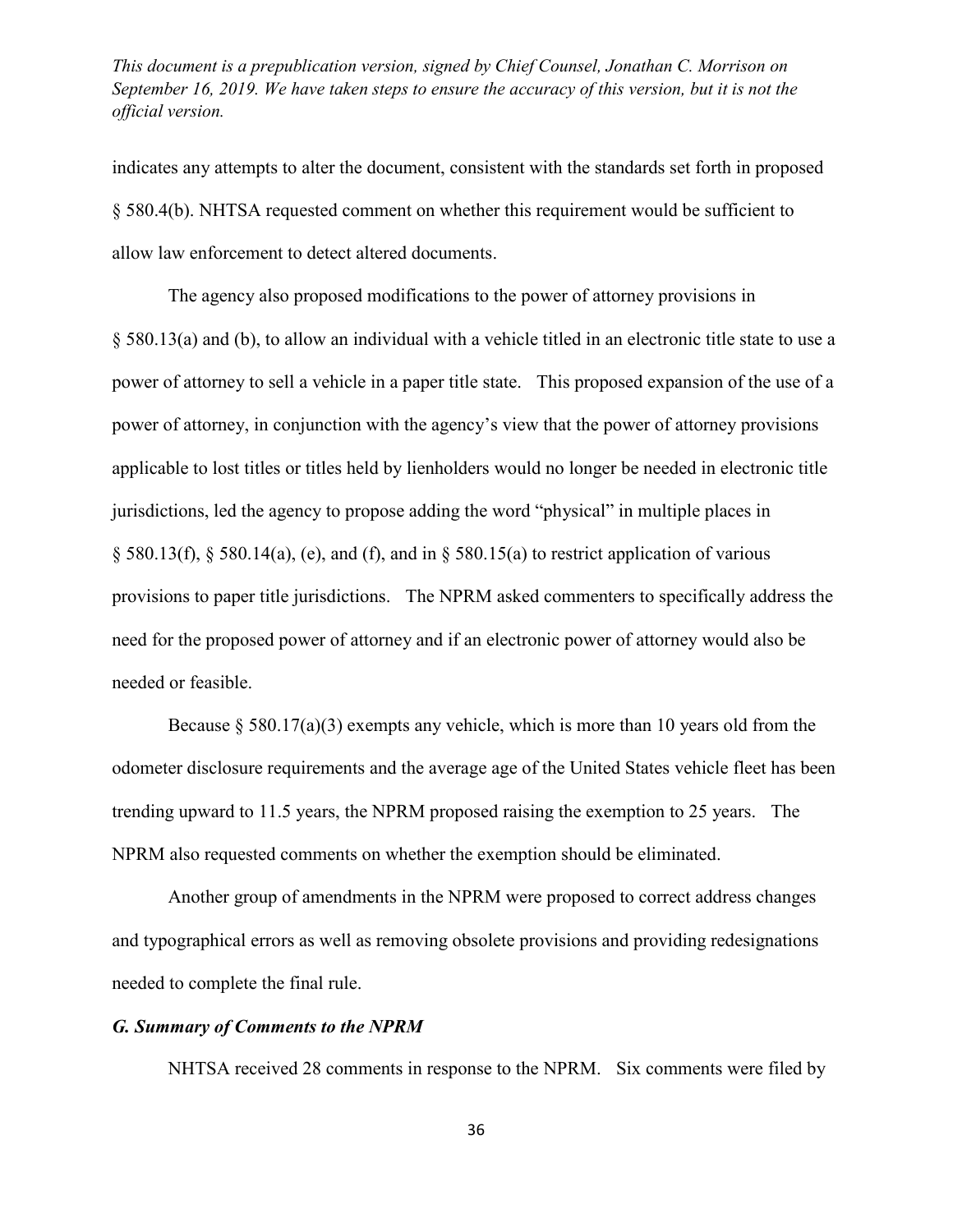state motor vehicle departments: The Motor Vehicle Division of the Arizona Department of Transportation (Arizona), the California Department of Motor Vehicles (California), the Florida Department of Highway Safety and Motor Vehicles (Florida), the Oregon Driver and Motor Vehicle Services (Oregon), the Texas Department of Motor Vehicles (Texas), and the Virginia Department of Transportation (Virginia). State concerns were also addressed in comments from the American Association of Motor Vehicle Administrators (AAMVA). Dealer and auctioneer concerns were voiced by comments from the National Automobile Dealers Association (NADA), the National Independent Automobile Dealers Association (NIADA), the National Auto Auction Association (NAAA), the Ohio Automobile Dealers Association (OADA), Copart Inc. (Copart), Dealertrack Inc. (Dealertrack), and Insurance Auto Auctions Inc. (IAA). Several trade associations acting on behalf of lenders also submitted comments, including the National Association of Federal Credit Unions (NAFCU), National Title Solutions Forum of the American Financial Services Association (NTSF), the Credit Union National Association (CUNA), the Credit Union Coalition of Texas (CUCTX), and the Heartland Credit Union Association (HCUA).

Comments were also filed by insurance companies and insurance trade associations: Allstate Corporation (Allstate), the Property Casualty Insurers Association of America (PCIA), the American Insurance Association (AIA), Liberty Mutual (Liberty), and the National Association of Mutual Insurance Companies (NAMI). Other organizations, such as the Electronic Signature and Records Association (ESRA), the National Odometer and Title Fraud Enforcement Association (NOTFEA), and the National Salvage Vehicle Reporting Program (NSVRP) also filed comments. An individual, Thaddeus Lopatka, filed comments as well.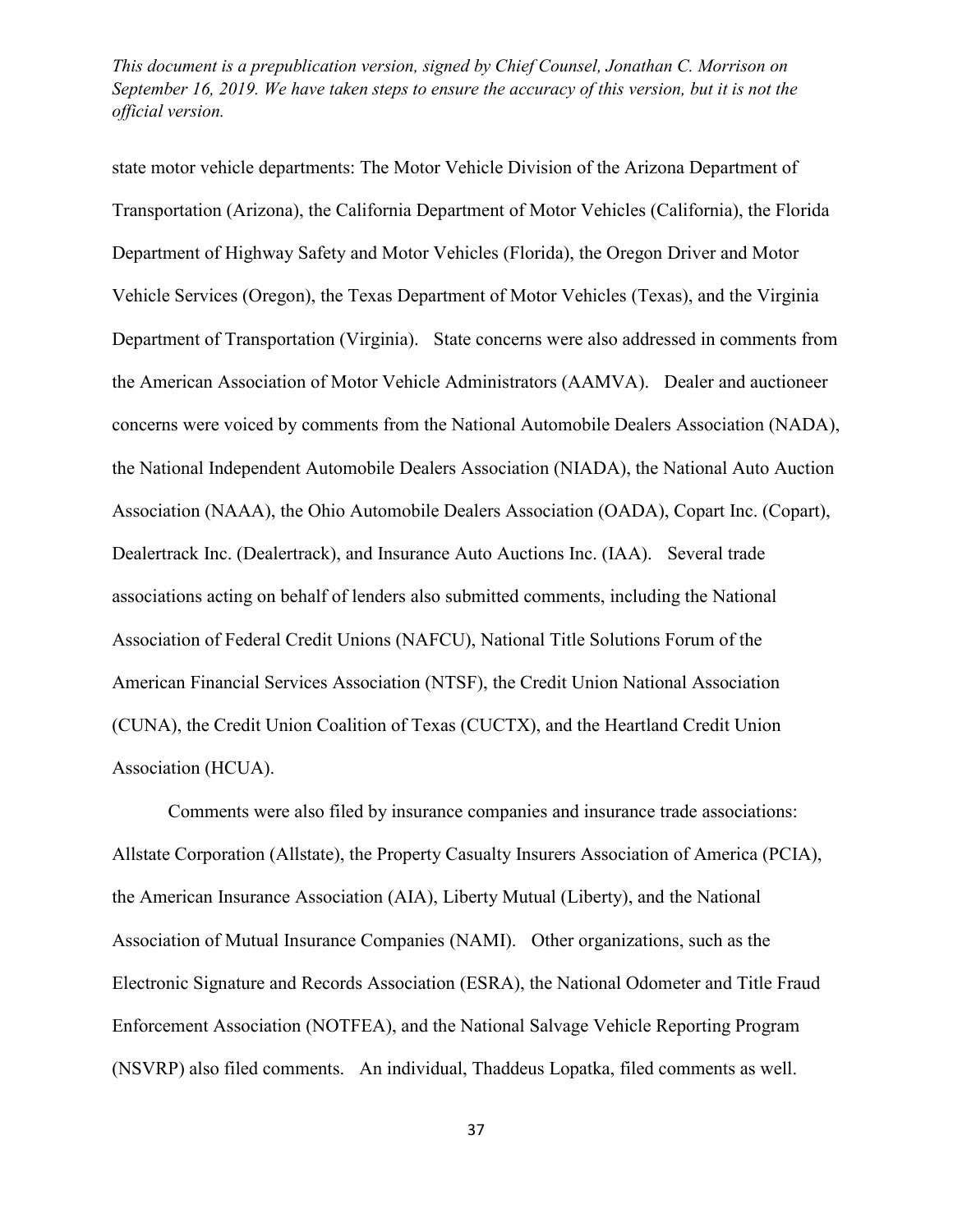The commenters all favored regulatory changes that would allow states to implement electronic odometer disclosures as part of an electronic title system. The comments, however, differed in how this goal should be achieved. While some comments did not address the specifics of NHTSA's proposed amendments, others provided detailed analyses of the regulatory text contained in the NPRM. The comments also diverged on the extent to which NHTSA should exercise its regulatory authority. While some commenters urged NHTSA to leave as much as possible to the discretion of individual states, others felt the agency should compel creation of a national electronic title and odometer disclosure system by a specified date and impose penalties for non-compliance. The agency's proposed modification of the ten-year exemption was supported by most commenters and vociferously opposed by others. For commenters who specifically addressed the agency's proposed requirement that individual identities be established by NIST level 3 authentication, opposition was universal. Some commenters also voiced reservations about the structure of the proposed amendments, which, in their view, appeared to adopt an unduly narrow vision of how electronic odometer disclosure and electronic titling systems would function. For these commenters, NHTSA's proposal did not adequately address the potential adoption of hybrid systems employing a mixture of paper documents and electronic processes.

Two commenters, NADA and NAAA, suggested NHTSA issue an SNPRM prior to issuing a final rule while two, NAMIC and Texas, suggested NHTSA delay issuance of a final rule. NADA stated an SNPRM might be needed because of the complex array of potential motor vehicle transfers and potential variations between state systems that NHTSA needs to explore. NAAA stated an SNPRM might be required to explore the effect of any delays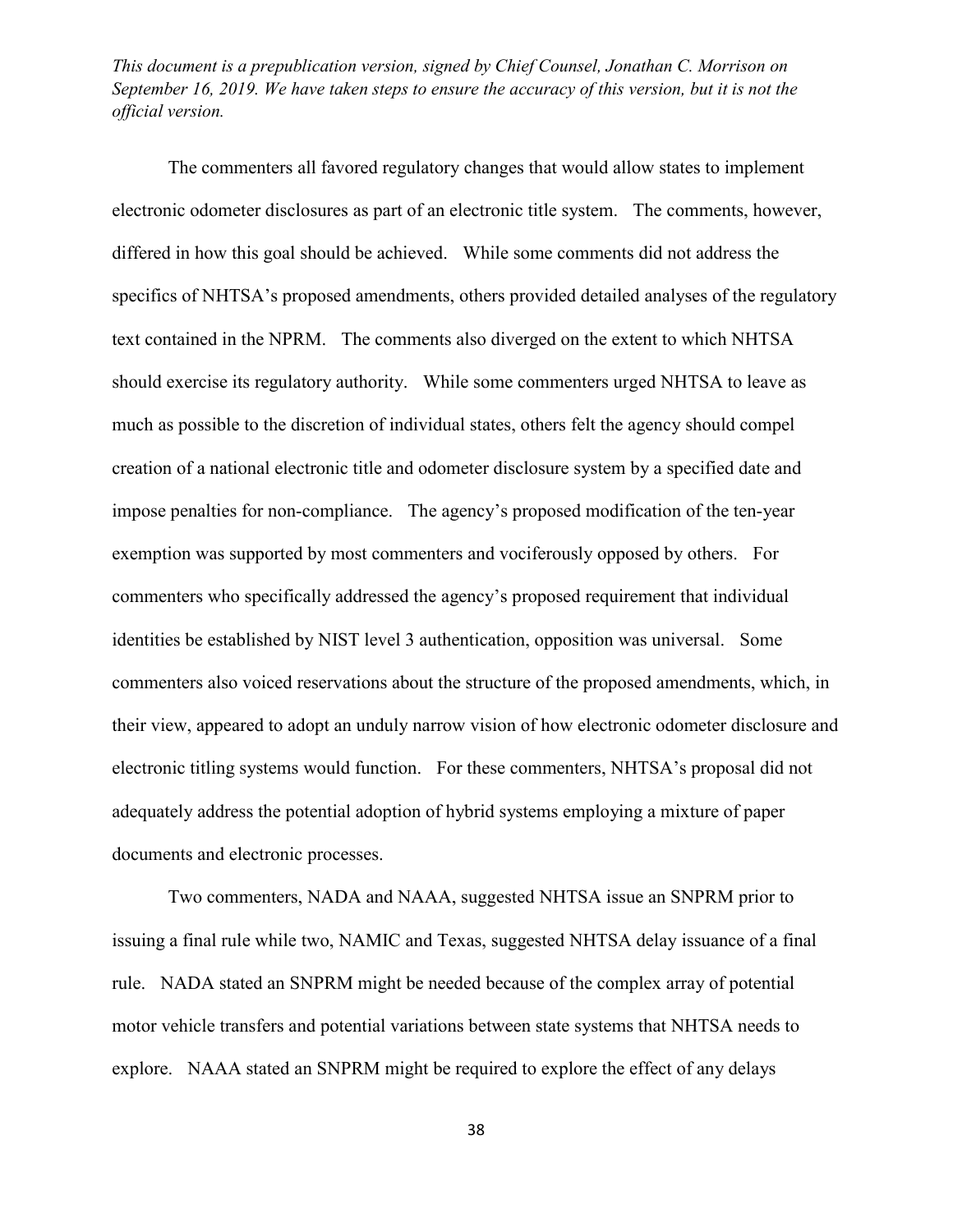inherent in producing paper titles on exporting vehicles. Texas stated the proposals put forward in the NPRM indicated an apparent misunderstanding of current title processes and urged the agency to work with stakeholders to draft clearer, more meaningful language. NAMIC suggested delay so NHTSA could convene an assembly of state officials with the goal of forging a national electronic titling and odometer disclosure system.

1. Scope of the Final Rule

NHTSA's March 25, 2016, NPRM stated the agency's view that the directive in MAP-21 to promulgate rules allowing electronic odometer disclosure was intended only to facilitate this change without imposing additional requirements on stakeholders (81 FR 16114). Nonetheless, the NPRM requested comments on whether the proposals therein should be extended to prevent, or limit, variation among the various state systems.

Comments submitted in response to this solicitation were generally split into two opposing positions. Several commenters urged creation of a uniform national electronic title and disclosure system while others urged the agency take a minimalist approach. Insurers favored the former approach while most states embraced the latter. The AIA contended allowing both paper and electronic disclosures complicated an already cumbersome process. AIA urged NHTSA to require electronic titling and odometer disclosure and warned the coexistence of electronic and paper title and disclosure systems will inevitably lead to fraud, title washing, errors, the inability to find the owner for recalls, and a lack of consumer understanding of the process.

The organization further urged NHTSA to establish a date certain by which all states must move to an electronic title and disclosure system and establish penalties for jurisdictions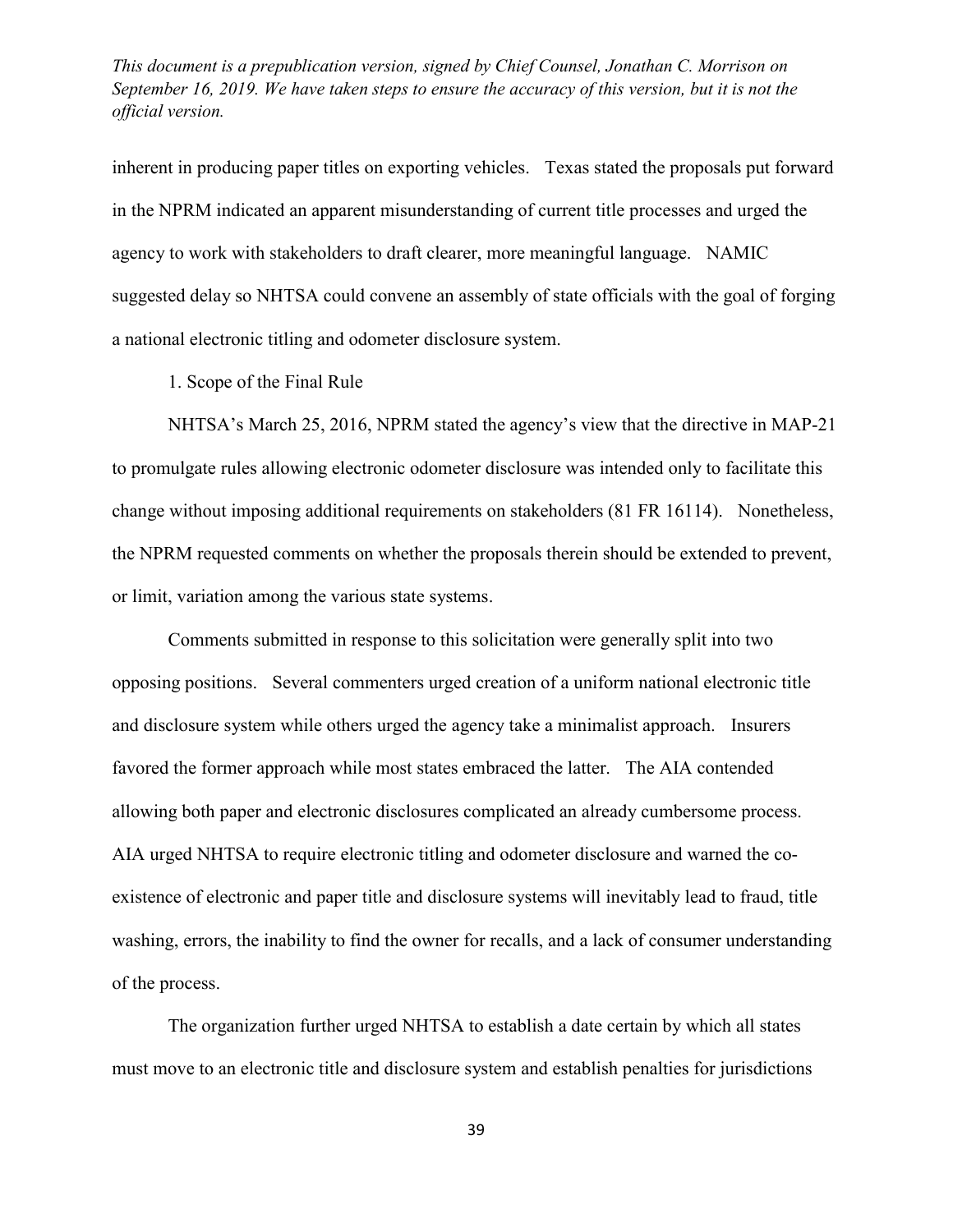not meeting this deadline. NAMIC offered similar concerns about the potential complexity of co-existing paper and electronic systems as well as potential issues caused by incompatible state databases. As noted, NAMIC urged NHTSA to convene meetings with states and other stakeholders to formulate a plan for a more uniform electronic system. Although Texas adopted a position that NHTSA's rulemaking should not be prescriptive and should grant states as much leeway as possible in developing electronic title and odometer disclosure systems and encouraged NHTSA to explore the use of the U.S. Department of Justice's National Motor Vehicle Title Information System (NMVTIS) as a national system to facilitate the transfer of electronic titles. According to Texas, leveraging this existing system would assist with mitigating any costs associated with implementing a national electronic title transfer system and aid the rate of adoption while easing the implementation process.

Among state commenters, Virginia stood alone in supporting an expanded scope for the final rule. Virginia's concerns included the possibility of broad variations among state systems that would hinder interoperability and preclude the consistency required to allow consumers to conduct interstate transactions. While Virginia advocated rules to enforce consistency in security standards, its comments also decried the proposed NIST authentication and minimum dot per inch standards as well as the inability of traditional rulemaking to keep pace with rapidly changing technologies. Texas, California, and Florida offered comments stating the scope of the NPRM proposals should not be expanded. Texas stated each jurisdiction should be able to facilitate the electronic process for signatures as it determines appropriate. California contended that initially, each state must be able to implement an electronic odometer scheme within its own environment. Florida echoed this sentiment while opining that flexibility is needed as states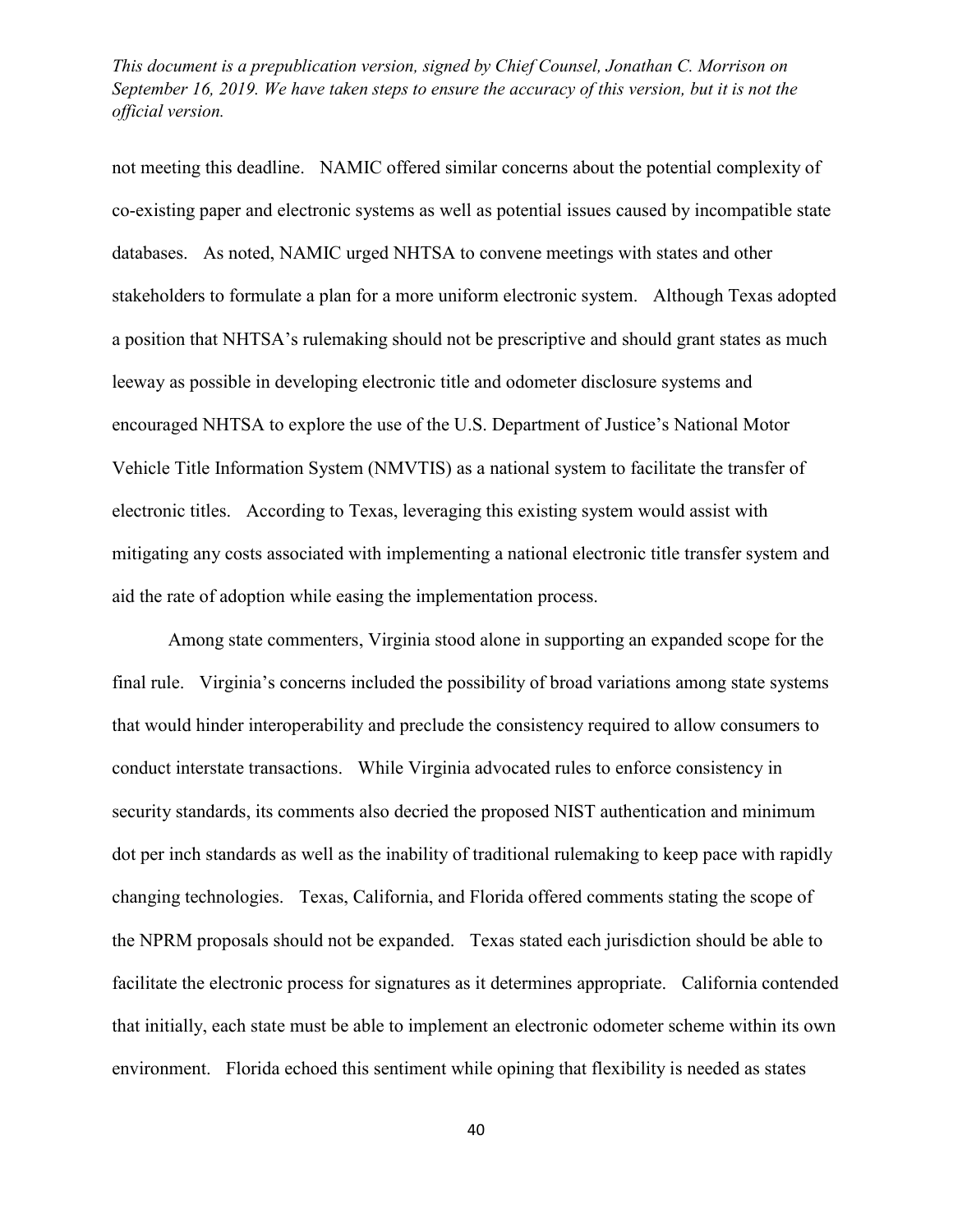first implement intrastate systems. AAMVA stated few states had developed electronic title systems, and even fewer could support fully electronic transactions or odometer disclosures. In AAMVA's view, imposing restrictive requirements before all states have had the opportunity to evaluate their existing systems and determine what such a transition could look like would be premature. ESRA's comments also endorsed a less restrictive regulatory approach stating the NPRM proposals were sufficiently broad to enhance the adoption of e-odometer and e-titling systems, and some level of variation would be acceptable if state systems are technologically neutral and promote interoperability.

2. Definitions

NHTSA proposed several changes to definitions found within  $\S$  580.3 to accommodate electronic odometer disclosures within the existing framework of Part 580. The NPRM proposed new definitions for the terms ''Electronic Document,'' ''Physical Document,'' and ''Sign or Signature," where an electronic document is a title, reassignment document, or power of attorney maintained in an electronic form; a physical document is a paper document as used prior to the advent of electronic disclosures, and sign or signature may either be a hand written signature or an electronic sound, symbol, or process using an authentication system to verify the signer's identity. As noted, the NPRM sought comments on the appropriateness of the proposed definitions.

One insurer, Liberty Mutual, four associations, AAMVA, NADA, CUCTX, and HCUA, and three states, California, Virginia, and Texas, offered comments in response to the definitions contained in the NPRM. California voiced concerns the definition of electronic document inappropriately inferred that electronic titles exist only as an electronic image of a paper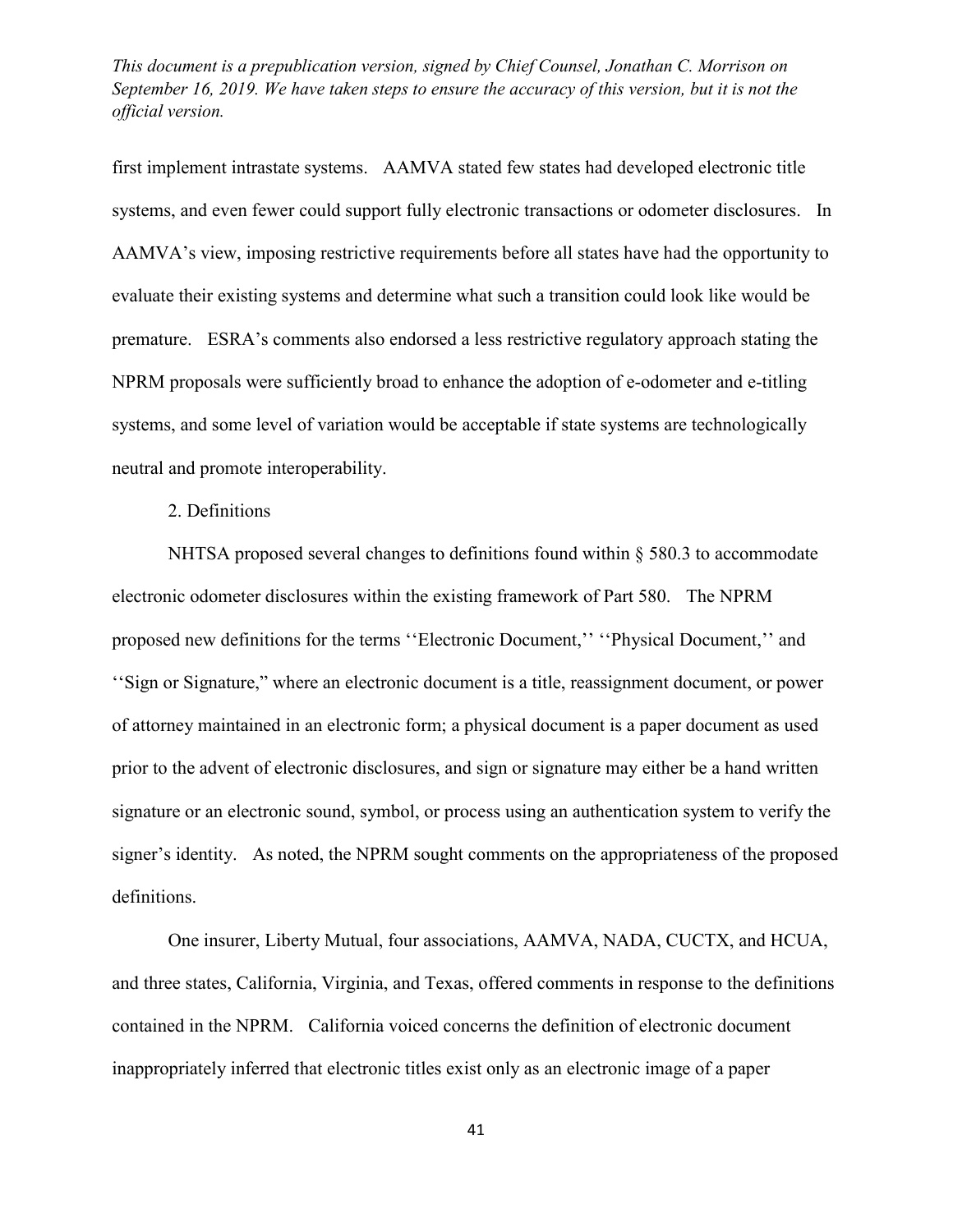document when an electronic title may only be a set of data elements maintained in a state database and not necessarily a form. AAMVA also stated "Electronic Record" would be more appropriate than "Electronic Document" and opined the proposed definition of ''Electronic Document," and "Physical Document," should both refer to lease disclosures required by § 580.7. HCUA stated the proposed definition should clarify that a database record could serve as the title, disclosure, and audit trail. California further noted the proposed definition included "reassignment document" and "power of attorney," which appears to conflict with proposed language for §580.15, limiting powers of attorney to paper transactions, which California also opposed. California suggested Electronic Document should include or be restated as "titling record" and "paperless or electronic title."

Virginia believed the definition of "sign or signature" is insufficient to address handwritten signatures on paper, handwritten signatures captioned electronically on a pen pad, electronic signatures for individuals, and electronic signatures for organizations verified through authentication measures. NADA offered similar comment, stating many of its dealer members used "pen pads" to capture signatures electronically. CUCTX noted the proposed definition of "Sign or Signature" applied only to electronic disclosure statements and should be expanded to include other electronic documents to capture powers of attorney as well.

Texas, which provided a "redline" version of Part 580 along with its written comments, suggested the definitions proposed in the NPRM be expanded by adding a definition of "Access" encompassing the means of entering, displaying and modifying previously stored data, "Agent" as person appointed by a power of attorney or authorized to act for an entity, "Electronic title" for electronic titles incorporating an electronic reassignment format or process, "Jurisdiction"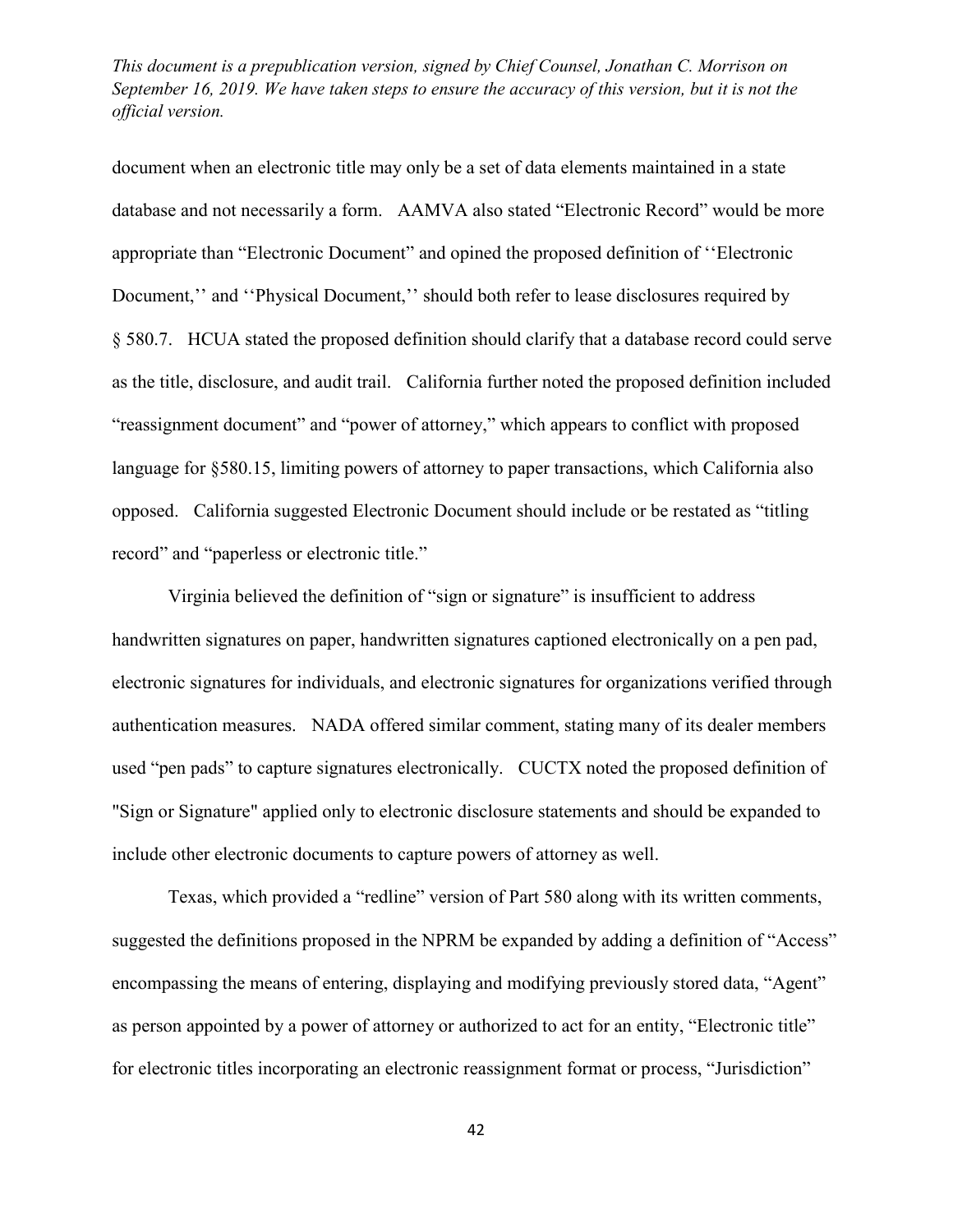meaning a state, territory, or possession of the United States of America, "Mileage" meaning the actual distance a vehicle has traveled, "Printed Name" meaning either the clear and legible name on a physical document or an equivalent electronic record and "Sign or Signature" meaning either a traditional hand-written signature on a paper disclosure or an electronic sound symbol or process either incorporating an authentication process or performed before an authorized employee or agent of the jurisdiction. Liberty Mutual suggested adding a definition for an electronically signed document used specifically for title transfers for total loss vehicles.

NADA offered a similar comment to that provided by Texas and urged NHTSA to add a clarifying definition of the term "State" to read "any jurisdiction of the United States that issues motor vehicle titles, and the authorized agent(s) for any such jurisdiction."

3. Identity of Parties to a Motor Vehicle Transfer and Security of Signatures

The definition of "Sign or Signature" proposed in the NPRM specified a valid electronic signature must identify a specific individual. This requirement stems from NHTSA's concern the comparative anonymity of an electronic signature to a written signature could frustrate identification of perpetrators of odometer fraud. This proposed requirement also appeared in § 580.6(a)(2) of the proposed amendments. The agency received many comments in response to this proposed requirement, and these comments are discussed below.

As proposed in the NPRM, the definition of "sign or signature" for an electronic document included an electronic sound, symbol, or process using an authentication system equivalent to or greater than Level 3 as described in NIST Special Publication 800–63–2, *Electronic Authentication Guideline*, which identifies a specific individual. NHTSA proposed incorporating the NIST Level 3 requirement into the definition of an electronic signature because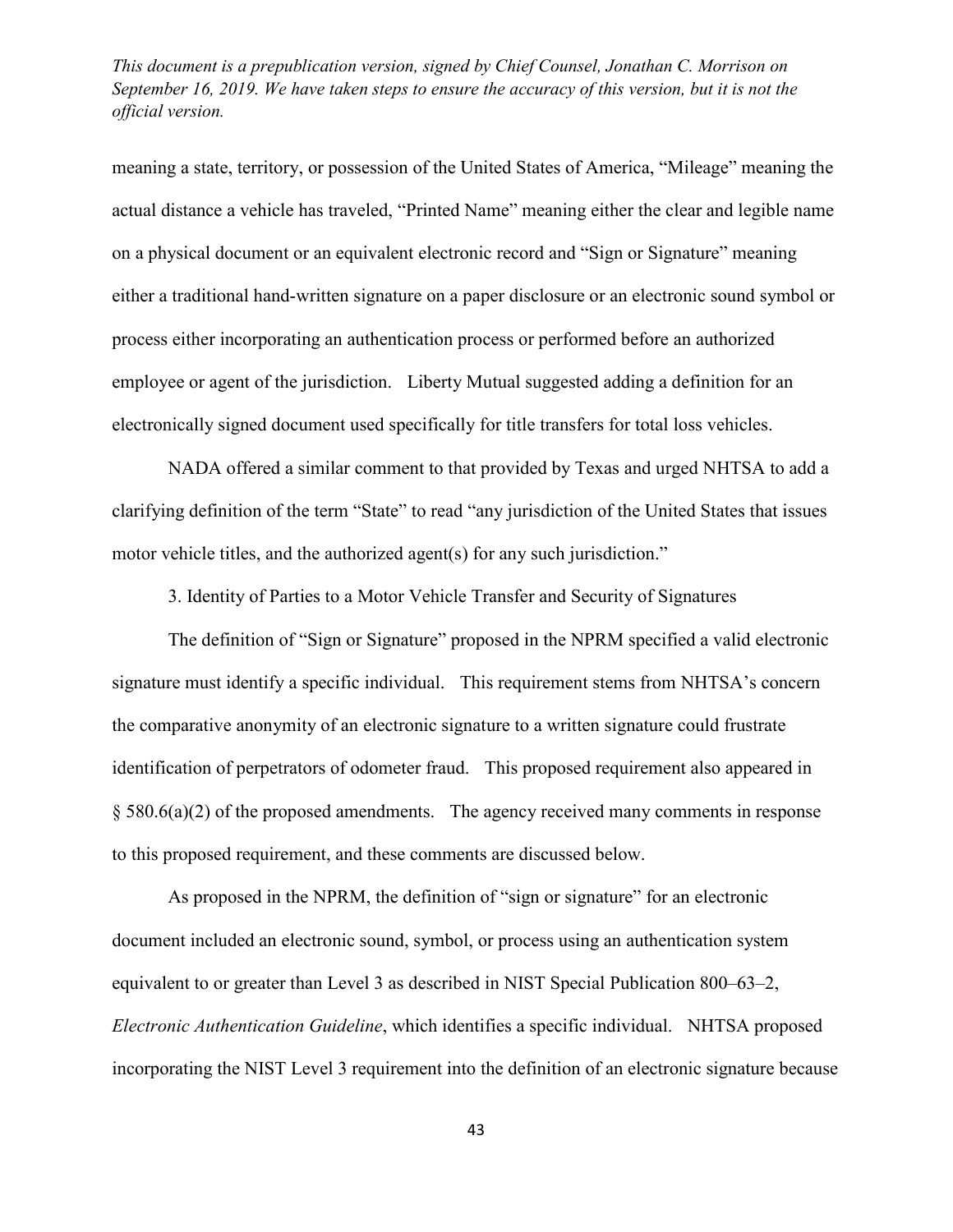of agency concerns that electronic odometer disclosures could easily be made by someone other than the actual transferor or transferee involved in the transaction. The NPRM requested comments on the appropriate NIST level as well as other forms of verification and security, including whether dealers should be required to provide secure computing services to transferors and transferees.

Commenters addressing the issue uniformly opposed the proposed requirement that identity verification for electronic odometer disclosures must meet NIST Level 3. California noted NIST Level 3 authentication went beyond what is required for current paper transactions. In California's view, prescribing a NIST Level 3 identity authentication, which, among other things, could entail verification of a government ID, such as a driver license, and a financial or utility account, is unnecessary. California argued a Level 3 process would be burdensome and impractical, if not impossible, to implement. California contended the manner of identity verification be left to states at a level strong enough to reasonably identify the signing party and should not be set above NIST Level 2. Florida contended the cost and complexity of implementing a Level 3 system may prohibit many states from being able to provide electronic titles and odometer disclosures. Further, Florida argued a Level 2 solution would still provide greater security than the existing paper process. Virginia asked if use of pen pad for electronic transactions done in person before a state employee or agent – essentially replicating the present paper process – met NIST Level 2 requirements.

Texas, like California, argued against any NIST level requirement because jurisdictions should be responsible for the secure electronic process just as they are for the existing security provisions for paper documents. According to Texas, states have an interest in the security of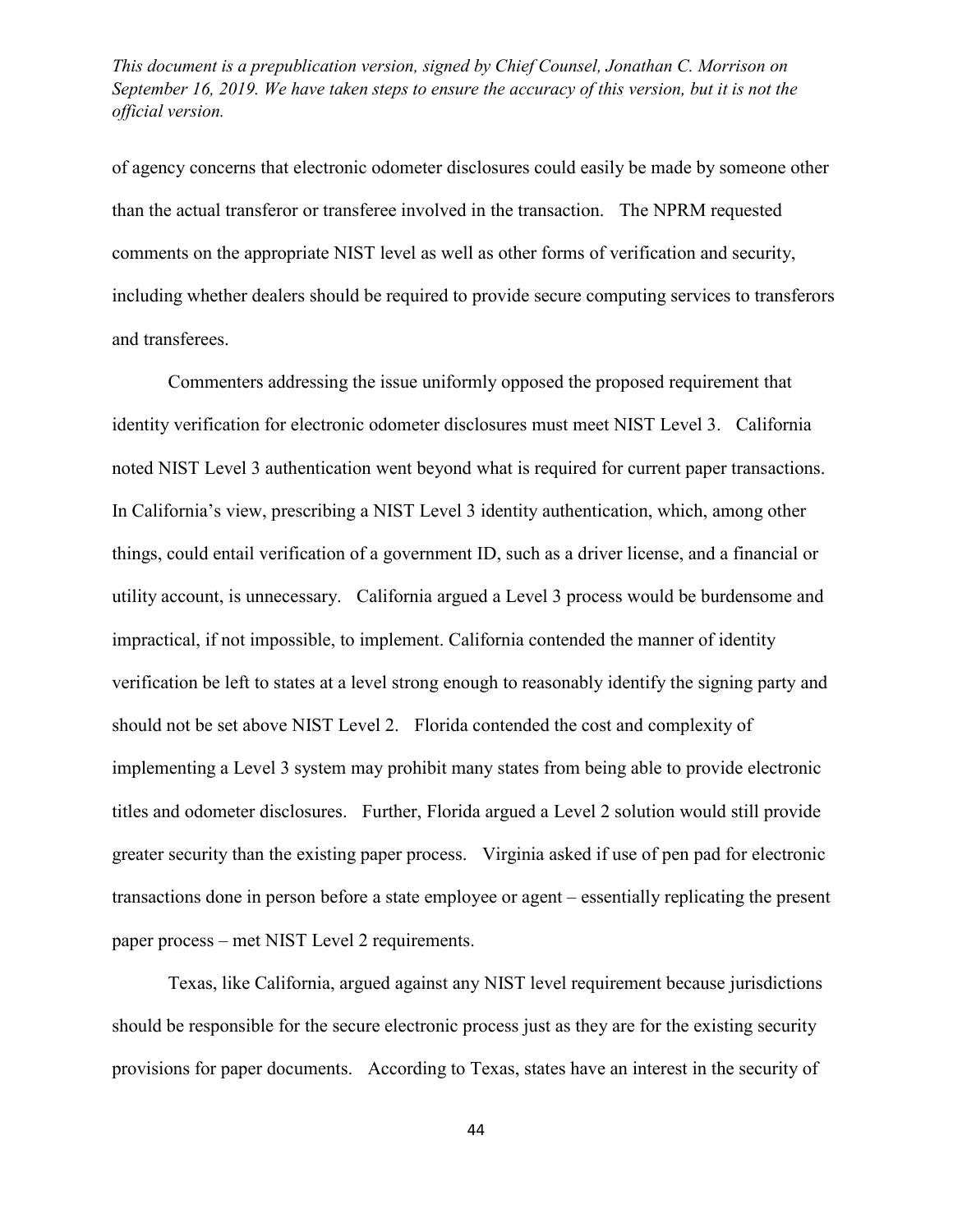vehicle and odometer transactions equal to that of the federal government and are more familiar with their jurisdiction's business needs and those of its customers. Should NHTSA specify a NIST level, Texas urged that it not be set above NIST Level 2. AAMVA noted the NPRM proposal did not distinguish between electronic signatures being made in the presence of a state employee or agent and remote transactions. The association also urged the agency to not require NIST Level 3 authentication and observed attaining this level of security would be very difficult because of the requirement that all elements of the system meet NIST Level 3. Further, AAMVA argued an attempt to force all potential participating parties to comply with a standard set at NIST Level 3 would ultimately lead to a common inability to do so. Compared to the existing paper signature process, AAMVA stated NIST Level 2 would be achievable and provide suitable assurance of identity.

Other stakeholders also argued against NIST Level 3 authentication. Dealer groups OADA, NAAA, NIADA, and NADA stated obtaining and maintaining a NIST Level 3 system would require significant investment by states and dealers. This burden is not, in the view of these commenters, necessary when compared to the benefits achievable with a Level 2 system. These organizations also believe costs of Level 3 authentication would prevent states from attempting to employ electronic title and odometer disclosure systems. Lender associations and other entities also opposed the proposal to require Level 3 authentication. HCUA stated Level 2 authentication should be sufficient while the NTSF argued Level 3 authentication was not required. In NTSF's view, as supported by the ANSI X9. l 17-2012 "*Secure Remote Access Mutual Authentication"* authentication framework, vehicle transfers are relatively low risk transactions that do not require the security provided by NIST Level 3. Further, NTSF observed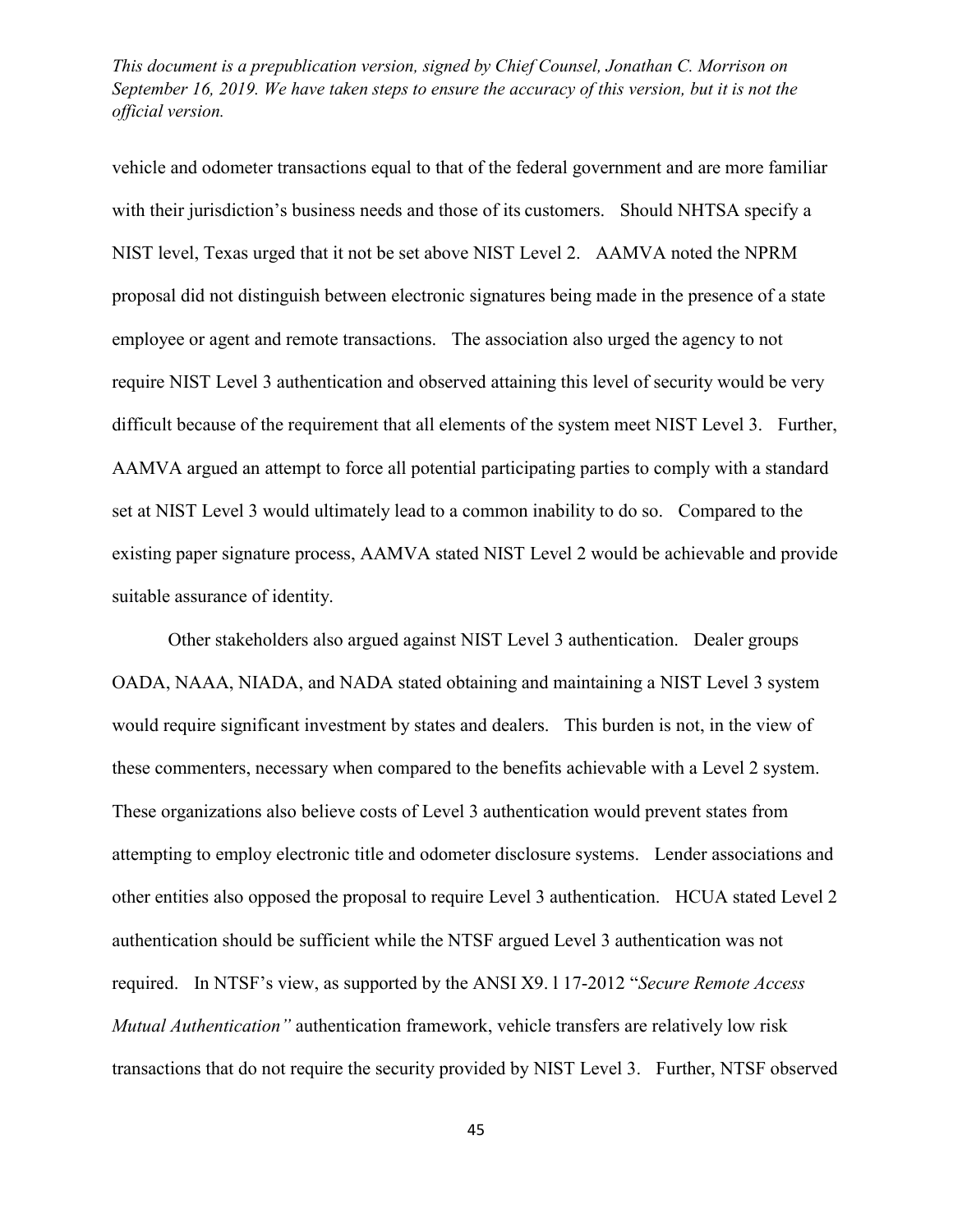the NIST Standards are applicable to federal government computer systems and should not be applied in this context. Finally, given the costs of Level 3 for states and others, NTSF recommended the final rule replace Level 3 with Level 2. ESRA observed the threat of financial loss presented by fraudulent odometer disclosures is commensurate with Level 2 authentication and this level is adequate for odometer disclosures.

The NPRM also requested specific comments on whether dealers should be required to provide secure computing services to transferors and transferees. NIADA and IAA responded, noting NHTSA should be mindful vehicle transfers are processed by many entities with different resources and are not limited to dealers. In the view of these commenters, imposing the foregoing requirement on a wide range of potential parties to a transfer would be unduly burdensome.

NHTSA also asked for comments on whether any requirements beyond those proposed in the NPRM would be needed or desired given the need for an odometer disclosure system to provide an adequate paper trail to identify the signer of an electronic odometer disclosure. Florida stated electronic odometer disclosure systems provide more security than the paper process. According to Florida, paper transactions do not involve verifying signatures and titles or other reassignment documents are often given to the transferee without being filled out so the incomplete forms are filled out by the transferee. Because electronic systems would require completeness and allow more frequent and accurate mileage reporting, Florida argued NHTSA should not adopt more stringent requirements in the Final Rule.

4. Document or Record Security and System Security

Prior to the issuance of this final rule,  $\S$  580.4 set forth the requirements for security features incorporated into paper documents employed to perform odometer disclosures. These security features are intended to prevent modification of existing disclosures and deter the use of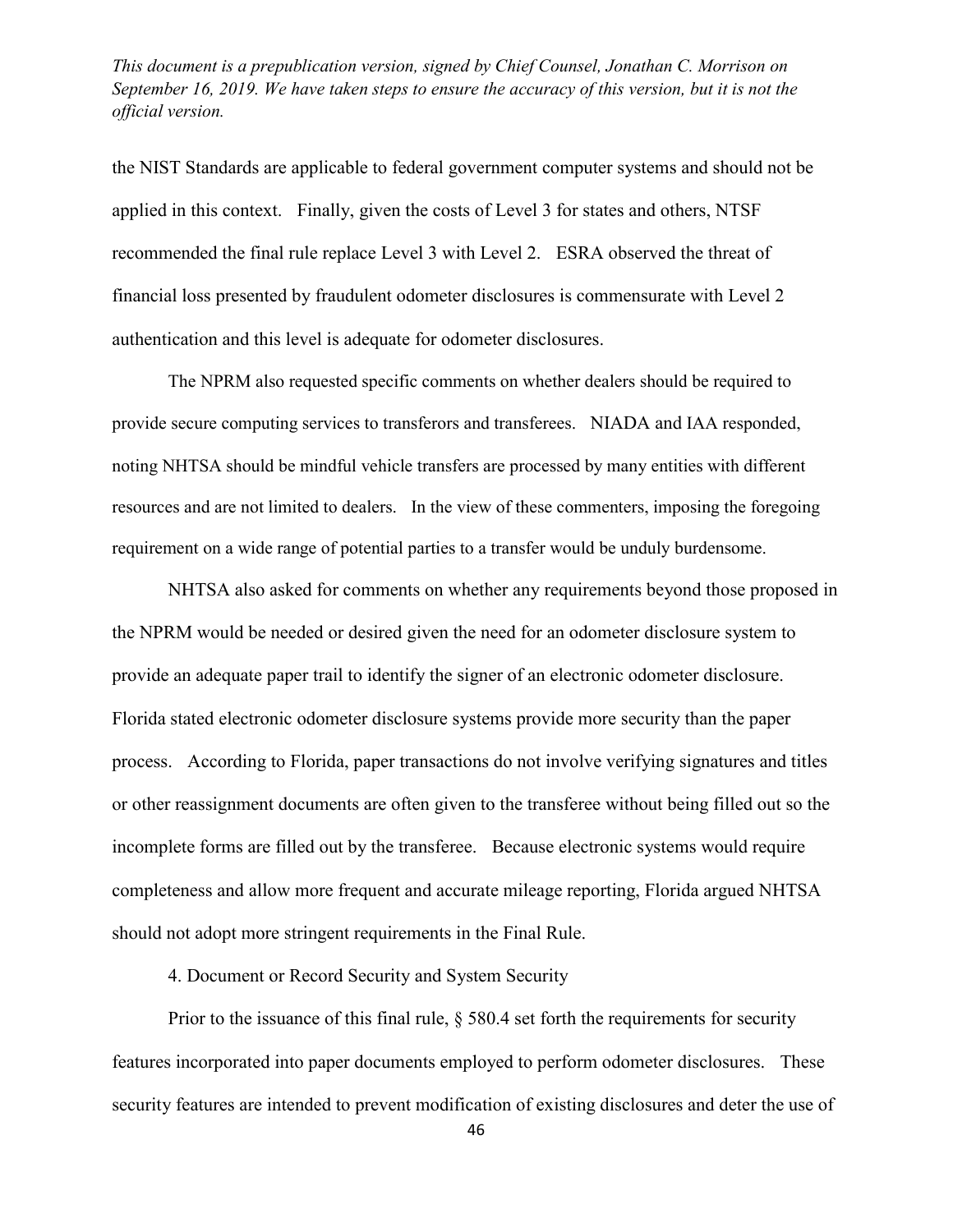counterfeit documents. The NPRM proposed amending this section through addition of new requirements for electronic documents or titles intended to provide the same level of security for electronic records as exists in secure paper documents. The proposed language would require electronic titles, powers of attorney, and reassignment documents to be maintained in a secure environment protecting the record for unauthorized modification. This environment would be part of a system that records when the document or record is created, when the odometer disclosures within are signed, when documents are accessed, and the date and time any attempt is made to alter the documents as well as any alterations made in the document.

The NPRM first sought comment on whether the proposal appropriately matched the security and authenticity requirement for electronic documents to the existing requirements, which apply to paper documents. While the NPRM contained a discussion outlining why the agency was not proposing specific security standards for these storage systems, NHTSA also asked for comment on whether the final rule should incorporate more specific security requirements for systems used to create and maintain electronic titles and odometer disclosures.

With the caveat that many commenters noted that the proposed language referred to an electronic "document" when reference to an electronic "record" would be more appropriate, this portion of the proposed rule enjoyed general support with many commenters strongly endorsing the agency's decision not to impose specific security standards for electronic title and odometer disclosure systems. NAAA and IAA noted the proposal required protection against unauthorized changes but did not address how entry errors are to be corrected. NTSF stated the requirement to track when records are accessed seemed to be unduly burdensome given the nature of the records involved. ESRA recommended NHTSA take an "agnostic" approach to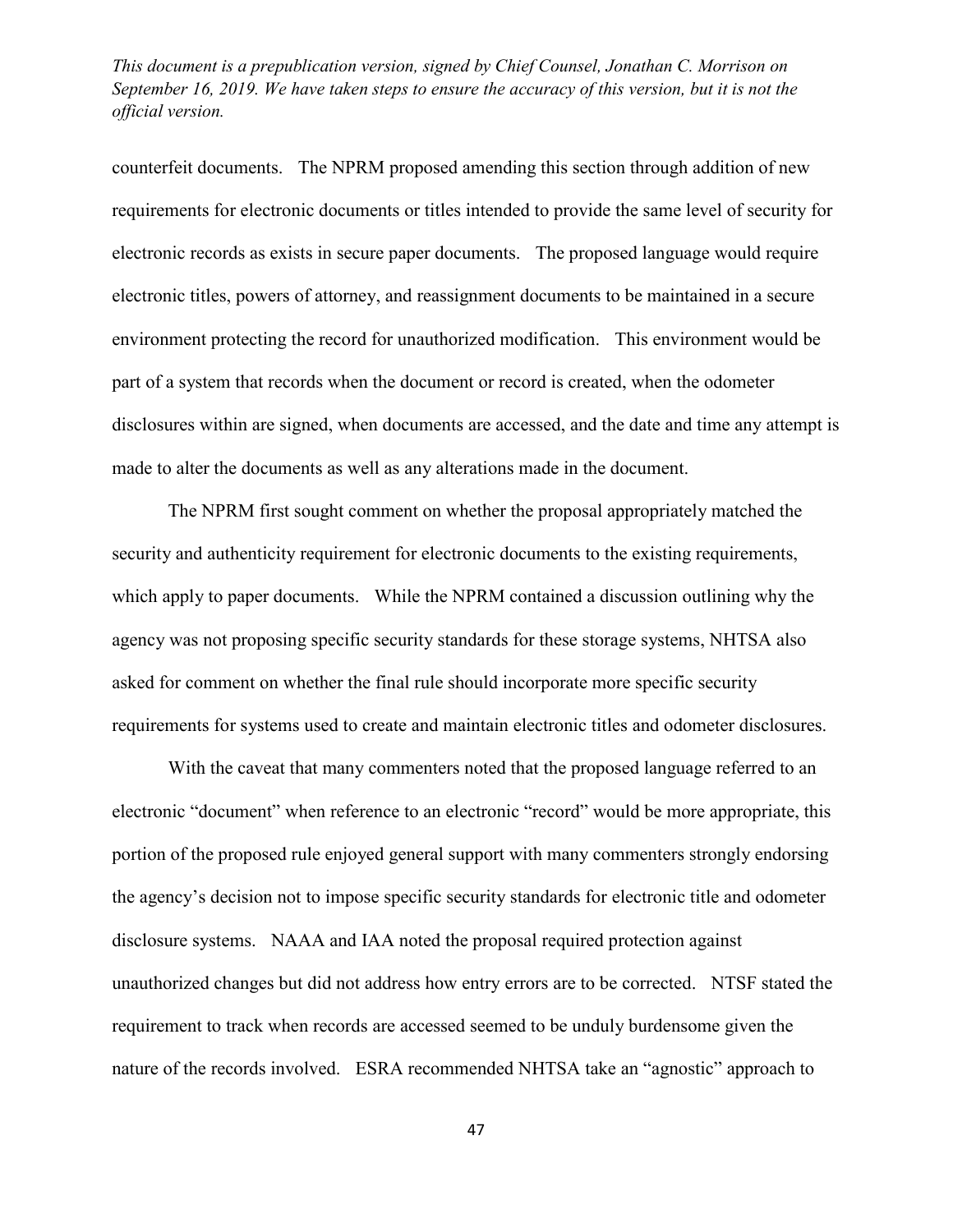electronic records storage by allowing states to store electronic data and documents in their secure data systems and to employ reasonable efforts to prevent such records from being altered.

Some commenters believed the proposal was too prescriptive. California noted paper documents should not be compared to an electronic process and that it would be unnecessary to prescribe anything more than maintaining electronic titling and odometer disclosure information in a secure system or environment. Texas stated the proposed requirements are more cumbersome than those for physical documents, and jurisdictions should be given the same latitude for electronic and physical documents. Virginia objected to the requirement that attempts to alter or modify records be tracked. Virginia noted the proposal did not distinguish between authorized and unauthorized modification and that any unauthorized attempt at access should result in denial of access and not creation of a record. AAMVA stated most systems track dates and times on who accessed certain records and asked NHTSA to exercise caution so requirements do not interrupt titling agency business.

Comments supporting NHTSA's decision to not adopt specific system security requirements were submitted by insurers, dealer associations, lender groups, states, and others. Allstate stated that states should have the flexibility to assess systems requirements that ensure information security. Dealer groups NADA, OADA, and NIADA agreed with NHTSA's approach, as did Dealertrack, stating that technology moved too rapidly for effective regulation by rules. NADA and NTSF opined that specific system security requirements would be counterproductive for the same reason. ESRA recommended only general security standards and safeguards be adopted to prevent obsolescence and to empower states adopt systems they determine are most appropriate. CUCTX also noted states have been, and should be,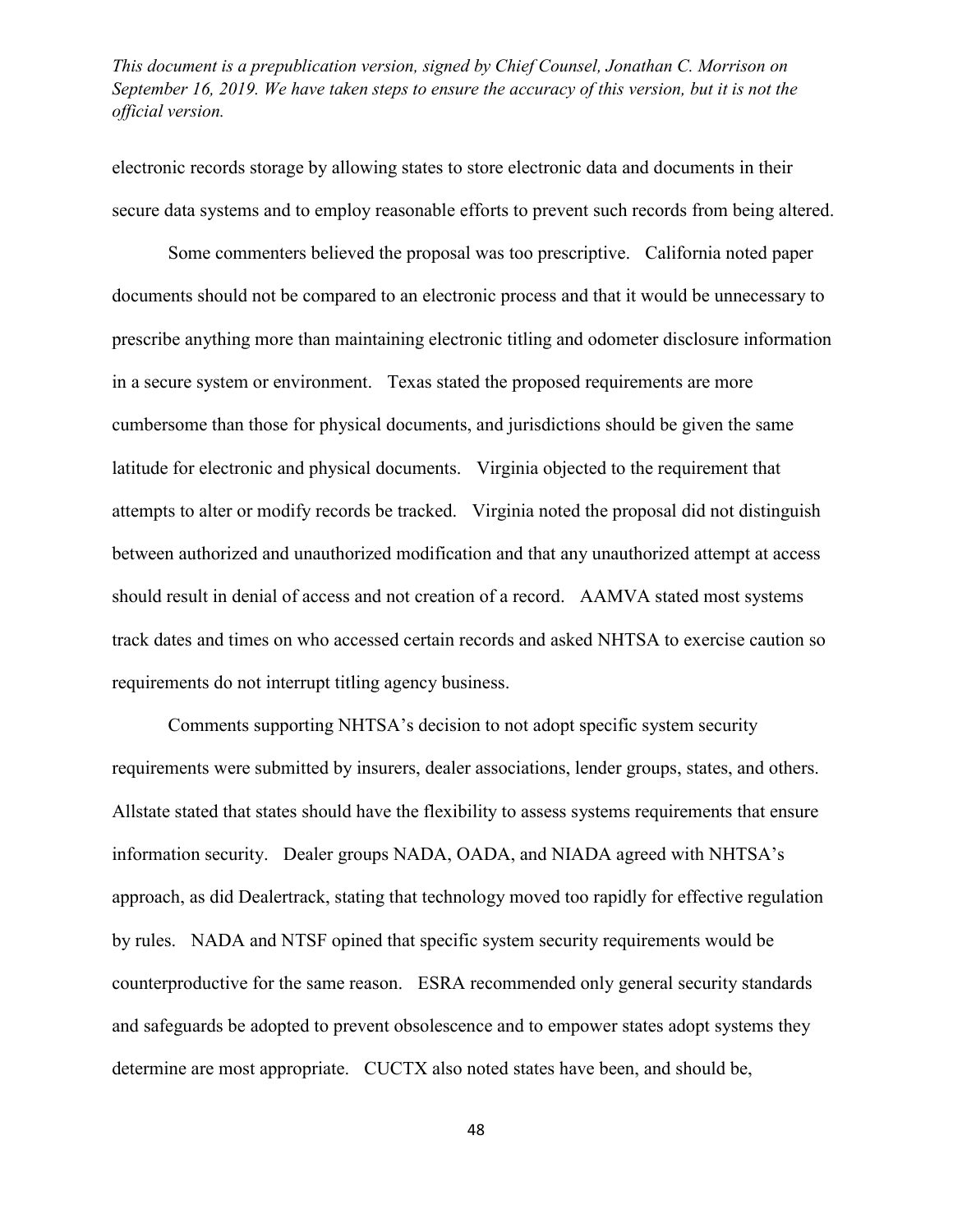responsible for maintaining secure electronic title records. Arizona stated specific security standards would be too inflexible. Virginia urged any security requirements be technology neutral to keep pace with changing threats. Texas questioned the need for any security requirements given the strong interest any jurisdiction would have in maintaining the security and integrity of public records. AAMVA also questioned the need for systems security requirements based on the history of states securely maintaining data for many years. In AAMVA's view, specific system security requirements would hinder states in their ability to protect this data rather than enhance it.

5. Odometer Disclosures

NHTSA proposed several changes to § 580.5, *Disclosure of odometer information*, to accommodate electronic odometer disclosures. The proposed amendments sought to ensure the content required in the paper-based disclosure system would be carried forward into an electronic environment. Therefore, where information was required to be entered on the title under the paper system, the NPRM proposed, in 580.5(c), that the same information be entered in "an electronic form incorporated into the electronic title." Similarly, where notices of potential liability for failing to meet certain requirements are required on paper documents, 580.5(d) of the NPRM proposed the same warnings be provided electronically for electronic transactions. At the same time, differences between an electronic and a paper-based transaction led the agency to propose differing requirements for the two regimes. A requirement that a printed name be affixed to the disclosure on a paper title in 580.5(f) was not carried forward into the agency proposal for electronic transactions as sufficient means independent of a hand-written signature should be available to identify individuals executing electronic disclosures. Where the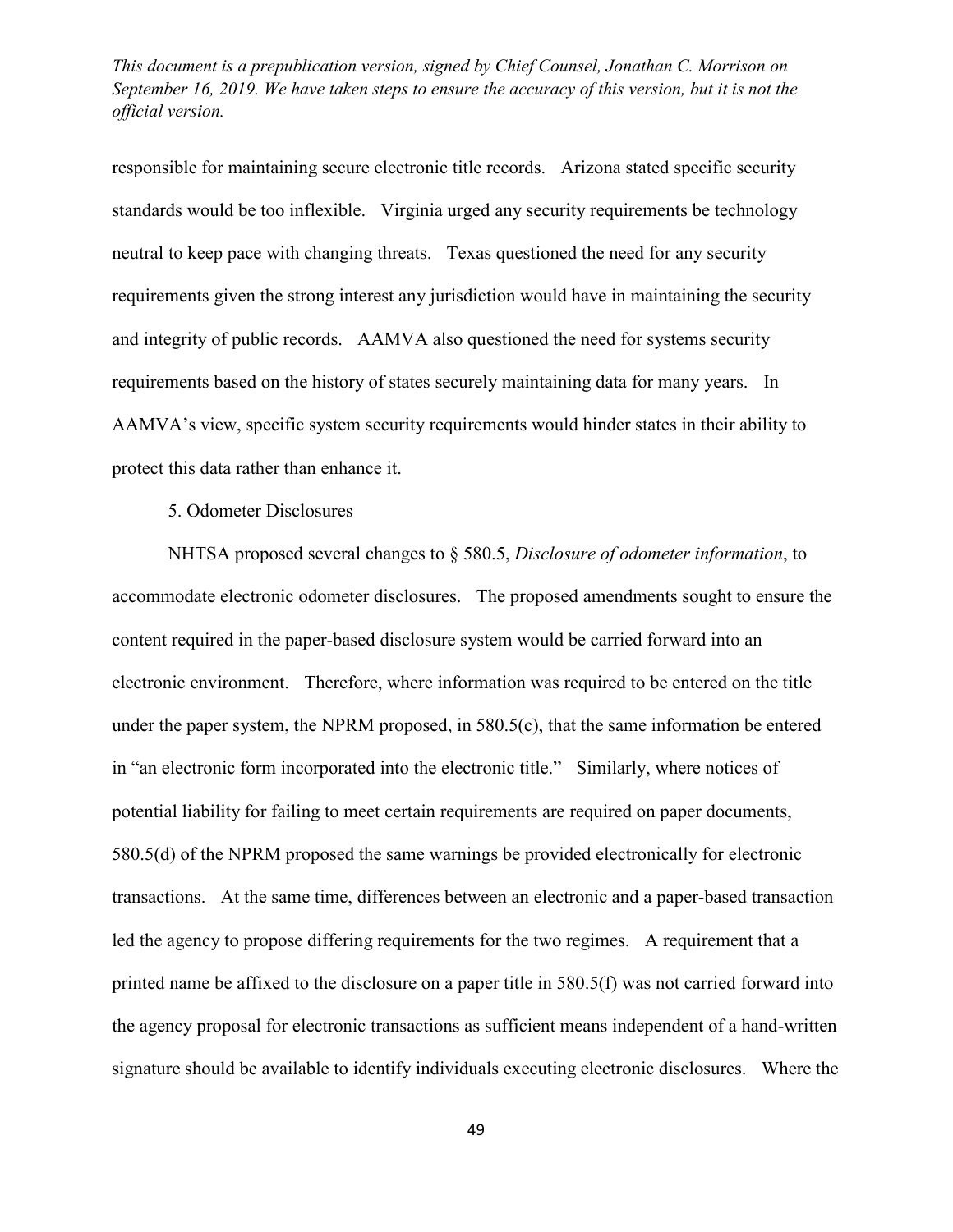paper based system requires the transferee to sign the executed disclosure statement and return a copy to the transferor, 580.5(f) of the NPRM proposed an electronic system make copies of the executed documents available to the parties.

Comments addressing this portion of the agency's proposal supported the proposed changes. These commenters nonetheless offered observations and corrections, which they believed would better reflect the characteristics of electronic odometer disclosure and electronic title systems and clarify the proposals made in the NPRM. The proposal's directive in 580.5(c) that an odometer disclosure be made on an "electronic form incorporated into the electronic title" led some commenters to observe this nomenclature was inconsistent with any form of electronic disclosure and electronic title system save those that relied on scanning images of documents and storing these documents electronically.

AAMVA observed NHTSA's approach seemed to transform a paper-based disclosure process into an electronic disclosure by simply scanning current documentation - the title, the reassignment, or the power of attorney. The organization stated any reliance on a physical document, whether scanned or not, does not constitute an electronic disclosure system and should not provide the basis for an electronic disclosure system. Instead, AAMVA noted, an electronic disclosure and title record would be data fields making up an electronic record. HCUA offered similar views, urging NHTSA to clarify that database records can be substituted for scanned images of paper titles by state DMVs. NTSF also stated it is important to note states maintain electronic title records as database records and not scanned images of paper titles. The organization contended the proposed rules wrongly indicated title and disclosure documents must exist as embedded replicas of the corresponding paper documents when the actual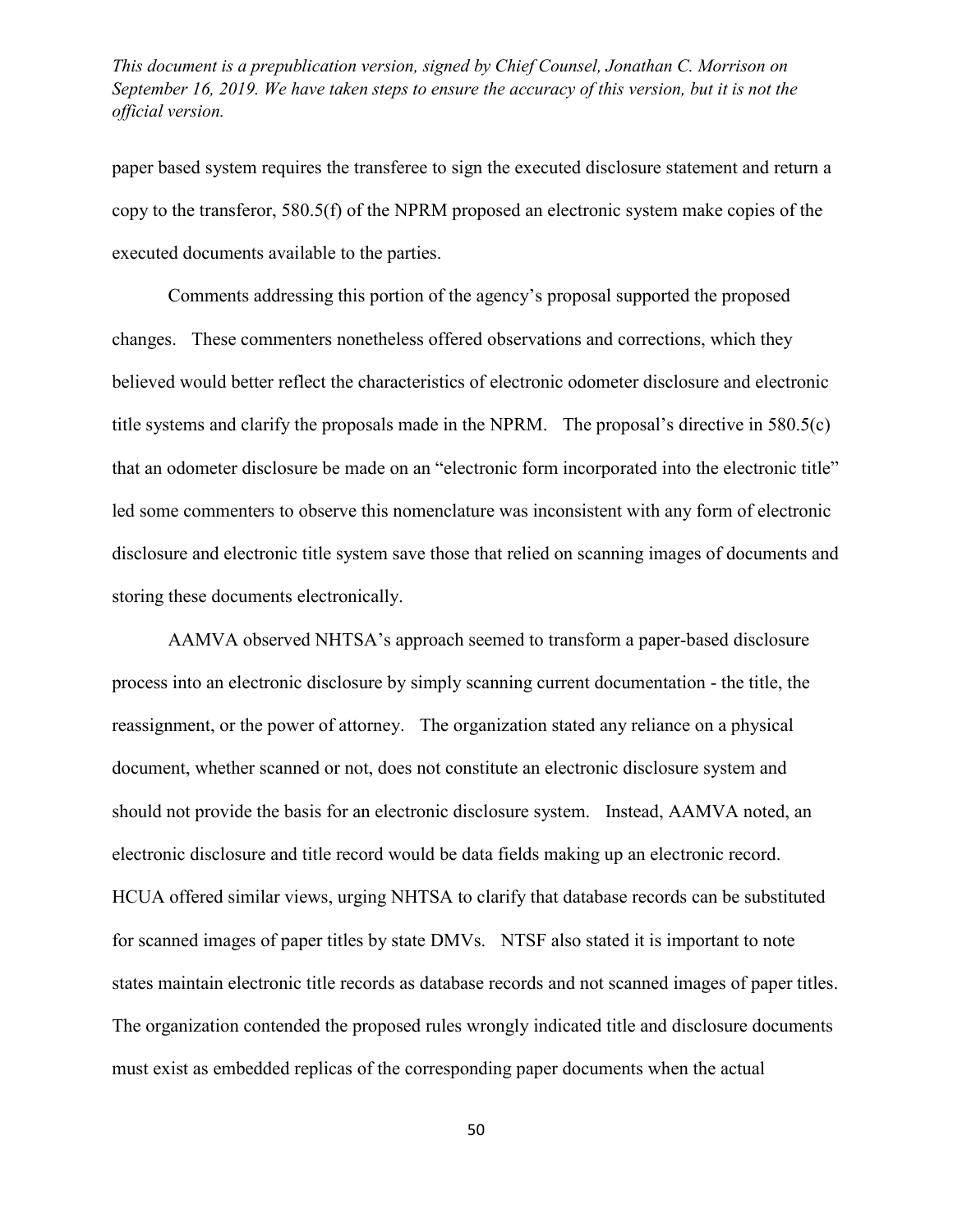electronic record would be an actual secure electronic database record of the transaction, including the metadata supporting the authentication of the individual executing the signature, as well as a full audit trail of transactional data. ESRA offered similar comments about the nature of electronic titles and recommended replacing the term "form" with the term "statement" when referring to electronic disclosure documents, and using the term "record" instead of "form" when referring to electronic titles. Texas argued it is paramount that NHTSA recognizes what an electronic process is and allow latitude in their development.

Other comments focused more narrowly. California stated electronic and paper titles will only resemble each other to the extent they contain the same information. Florida and Virginia simply stated they supported the agency proposal to incorporate the odometer disclosure into the electronic title. Texas strongly supported requiring odometer disclosures to be made "on" the electronic title while noting it did not support allowing a separate "electronic" or physical reassignment apart from the electronic title. Because there would be unlimited "space" for mileage disclosure entries in an electronic title system, Texas contended a reassignment process that is not specifically attached to an electronic title should be prohibited. Arizona stated requirements in §580.5(c) and §580.6(a)(7) regarding the use of physical documents for a transfer being conducted electronically appear to conflict and suggested the provisions in §580.6(a)(7) take precedence with §580.5(c) being reworded to eliminate the conflict.

The NPRM proposed amending  $\S$  580.5(d) to provide the same warnings and notices present on paper odometer disclosure forms also be presented to parties executing an electronic disclosure. As presented in the NPRM, the amendment stated, "the information specified in this paragraph shall be displayed, and acknowledged as understood by the party, prior to the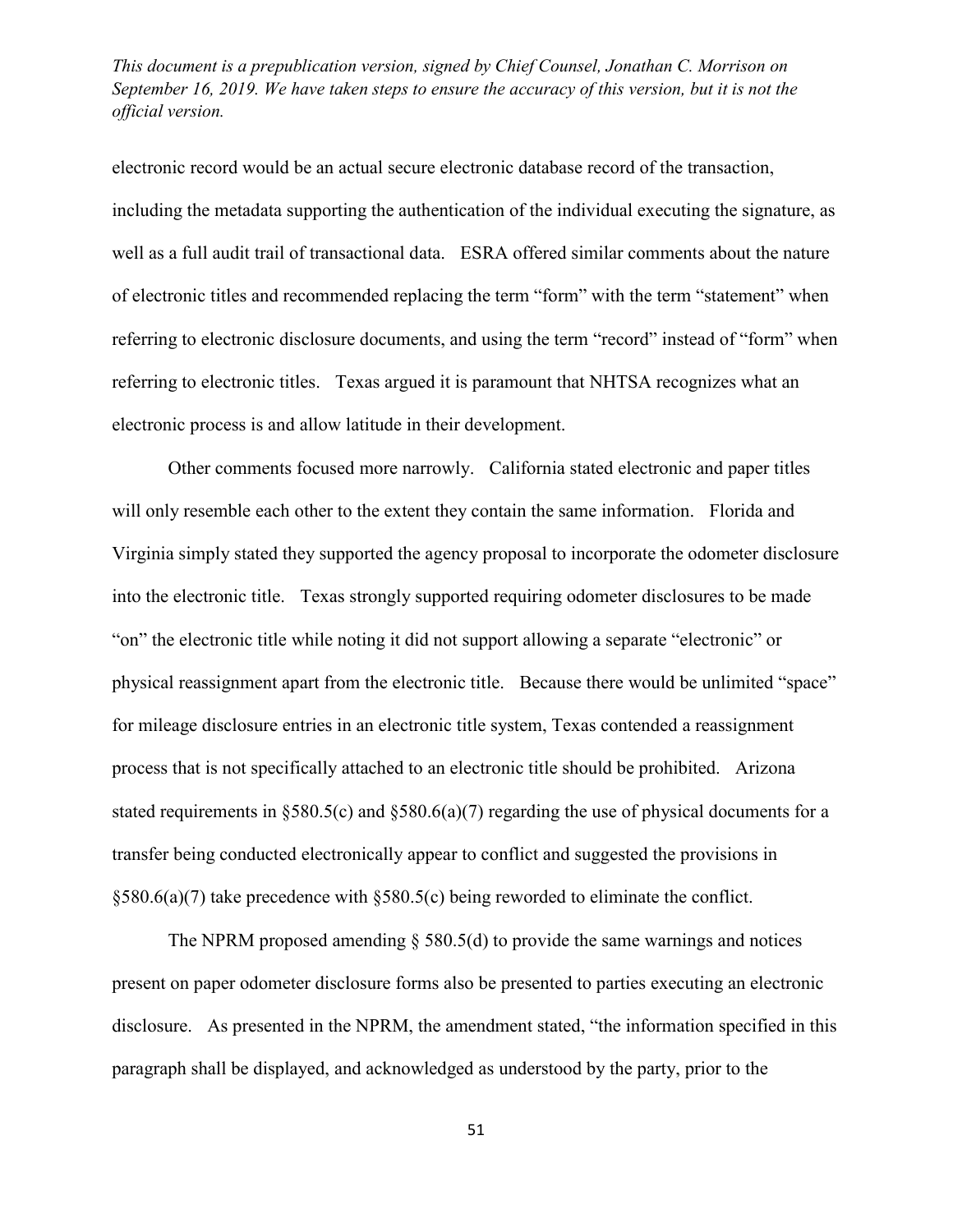execution of any electronic signatures." Texas supported including the proposed statements and warnings but contended the electronic signature should be sufficient acknowledgement that statements were read and understood. Therefore, Texas argued against any additional acknowledgement such as a checkbox. IAA observed this language did not provide adequate guidance on the sequence in which the odometer disclosures would be executed and that if neither transferor nor transferee may sign until the acknowledgement by both, it would be difficult to envision the proper sequence of execution.

NHTSA also proposed amending  $\S$  580.5(f), which specified transferees receiving a paper odometer disclosure from a transferor must sign the disclosure statement, print their name, and return the signed copy to the transferor. The proposed amendment eliminated the requirement for a printed name in electronic transactions and stated electronic disclosure systems must provide a copy to the parties. With one exception, all commenters responding to this proposal supported elimination of the printed name requirement. California, Florida, Virginia, NADA, NTSF, and AAMVA all supported eliminating the printed name requirement in electronic disclosures, with most also stating identity authentication employed in these systems would make the printed name requirement superfluous. Texas, however, strongly opposed elimination of the printed name requirement, explaining a printed name would still be needed in electronic disclosures when an individual employee of a business executed the disclosure on behalf of their employer. California opposed the proposal that electronic disclosure systems provide a copy of the executed disclosure statement to the parties. In California's view, states should have the option of choosing whether to make copies available. NADA supported the proposal that systems make copies available as did Texas. Texas also recommended more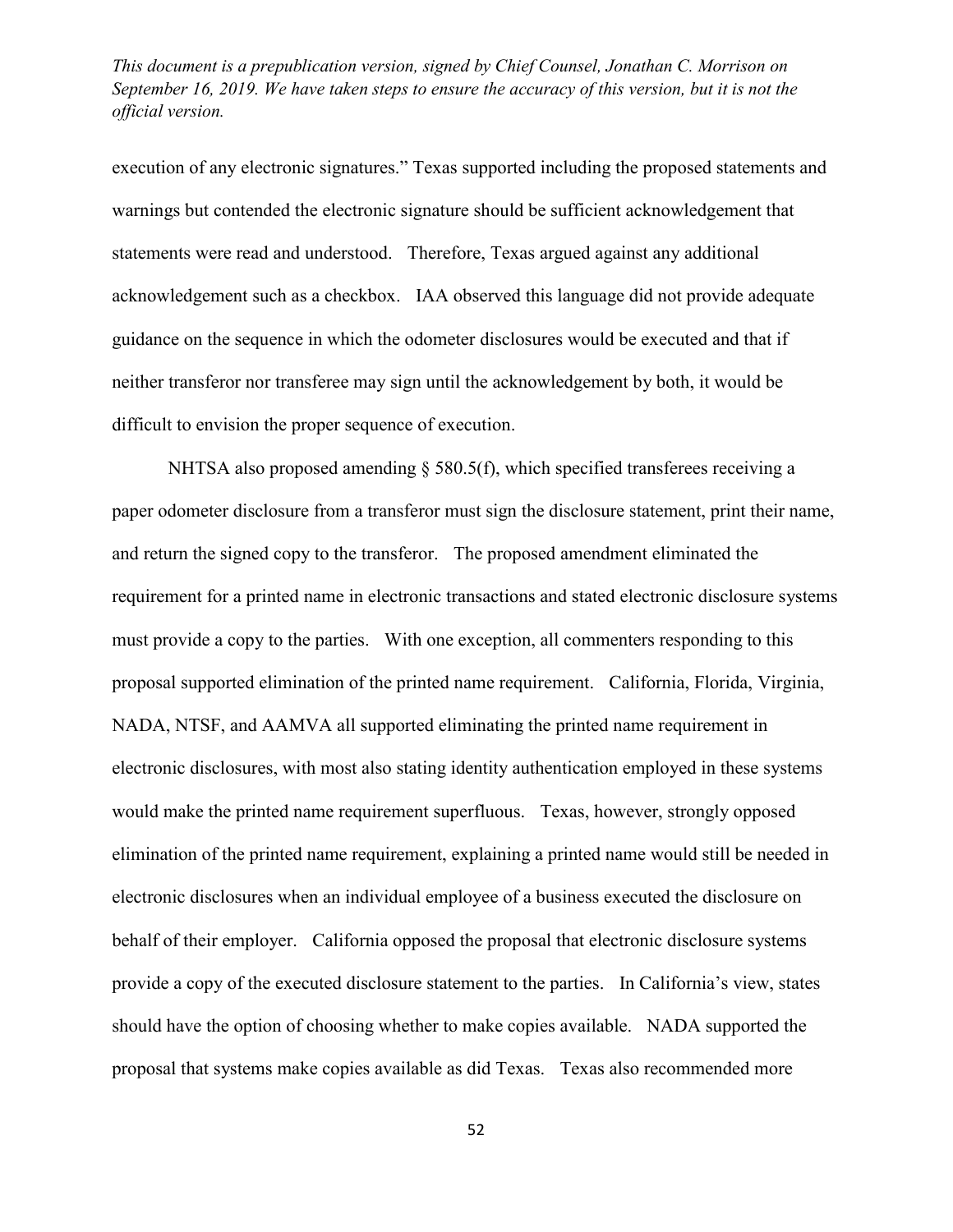generic language to require the jurisdiction to make it available.

An additional modification proposed in the NPRM sought to expand the provisions of  $\S$  580.5(g) to electronic systems. Section 580.5(g) addresses issues that may arise in sales when a brand-new vehicle has not yet been titled or when an existing title for a used vehicle does not have sufficient space to accommodate multiple disclosures. In such an instance, the section provided that a separate document could be used for the disclosure. To extend this section to electronic disclosures, the NPRM proposed that in jurisdictions with electronic title and odometer disclosure, the system shall provide a means for making the disclosure electronically and incorporating it into the electronic title when the title is created.

Commenters supported this proposal but noted potential difficulties in implementing it. Some commenters suggested states have the option of employing either a paper or an electronic system for these transactions, even where the jurisdiction provided an electronic title and odometer disclosure system. California and Virginia stated they agreed with the proposal. Florida generally supported the concept but observed the ability to use only an electronic means depended on whether the Manufacturer's Certificate of Origin (MCO) is available electronically or only on paper. According to Florida, if a jurisdiction maintains electronic title and odometer disclosure systems but the manufacturer has a paper MCO, the jurisdiction must have a way to capture signatures from this paper document into the electronic system. NADA voiced similar concerns and noted the uncertainty of electronic versions of required documents being available until electronic systems became universal. Texas did not support the requirement for a secure electronic process for these transactions since the paper system does not require use of a secure document, manufacturers control the form of the MCO, and NHTSA did not propose imposing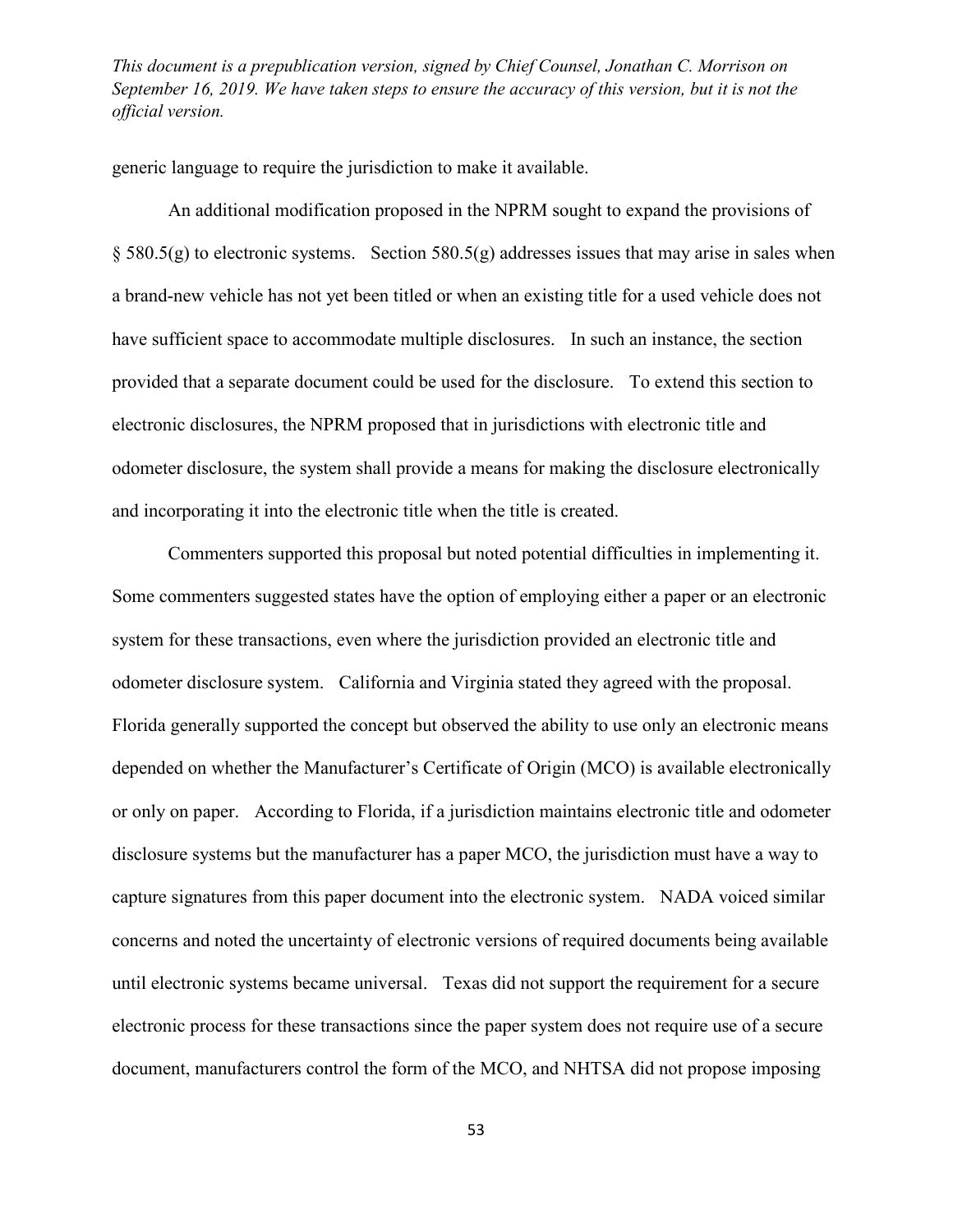requirements on manufacturers for the MCO.

Texas also suggested clarification to paragraph (g). Texas noted the words "or if the physical title does not contain a space for the information required" are no longer relevant because Part 580 requires all issued titles to contain space for the required information. Additionally, Texas recommended the text specify when use of a separate reassignment document is permitted. However, Texas would support allowing (but not requiring) jurisdictions to employ an electronic process.

6. Requirements for Electronic Transactions

Section 580.6, previously reserved for future use, was employed by the NPRM as the vehicle for proposed new regulations establishing requirements for electronic odometer disclosures. These proposals sought to establish fundamental requirements for electronic odometer disclosure systems that would protect against odometer fraud while facilitating smooth and efficient transactions. The proposed regulations address recordkeeping requirements, access to electronic documents, identification of participants, conversion of paper records to electronic records, the potential for simultaneous electronic and paper titles, and the character of any paper documents employed as part of an electronic title system.

The NPRM proposed adding  $\S$  580.6(a)(1) requiring any electronic record be retained in a format that cannot be altered and, further, that indicates any attempts to alter it. Commenters addressing this proposal supported it, providing the ban on alterations was limited to unauthorized alterations. AAMVA supported NHTSA's intent to provide a mechanism to track *unauthorized* access and alteration but warned against language that would limit titling agency authority or impede titling agency business. NAAA similarly urged the agency to ensure any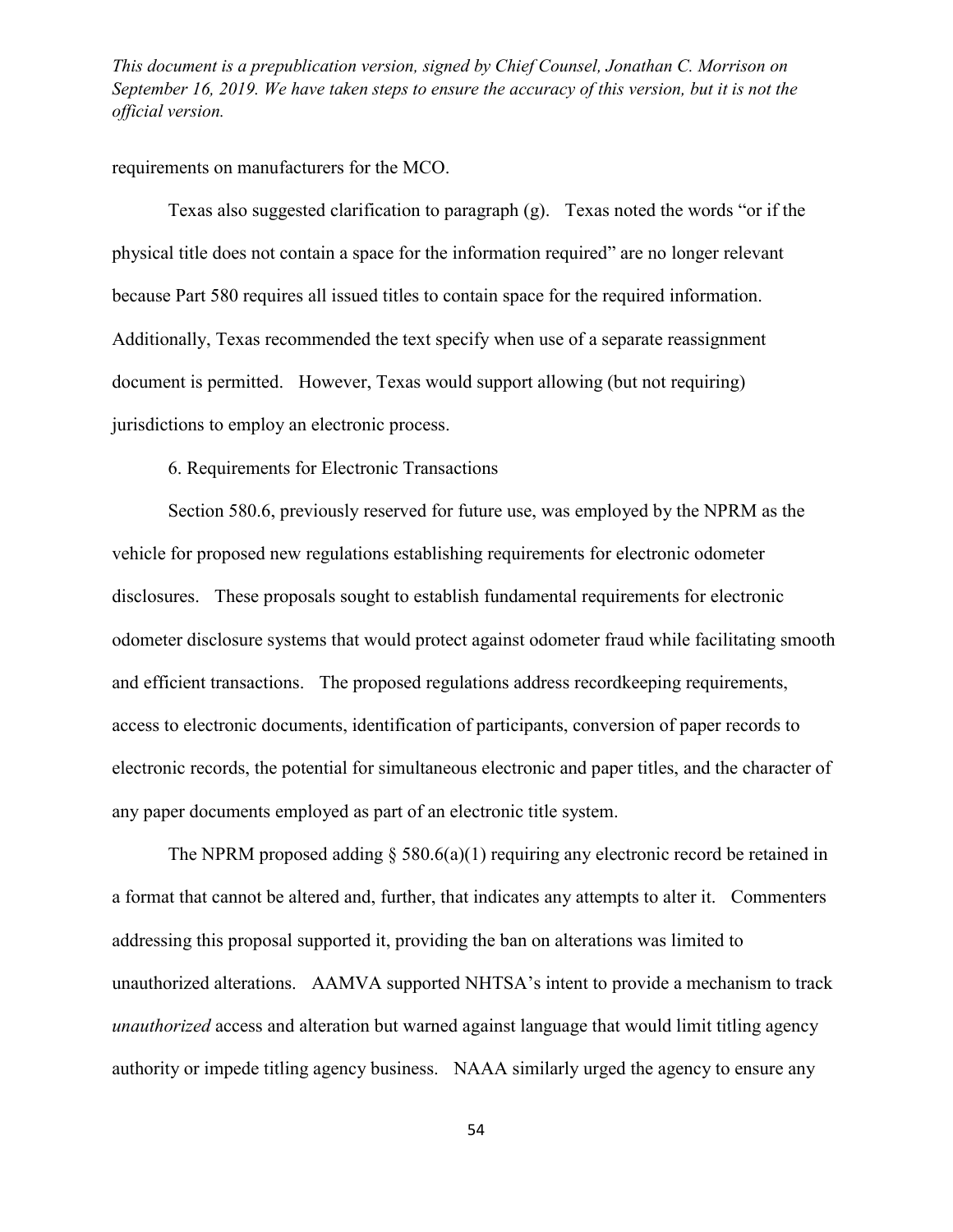final rule include language allowing jurisdictions to employ an error correction mechanism. ESRA again urged the agency to take an "agnostic" approach and allow states to employ reasonable efforts to protect records. NADA similarly cautioned requirements protecting record integrity be practical and appropriate for states, their agents, and all other parties involved. California agreed protections were needed to prevent unauthorized attempts to access and alter information but urged caution against imposing disruptive requirements. Florida requested NHTSA distinguish between authorized and unauthorized alterations while Texas stated jurisdictions be allowed the latitude to maintain electronic records in the fashion they feel is the most secure. Virginia noted the proposal did not separate legitimate corrections from unauthorized alterations but supported security measures, record retention requirements, and audit and review.

Subsection 580.6(a)(2) of the agency's proposal creates a requirement that any electronic signature identify an individual and, further, that if the individual is acting in a business capacity or otherwise on behalf of any other individual or entity, that the business or entity also be identified as part of that unique electronic signature. As explained in the NPRM, the agency believed this requirement is needed both to facilitate identity authentication and to create a record of the individual executing an electronic signature. Commenters voiced opposing views on this proposal. While states and some associations supported it, dealers and vehicle auction organizations were strongly against it. Lender groups, NTSF and HCUA, supported the proposal. AAMVA also supported the proposal, and ESRA stated the requirement represented a best practice. California and Florida offered support without elaboration while Virginia stated it supports signatures applying to an individual and not to an organization. Texas supported the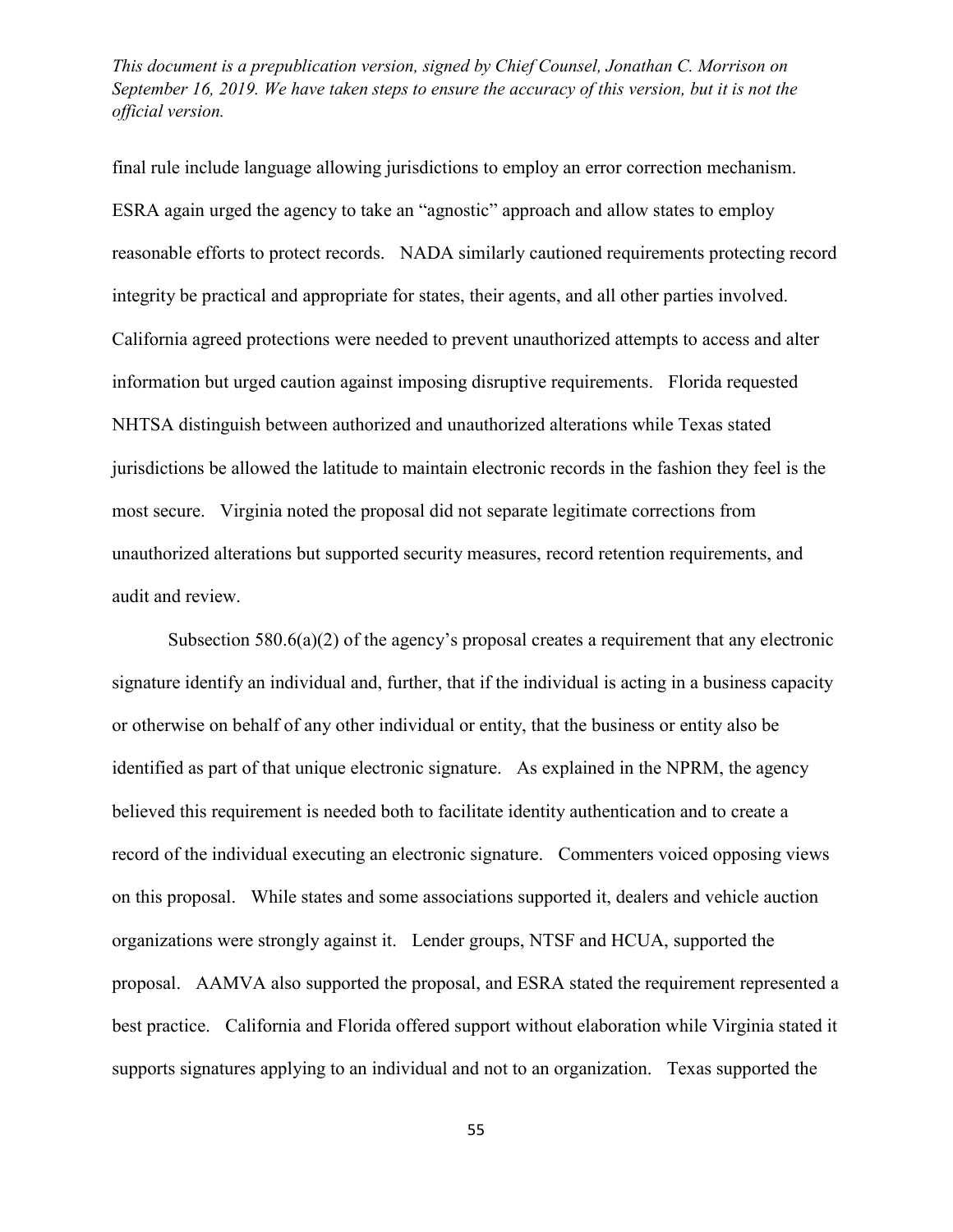requirement with the proviso that there be no specific requirements on how this is to be accomplished.

NADA stated it had concerns about the proposal for several reasons. The association noted transfers for odometer disclosure purposes do not involve transferees taking title to the vehicle when that transferee is a dealership, wholesaler, insurance company, auction, or a lessee. Therefore, NADA argues the rules must accommodate a process by which odometer disclosures are made on electronic documents without title transferring (reassignments). NADA also questioned why agents acting on behalf of licensed entities should have to sign as individuals if they use the unique identifiers issued to their licensed employer. NADA urged NHTSA to consider adopting two sets of electronic transaction requirements, one for licensed entities such as dealers, distributors, auctions, lessors, lenders, and their agents, and one for private individuals. IAA, a vehicle auction company, stated the proposed rule would, in its case, result in a single employee signing on behalf of a host of vehicle owners bringing their vehicles for sale. According to IAA, adoption of this requirement would necessitate many thousands of unique electronic signatures, posing a huge burden on the auction company and states processing the signatures. As NADA did, IAA observed auction houses were state-licensed and subject to state regulation. As such, IAA argued states and licensees should be given the latitude to fashion workable methods for identification. Copart, another auction provider, offered the same observations about the effect of this proposal on businesses that provide a venue for selling large volumes of vehicles for many different owners. The company urged NHTSA to seek a solution allowing various industry stakeholders to develop reasonable methods for signing odometer disclosures. NAAA, a group representing auctioneers, stated the proposal was not workable for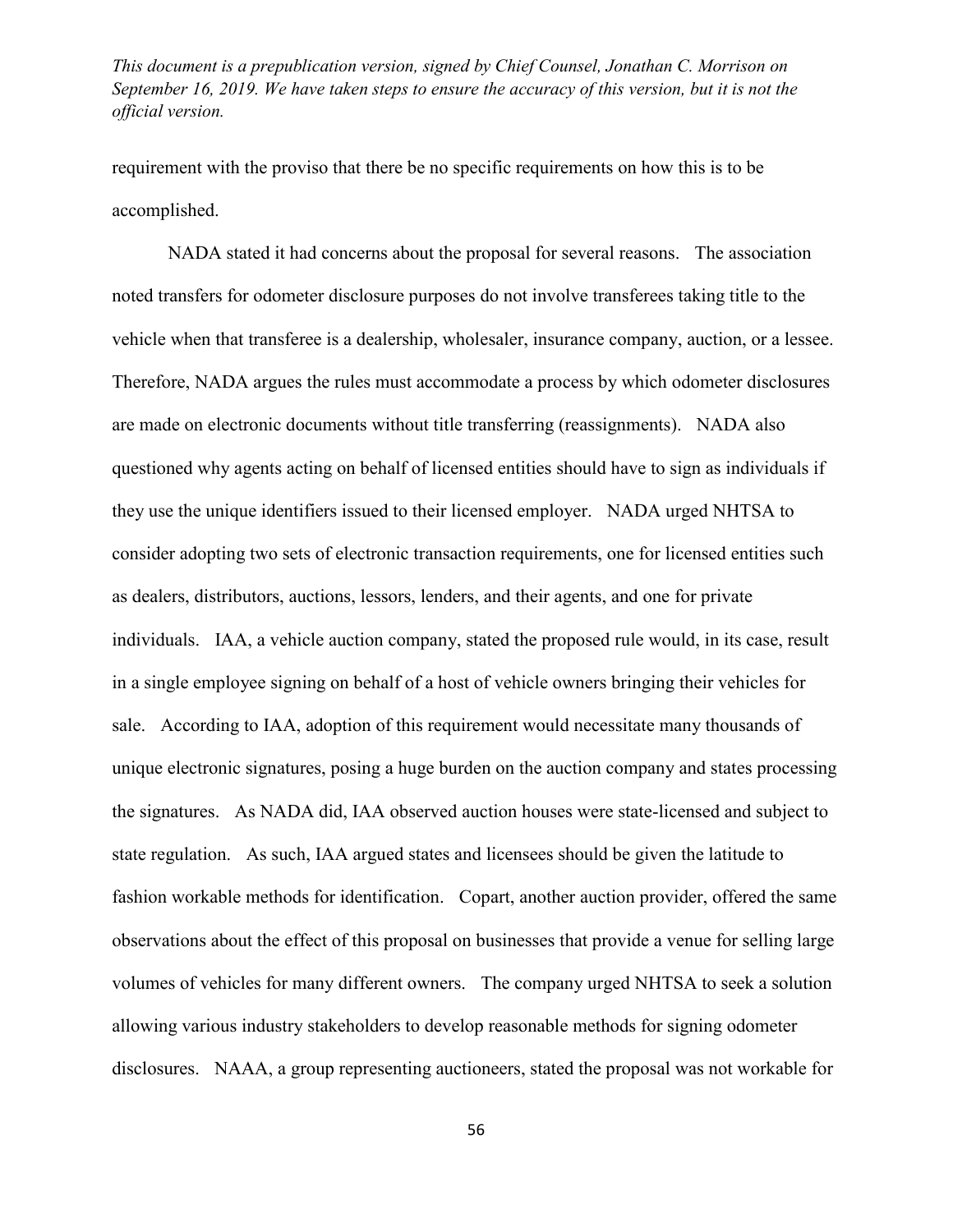bulk processors like their members. In NAAA's view, creating thousands of unique signature credentials for each auction would be both a logistical nightmare and an opportunity for increased fraud. To address these problems, NAAA suggested NHTSA issue a second notice of proposed rulemaking incorporating comments from both industry stakeholders and states before proceeding to a final rule.

The process of executing an odometer disclosure requires notices, warnings, and instructions to be read, information to be supplied by the transferor, acknowledgement and acceptance of the disclosure by the transferee, and, in paper transactions, a copy of the signed disclosure statement must be given to the transferor by the transferee. To enable the needed access to text and other information in electronic disclosure schemes, NHTSA proposed adding § 580.6(a)(3), stating any requirement in the regulations to disclose, issue, execute, return, notify, or otherwise provide information to another person is satisfied when a copy of the electronic disclosure or statement is electronically transmitted or otherwise electronically accessible to the party required to receive the disclosure. Two associations, AAMVA and ESRA, and two states, California and Virginia, commented on this specific proposal. AAMVA opposed the proposal, arguing the responsibility to provide odometer disclosure information resides with the transferee and transferor and should remain there. AAMVA also contended any notification requirements should be transaction-based rather than the process-based individual account method proposed by NHTSA. In AAMVA's view, the NHTSA proposal would impose additional technology requirements on states.

ESRA noted the federal Electronic Signatures in Global National Commerce Act ("ESIGN") establishes how a consumer may request a paper copy of an electronic record.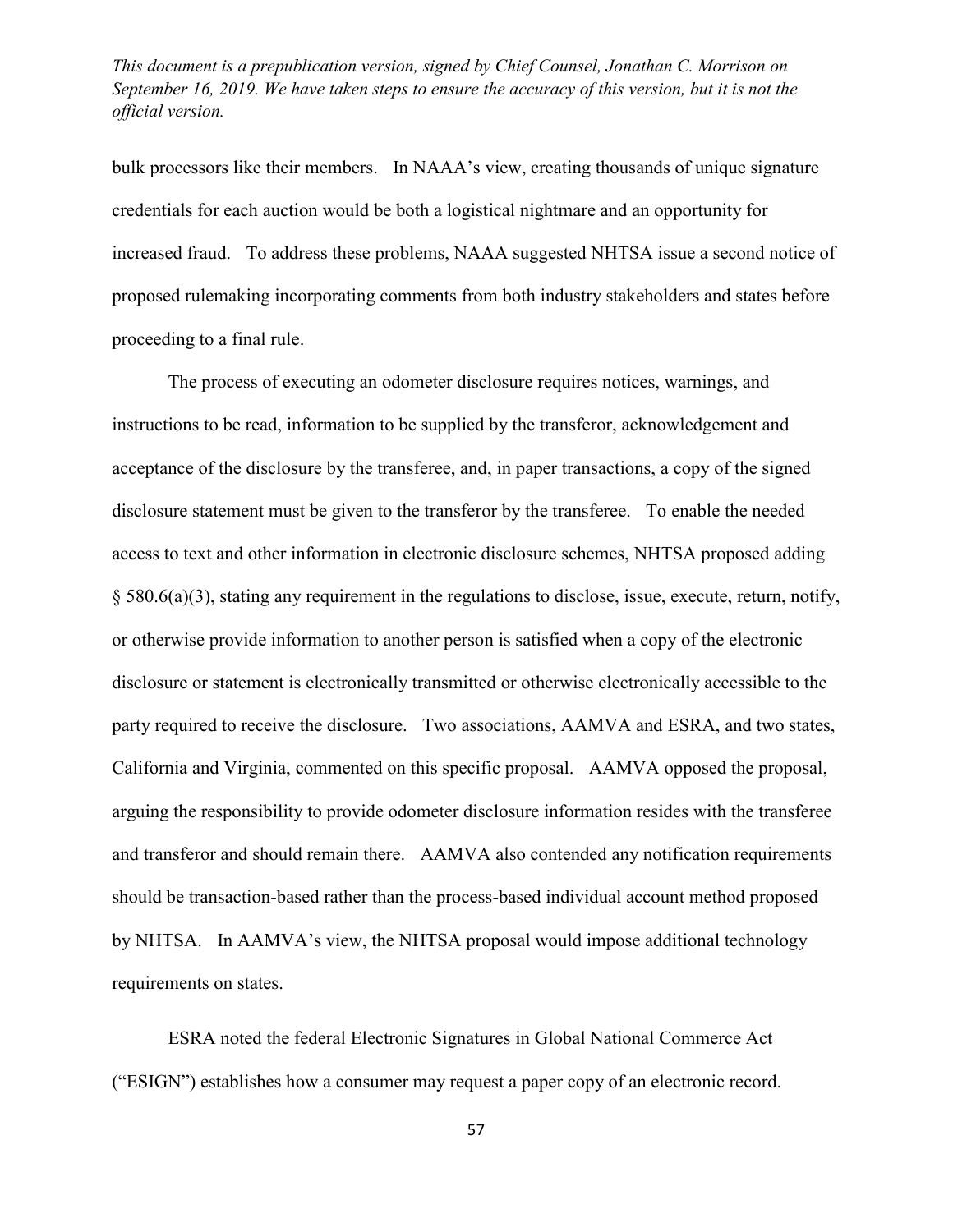Arguably, therefore, precedence has been set for permitting vehicle owners to obtain paper copies of e-titling documents, including odometer disclosures, in any state e-titling system. California argued states should not be required to provide the access described, and Virginia stated it had no objections.

NHTSA explained in the NPRM that it expected implementation of electronic titling and odometer disclosure systems would occur slowly, and, for the foreseeable future, both paper and electronic title and disclosure systems would coexist. As evidenced by the petitions for approval filed with the agency, individual states are not likely to shift their entire titling and odometer disclosure systems from paper to electronic systems at one time, and it is inevitable that interstate vehicle sales will involve vehicles moving from one type of jurisdiction to another. The NRPM proposed adding two sections to 580.6 to address the issues posed by the coexistence of paper and electronic systems. Section 580.6(a)(4) proposed requiring that a prior paper title and odometer disclosure be copied electronically for retention by the electronic system state and that the paper document(s) be destroyed at the time they are converted to electronic documents. Further, the electronic copy of the paper title would be retained in a system allowing its retrieval for five years. Section 580.6(a)(6) proposed that states maintaining an electronic title and odometer disclosure system shall retain the capacity to issue physical titles meeting all the requirements of this part. Once a physical title is created by a state with an electronic title and odometer disclosure statement system, the electronic record must indicate a physical title has been issued and the electronic title and disclosure statement have been superseded by the physical title as the official title.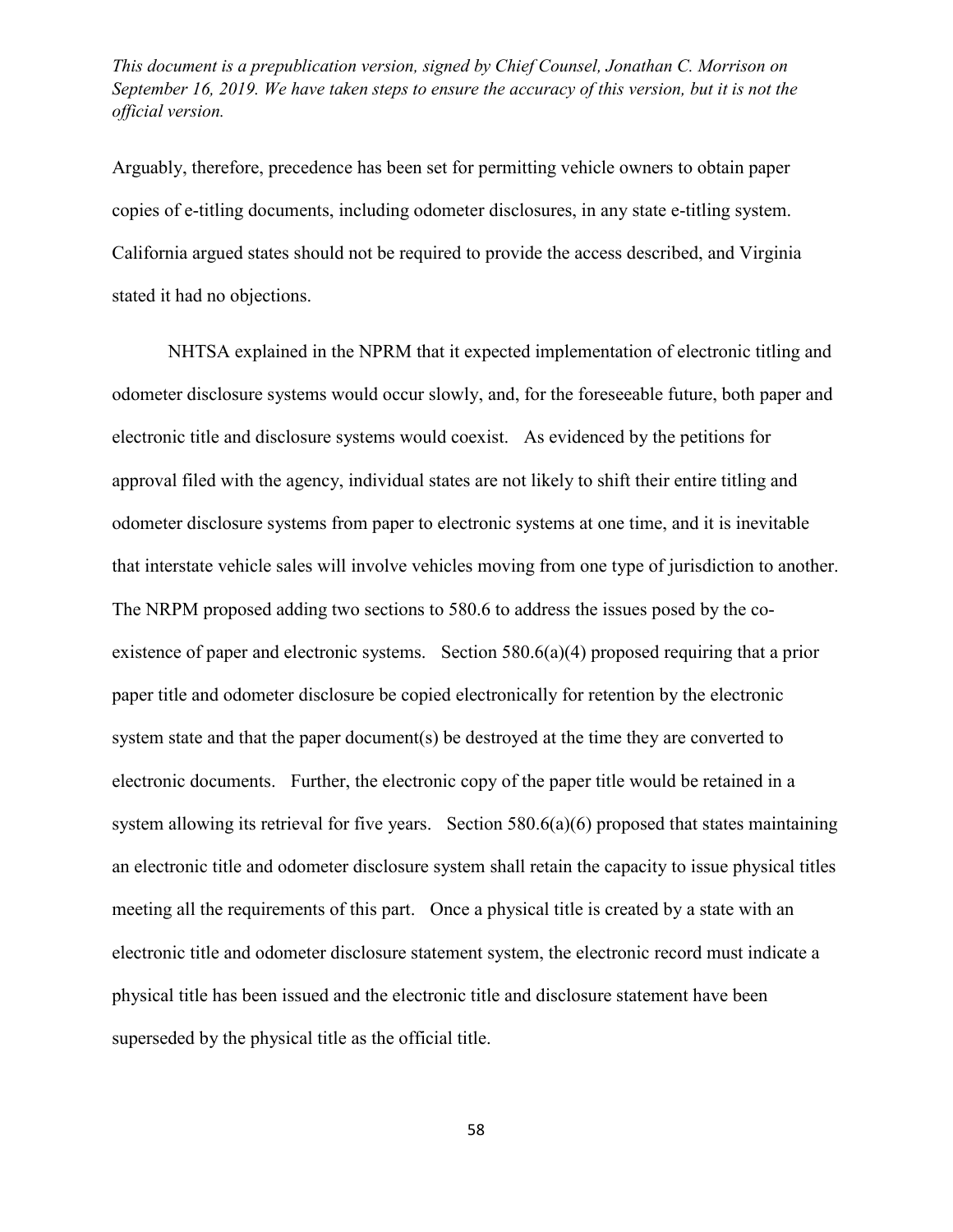The proposal further provided that electronic title and odometer disclosure systems shall record the date on which the physical title was issued and record the identity of the recipient of the physical title as well as the owner(s) named on the physical title. Two commenters, PCI and ESRA, supported these proposals without substantive comment. AAMVA noted that use of physical documents should be strongly discouraged in an electronic disclosure jurisdiction, but exchanging electronic and paper title records will be necessary. According to AAMVA, an active electronic title record and an active paper title cannot coexist. However, AAMVA noted jurisdictions cannot reliably ensure the destruction of existing physical documents. These paper titles can be invalidated and the record superseded (as is current practice), but the new jurisdiction of record has no control over whether a transferor or transferee destroys the document. AAMVA also stated that because states are currently required to perform a title check prior to title transactions to determine if they have the most current title issued, states already have a process in place to validate that they are not dealing with an out-of-date or superseding title.

NADA concurred in the need for a process to convert "official" e-odometer records to "official" paper records and that only state or their authorized agents should be allowed to do so. In NADA's view, records of such conversions should be retained. Florida stated the proposed rules mirror its current practices as it scans and stores paper titles electronically and converts etitles to paper for various reasons. According to Florida, it presently stores the history of title conversions from one form to another and invalidates the inactive title while paper titles are printed by Florida or an authorized entity. Florida, nonetheless, requested NHTSA not dictate that only states can print titles in the event future developments allow for other means of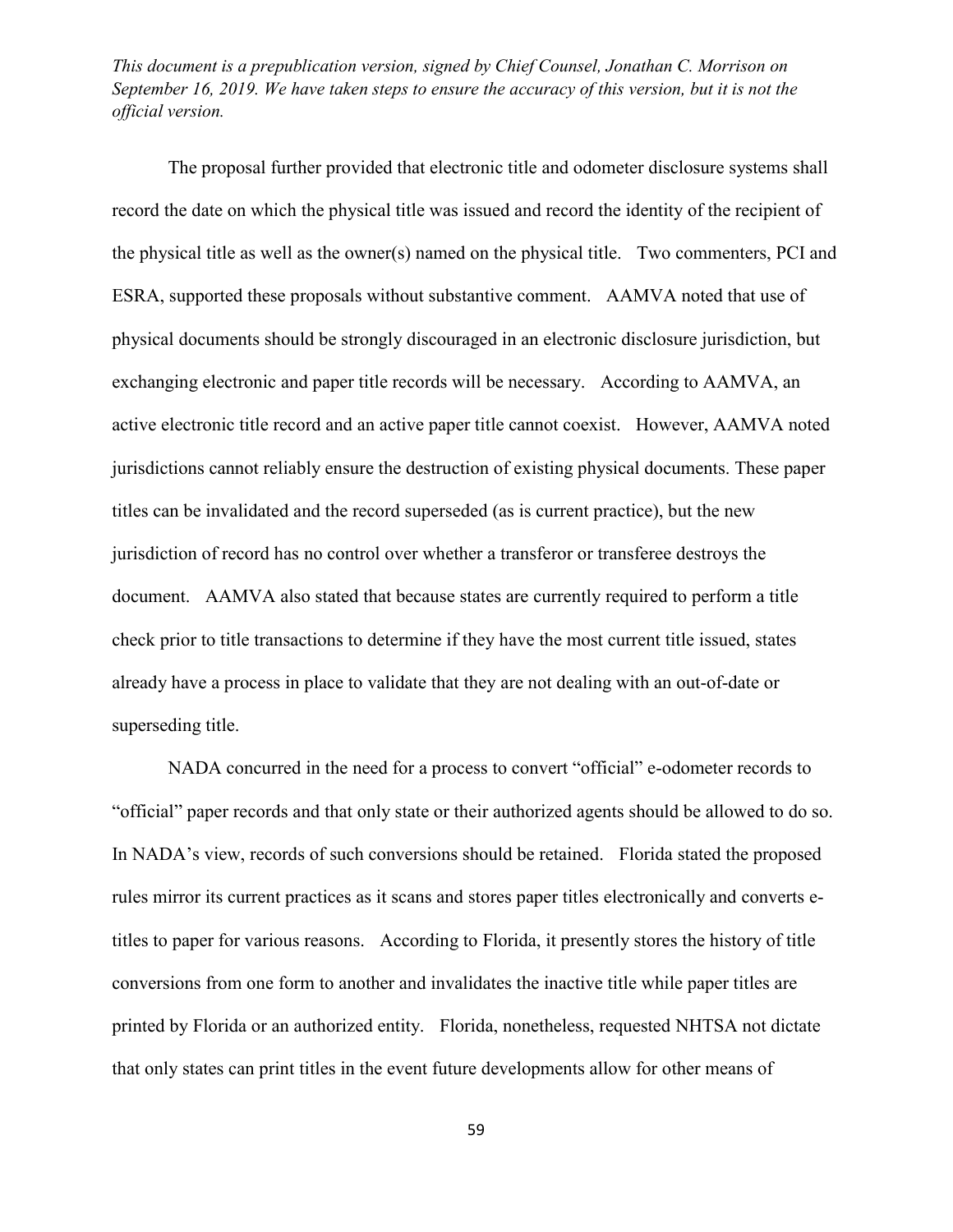producing these secure documents. Florida also noted it would be difficult for states to ensure paper titles are destroyed after conversion to electronic titles and suggested that the rule provide that a prior physical title be destroyed or otherwise rendered void. California noted its procedure for converting paper titles to electronic calls for the paper title to be scanned and stored, and the original is destroyed. However, California felt the five-year storage requirement proposed in 580.6(a)(4) is burdensome and suggested a four-year requirement. Virginia supported the proposals without substantive comment while Texas also stated the proposals mirrored its current practice. However, Texas also noted jurisdictions cannot control the submission of physical documents and would have to prevent issuance of title until such time the documents were surrendered to comply with the proposals.

An individual providing comments, Lopatka, stated NHTSA should alternatively consider adopting a system by which individual titleholders may create official physical copies of their own records from the electronic system. Mr. Lopatka conceded that allowing individuals to print their own records from the electronic system might reduce the level of security associated with the transaction to some degree but that allowing them to do so would lessen burdens on states implementing electronic title and disclosure systems.

Based in part on its experience in processing petitions for approval of alternative disclosure schemes, NHTSA also proposed a new § 580.6(a)(5) giving jurisdictions with electronic title and odometer disclosure systems the option of providing vehicle owners with a paper record of ownership, including odometer disclosure information, so long as the document clearly indicates it is not an official title or odometer disclosure for that vehicle. Almost all commenters supported this proposal provided the document issued could not be employed as a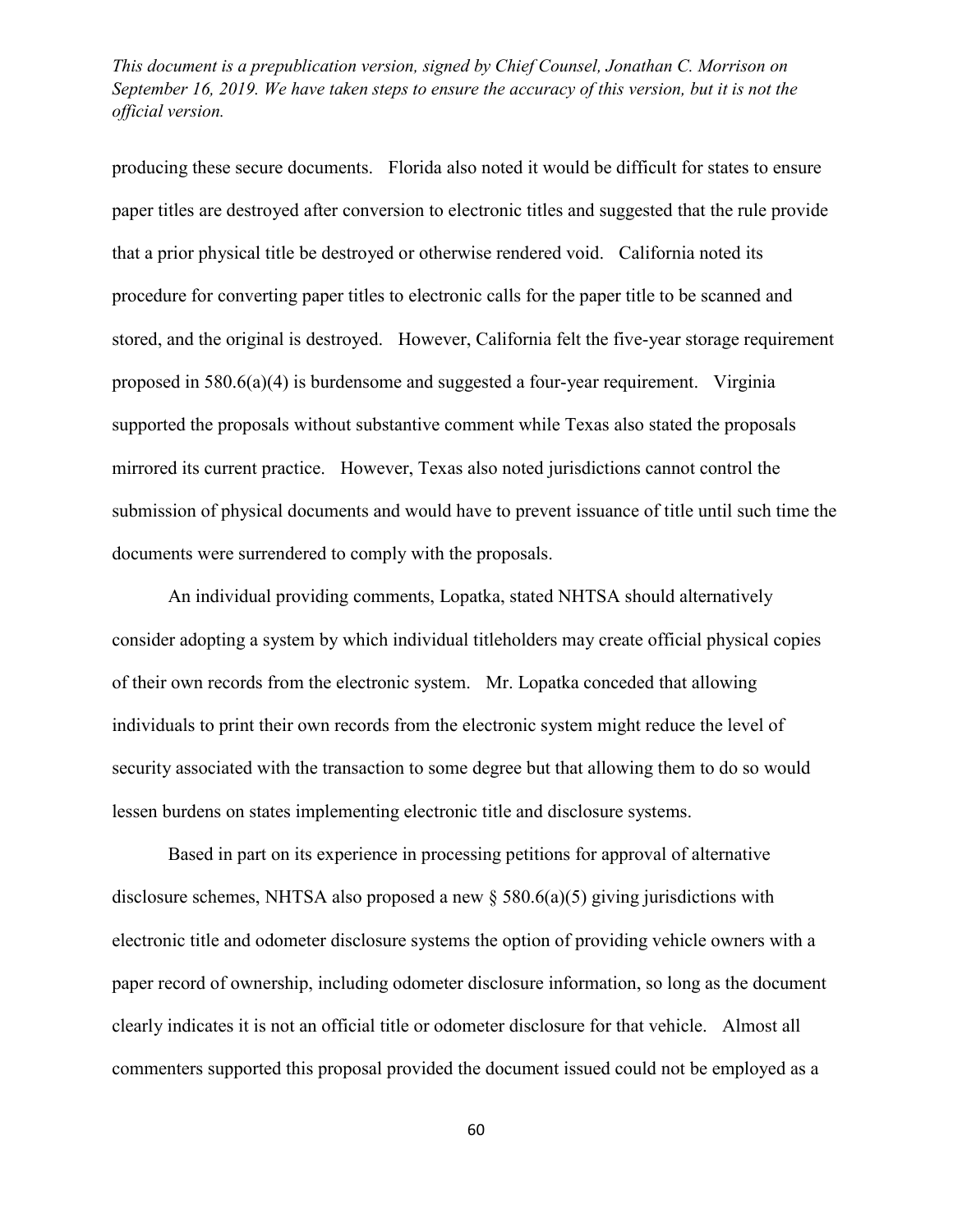counterfeit title. ESRA noted providing a non-negotiable copy of a paper title is a standard practice in some states supporting electronic titling programs today. NADA concurred with the proposal, recognizing that some dealership customers may wish to be provided with paper printouts. NTSF supported the proposal as this practice is currently used in some states with electronic lien and title programs but stated it should not be required. California and Florida also agreed with the proposal if it remains permissive. Virginia opposed using the language "paper record of ownership" because of potential fraud and suggested the term "title receipt." Texas also supported states having this option provided issuing such a document was discretionary. Lopatka argued against allowing states to provide an unofficial ownership document, stating that merely requiring clear disclosure that the physical copy is an unofficial record may be insufficient to prevent this fraud and abuse.

The agency's NPRM observed electronic title and odometer disclosure systems have the potential to reduce opportunities for odometer fraud by eliminating or reducing the use of paper documents in vehicle transfers. Nonetheless, the agency's experience in processing petitions seeking approval of alternative odometer disclosure schemes demonstrated states may choose to implement electronic title and odometer disclosure systems in ways that will still require the limited use of paper documents. To ensure the security of transactions employing such documents, the NPRM proposed a new section,  $\S$  580.6(a)(7), requiring any physical documents used to make odometer disclosures for entry into and electronic title and odometer disclosure system to comply with the existing requirements of Part 580. AAMVA agreed to the extent that continued use of physical documents is necessary in an electronic system, any physical documents used must comply with regulatory requirements. NADA did not object to the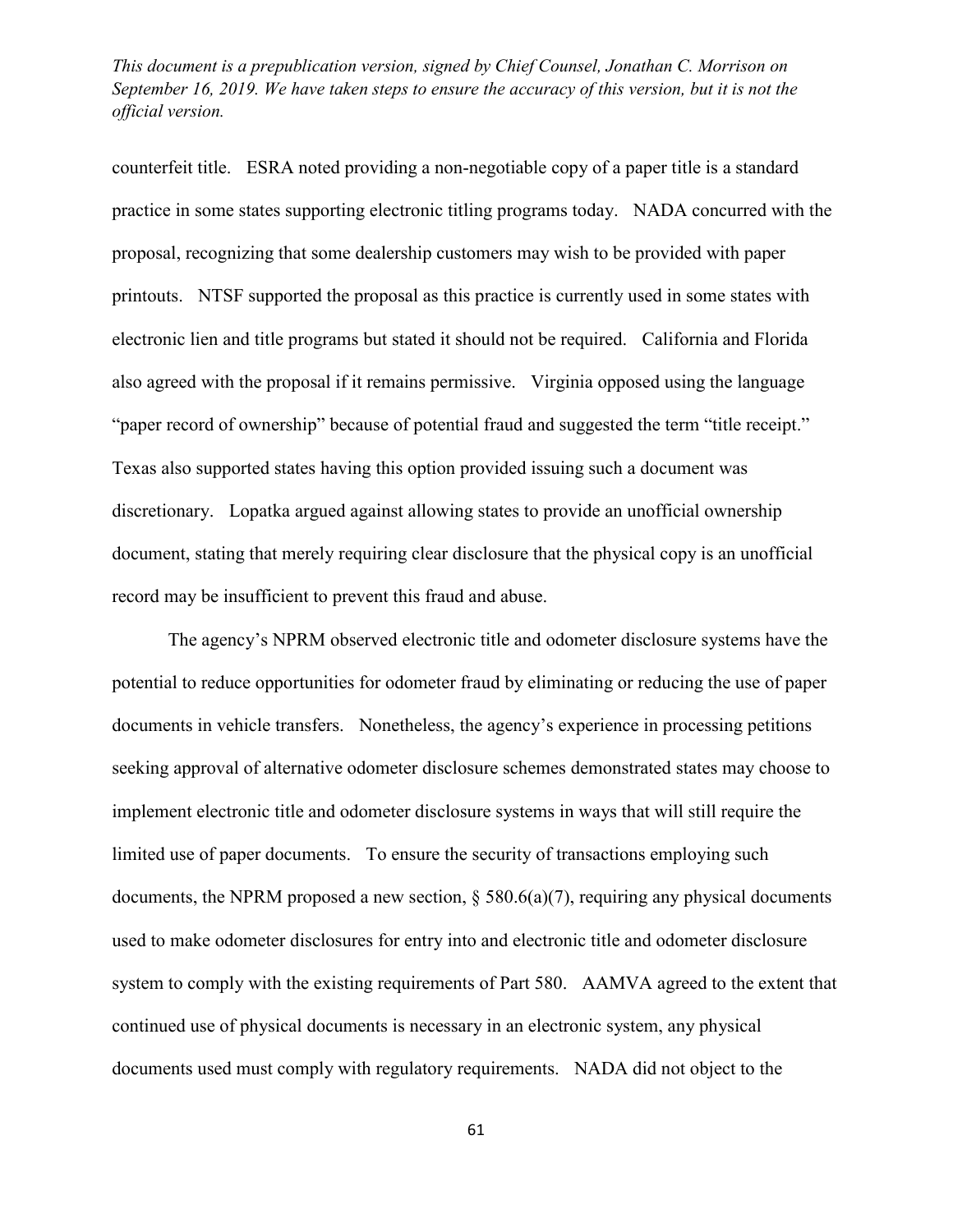proposal while California supported it without substantive comment. Arizona observed the requirements in the proposed §580.5(c) and §580.6(a)(7) appeared to conflict and suggested that §580.6(a)(7) take precedence and §580.5(c) be reworded to eliminate the conflict. Texas stated that it fully supported this proposal, particularly as it would apply to powers of attorney but encouraged NHTSA to review other sections of its proposed rules because the agency believes other sections may imply such a scenario is not permissible.

Another issue addressed in the NPRM is the need to ensure odometer disclosure records converted from paper to an electronic form do not lose their value in that process. The NPRM therefore proposed such a conversion must maintain and preserve the security features in the document so alterations or modifications can be detected in the electronic version. The proposal, found in § 580.6(a)(8), also required that scanning be made in color at a resolution of 600 dpi.

Comments received in response to this proposal were unanimously opposed to the requirement that scanning be conducted at 600 dpi, and some commenters noted that scanning or imaging need not be in color. Dealertrack stated that a 600 dpi and color scanning requirement are well beyond current industry standards and should be reconsidered. NADA opposed the proposal as unduly burdensome on states and their agents. In NADA's view, NHTSA should adopt a standard that requires no more than a black and white scan of 300 dpi PDF, TIFF, or equivalent. OADA recommended NHSTA not impose any minimum technological standards and instead leave that to the discretion of the individual state motor vehicle administrators. AAMVA contended a 600-dpi scan is excessive, and the NPRM provides no clear evidence or case study to support a high-resolution standard. According to AAMVA, a 600-dpi resolution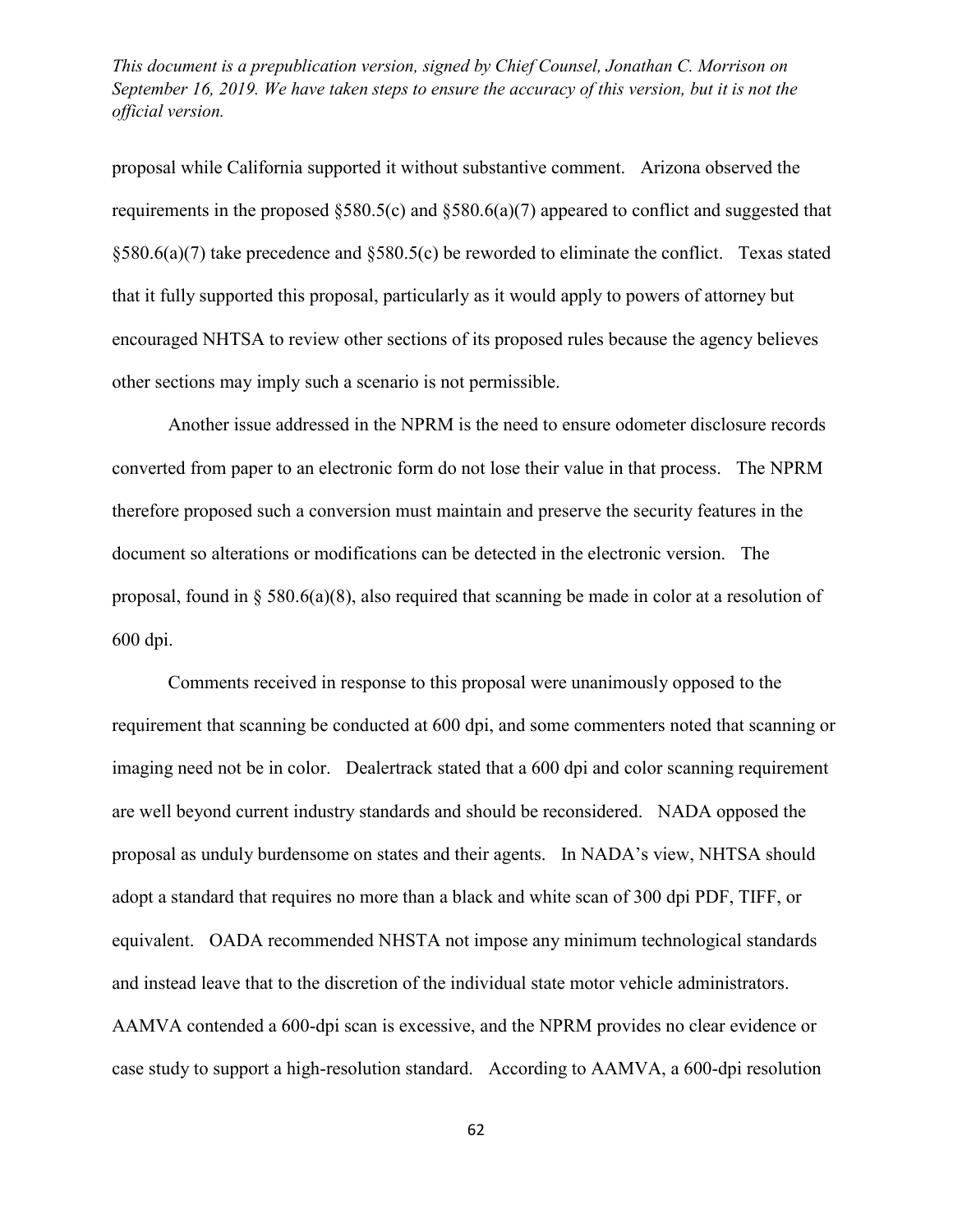unnecessarily increases the file size to the point that storage and transmission of title histories sent via email become overly expensive and burdensome. This burden, AAMVA's view, provides no meaningful benefit as documents are but one part of establishing an odometer fraud case.

ESRA stated NHTSA should take a technology and standard-neutral position and allow states to choose reasonable standards. NTSF recommended NHTSA abandon scanning and resolution requirements because of variations in document and font sizes among states. In NTSF's view, states already have appropriate scanning resolution requirements, and NHTSA should leave this issue to state regulation. Arizona stated scanning documents at the NHTSA proposed resolution would adversely affect system performance and impose data storage costs and recommended states retain the ability to balance between system performance and scanned image quality. In Arizona's view, any requirement should be limited to requiring detail sufficient to preserve the features of the original document. California also strongly disagreed with the proposal, contending the standard be left to states and not set above 200 dpi in black and white. Florida echoed the comments of Arizona and California, citing greatly increased storage, transmission, and scanning costs.

According to Florida, color scans are not optimal, and NHTSA should allow states to set their own scanning standards. Texas observed jurisdictions have a strong interest in the accuracy of title records and bear the responsibility for assuring their validity. According to Texas, scanning at the proposed resolution in color produced a loss of visibility to security features, such as the "VOID" watermarks, which are apparent at lower dpi black and white scans. Texas also noted NHTSA did not impose a dpi requirement when approving its petition for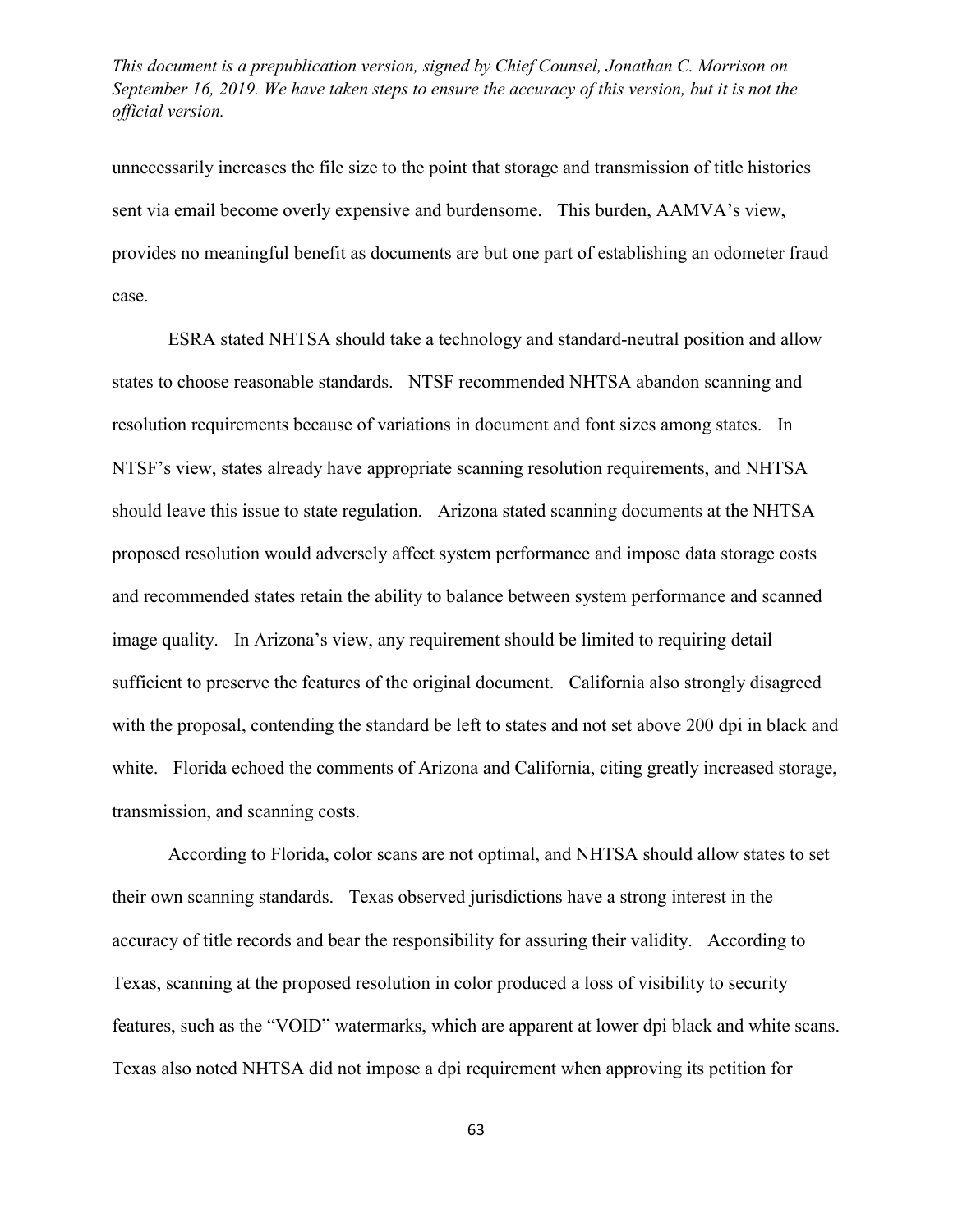alternative disclosure, and Texas had been employing a minimum 200 dpi standard with good results. Texas urged striking any dpi requirement and allowing jurisdictions to ensure the security of their process, particularly as the cost of scanning at the NHTSA-proposed resolution would be prohibitive. Virginia also opposed requiring 600 dpi color scans for cost and feasibility reasons. In Virginia's view, the regulation should not set a dpi standard but noted 300 dpi is reasonable. Lopatka urged the agency to more fully consider if states must scan physical titles with sufficient resolution to preserve security features or if preserving details such as the clarity of the titleholder's signature is sufficient.

The comments submitted by Texas also suggested adding two more subsections to 580.8. One of the subsections would provide an electronic means for completing a transaction where the transferor holds a physical title that has been lost. According to Texas, adding this paragraph, which would authorize the transferor to execute an electronic or physical power of attorney, would save costs and reduce fraud because it would eliminate the need for the transferee to obtain a physical title, only to transfer it electronically and make disclosure electronically. The second addition put forward by Texas would explicitly state that separate reassignment documents may not be used with an electronic title. Texas explained that because electronic titles have no physical limitation on the number of reassignments that can be incorporated into an electronic title, a separate reassignment document is not needed and should not be allowed. Texas also argued allowing physical reassignment documents with electronic titles could result in increased odometer fraud.

7. Leased Vehicles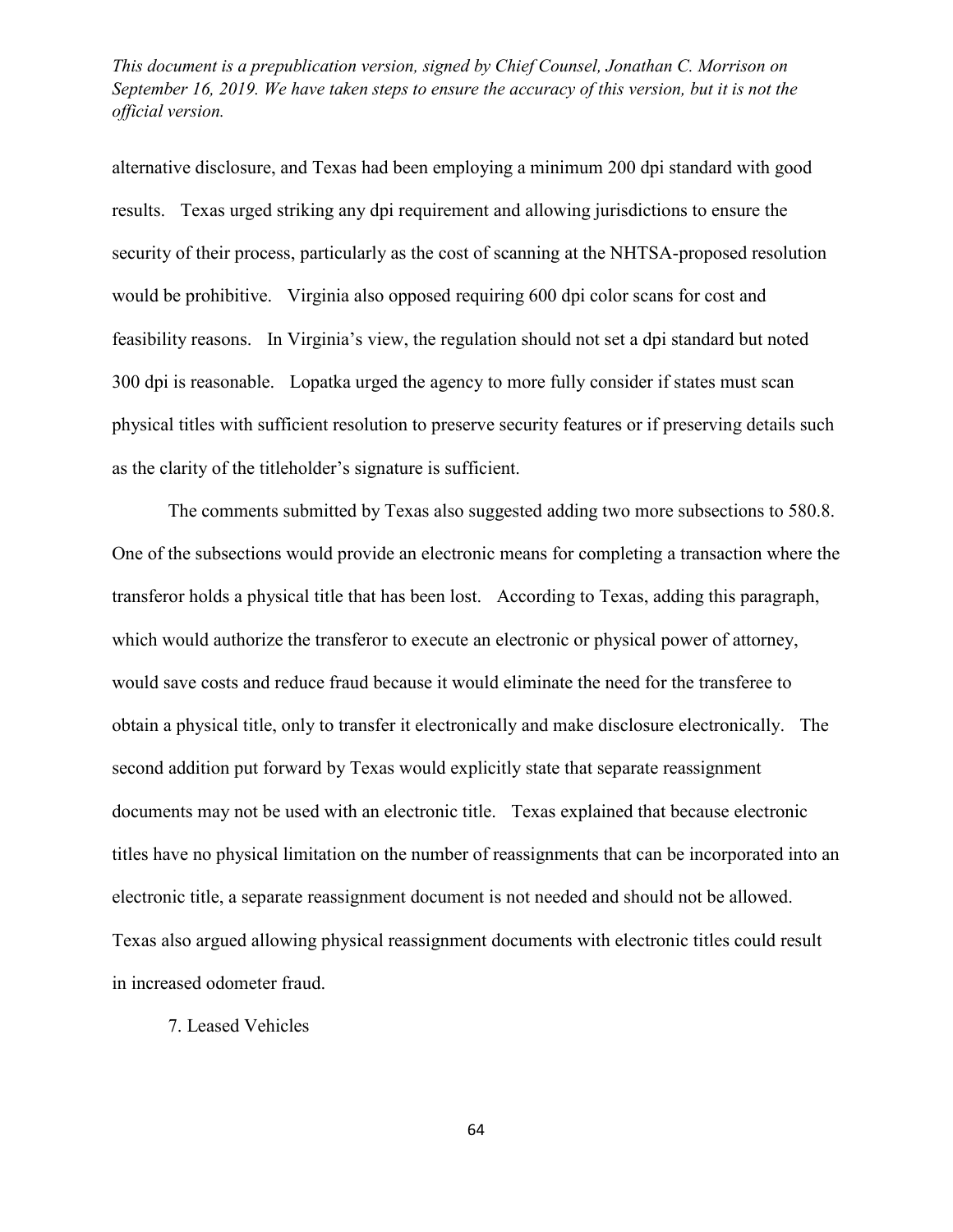Section 580.7 of Part 580, *Disclosure of odometer information for leased motor vehicles*, establishes requirements for odometer disclosure for vehicles which, because of their leased status, are physically controlled by a lessee while the lessor holds the title. Because these vehicles are frequently transferred by the lessee to a transferor, this section establishes special procedures to ensure mileage information is provided by the lessee to the lessor. The lessor then executes the odometer disclosure on the title using the information provided by the lessee unless the lessor believes the lessee's mileage information is inaccurate. As NHTSA explained in the NPRM, NHTSA is not aware of any reason why electronic disclosures could not be made for leased vehicles, and the NPRM proposed revisions which would allow lease disclosures to be made on paper documents or electronically. Although the proposal did not require any action on the part of states or other jurisdictions to accommodate electronic disclosures for leased vehicles, the NPRM asked for comments on whether such a requirement should be implemented.

Commenters submitting responses to this portion of the NPRM rejected any suggestion that states or other jurisdictions be required to make any accommodation for leased vehicle disclosures. NTSF recommended this requirement be left up to states implementing electronic odometer system. According to NTSF, specific regulations to be implemented by states may be needed for electronic processing of the practice by which a lessor can obtain an odometer disclosure from the lessee. NIADA also stated electronic disclosures for leased vehicles should be left to states to develop in conjunction with the leasing companies operating in their jurisdiction. NADA did not address the role of states but supported the NHTSA proposal to enable electronic lessor-lessee notices and electronic lessee-lessor disclosures. NADA also stated minimum requirements for these end-of-lease situations should be established because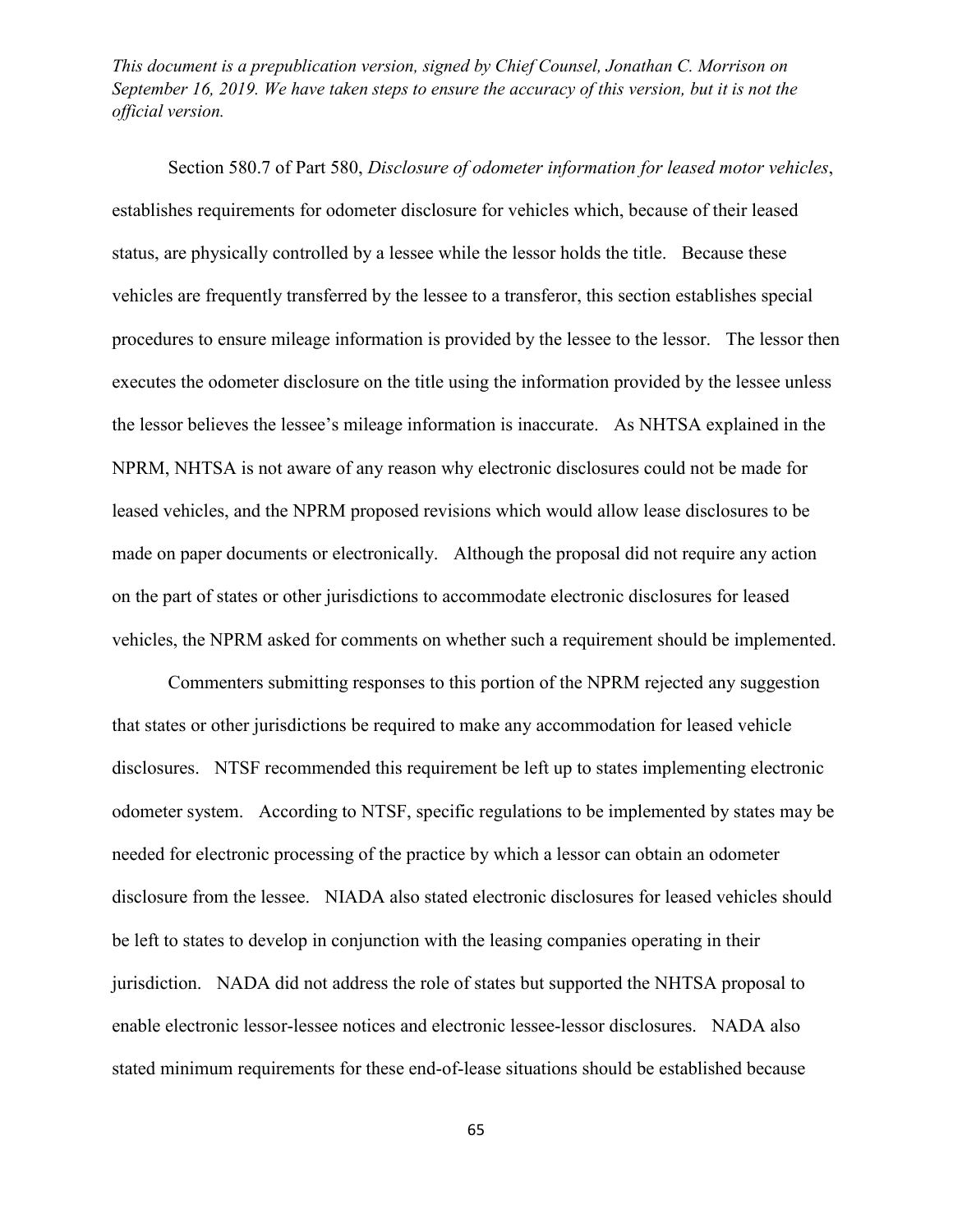leasing companies have been a significant source of odometer fraud. AAMVA opposed involving states in transactions made between the lessee and the lessor and that a state's only involvement should be to accept completed documents. AAMVA also noted the term "physical document" used in the proposed amendments could create confusion as the proposed definition of this term included a title, reassignment document, or power of attorney. California also indicated leased vehicle transactions should only involve lessors and lessees. Florida noted states were not involved in the leased vehicle disclosure process and should not be compelled to participate now.

As observed by AAMVA, Florida also questioned the use of term "physical document" in the proposed amendments. Texas found the proposal to be particularly concerning. Texas rejected any role for states in this process but observed the use of term "physical document" and language stating leased vehicle disclosure be made within an "electronic document" implicated states (and other title issuing jurisdictions) because of the specific definitions NHTSA proposed for these terms in the proposal. In addition, Texas recommended allowing the lessors to comply with this section without imposing the security requirements proposed by NHTSA as doing so would provide a disincentive to adopting an electronic process. Virginia, unlike any other commenter, supported including electronic disclosures of leased vehicles as part of the electronic system established by a jurisdiction but did not elaborate further.

## 8. Document Retention

Sections 580.8 and 580.9 include requirements for odometer disclosure record retention by motor vehicle dealers and distributors and by auction companies, respectively. The NPRM proposed to amend these requirements to include electronic copies or electronic documents as an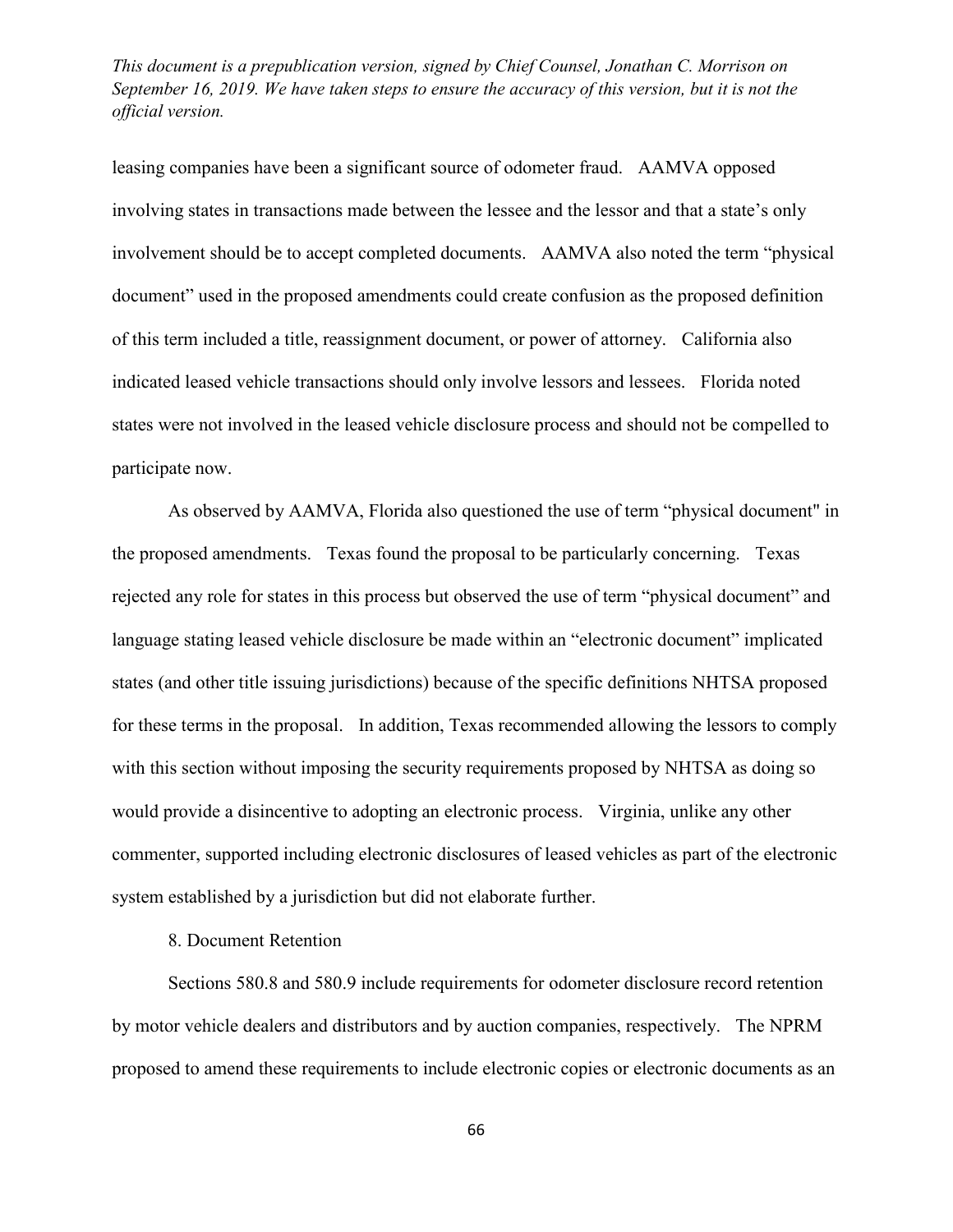acceptable form of record. The proposal also added a requirement in 580.8 that dealer electronic records must be retained in a format which cannot be altered and which indicates any attempts to alter it.

The comments addressing this proposal questioned whether extending the paper record requirements for dealers and auction houses would be necessary in jurisdictions with electronic title and odometer disclosure systems because these jurisdictions would be required to securely store electronic title and odometer disclosure data. Some commenters also questioned the accuracy of some of the terms proposed in the amendments. California stated the proposals are not needed because it maintains the titling record of a vehicle, to which only authorized access is permitted. Florida supported the proposed amendments but asked NHTSA to reconsider the storage or retention of paper records altogether given state recordkeeping. Texas argued that where jurisdictions facilitated the electronic odometer disclosures needed to create a new title, it would be burdensome for dealers to retain this information. According to Texas, dealers would have to extract the information or require the jurisdiction to provide it, and Texas perceived no benefit from this burden. Texas also contended the requirements for auctioneers proposed by NHTSA were overbroad, particularly in requiring secure storage as auctions only need to log transactions and not store odometer disclosures. Texas also observed that use of the term "physical document" in the proposal was inappropriate as that term is defined by the NPRM. In contrast to other states, Virginia stated records kept by motor vehicle dealers and distributors and by auction companies should be held to the same standard as records maintained by state vehicle administrators. As did California, Florida, and Texas, AAMVA stated the proposed requirements were unnecessary as states systems would provide the required security protocols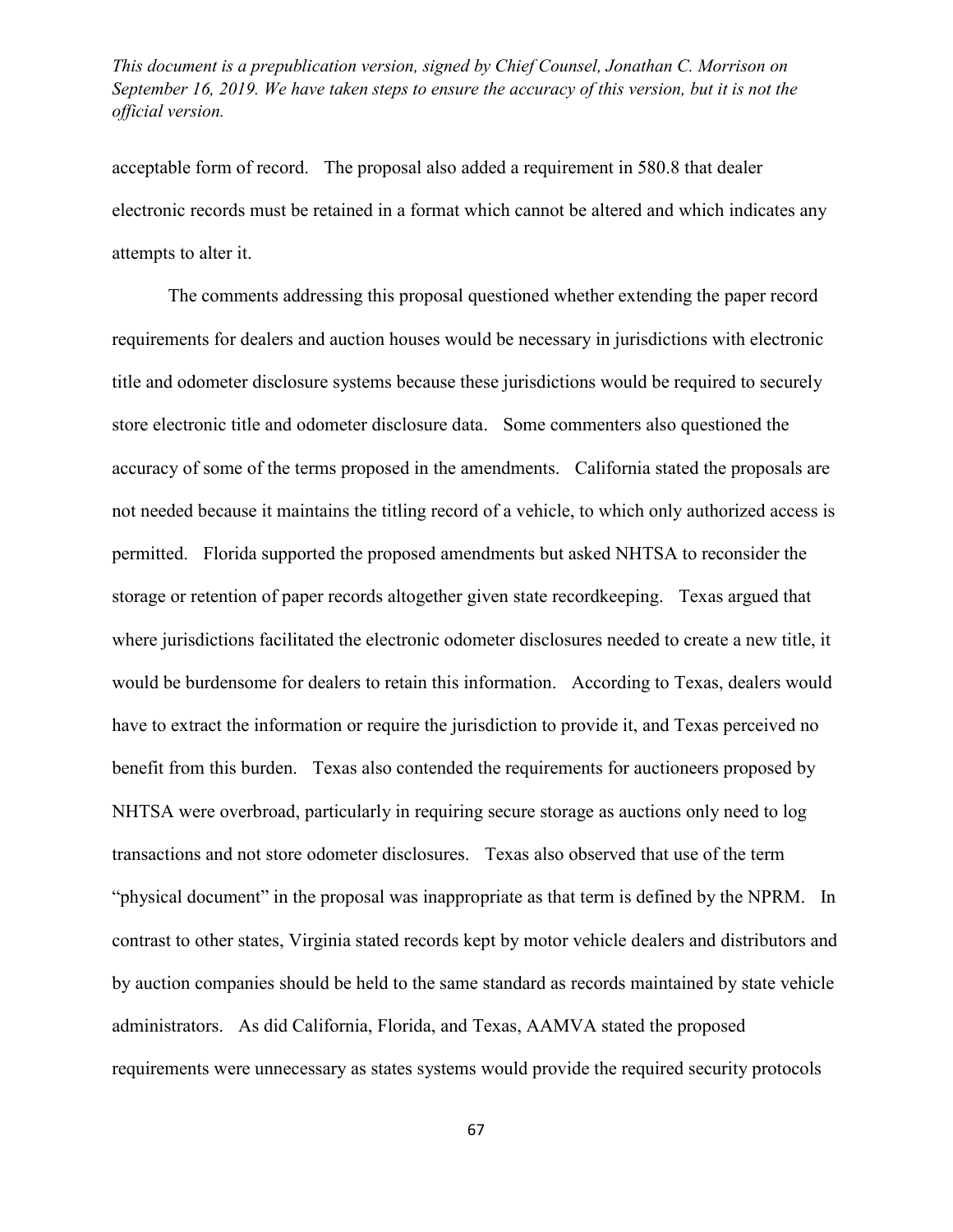and data. NADA noted the proposed language changes to subsection 508.8(a) should similarly be made to subsections (b) and (c). In NADA's view, NHTSA should clarify that where electronic records are kept in a centralized state system, the dealer record retention requirements are satisfied to the extent those records are reasonably accessible from their primary place of business. Allstate's comments stated record retention requirements are needed to support the detection and prosecution of odometer fraud but did not elaborate further.

## 9. Power of Attorney

Prior to this final rule, Part 580 contained secure paper power of attorney provisions in §§ 508.13, 508.14, and 580.15 facilitating transactions in cases where the title was lost or physically held by the lienholder. These power of attorney provisions provide an exception to the rule that a single person cannot execute an odometer disclosure as both transferor and transferee by allowing appointment of that individual to execute odometer disclosures on behalf of the transferor when acquiring the vehicle under § 508.13, and, if transferring the vehicle, on behalf of the new transferee under § 508.14.

The NPRM proposed amending  $\S$  580.13(a) and [\(b\),](http://www.westlaw.com/Link/Document/FullText?findType=L&pubNum=1000547&cite=49CFRS580.13&originatingDoc=IC350B0F0F25711E5AE9ECA0D137ECF34&refType=RB&originationContext=document&vr=3.0&rs=cblt1.0&transitionType=DocumentItem&contextData=(sc.UserEnteredCitation)#co_pp_a83b000018c76) to allow an individual with a vehicle titled in an electronic title state to use a power of attorney to sell a vehicle in a paper title state. Further, because the agency believed a power of attorney or reassignment documents would not be needed in electronic title jurisdictions, the NPRM proposed adding the word "physical" to certain phrases in [§ 580.13\(f\),](http://www.westlaw.com/Link/Document/FullText?findType=L&pubNum=1000547&cite=49CFRS580.13&originatingDoc=IC350B0F0F25711E5AE9ECA0D137ECF34&refType=RB&originationContext=document&vr=3.0&rs=cblt1.0&transitionType=DocumentItem&contextData=(sc.UserEnteredCitation)#co_pp_ae0d0000c5150) [§ 580.14\(a\),](http://www.westlaw.com/Link/Document/FullText?findType=L&pubNum=1000547&cite=49CFRS580.14&originatingDoc=IC350B0F0F25711E5AE9ECA0D137ECF34&refType=RB&originationContext=document&vr=3.0&rs=cblt1.0&transitionType=DocumentItem&contextData=(sc.UserEnteredCitation)#co_pp_8b3b0000958a4) [\(e\),](http://www.westlaw.com/Link/Document/FullText?findType=L&pubNum=1000547&cite=49CFRS580.14&originatingDoc=IC350B0F0F25711E5AE9ECA0D137ECF34&refType=RB&originationContext=document&vr=3.0&rs=cblt1.0&transitionType=DocumentItem&contextData=(sc.UserEnteredCitation)#co_pp_7fdd00001ca15) and [\(f\),](http://www.westlaw.com/Link/Document/FullText?findType=L&pubNum=1000547&cite=49CFRS580.14&originatingDoc=IC350B0F0F25711E5AE9ECA0D137ECF34&refType=RB&originationContext=document&vr=3.0&rs=cblt1.0&transitionType=DocumentItem&contextData=(sc.UserEnteredCitation)#co_pp_ae0d0000c5150) and in § 580.15(a). Along with proposing use of a power of attorney for interstate transfers from electronic to paper jurisdictions, NHTSA specifically requested comments on whether this power of attorney would be necessary in an electronic odometer system for intra-state transfers. The NPRM also sought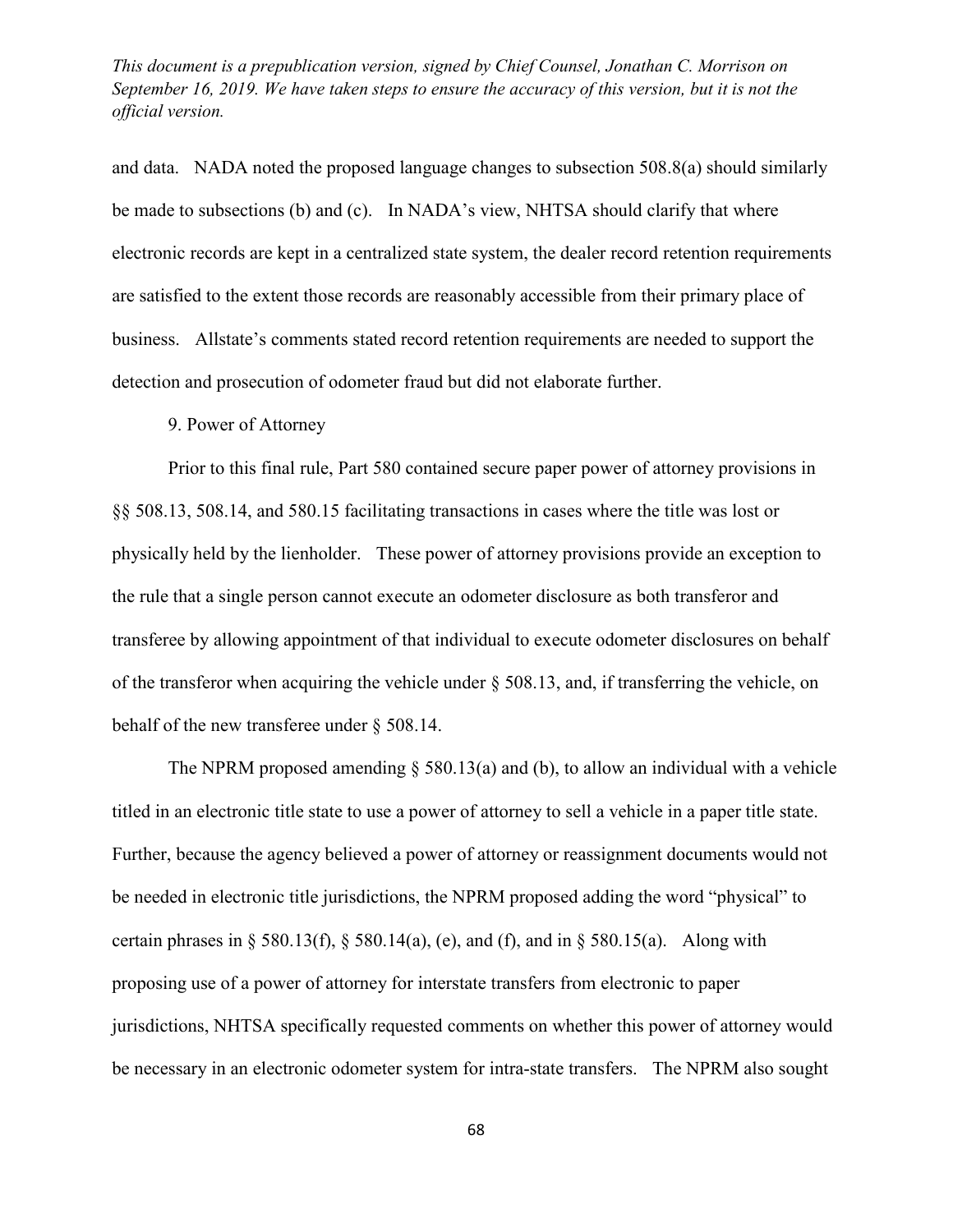comment on the feasibility of an electronic power or attorney as well as the implications of variations among states in implementing the power of attorney.

The comments submitted in response to this section in the NPRM identified several issues related to the proposed amendments. Several commenters observed the NPRM's view that a power of attorney would be useful in interstate transactions from an electronic title state to a paper state was flawed. Commenters also offered varying degrees of support for the continued use of the power of attorney in electronic title jurisdictions while others advocated both electronic and paper versions of the power of attorney in jurisdictions with electronic title and odometer systems. Other comments addressed the restriction that the power of attorney could be used only when a title is lost or physically held by a lienholder in the context of contemporary electronic title and lien schemes. Similarly, the status of an electronic title made unavailable because of technical failures led others to advocate expansion of the power of attorney provision in such an instance. Others advocated expanding the power of attorney provisions to facilitate vehicle financing.

States generally argued against restricting power of attorney use to jurisdictions without electronic title systems, advocated electronic and paper power of attorney use and observed that a power of attorney, without more, would not allow completion of an interstate vehicle transfer from an electronic title jurisdiction to a paper title jurisdiction. California agreed electronic disclosure would generally eliminate the need for the power of attorney but urged that the rule should not restrict its use only to a physical document. In California's view, a power of attorney, by itself, is not sufficient to sell a vehicle or otherwise convey ownership and that completing an interstate sale from an electronic to paper jurisdiction would also require a secure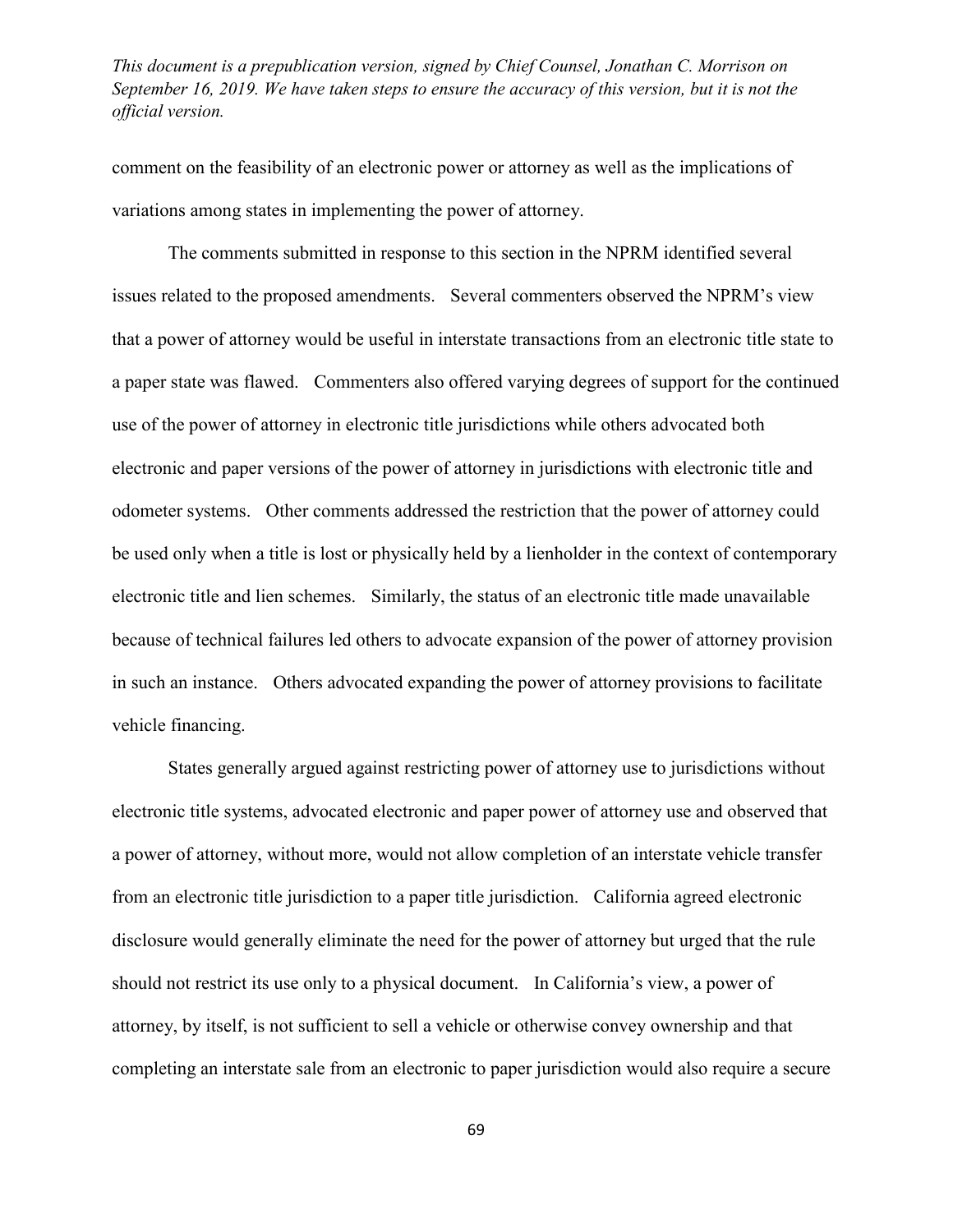title printed on secure paper, with an application for a duplicate title on which the disposition of the original paper title is attested. Florida also agreed the secure power of attorney should not be needed in an electronic title environment but that paper titles will continue to be in use for some time, and the secure power of attorney should remain available to states with e-title systems. According to Florida, electronic powers of attorney would also be needed, even if not used frequently. Oregon noted there is still an issue with state-to-state transactions and will continue to be until all states implement an electronic process and asked if the proposal eliminated the use of the power of attorney with electronic titles. Virginia's comments voiced the same concerns and observations raised by California and Florida while also noting the NPRM does not address how states deny accepting documents from other states.

Texas strongly advocated allowing use of the power of attorney with any electronic title, whether within the same jurisdiction or not. Further, Texas observed electronic lien systems and electronic titles raise the question of whether the power of attorney can be used under the existing restriction that the power of attorney can be used only when a title is lost or physically held by the lienholder. As the title is neither lost or held by the lienholder but resides within state electronic title systems, a transferor must either pay off the loan to release the title prior to the transfer or must use the power of attorney to allow the transferee to complete the odometer disclosure. Texas also urged the power of attorney be permitted in jurisdictions with electronic titles and that electronic powers of attorney be allowed as well and requested there be no limitation to whom a jurisdiction can provide a secure power of attorney. Texas strongly encouraged NHTSA to amend § 580.13(f), which specifies a power of attorney is void if the odometer reading on the power of attorney is lower than on the title. According to Texas, this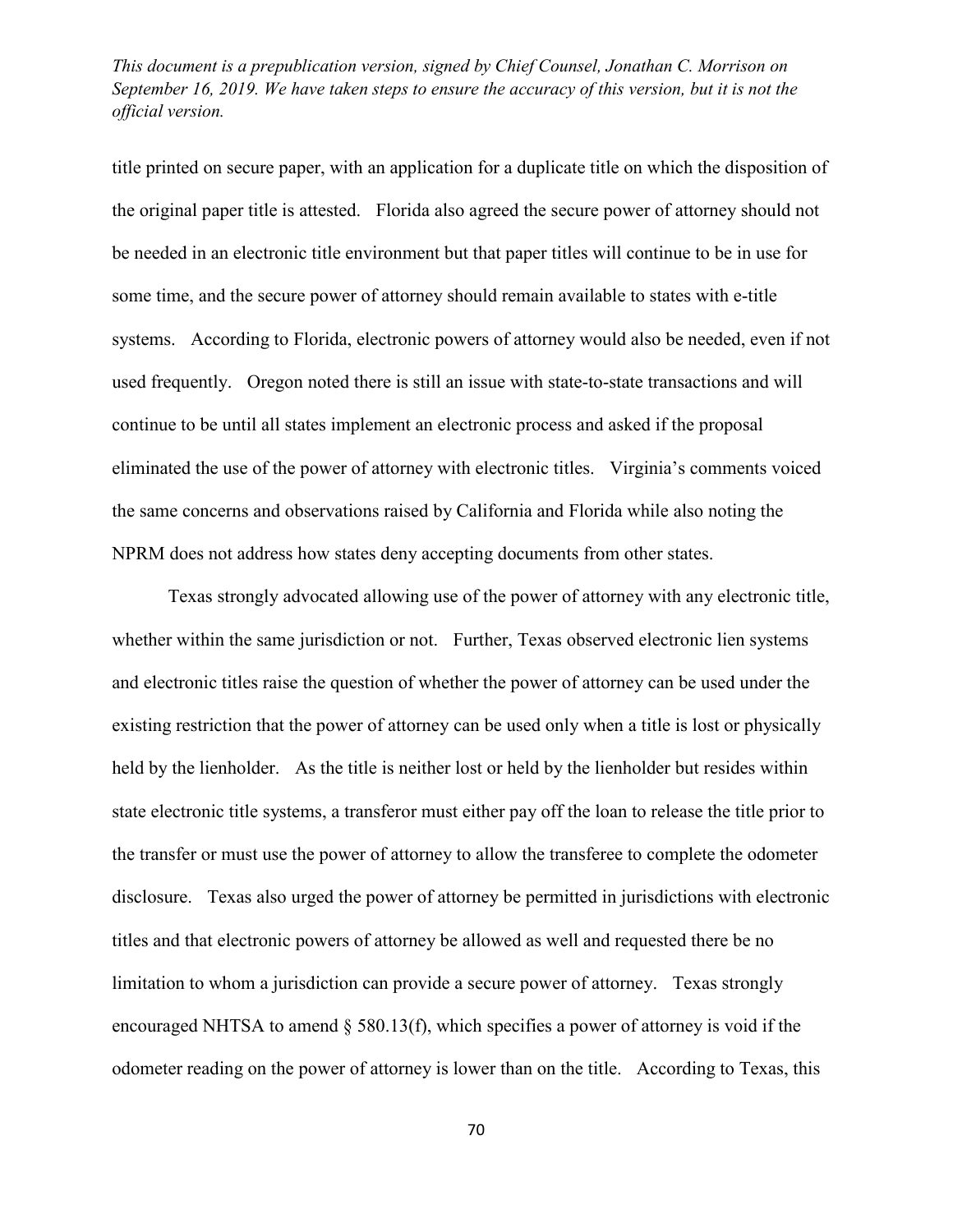rule does not address situations where the power of attorney contains a statement from the transferor that the odometer reading is known to be in excess of mechanical limits or is not actual. The preceding circumstances, where the odometer reading on the power of attorney may be lower than that on the title should not, in the view of Texas, void the power of attorney. Texas also asked that this section allow for electronic submission of an original power of attorney by scanning or imaging. As the power of attorney is useful only for a single transfer, Texas requested this change not be accompanied by a requirement that the jurisdiction confirm destruction or invalidation of the document. Finally, Texas requested § 580.16 be amended to specify that a copy of a power of attorney be made available upon request rather than returned and that NHTSA replace the term "purchaser" with "transferee" for consistency.

California, Texas, and AAMVA observed the current language in  $\S 580.13(f)$  states "... [i]f the mileage disclosed on the power of attorney form is lower than the mileage appearing on the title, the power of attorney is void and the *dealer* shall not complete the mileage disclosure on the title." (emphasis added). These three commenters all observed that because the dealer does not complete the disclosure, the reference to "dealer" in  $\S$  580.13(f) should be changed to "transferee" for consistency.

AAMVA also noted the power of attorney process described in the NPRM would not allow completion of a transfer of a vehicle from an electronic title state to a paper title state without the corresponding title. In AAMVA's view, a power of attorney is or would be the appropriate document to transfer ownership. These transactions should be performed on a secure physical title like they are today. AAMVA also urged a secure power of attorney, whether physical or electronic, is needed when the title is electronic because a power of attorney may still be necessary in intrastate transactions within an electronic titling state in instances where the buyer or seller does not have the ability to complete the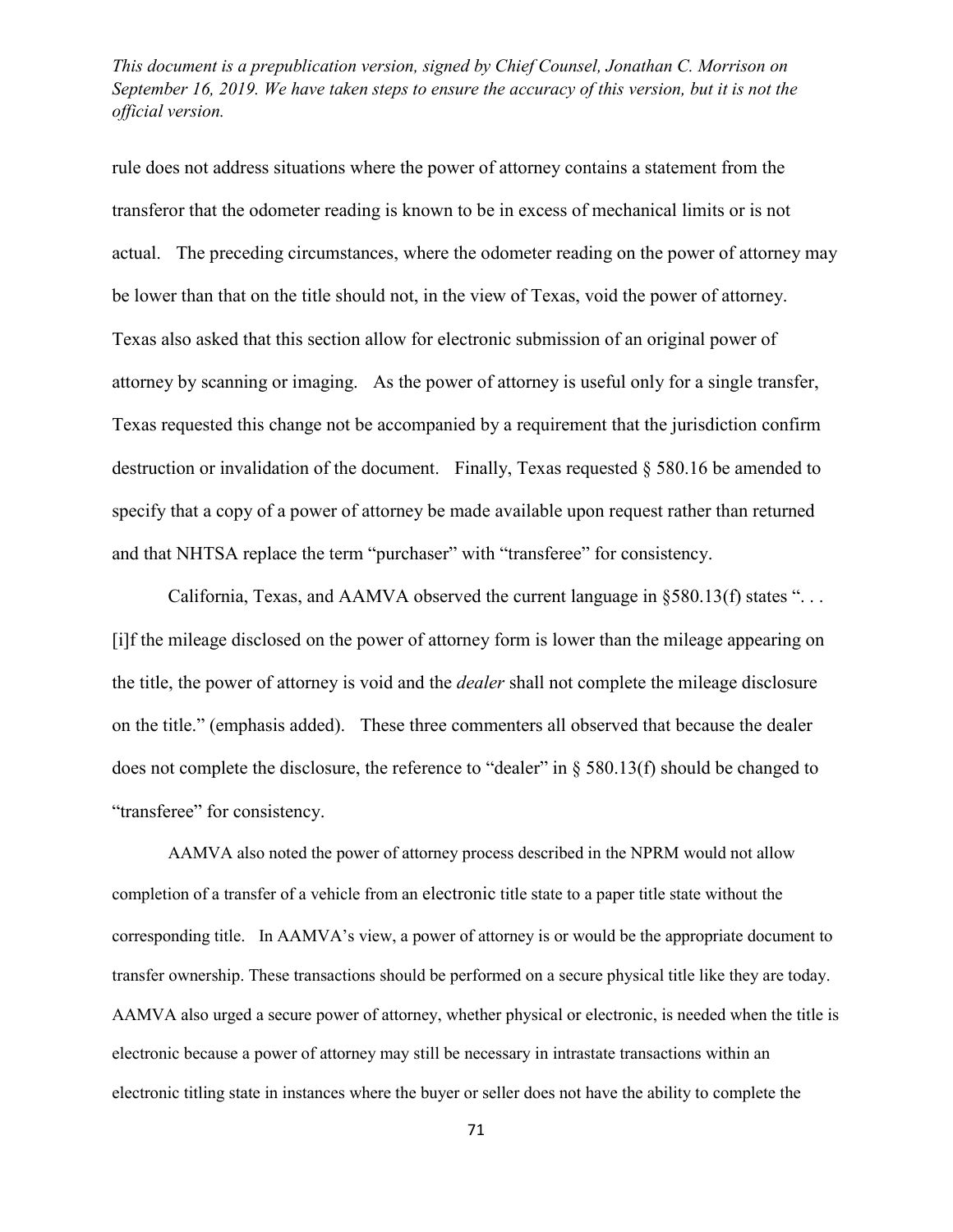transaction electronically. As did Texas, AAMVA observed the power of attorney regulations did not provide relief when an electronic title cannot be physically held, and there is no title available for the seller to sign.

Comments provided by the dealer and auctioneer communities supported the continued use of the power of attorney in electronic title and odometer disclosure jurisdictions as well as the availability of both electronic and secure paper versions of these documents. Additionally, support was also expressed for expanded application of the power of attorney beyond situations where the title is lost or physically held be a lienholder.

NADA noted the power of attorney should be unnecessary for electronic transfers but stated that there will be situations where a power of attorney will continue to be necessary. Therefore, NADA fully supported the use of a power of attorney in situations involving electronic state to physical state transactions when it is impractical for sellers to obtain physical copies of their electronic titles. In addition, NADA stated NHTSA should recognize that physical state to electronic state transfers may also involve lost paper titles or paper titles held by lienholders, and electronic disclosure states should have to provide for a power of attorney. The organization gave the example of a paper state trade-in customer transferring to an electronic state dealership needing to use the power of attorney if the title is lost or held by a lienholder. NADA urged amending §§ 580.13 and 580.14 to accommodate both physical and electronic powers of attorney or, at the least, NHTSA allow "electronic states" to issue physical powers of attorney.

NIADA offered similar comments and supported continued availability of the power of attorney as well as electronic versions of the document. Dealertrack asked the agency to recognize paper and electronic titles and odometer disclosures will both be used for many years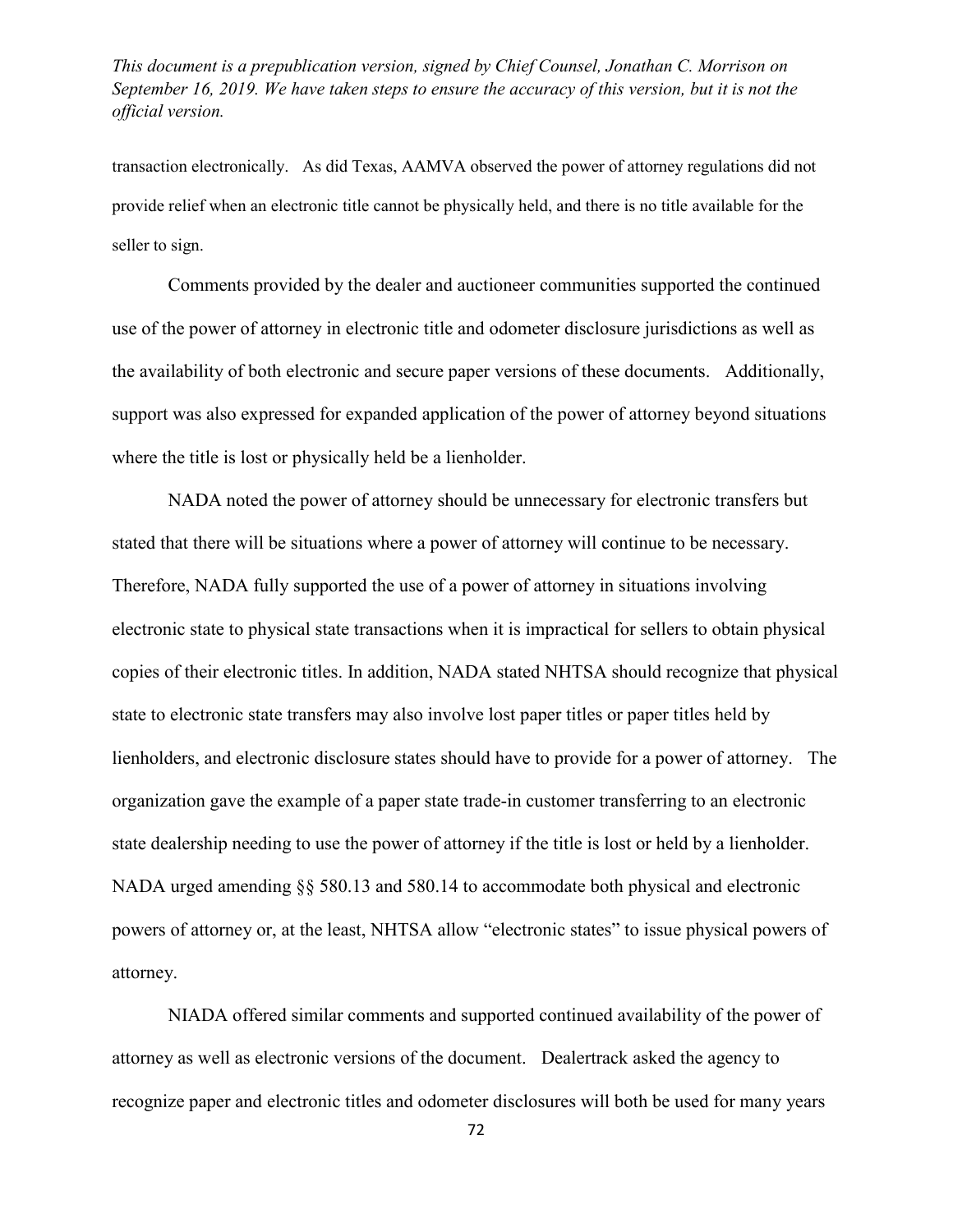and the availability of the power of attorney is essential for commerce. The company also advocated allowing an electronic power of attorney. Copart stated powers of attorney will continue to be necessary for intra-state transfers, particularly if the electronic system is not available during a catastrophic event. IAA asked if NHTSA intended for power of attorney forms only to be submitted to paper title states if their use was not allowed in electronic title and odometer disclosure states. NAAA requested NHTSA consider expanding the availability of the power of attorney to situations where technical problems in an e-title state made electronic titles unavailable. In NAAA's view, a power of attorney should be available to allow transfers to occur during the interval when the e-title is inaccessible.

Lenders and their affiliates also supported broad availability of the power of attorney. NTSF supported the continued use of the power of attorney, including electronic systems allowing for electronic power of attorney forms. CUCTX requested §580.13 be amended to permit the use of an electronic power of attorney, even when the title is still a physical document. According to CUCTX, if parties to a transaction execute a power of attorney electronically refinancing a vehicle would be expedited. Similarly, CUCTX encouraged NHTSA to amend §580.13 to expressly provide that financial institutions may be appointed as an agent of either the transferee or transferor to execute documents in these transactions. HCUA also urged the agency to allow that a lienholder may serve as agent of both transferor and transferee and execute the statements on their behalf. In HCUA's view, this is necessary for credit unions involved in the financing of private sales of automobiles. NAFCU also noted the agency should look for areas within Part 580, especially Section 580.13, to identify how the regulation can be amended to enable the efficient performance of a financial institution's essential duties when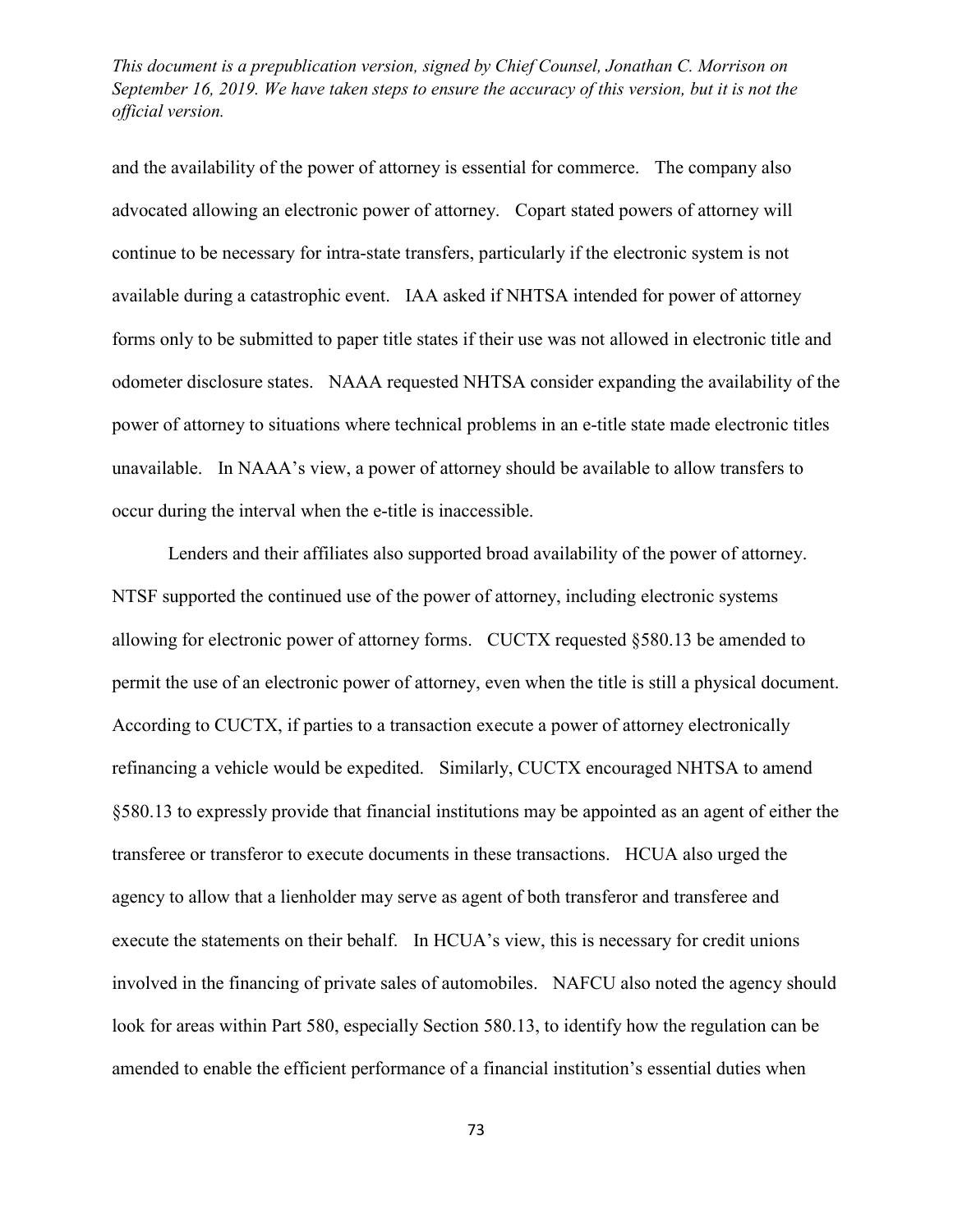facilitating a vehicle sale. Therefore, NAFCU recommended the regulation be amended to clearly specify that a financial institution can serve as an "agent" for the parties in the transaction.

ESRA's comments acknowledged that an electronic odometer disclosure system would allow most e-titling transactions to occur without a power of attorney. ESRA further stated an odometer disclosure by power of attorney can be made electronically. According to ESRA, if a state requires notarization of such a power of attorney, electronic notarization could be applied, and the form signed electronically, as allowed by ESIGN or the Uniform Electronic Transactions Act ("UETA").

10. Exemptions

Section 580.17(3) exempts any vehicle which is more than 10 years old from the odometer disclosure requirements. Because the average age of the United States vehicle fleet has been trending upward, the NPRM proposed raising this exemption to 25 years. NHTSA also requested comments on whether this exemption should be eliminated.

The comments responding to this proposal were mixed, with most states supporting the proposal or remaining neutral with some concerns about increased costs. Lenders, insurers, and dealer-related organizations generally opposed the proposal while other groups aligned with consumer protection strongly supported it. Many of the commenters also exhibited concerns about the practicalities of how disclosures would be made and mileage reported when the exemption is changed given the large numbers of vehicles whose titles may already have had their odometer disclosures marked as "exempt" instead of having their mileage reported as set forth in  $\S$  580.5(e).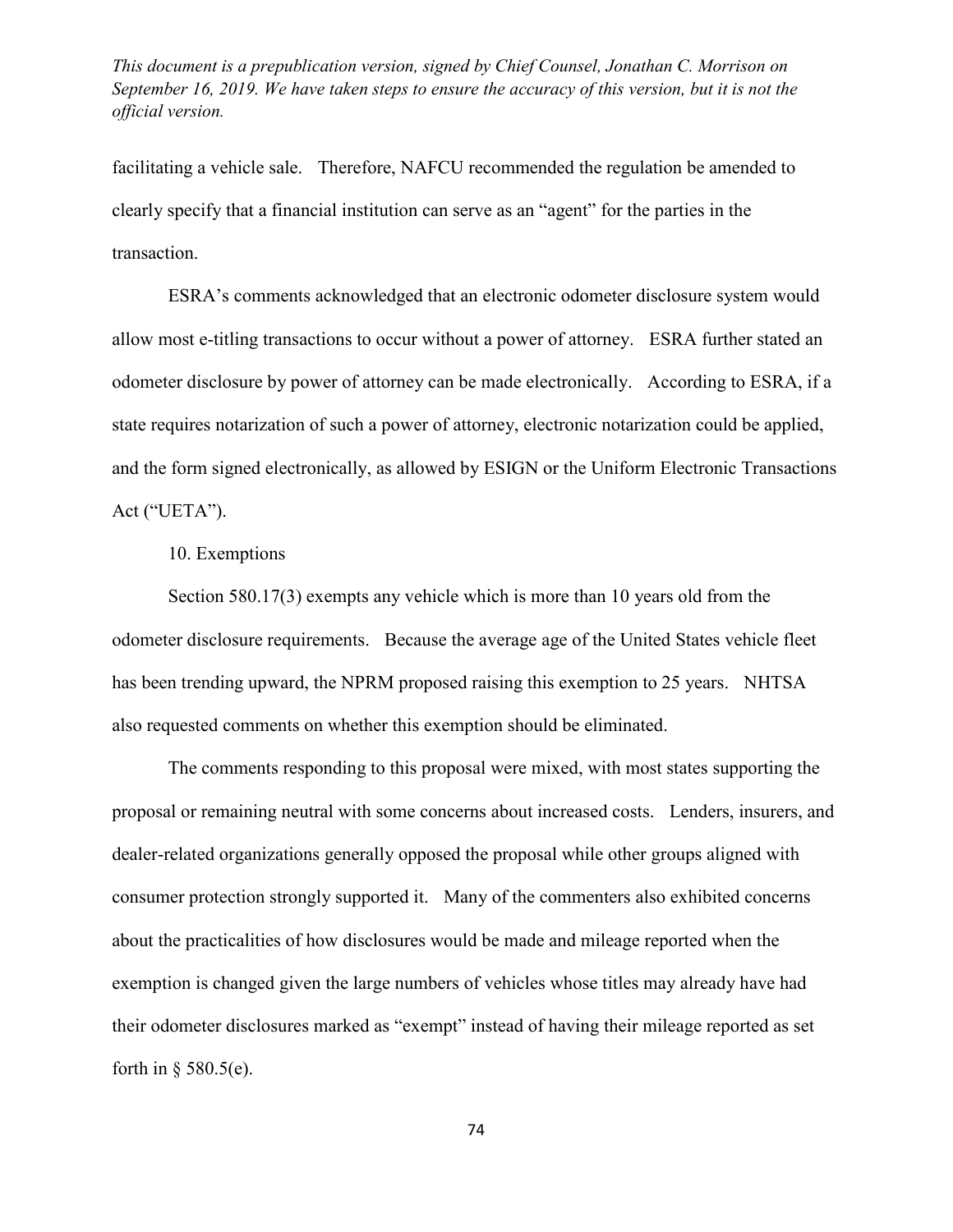Among the states providing comments to this proposal, California supported raising the exemption to 25 years but not eliminating it. California suggested implementing the change incrementally at one year intervals until the 25-year threshold it attained. Florida noted the NPRM did not discuss why 25 years was proposed and questioned how this could be implemented. Oregon stated changing the exemption from 10 years to 25 years would require computer system reprogramming and result in a higher rejection rate of transactions, which would increase costs. Texas strongly supported proposed change to 25 years or eliminating the exemption. According to Texas, eliminating the exemption would simplify processing and technological requirements. Texas observed NHTSA would have to address the issues raised by currently "exempt" vehicles having no mileage recorded.

According to Texas, a solution to the problems raised by implementation would be to make the change effective when the regulation becomes effective and then phase in the applicability year-by-year over the next 15 years. Alternatively, Texas suggested vehicles exempt at the time of promulgation be grandfathered unless other evidence of false mileage exists. Virginia simply stated it does not oppose raising the exemption to 25 years or eliminating the exemption. AAMVA supported the extension of the exemption beyond 10 years, noting 25 years is consistent an antique vehicle classification in many jurisdictions. AAMVA also noted some states discontinue the issuance of titles at a certain age, such as 15 years. This, AAMVA noted, would leave no title available to carry the odometer disclosure. AAMVA expressed concern on how the change in the exemption would be implemented. At the least, AAMVA recommended any vehicle that does not reflect "actual" mileage in the title record be precluded from obtaining an "actual" mileage brand on the title even if this mileage is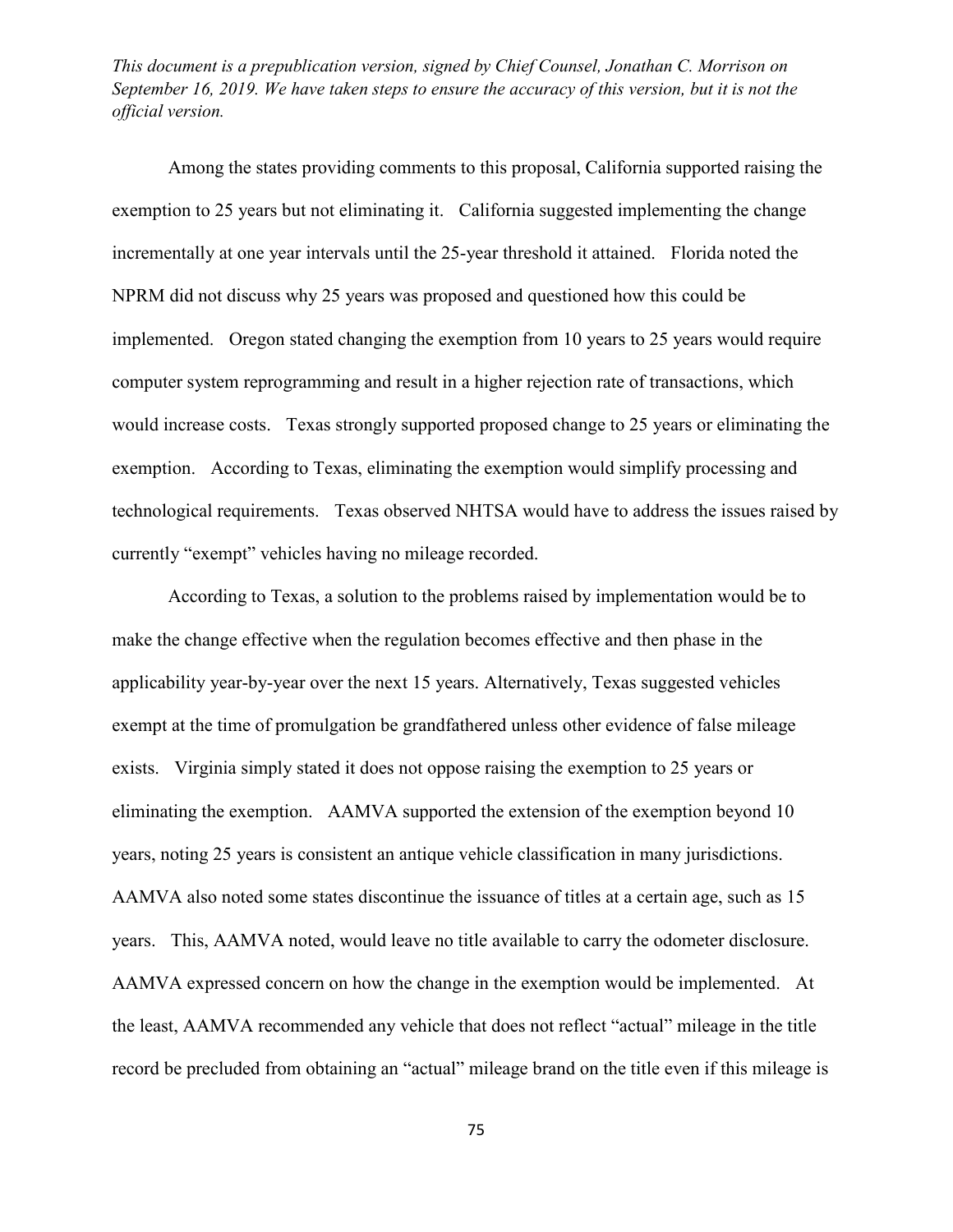disclosed later. Beyond that, AAMVA recommended the rule change phase-in the 25-year exemption, by first applying the requirement to vehicles under 25 years old that are currently subject to odometer reporting.

NADA opposed the proposed change as it would greatly increase disclosure and recordkeeping burdens for transferors, transferees, and states, with no demonstration by NHTSA that vehicles 11 to 25 years-old have become a "hot bed" for odometer fraud. The organization argued NHTSA could revisit the issue in the future after electronic titling and odometer disclosures provide data on older vehicle odometer fraud but should not act until NHTSA can show changing the exemption will significantly reduce odometer fraud. In NADA's view, this proposal runs contrary to NHTSA's time-honored and well-deserved reputation for being a data driven agency. Moreover, NADA noted the proposal fails to provide for any transition period to account for currently exempt vehicles. In contrast to NADA, dealer association NIADA supported the increase of the exemption to 25 years but urged NHTSA to "grandfather" currently exempt vehicles.

Copart opposed the proposal as an unreasonably high threshold given the average vehicle age is 11 years. Copart also questioned the benefit to be realized in relation to costs imposed by the change on state title systems. Auctioneer IAA argued that mileage as an indicator of condition and value do not apply to older cars or factor into the decisions of those who buy them. According to IAA, the proposed change is not warranted, and the costs of the expansion far outweigh any benefit.

Insurer representative AIA opposed the proposed change arguing the vehicles subject to theft and/or cloning are most often late model high-value vehicles. In AIA's view, the age of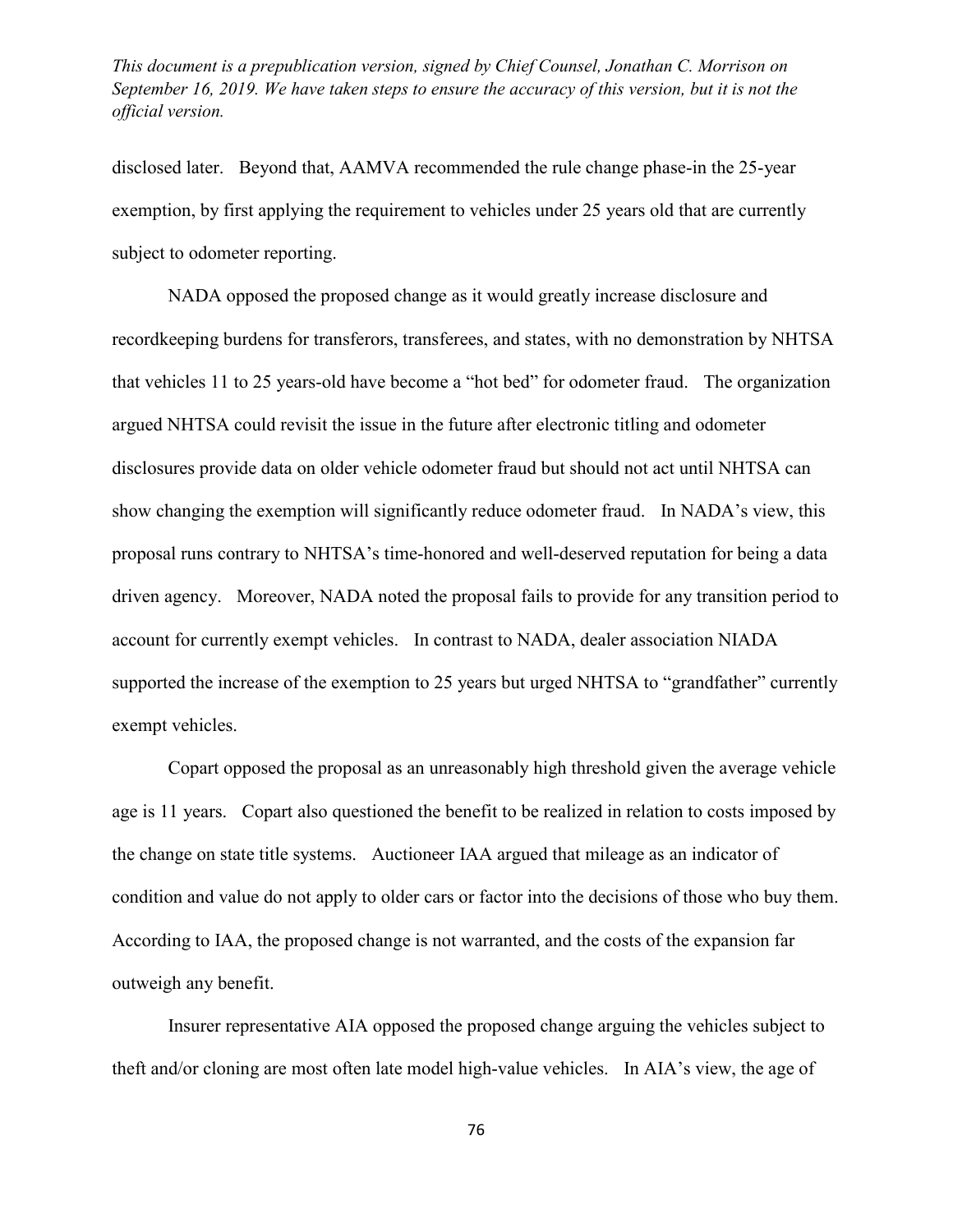vehicles is simply not reason enough to change the existing exemption without a thoughtful discussion of the underlying need to do so. PCI argued against the proposed change stating the value of older vehicles is driven primarily by the appearance and condition of the vehicle, not its mileage. Further, PCI noted the odometers on older vehicles may not be functional, further complicating the process and providing little if any benefit to a purchaser of an older vehicle. PCI suggested if NHTSA believes that a change is necessary, the threshold for the exemption should not be higher than 15 years.

Lender affiliated organization NTSF supported changing the exempt vehicle age from 10 years to 25 years. The NSVRP, a non-profit consumer organization, stated there is no justification to retaining the 10-year recording limit. In NSVRP's view, the older the vehicle, the more likely it is there will be risks to the public from non-disclosure of odometer discrepancies. The organization noted it is likely that most vehicles now on the road are exempt and therefore not covered because of the 10 model years of age cut-off for required reporting. NOTFEA urged NHTSA to adopt the proposal. NOTFEA observed the average vehicle age is now 11.5 years and that operation of vehicles older than 12 years old is expected to increase 15% by 2020. Further, NOTFEA cited a survey indicating drivers were keeping and driving their vehicles more than 100,000 miles and planned on continuing to drive them until 200,000 miles and/or until they stopped running. Participants planned on keeping their vehicles more than 12 years.

According to NOTFEA, a recent odometer fraud investigation revealed a dealer rolled back the odometers on 547 vehicles, and only 134 were not exempt. NOTFEA stated the exempt status of vehicles gave the dealer an opportunity to reduce the mileage and that this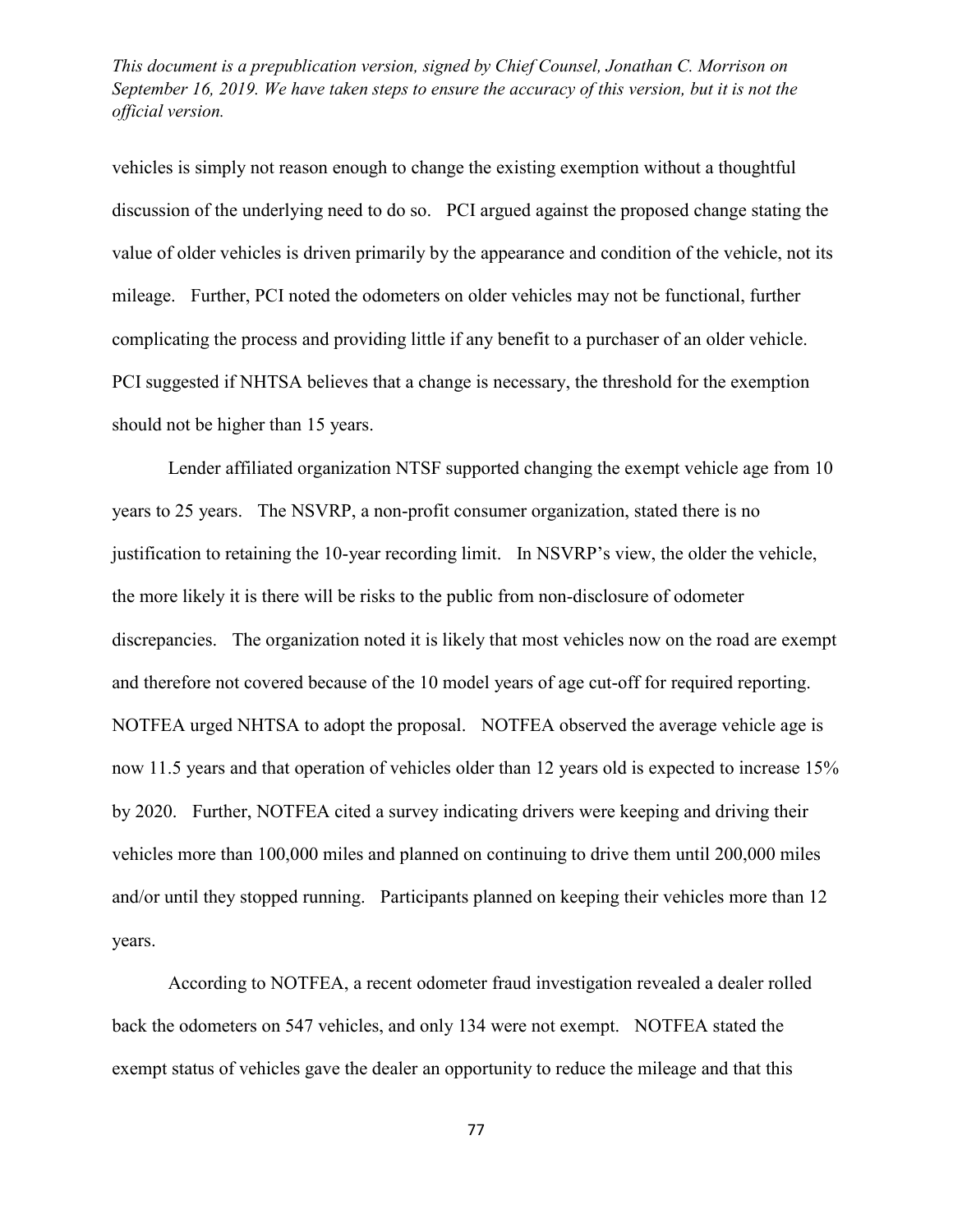dealer removed approximately 26 million miles from the odometers of all the exempt vehicles he sold. According to NOTFEA, this accounted for an approximate fraud loss of \$1.2 million and approximately 26 million miles rolled back on 300 vehicles. NOTFEA also offered examples of similar cases involving exempt vehicles. To address the mechanics of implementing the change to the exemption threshold, NOTFEA suggested when the change becomes effective, NHTSA should make it apply only to vehicles less than 10 years old on the effective date.

### 11. Miscellaneous Amendments

The NPRM proposed various amendments updating the agency's address, removing obsolete text, and conforming the petition for alternative disclosure schemes requirements to the other proposed amendments. These included inserting a new address in  $\S$ § 580.10(b)(2) and 580.11(b)(2), deleting the text in § 580.12, and amending § 580.11(a). One commenter, NADA, indicated they supported these proposed amendments.

#### 12. Other Comments

Several commenters addressed issues unrelated to specific proposals in the NPRM as well as other odometer disclosure concerns and issues. Some of these comments related to terms used within Part 580. Texas suggested the term "purchasers" in § 580.2 be changed to "transferees" because not all transfers of ownership requiring an odometer disclosure are the result of a purchase and "purchaser" is not defined in Part 580. Texas also recommended changing the language "at the time the lessors transfer the vehicle" in § 580.2 to "at the time the lessees return possession of the vehicle to the lessors" to more accurately fix the time when a lessee must make disclosure. AAMVA recommended NHTSA remove references to the term "form" as it relates to electronic odometer disclosure and electronic titles because such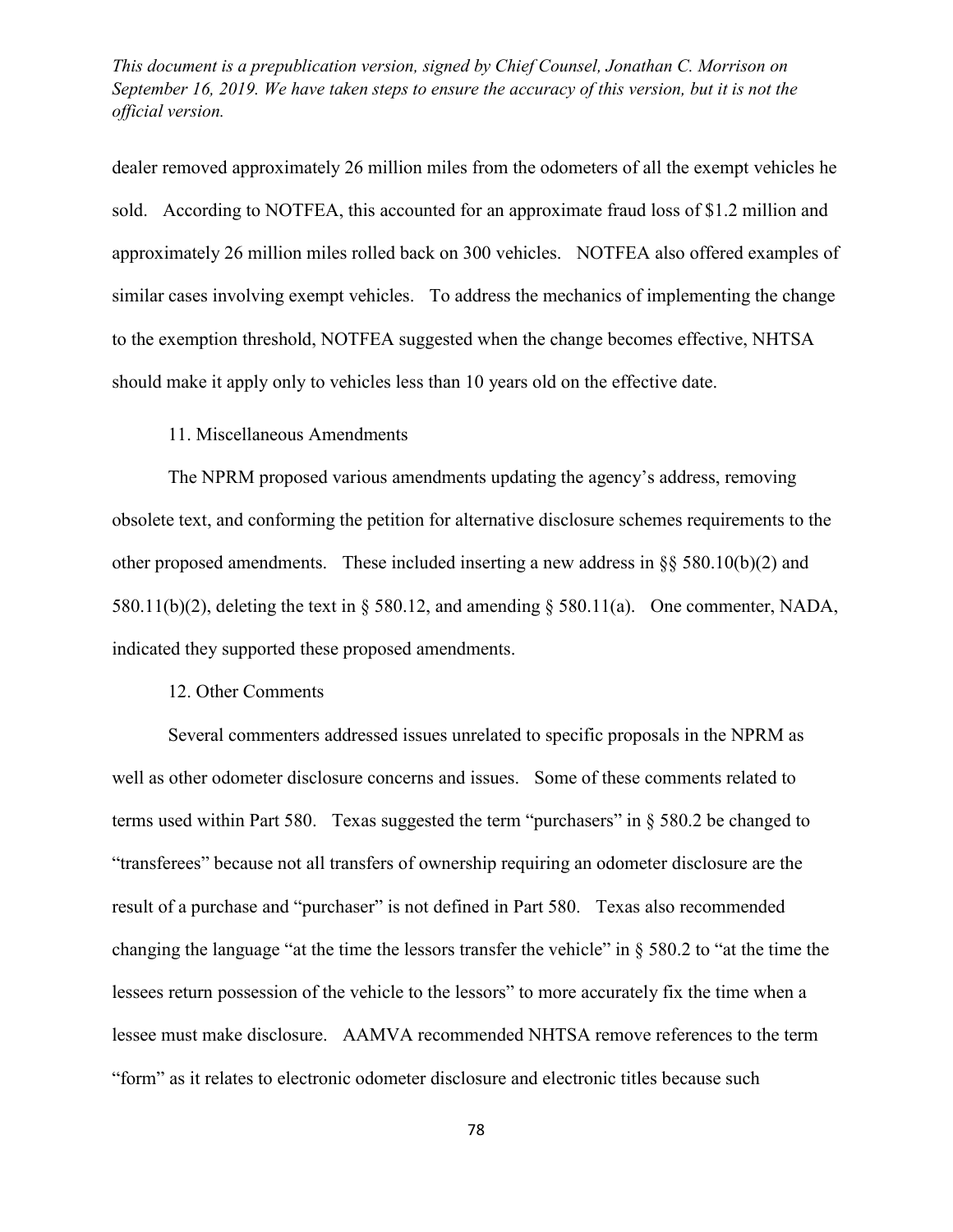disclosures are not made on a paper-based "form."

AAMVA also asked for clarification on when a power of attorney may be used in conjunction with odometer disclosure. Specifically, AAMVA wanted to know if use by third parties such as lienholders, title services, and auctions signing a non-secure power of attorney permissible. ESRA noted none of the proposed rulemaking provisions address "end of life" of vehicle title processing. In ESRA's view, NHTSA should consider if an odometer disclosure is needed once a vehicle is declared a total loss, and, if so, create an electronic disclosure process for such vehicles.

The NSVRP urged NHTSA to make whatever changes were needed to ensure odometer readings were reported to the correct jurisdiction at every transfer, including dealer-to-dealer transfers. According to NSVRP, gaps in reported mileage occurring when reassignment documents or a power of attorney are used create opportunities for title skipping and false odometer disclosure statement.

Auctioneer representative NAAA argued the proposed rule does not adequately address U.S. and international export rules. According to NAAA, U.S. Customs and Border Protection regulations require vehicles titled domestically be exported with the original certificate of title or a certified copy and destination countries may require original titles for importation. Because the proposed rule requires destruction of paper titles when those titles are converted to electronic titles, NAAA is concerned domestic and foreign customs officials may not be prepared to work with electronic titles and disclosures and that delays in processing requests to create official paper titles may harm vehicle exporters.

Two commenters, Texas and AAMVA, addressed the petition process for establishing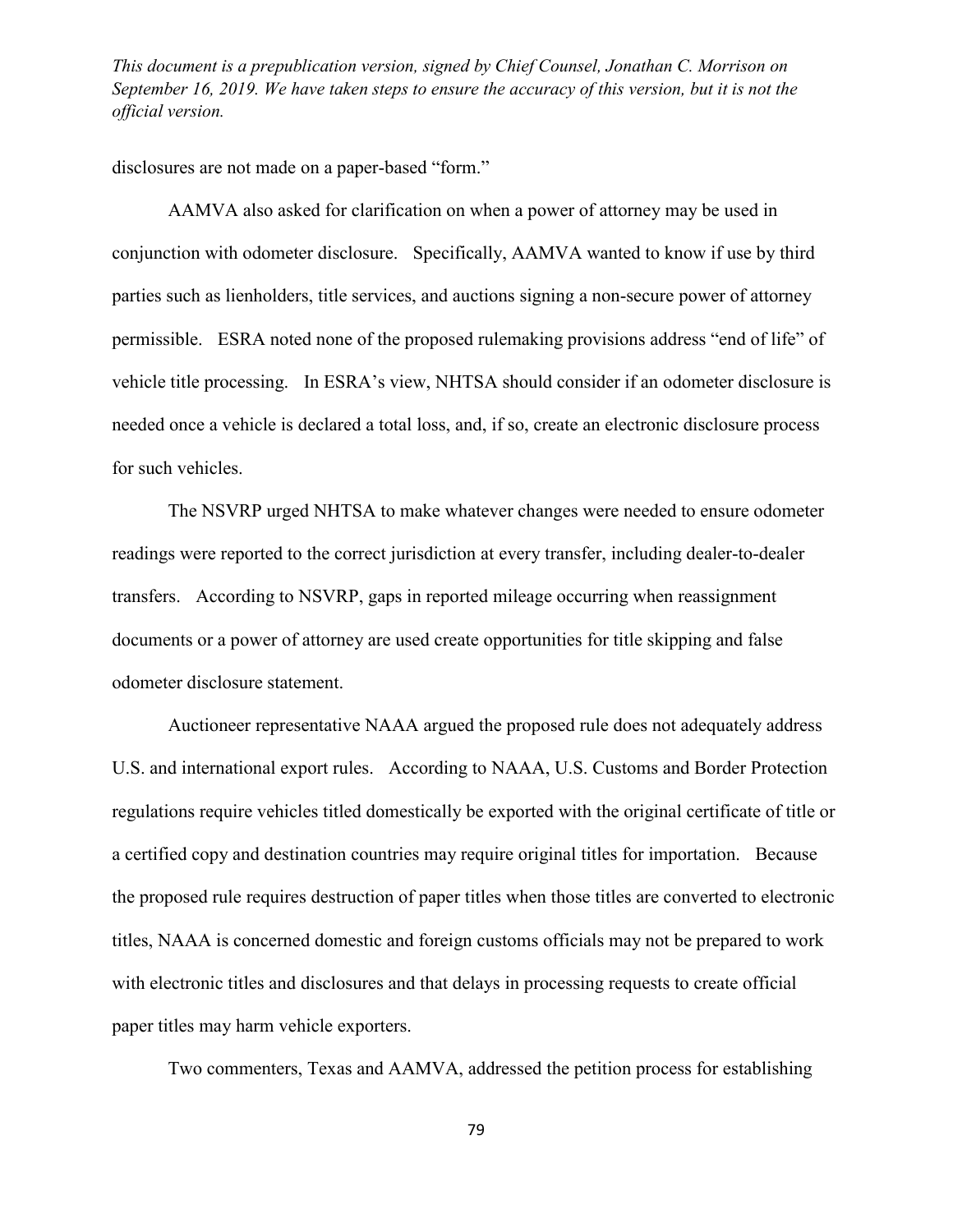alternative odometer disclosure schemes. AAMVA asked that the final rule ensure the petition process remains available while Texas requested § 580.12, which the NPRM proposed to remove and reserve, be used to provide the parameters for rescinding a grant of approval.

Finally, two lender organizations, NTSF and HCUA, recommended electronic odometer systems provide the means for lienholders to electronically receive the mileage reading for vehicles they intend to finance.

## **III. Final Rule and Response to Comments**

### *Summary of the Final Rule*

This final rule adopts the amendments proposed by the NPRM for §§ 580.1, 580.10, 580.11, and 580.12 without substantive change. Minor changes from NPRM proposals include replacing "his" with "their" to achieve gender neutrality throughout Part 580 and establishing a definition of "jurisdiction" that encompasses states and territories to replace the term "state" wherever formerly used in Part 580. Also for clarity and accuracy,  $\S$  580.2 is amended to better describe the status of a vehicle upon termination of a lease, and the term "purchasers" has been replaced with the more accurate and less restrictive term "transferees." Consistent with the former amendment, the term "dealer" in  $\S$  508.13(g) has been changed to "transferee" to reflect that those receiving ownership are not just dealers.

The NPRM proposed facilitating adoption of electronic title and odometer disclosure systems by adapting the existing physical document requirements of Part 580 to a broadly defined class of electronic documents. In response to comments criticizing this approach, the final rule contains new definitions for "Access," Electronic Power of Attorney," "Electronic Title," "Jurisdiction," and "Printed Name," and revises the definitions of "Original Power of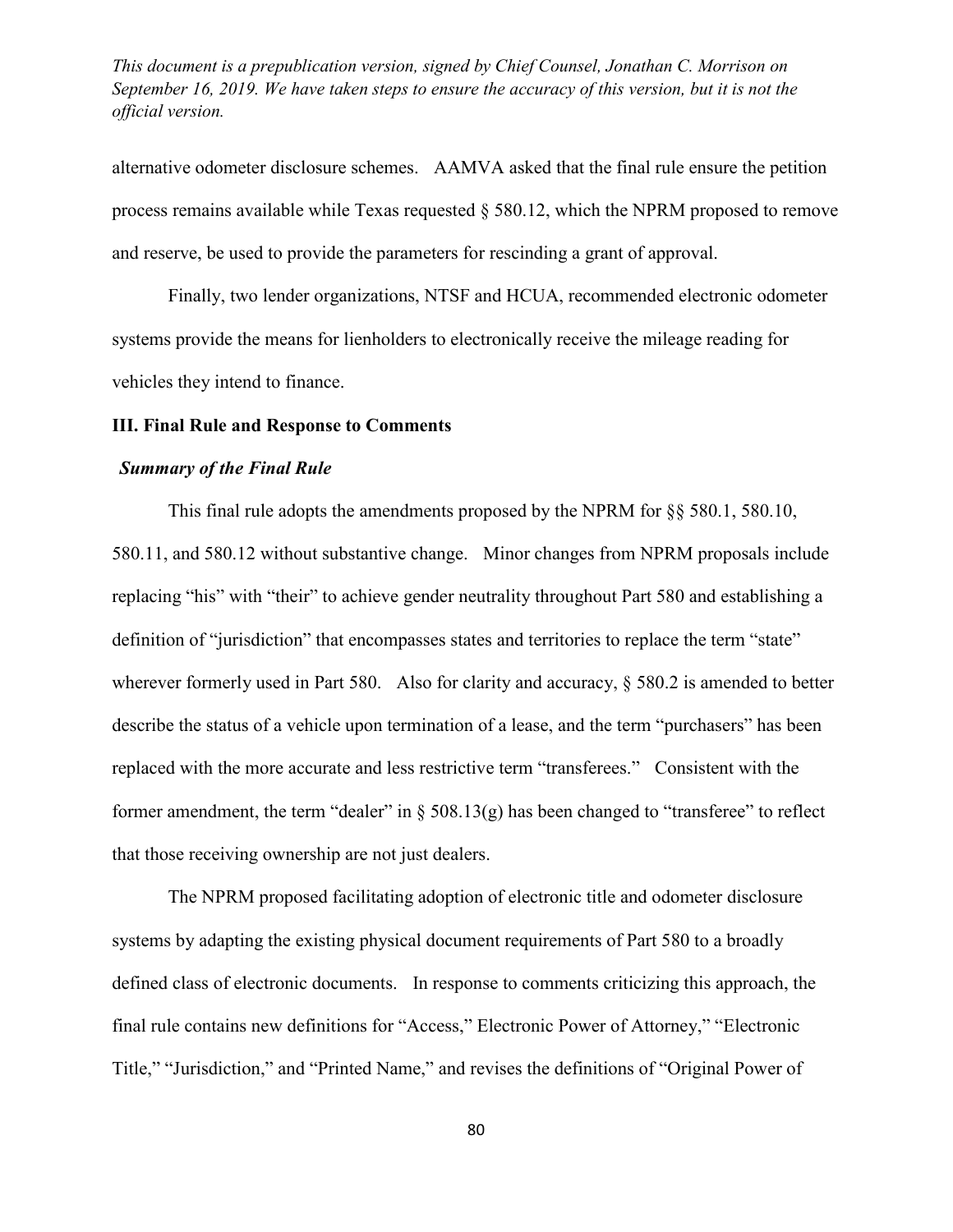Attorney," "Sign or Signature," and "Transferor." These more precise definitions are applied throughout Part 580 to allow odometer disclosures with both physical and electronic titles and powers of attorney. This final rule also authorizes use of an electronic power of attorney and, provides for electronic reassignments when a transferee is given a paper title by the transferor but does not take title to the vehicle.. The definition of "Sign or Signature" includes an electronic signature employing NIST level 2 authentication system or its equivalent, instead of NIST Level 3. The regulations now also more clearly allow authorized modifications to electronic records and recognize that electronic titles and odometer disclosures may be held in a variety of formats. The final rule retains our proposal that an individual signing a disclosure on behalf of a business must identify himself and the business. Also, because technologies such as "pen pads" may be used in electronic titling and odometer disclosure systems and that paper documents may, in some jurisdictions, be employed in an electronic odometer disclosure system, the final rule abandons the NPRM's proposal to delete printed names from electronic transactions. This final rule also substantially relaxes the proposed requirements for scanning documents to allow document conversion in black and white at a resolution of 200 dot per inch (dpi) and recordkeeping requirements in §§ 580.8 and 580.9 provide more options for dealers and relax the rules for auctions. NHTSA now promulgates provisions allowing both electronic and paper powers of attorney if a title is unavailable to a transferor because the title is lost, physically held by a lienholder, electronically controlled by a lienholder or when an electronic title is inaccessible. The exemption rules in § 580.17 are now set so vehicles that are 20 years old or older are exempt from mileage reporting. The final rule also now explicitly establishes how this exemption will be applied to different model years.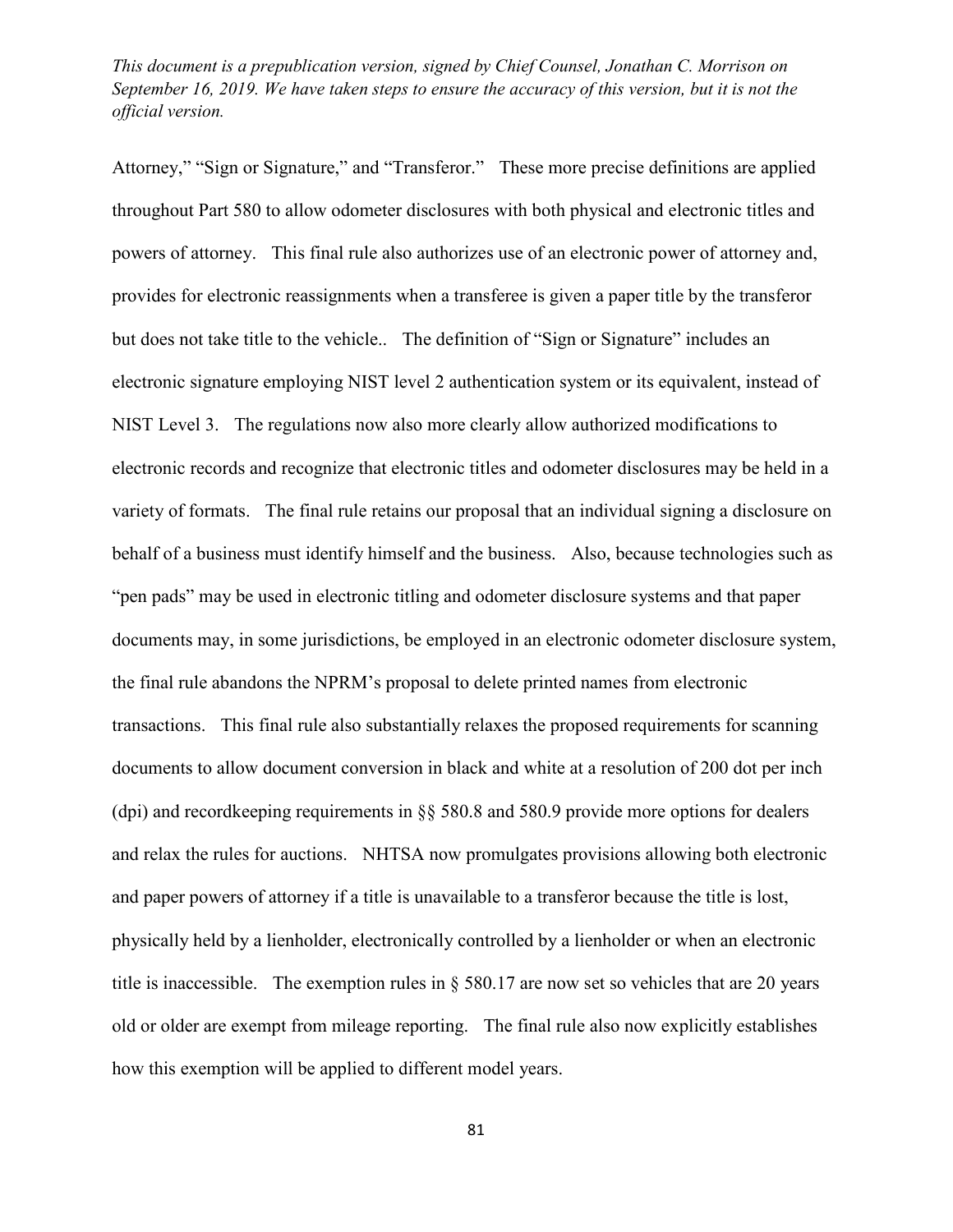# *B. Supplemental Notice of Proposed Rulemaking (SNPRM)*

As noted above**,** NADA and NAAA, suggested NHTSA issue an SNPRM prior to issuing a final rule while NAMIC and Texas stated NHTSA might consider delaying this final rule. NADA felt that an SNPRM would help to provide more comments and information about interstate transfers. NAAA asked for an SNPRM to explore the effect of any delays inherent in producing paper titles on exporting vehicles. Texas urged delay in issuance so the agency could craft clearer language. NAMIC thought delay would give a greater opportunity for NHTSA and state officials to forge a national electronic titling and odometer disclosure system.

Given the amount of time that has passed since the issuance of the NPRM and the extensive changes made to the agency's original proposal as detailed elsewhere in this notice, NHTSA does not believe that an SNPRM is needed or would provide any added value in addressing the concerns voiced by these commenters. NHTSA shares NADA's concerns about the challenges posed by interstate transactions and has drafted the final rule to provide solutions. Additionally, the agency's approach is to provide as much flexibility as possible while protecting the integrity of mileage disclosures. This approach will allow states to adopt and develop means for addressing different transactions in what will certainly be an evolutionary process. Similarly, the agency believes NAAA's concerns would not be addressed by issuing an SNPRM. States have an interest in meeting the needs of citizens and resident businesses and will likely develop methods for providing paper titles efficiently. The commenters urging delay, Texas and NAMIC, raised entirely different issues. Texas urged delay so better language could be developed. The extensive revisions made to our original proposal signal NHTSA's strenuous effort to do just that. NAMIC's loftier goal, to delay issuance until a national titling system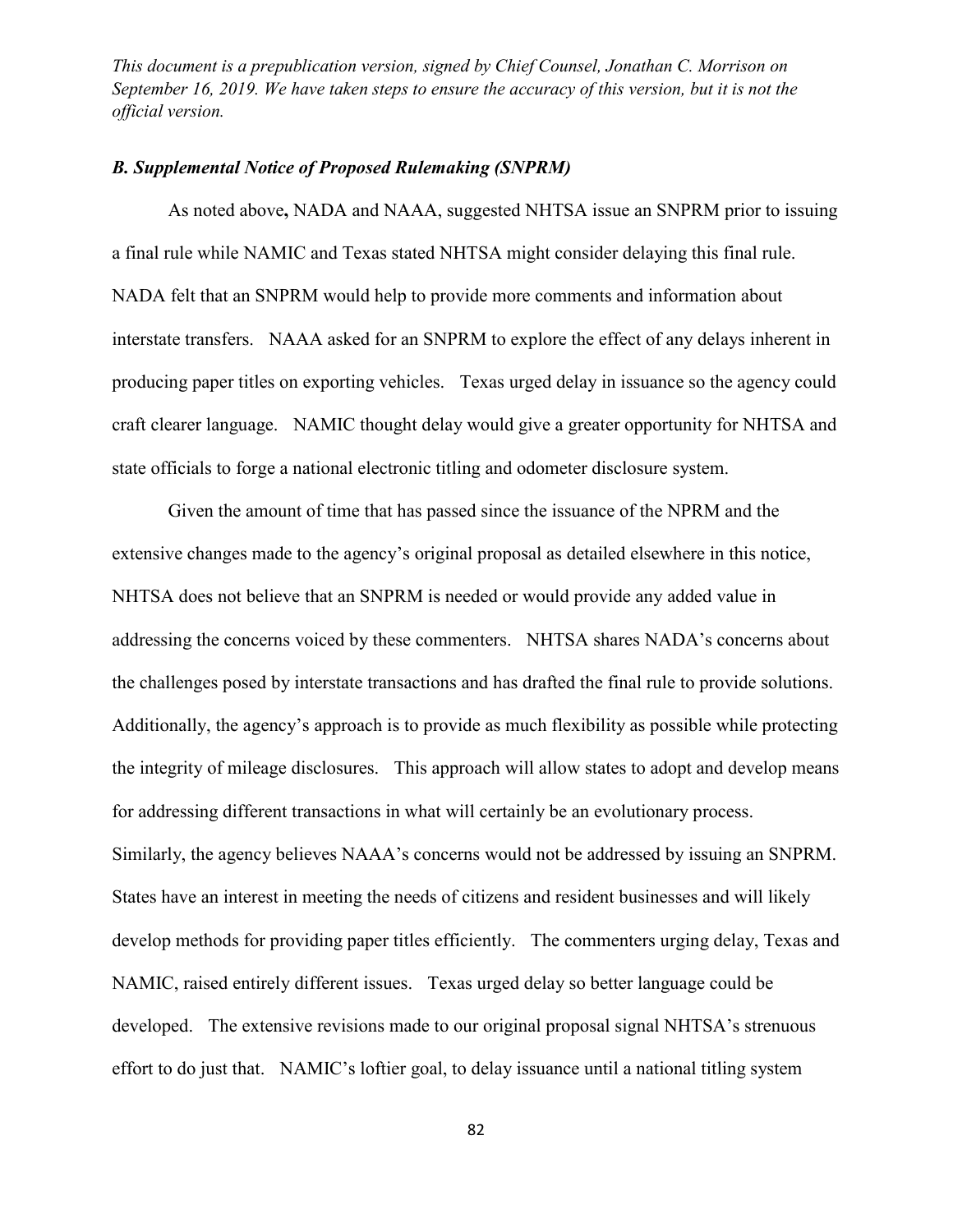could be developed, would require significant and unacceptable delay in issuing this final rule.

## *C. Scope of the Final Rule*

In considering the breadth of the proposals in the NPRM and the amendments promulgated in this final rule, NHTSA remained mindful of the direction given by Congress in directing that the agency "prescribe regulations permitting any written disclosures or notices and related matters to be provided electronically." (§ 31205, 126 Stat. 761, Pub. L. 112-141 (2012)). NHTSA notes this direction was unaccompanied by any suggestion that a national electronic title system be created, however laudable that goal may be. Moreover, in enacting section 24111 of the FAST Act authorizing states to create electronic odometer disclosure systems without NHTSA's approval until the effective date of this final rule, Congress also did not offer any indication it supported the creation of a national title system by expansion of NMVTIS or other means. (§ 24111, Public Law 114-94 (2015)). However desirable a national electronic title or odometer disclosure infrastructure might be, the agency concluded it has not been tasked with creating such a system. Accordingly, this final rule does not answer to the sentiments expressed by AIA, NAMIC, and Texas that this rulemaking action create such a system.

A secondary scope issue exists to the extent the NPRM contemplated that NHTSA take two approaches to regulating electronic odometer disclosures. As reflected in the NPRM's request for comments, one approach would be to draft a set of detailed and comprehensive regulations creating rules governing technical aspects of system security, identity authentication, interstate communications, and the mechanics of executing transfers. Alternatively, the NPRM posited the agency take a less prescriptive approach aimed at preserving the essential characteristics of odometer disclosure and providing states with the latitude needed to develop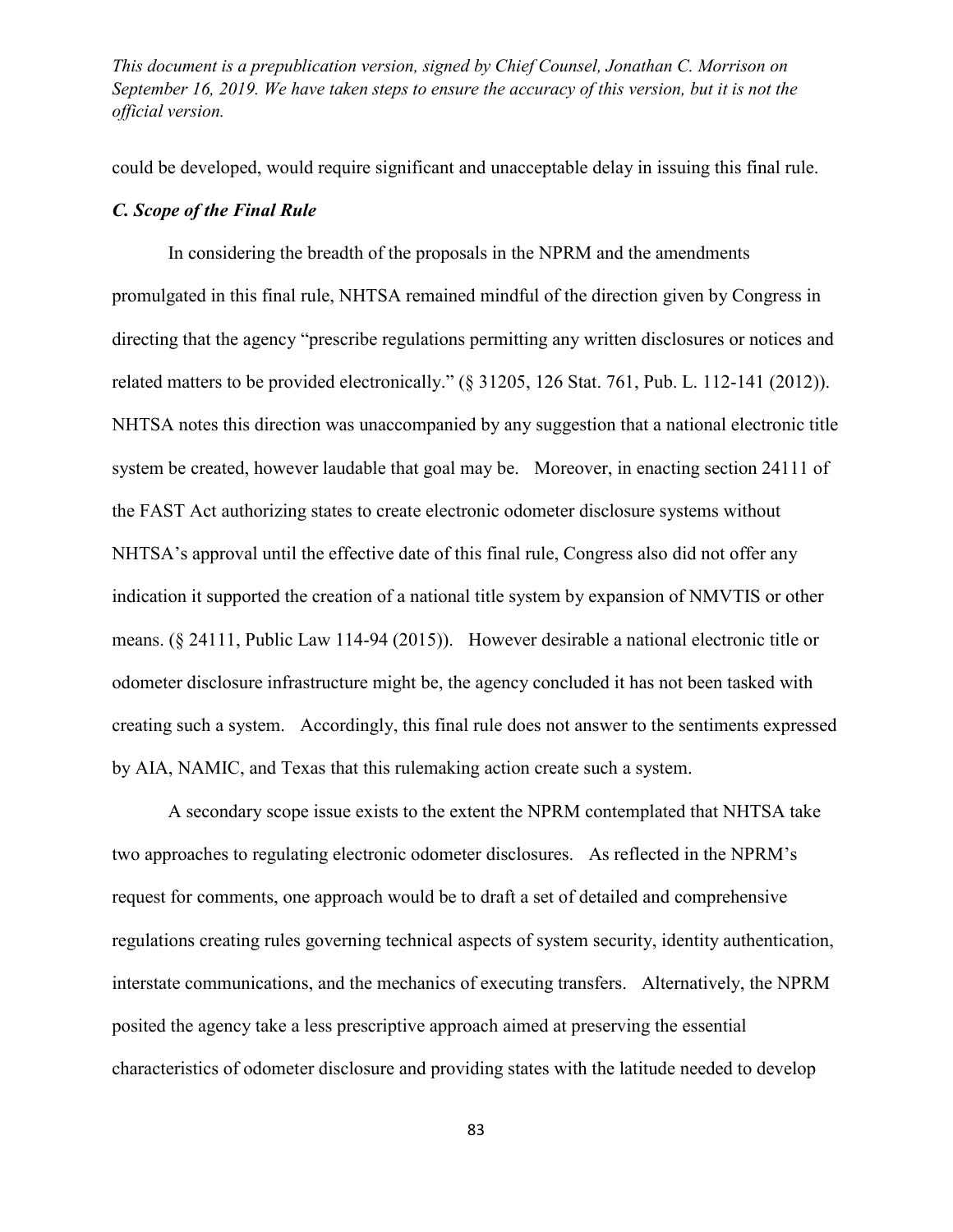electronic systems consistent with their environment. On the whole, commenters strongly favored NHTSA adopt this less prescriptive approach, noting that rapidly changing technologies and traditional rulemaking are incompatible, that overly restrictive rules would preclude development of electronic systems, and that states have a deeply rooted fundamental interest in erecting and maintaining electronic titling and odometer disclosure systems that are secure, functional, and efficient. The agency concurs in these assessments and believes this less restrictive approach is consistent with the brevity exhibited by Congress in directing the promulgation of this final rule.

### *D. Definitions*

The definitions in this final rule differ significantly from those proposed in the NPRM and remedy some significant shortcomings in our earlier proposal. Commenters identified many issues created by the proposed definitions. In posing the terms "Electronic Document" and "Physical Document" our proposal apparently created an impression that NHTSA's vision of permissible electronic odometer disclosure schemes was limited to instances where the electronic record was nothing more than a scanned or imaged conversion of a paper document. Although it was not NHTSA's intent to erect such a limitation, many commenters noted these terms were inconsistent with many existing systems where electronic titles and odometer disclosures are entries in a database. Commenters also correctly observed the types of documents encompassed by the respective definitions suffered from real or apparent conflicts with other sections of the proposed rules. Some comments addressed the proposed definition of "Sign or Signature" and noted it did not appear to encompass signatures made on "pen pads" or similar devices on which an individual's physical signature is captured electronically. Two commenters, NADA and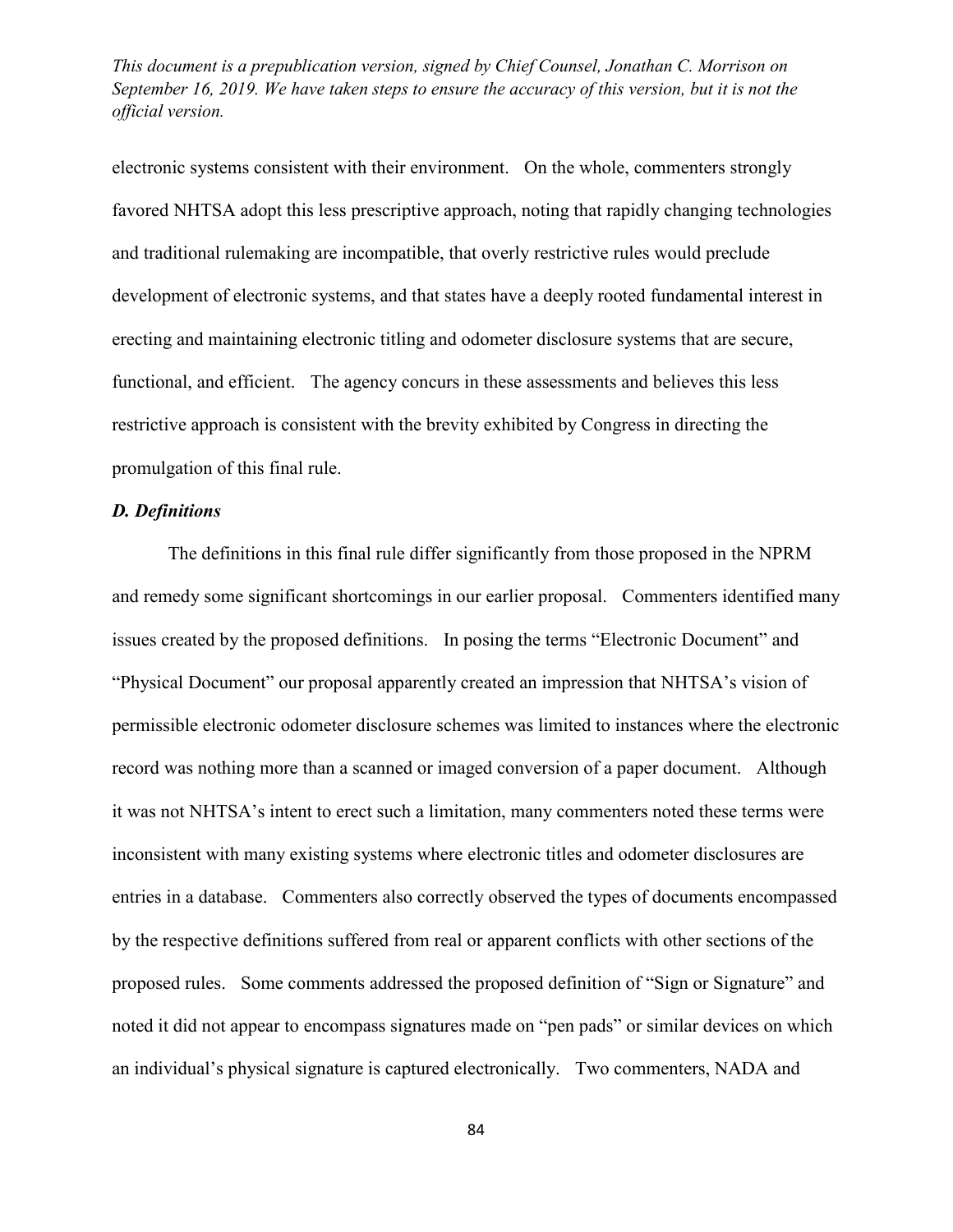Texas, also suggested NHTSA modify the definitions section to ensure no doubt exists that the proposed rules apply to any jurisdiction that issues titles, including territories.

As noted, Texas included a "redline" version of the regulatory text proposed in the NPRM along with its substantive comments. Noting first that Texas has already implemented an electronic title and odometer disclosure system known as webDEALER consistent with NHTSA's approval of its petition to implement alternative electronic disclosure requirements and thereby gained valuable experience in a new field, NHTSA examined the changes to the regulatory language proposed by that state. After consideration of the proffered language and the comments addressing concerns about our proposals in this, and other, sections, the agency is incorporating many of the changes suggested by Texas into this Final Rule.

To distinguish between the ability to view an electronic title, power of attorney, and the electronic odometer disclosures incorporated into those records and the ability to modify those records, the final rule adds the definition of "Access" to § 580.3. This definition states "Access" is the authorized display and entry of information into an electronic title or power of attorney in a manner allowing modification of previously stored data. The definition further differentiates "Access" from the mere ability to view information without being able to modify it and distinguishes "Access" from the modification of a record resulting in creation of a new title. Adding this definition, in our view, also assists in alleviating concerns voiced by commenters that different rules proposed in the NPRM failed to adequately provide opportunities for legitimate error correction in secure records by authorized persons.

This final rule also disposes of the definition of "Electronic Document" by replacing the latter with new definitions of "Electronic Power of Attorney" and "Electronic Title." The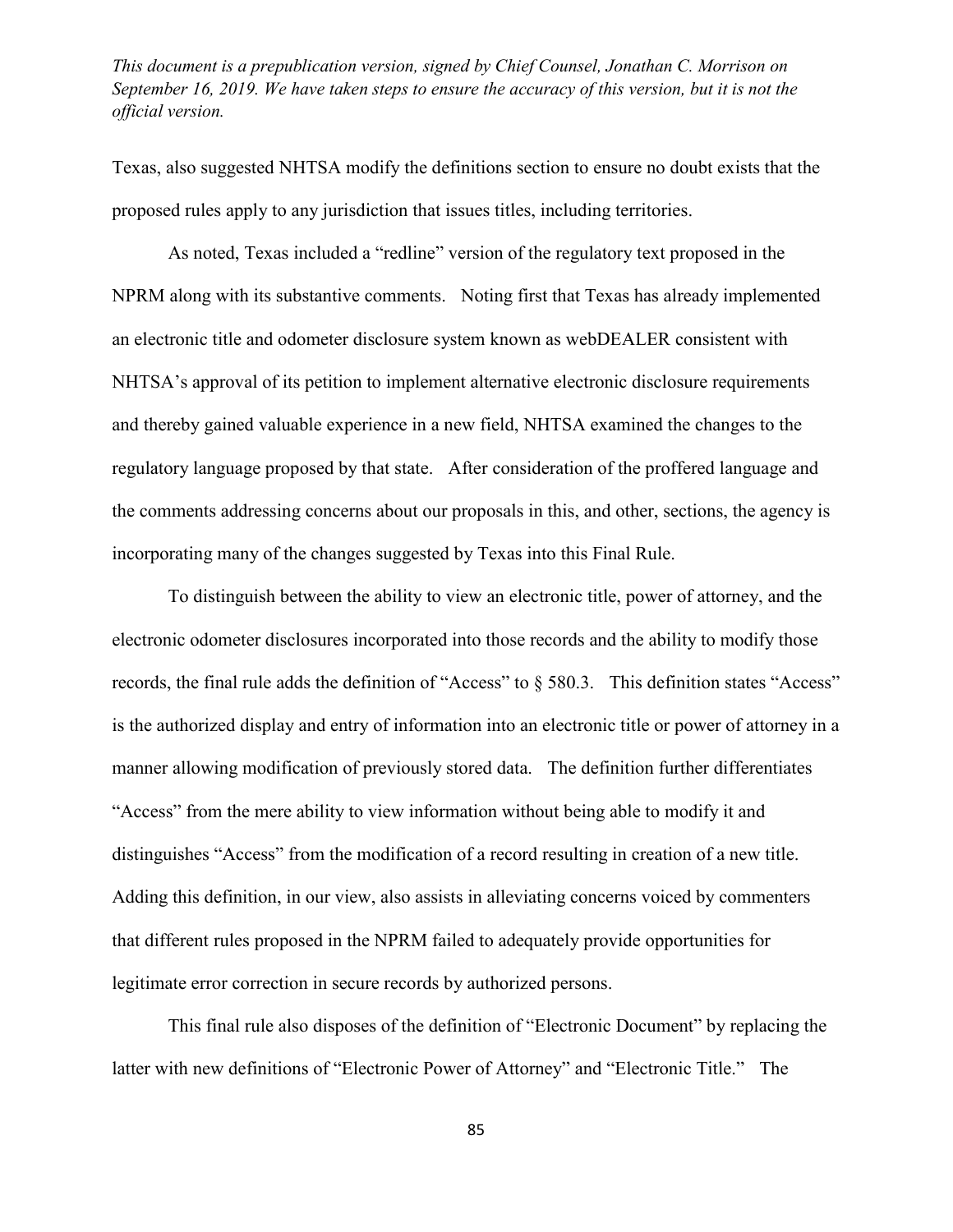definition of "Physical Document" has been retained in modified form to establish the meaning of the term "Physical" as it applies to documents. The term is inserting where appropriate throughout Part 580 to identify paper documents. Although the NPRM did not provide for an electronic power of attorney or propose to define one on the basis that such a document should not be necessary where electronic titles exist, NHTSA has reconsidered this position in response to the observations of some commenters that this tool will be needed as the transition from paper titles to electronic titles moves forward. The final rule definition simply states an electronic power of attorney is simply a power of attorney created and maintained in an electronic format that meets all the requirements of Part 580. Our definition of "Original Power of Attorney" is amended in the final rule by adding the word "physical" for clarity. Similarly, the final rule definition for the electronic version excludes a scanned copy of a paper power of attorney. The final rule adopts a similar definition of "Electronic Title," by specifying this record as created and maintained in an electronic format and incorporating and odometer disclosure and reassignment process. For clarity, a scanned copy of a paper title is specifically excluded from the definition. Responding to other comments that the applicability of proposed rules should be clarified, the final rule also includes a definition of "Jurisdiction" as a state, territory, or possession of the United States. To ensure all governmental entities with the power to title vehicles are clearly encompassed by Part 580, the final rule replaces the term "state" with "jurisdiction" wherever it appears. The agency also notes that the definition of "Jurisdiction" is singular and signals NHTSA's decision not to establish security standards or similar regulations governing the exchange of electronic title information between jurisdictions. While it is most certainly the agency's intent to ensure that odometer disclosures be properly executed in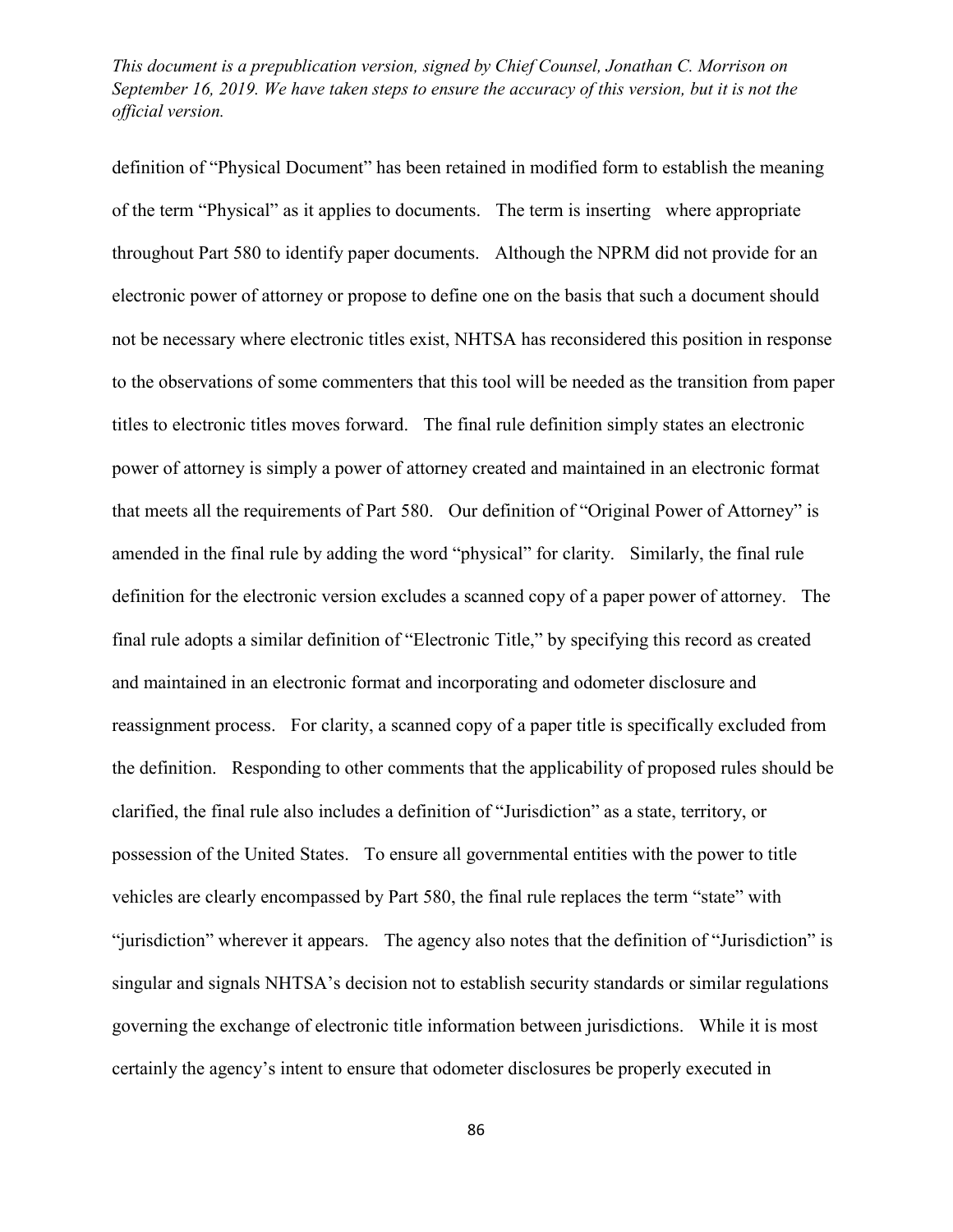interstate and intrastate transfers, the manner in which jurisdictions may share electronic title information is beyond the purview of this final rule.

For electronic documents, the NPRM proposed eliminating the requirement found §580.5(f) for a person completing an odometer disclosure to provide their printed name when transferring a vehicle. The agency viewed this requirement as superfluous when identity authentication requirements should ensure the information would be available. While NHTSA still believes this to be the case where a party would have to log on to a state web site to conduct a transaction, electronic title and odometer disclosure schemes may involve other procedures. For example, our approval of Florida's petition for alternative odometer disclosure requirements involved a system where individuals presented secure documents to a tag agent who entered the information into a state system. A variant of such a system might involve parties employing a pen pad to sign documents and enter information at a state or state-authorized facility after presenting identification. In such an instance, providing a printed name would be necessary to ensure identification in the future. Accordingly, the final rule is adding a definition of "Printed Name" to  $\S$  580.3 specifying what constitutes a printed name in both an electronic record and a physical document.

NHTSA's proposed changes to the definition of "Sign or Signature" generated many comments. These comments were directed at the NIST authentication level proposed in the definition as well as more prosaic concerns about the definition not adequately encompassing the full range of potential means for making an electronic signature. NHTSA's response to the NIST authentication issues is discussed below, and the agency now addresses the remaining issues.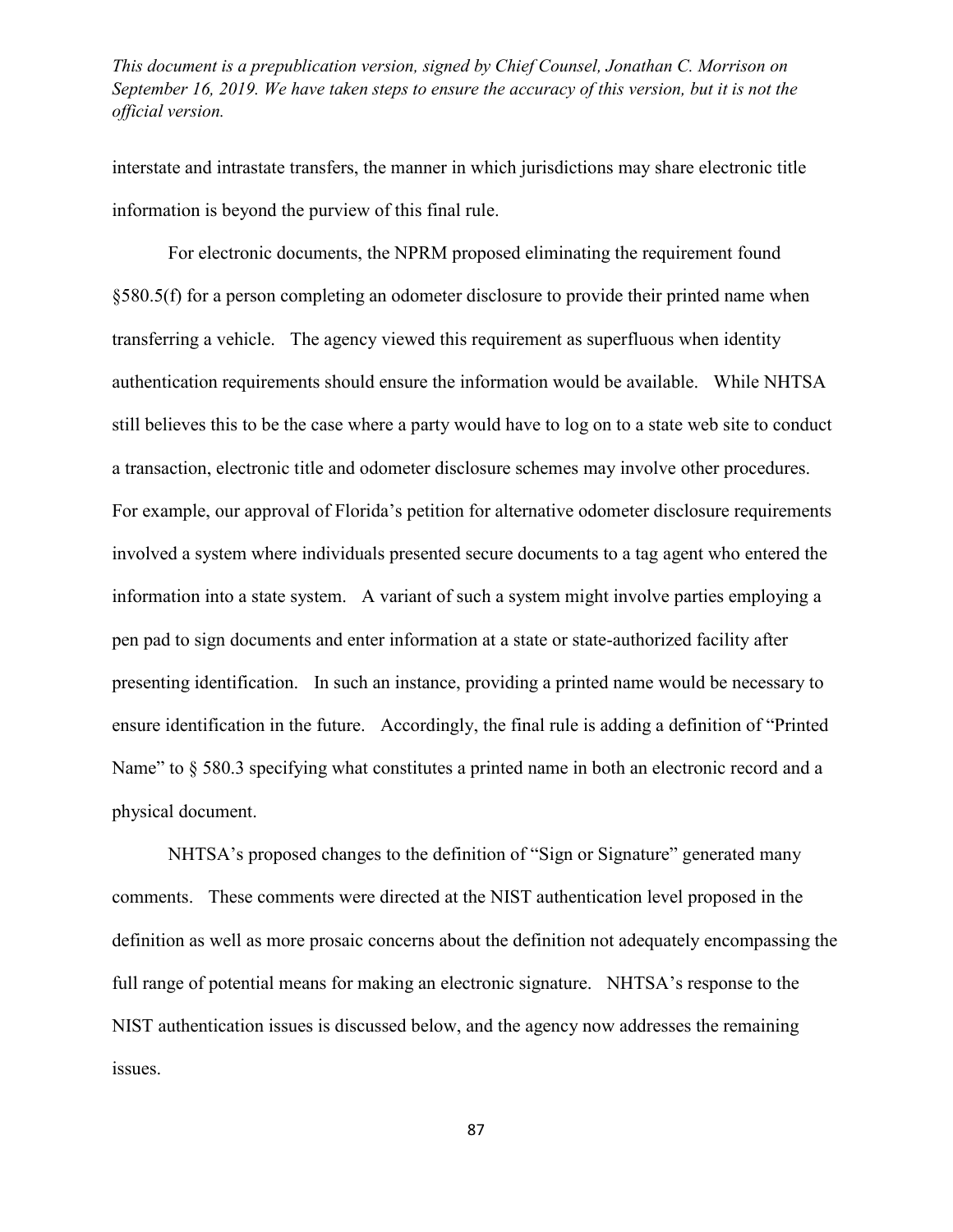The final rule leaves the language pertaining to physical signatures unchanged and adopts a two-part definition of electronic signature. In the first part of this definition, the language remains essentially the same as that in the NPRM aside from the NIST level requirement. The second part of the definition, which states that an electronic signature may include an electronic sign or process made before an employee or statutory employee of the jurisdiction, encompasses situations where an electronic title and odometer disclosure system may involve entering information and executing signatures at a state office or a state-authorized facility. NHTSA added this language to accommodate electronic title systems that may rely on physical signatures as part of the titling and odometer disclosure process

# *E. Identity of Parties to a Motor Vehicle Transfer and Security of Signatures*

As NHTSA observed in the NPRM, a physical signature is a unique mark linked to the person who made it. That unique mark may be tied to its maker even in the event a false name is used when the signature is given. In contrast, an electronic signature is anonymous. Confirming the identity of a person making an electronic signature is therefore dependent on factors other than the signature and requires a degree of corroboration. Because of concerns that the use of electronic signatures may impede the ability to identify persons making an odometer disclosure, NHTSA proposed the definition of "Sign or Signature" require that an electronic signature identify a specific individual. The NPRM also proposed this requirement be included in 580.6(a)(2), that proposed requirements for electronic transfers. This proposal was supported by those commenters choosing to address it, and NHTSA is adopting this requirement in this final rule.

The NPRM simultaneously proposed that in the context of an electronic odometer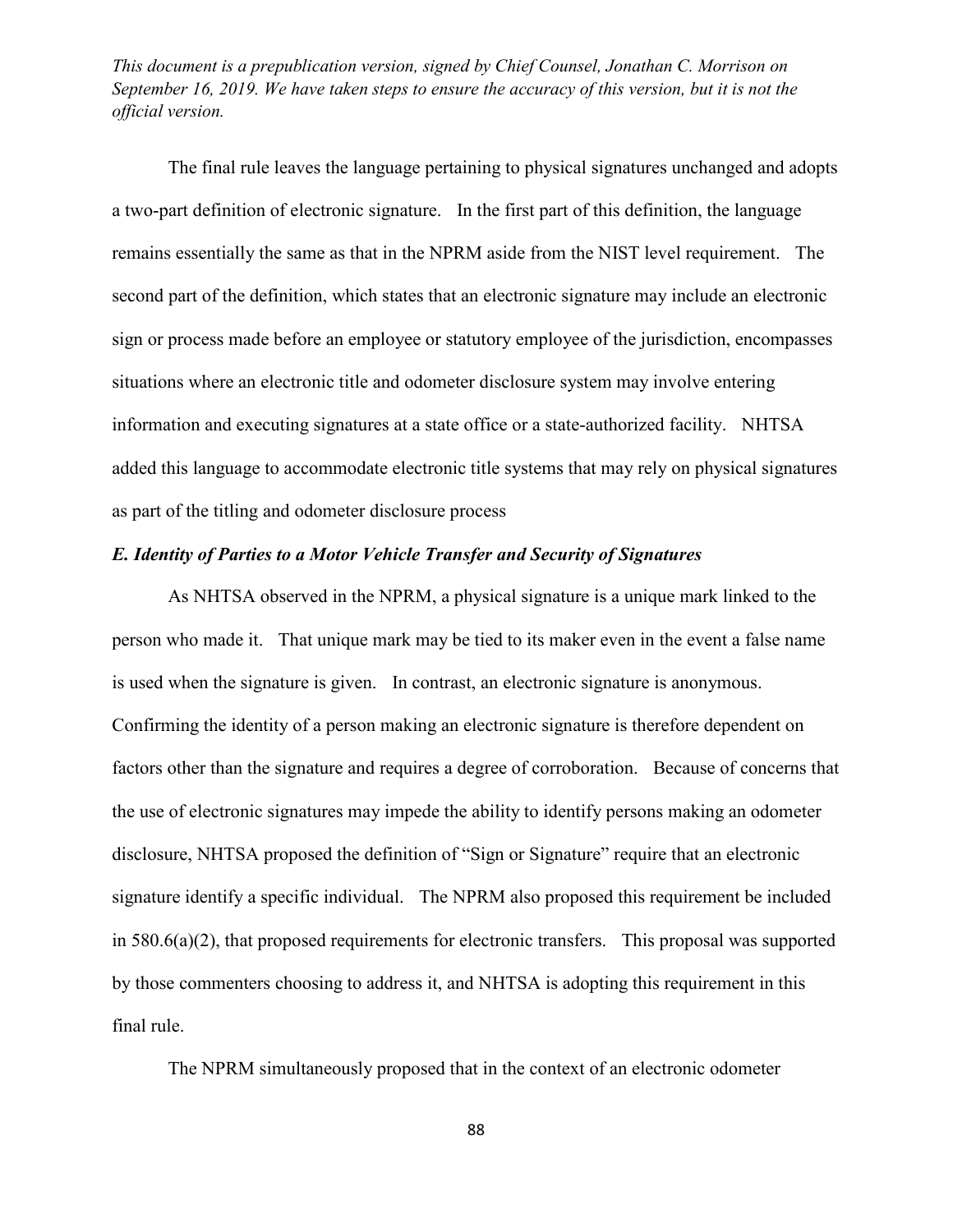disclosure, the identity of the individual making or acknowledging the disclosure be verified using an identity authentication scheme meeting, or equivalent to, Level 3 as described in the NIST Special Publication 800–63–2, *Electronic Authentication Guideline*. This NIST guideline specified four different levels of identity assurance which are assigned according to the level of risk posed by the potential failure to authenticate the identity of an individual using an electronic system for a transaction. These four levels of assurance (LOA) – with Level 1 being the lowest and Level 4 being the highest set out different authentication requirements. At Level 1 a user name and a password is sufficient verification and there is no identity proofing. The only assurance is the fact that the user can authenticate to the identity provider that some relationship exists between the two because the user provides a previously issued credential (username and password or cryptographic key). At Level 2, proof of identity requirements are introduced, requiring presentation of identifying materials or information. Both in-person and remote registration are permitted. For in-person registration the applicant must be in possession of a primary government photo ID (such as a driver's license or passport). For remote registration, the applicant submits the references of and attests to current possession of at least one primary government photo ID and a second form of identification. The applicant must provide to the registration authority at a minimum their name, date of birth, and current address or personal telephone number. At Level 3 proof of identity requires verification of identifying materials and information. Both in-person and remote registration are permitted. Level 3 requires the same evidence for issuing credentials as Level 2; however, at this level verification of the documents or references through record checks is required. The most stringent requirements, at Level 4, do not permit remote registration. Potential users must appear before a registration officer and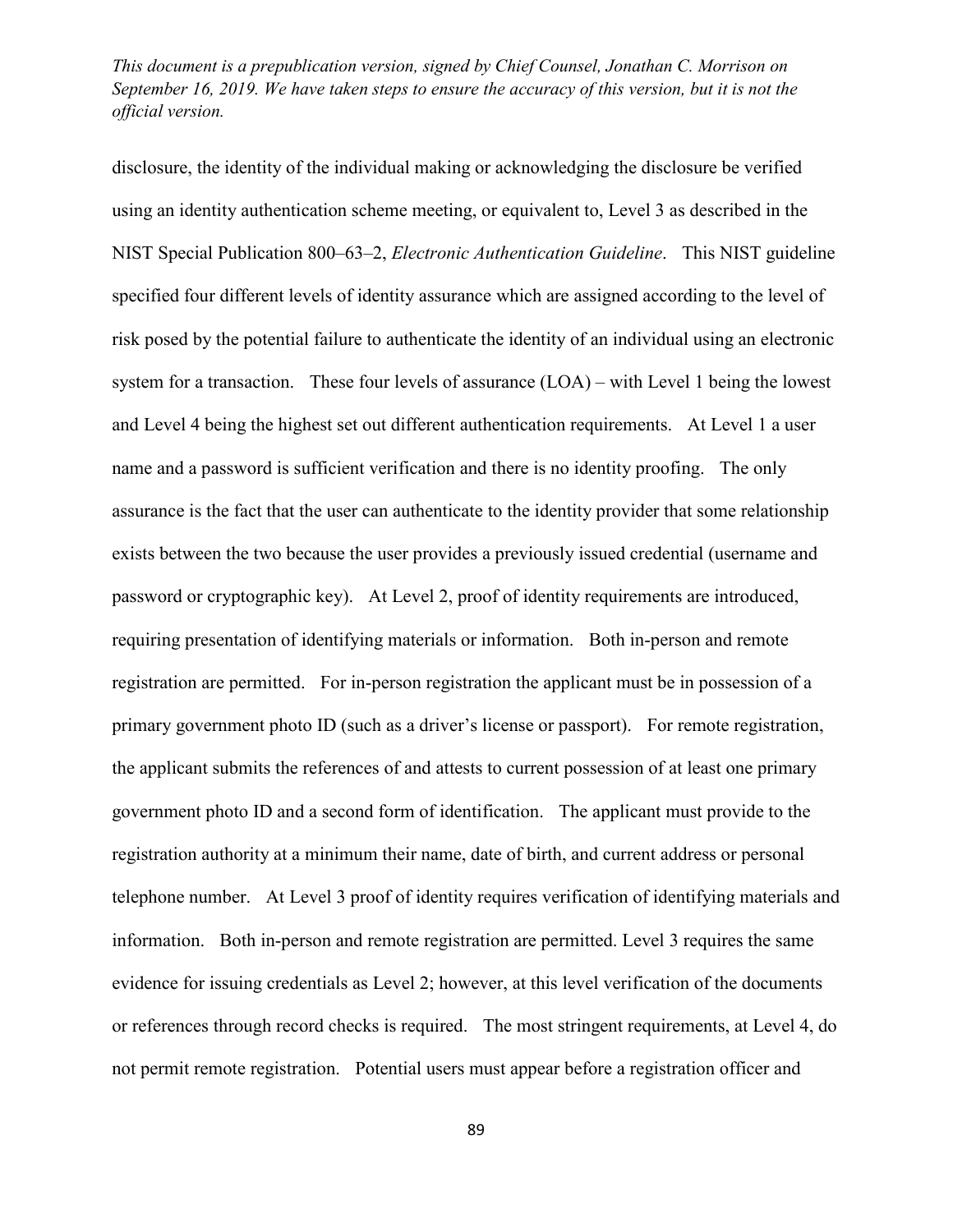provide two independent ID documents or accounts which must be verified. One of these must be a current primary government photo ID that contains applicant's picture, and either address of record or nationality (e.g. driver's license or passport).

Most of the commenters submitted views on this proposal, and all the commenters protested imposition of a NIST Level 3 requirement. As noted above, the comments in opposition stated the Level 3 standard was inapposite, costly, and overly restrictive. In specifying the NIST Level 3 standard, NHTSA intended to ensure the identities of those giving electronic signatures would be established to the extent necessary to ensure imposters did not execute or acknowledge mileage disclosures.

However, the agency has also re-examined the applicability of the Level 3 standard. The comments submitted in response to the NPRM, directed toward this proposal and other proposed and potential security requirements, underscored the degree to which states are invested in providing secure electronic systems and, to a lesser but still sufficient degree, in verifying the identities of persons using those systems for vehicle transfers. The final rule, therefore, specifies the required level of authentication for confirming the identity of persons participating in electronic odometer disclosures shall meet the NIST Level 2 requirements or an alternative scheme providing an equivalent level of security.

Furthermore, since the June 2017 issuance of NIST Special Publication 800-63-3, *Digital Identity Guidelines* (including sub-parts 800-63-3A, 800-63-3B and 800-63-3C) superseded Special Publication 800–63–2, *Electronic Authentication Guideline*, the final rule has updated the reference to the new NIST guidance. While making this change, NHTSA is mindful the NIST guidelines, or similar guidance, will continue to evolve as technology advances. As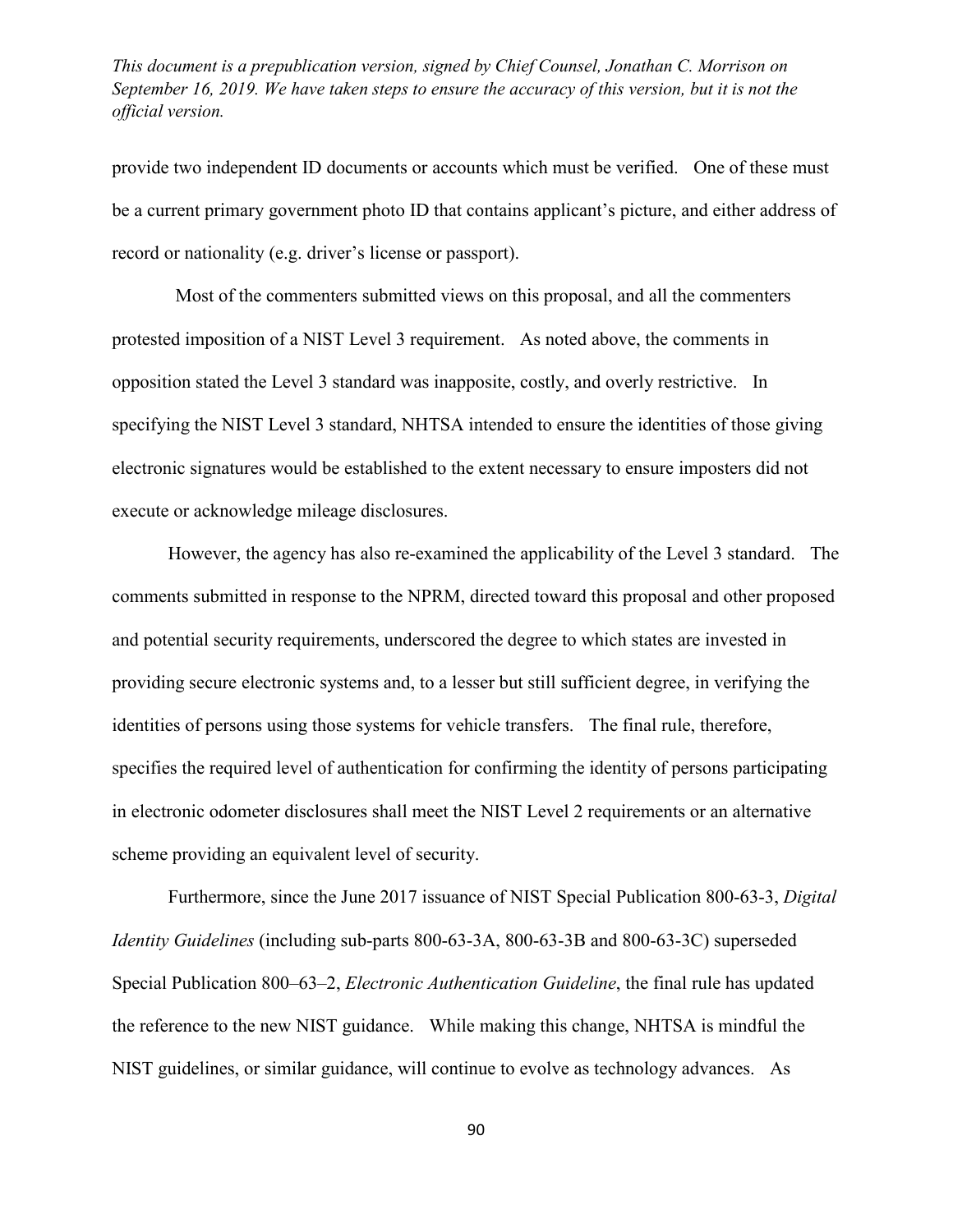discussed in the NPRM, advances in technology are likely to proceed at a faster pace than NHTSA's ability to revise and issue new rules. It is for this reason that the NPRM, as well as this final rule, specified that states need adopt a system meeting the specified NIST guideline or its equivalent. Moreover, in specifying that the NIST Level 2 standard or its equivalent must be met, NHTSA does not intend that states must update their systems to meet each new NIST guideline when it is issued. Instead, our expectation is that states will recognize the need to properly authenticate participants in odometer disclosure transactions and maintain a level of authentication security comparable to what the 2017 NIST Level 2 guideline establishes now. NIST guidelines can be met with currently available products on the market.

The final rule's definition of an electronic signature – "an electronic sound, symbol, or process" – is intended to encompass the full range of methods and technologies that may be employed to electronically sign a disclosure. Accordingly, a signature executed by writing on a pen pad or using a biometric such as a fingerprint, falls within an "electronic process" as described in the definition. While a biometric such as a fingerprint or retina scan might serve as a signature under the definition, NHTSA notes that employment of a biometric does not relieve a state or jurisdiction from having to meet the authentication requirements in subsection (b)(i) of the definition.

## *F. Document or Record Security and System Security*

The NPRM proposed amending § 580.4 to require electronic titles, powers of attorney, and reassignment documents to be maintained in a secure environment preventing unauthorized modification and recording when records are created, accessed, altered or unauthorized attempts to modify them are made as well as the date and time any attempt is made to alter the documents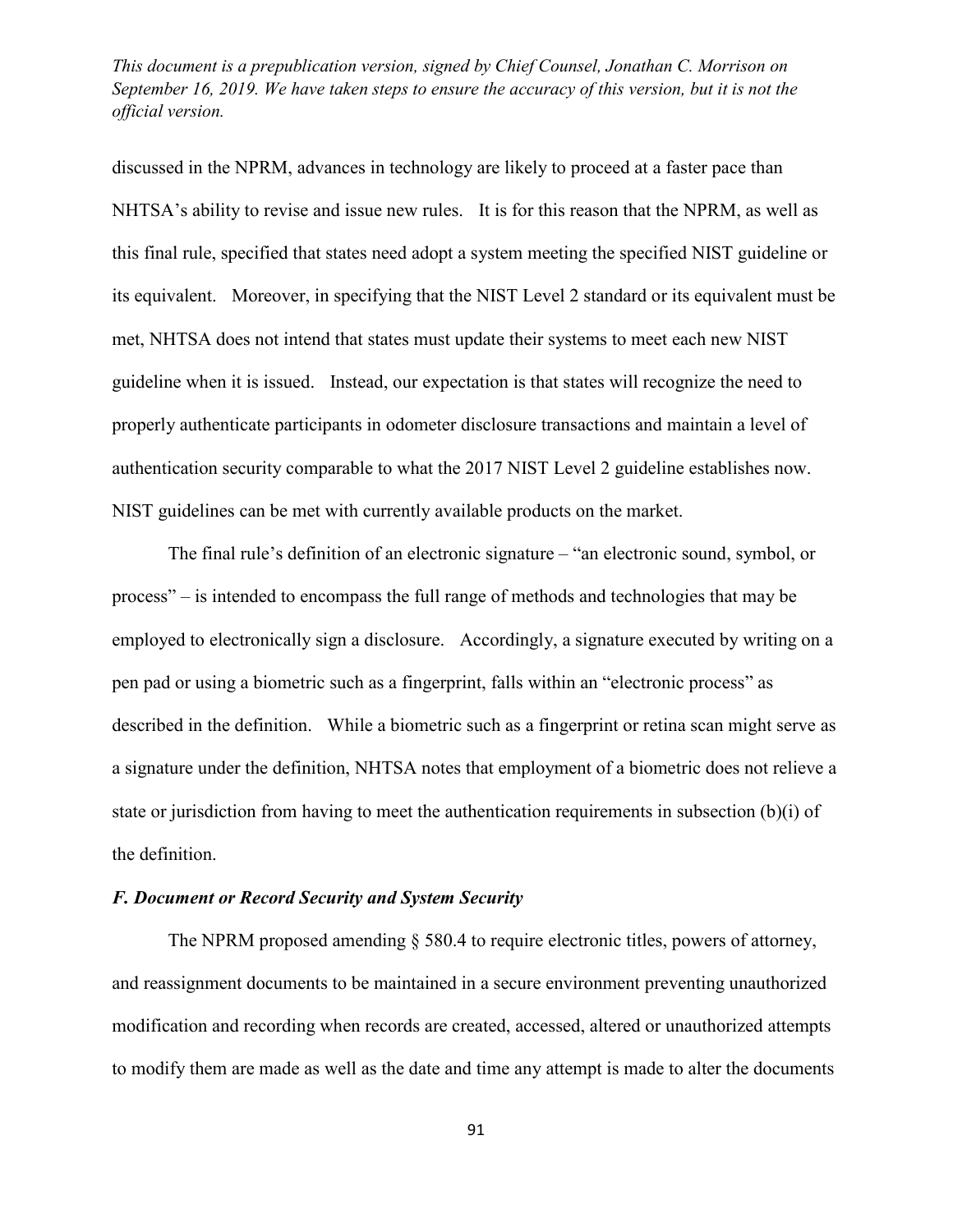and any alterations are actually made in the records. The NPRM explained NHTSA might consider specifying security standards for these systems and requested comment on doing so. Commenters supported the proposed changes on the condition the final rule take adequate steps to ensure the final rule allowed authorized changes to electronic records to correct errors. One commenter, Virginia, objected to the requirement that unauthorized attempts to alter or modify records be tracked as the proper response in that event is to deny access and not create a record. Commenters overwhelmingly supported NHTSA's tentative decision to not issue security standards for overall system security.

The final rule adopts the language proposed in the NPRM with a small number of modifications. The heading for § 580.4 is changed to make it clear that it applies to physical documents, electronic titles, and electronic powers of attorney. As electronic reassignments are addressed in the definition of *Electronic Title* the final rule also removes the reference to an electronic reassignment document in § 580.4(b). In transactions where paper titles are used, separate reassignment documents become necessary when the title is reassigned multiple times and the existing title can no longer physically accommodate the required odometer disclosures. In the case of an electronic title, no such physical limitation exists, and, for all practical purposes, all the necessary reassignment disclosures will be incorporated into the electronic title. However, as there may be instances where a transferee is provided with a paper title by the transferor in a state with electronic titles, and the transferee may not wish to take title to the vehicle, an electronic reassignment option should be made available in those circumstances where a paper reassignment form would otherwise be used. Accordingly,  $\S 580.5(g)$  of the final rule provides that an electronic reassignment shall be made before issuance of an electronic title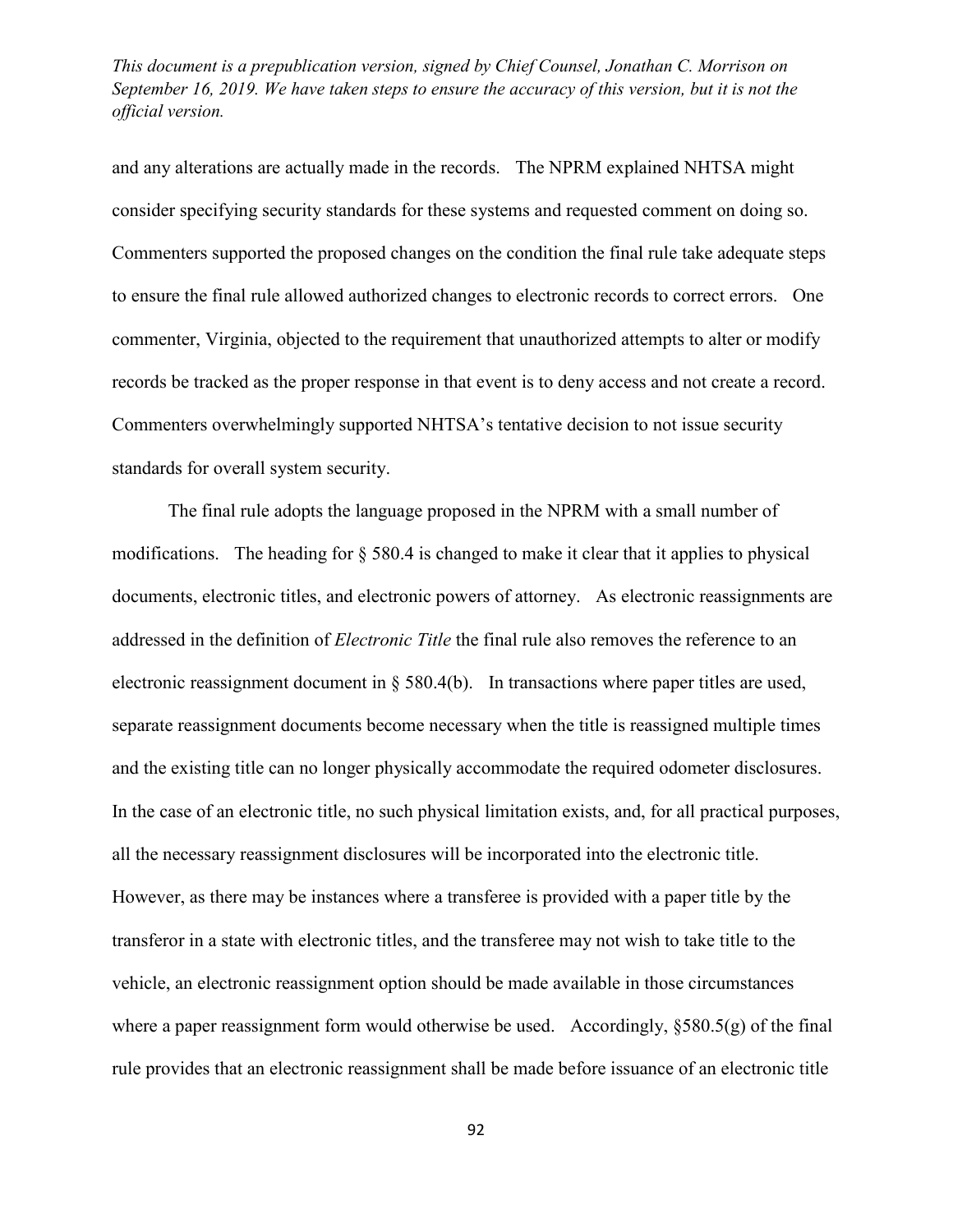where the transferee receives a paper title and no room exists on that title for the desired reassignment. Other changes made in this section for the sake of clarity and consistency include deletion of the word "forms" when referring to electronic records, substitution of "jurisdiction" for "state," and expansion of the term "secure process" in § 580.4(a) to "secure printing process or other secure process."

### *G. Odometer Disclosures*

NHTSA proposed changing § 580.5, Disclosure of odometer information, to accommodate electronic odometer disclosures by adding references to electronic systems, directing information required on a paper title be entered in an electronic form incorporated into the electronic title, requiring warnings be provided electronically for electronic transactions, and executed electronic disclosures be made available to the parties. Where paper transactions required participants to provide a printed name, the NPRM proposed the printed name was not needed in electronic transactions and sought to delete that requirement. NHTSA also proposed an existing requirement that transferees provide a copy of a completed paper disclosure form to transferors be expanded to electronic transactions by requiring that the completed electronic disclosure be made available to the parties. To address situations where a vehicle has not yet been titled, NHTSA proposed amendments for the use of disclosures separate from the title in both paper and electronic systems.

Commenters supported the proposed changes while offering modifications aimed at improving clarity and flexibility. The final rule addresses many of the concerns found in the comments. Because this final rule adopts a definition of an "electronic title" instead of the proposed "electronic document," changes consistent with that definition are now incorporated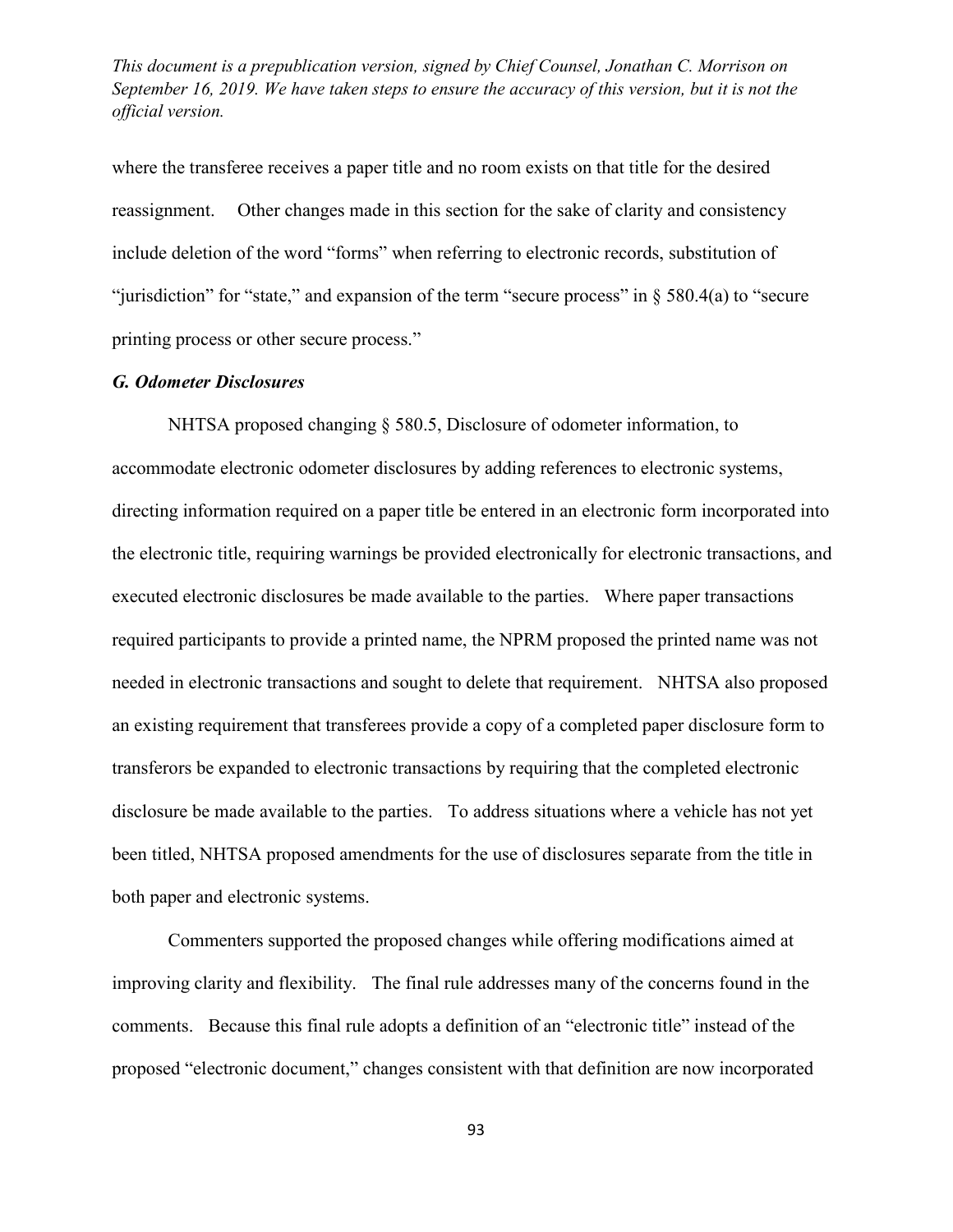into §580.5. Section 580.5(a) states the mileage and other information required for odometer disclosures must be incorporated into a physical title or an electronic title presented to a transferee. Because an electronic title has unlimited space available for disclosures, § 580.5(b) of the final rule provides physical titles must have space available for the required elements of the disclosure. Where NHTSA proposed in  $\S$  580.5(c) that an odometer disclosure be made an "electronic form incorporated into the electronic title," the final rule now provides disclosures be made on an electronic title to clarify that electronic title systems are not, as many commenters noted, limited to systems where "forms" are scanned into an electronic format. The final rule also differs from our proposal by requiring that parties provide a printed name on both physical and electronic titles. As noted above, using "pen pads" or similar handwriting conversion technologies could result in an inability to identify individuals in "hybrid" electronic title and odometer disclosure systems. Section § 580.5(d) of this final rule specifies the warnings and notices present on paper odometer disclosures also be presented to parties executing an electronic disclosure. The NPRM proposed an additional requirement be added to this section in electronic transactions in the form of a check box or similar mechanism to ensure the notices were read and understood before the transaction can move forward. In response to comments that this requirement is superfluous, since the electronic or physical signature already constitutes acknowledgement of these warnings, the final rule does not require a separate acknowledgement or "check box" in electronic disclosures.

NHTSA is also adopting the language proposed in the NPRM for  $\S$  580.5(f), with some modifications. Because of comments that the proposal did not sufficiently specify the sequence in which odometer disclosure statements are signed, this final rule states a transferee must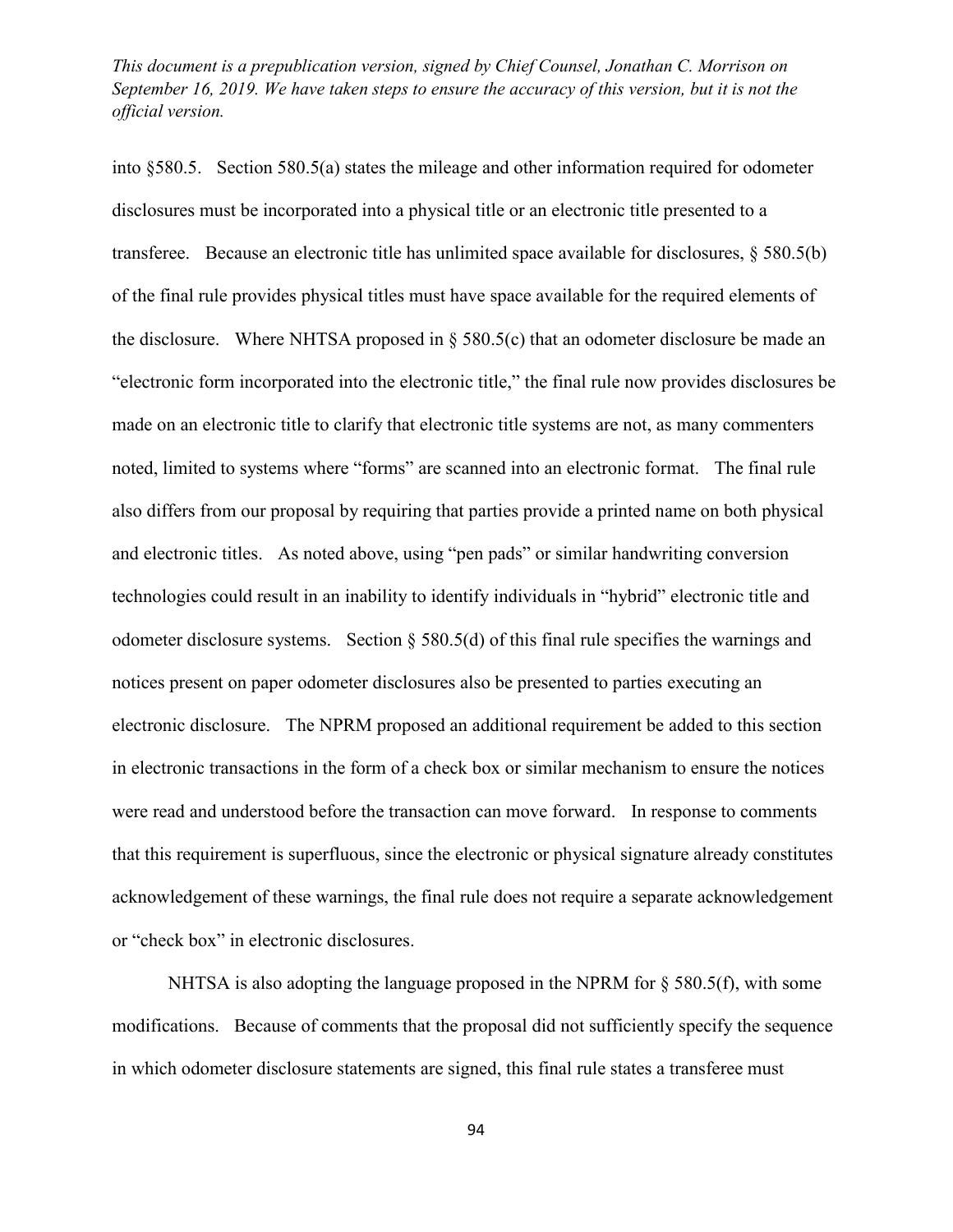execute the disclosure statement "upon receipt" of the transferor's signed disclosure. While the concept of "receipt" is arguably more ephemeral in an electronic transaction when no physical document is present, the agency believes that "receipt" in that context occurs when a system provides a display confirming the transferor's signature and all the required elements of the disclosure itself. For electronic systems, this final rule also adapts the requirement in § 580.5(f) that a transferor provide a paper copy of the executed disclosure statement to the transferee by requiring that such systems must make the completed statement available to the parties. Although one commenter objected to states being required to provide this copy, the requirement is satisfied if the electronic system allows the parties to print or download a record of the odometer disclosure and the required elements of that disclosure.

The requirement that odometer disclosures be made on the title and not on a separate document is critical for preventing odometer fraud. Since the title is nearly indispensable when establishing ownership, making disclosures on the title ensures that opportunities for counterfeiting odometer statements are kept to a minimum. Consistent with this theme, Part 580 allows odometer disclosures to be made on a document other than the title only in very prescribed circumstances. One of these is when the title is lost or held by a lienholder and the power of attorney authorized by this Part may be used. Another exists when a paper title, which is required to have space for an odometer disclosure and subsequent reassignments, no longer has space available for additional reassignments. A reassignment document may also be used when the vehicle at issue has never been titled. While preserving the foregoing provisions for physical documents in paper title states, our NPRM proposed amendments stating electronic title and odometer disclosure systems shall provide a means for making the disclosure electronically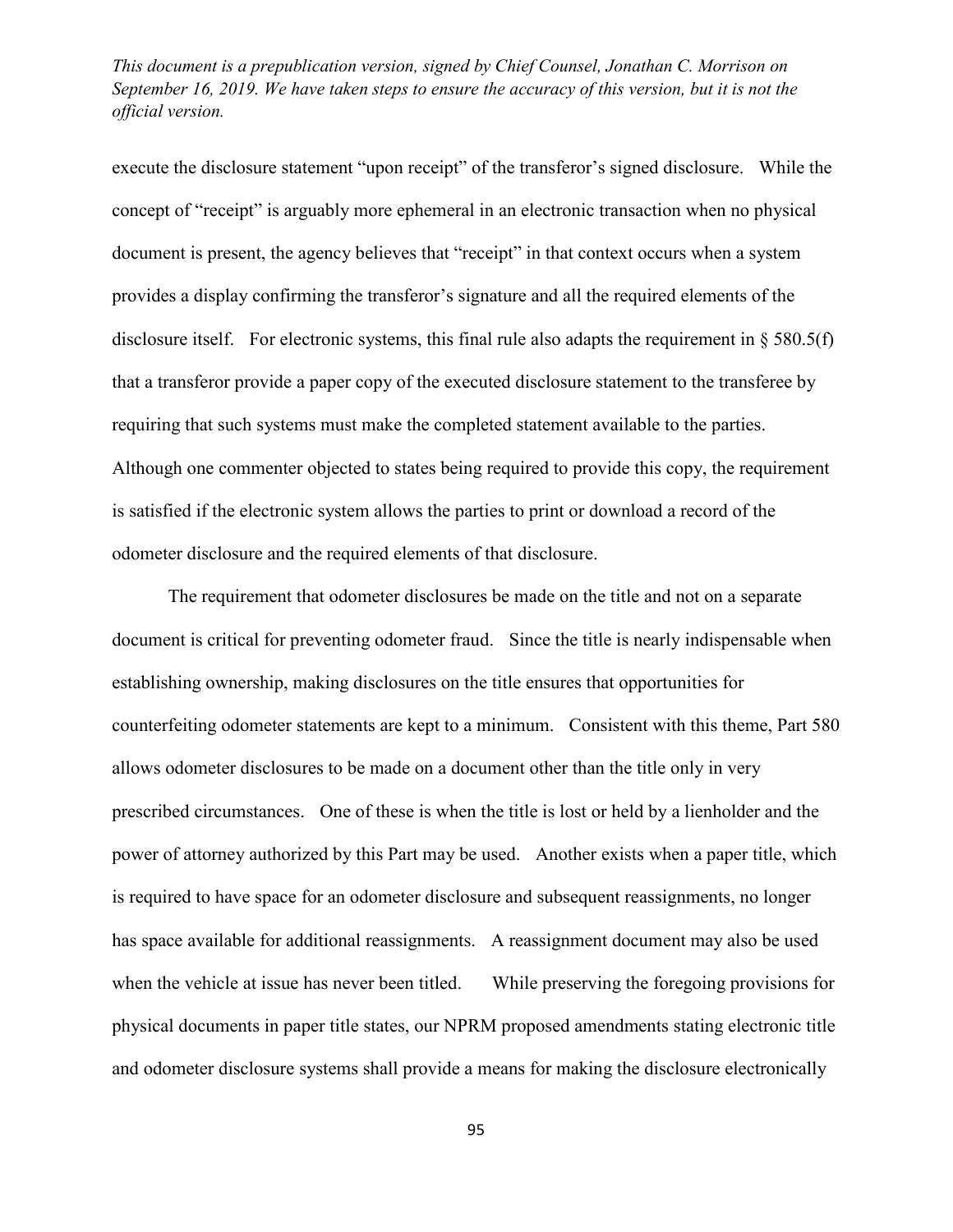and incorporating it into the electronic title when the title is created. Commenters supported this proposal but requested states have the option of employing either a paper or an electronic system for these transactions, even where the jurisdiction provided an electronic title and odometer disclosure system. NHTSA agrees that states, whether they have an electronic or paper-based title and odometer disclosure system, must have the option of using either paper or electronic disclosure statements in instances when a vehicle has not yet been titled. The final rule now provides that option.

The final rule also allows the use of electronic or physical reassignments under specific conditions after a vehicle has been titled. These conditions stem from the nature of physical titles and the fact that transfers occurring in electronic title jurisdictions will inevitably involve transactions where a transferor has a paper title. Because physical titles can only accommodate a certain number of reassignments, separate secure reassignment documents can be employed to facilitate transfers between parties that do not take title to the vehicle. Where a transaction involves a vehicle with an electronic title, the electronic title system should accommodate any number of reassignments. Therefore, reassignment documents, either electronic or physical, would not be needed in electronic title jurisdictions. There will, however, be situations where an electronic title system must allow electronic reassignment before an electronic title has been created. The first will be instances where the vehicle has never been titled and neither an electronic or a physical title is available for recording reassignments. Another circumstance requiring an electronic reassignment would arise when a transferor holding a paper title for a vehicle wishes to transfer that vehicle in a jurisdiction with an electronic title system. In that circumstance, a mechanism needs to exist to allow further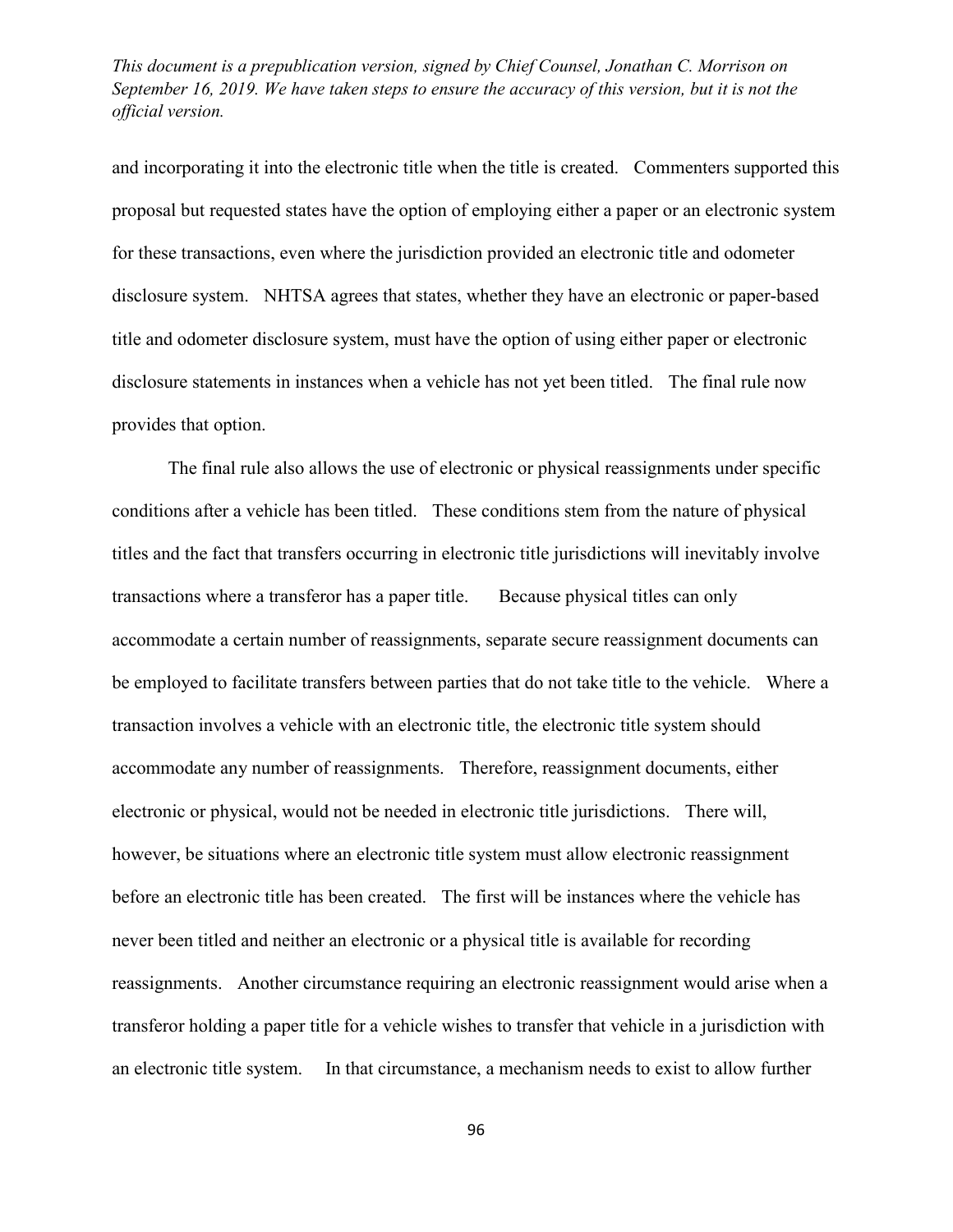reassignments prior to issuance of the electronic title. If the transferor holding the physical title makes the disclosure on that title, the final rule requires subsequent electronic reassignments in such an instance, even though the vehicle has a physical title.

Consistent with other provisions of this final rule,  $\S$  580.5(g) disposes of the use of separate physical odometer disclosure statements in states with electronic title and odometer disclosure systems. To make this limitation on the use of separate physical odometer disclosure statements after a title has been issued, the final rule now states a separate physical disclosure statement may only be used after the holder of a physical title has made a proper odometer disclosure, assigned the title to their transferee, the title no longer has space for a reassignment and the transaction's locale does not have an electronic title and odometer disclosure system. Finally, while states with electronic title and odometer disclosure systems may choose to employ separate physical disclosure statements in instances where a title has not been issued, the final rule establishes these states must provide a means for electronic odometer disclosures both before and after a title has been issued.

### *H. Requirements for Electronic Transactions*

NHTSA proposed employing Section 580.6, previously reserved, to address issues specific to electronic transactions. These proposals included electronic storage in  $\S$  580.6(a)(1), electronic signatures in § 580.6(a)(2), availability of electronic records in § 580.6(a)(3), accounting for the potential for co-existing paper and electronic records in  $\S$ § 580.6(a)(4) and 580.6(a)(6), allowing a non-negotiable paper ownership record option in § 580.6(a)(5), NHTSA also proposed, requiring secure physical documents be used in electronic odometer disclosure systems in § 580.6(a)(7), and setting standards for converting secure paper documents to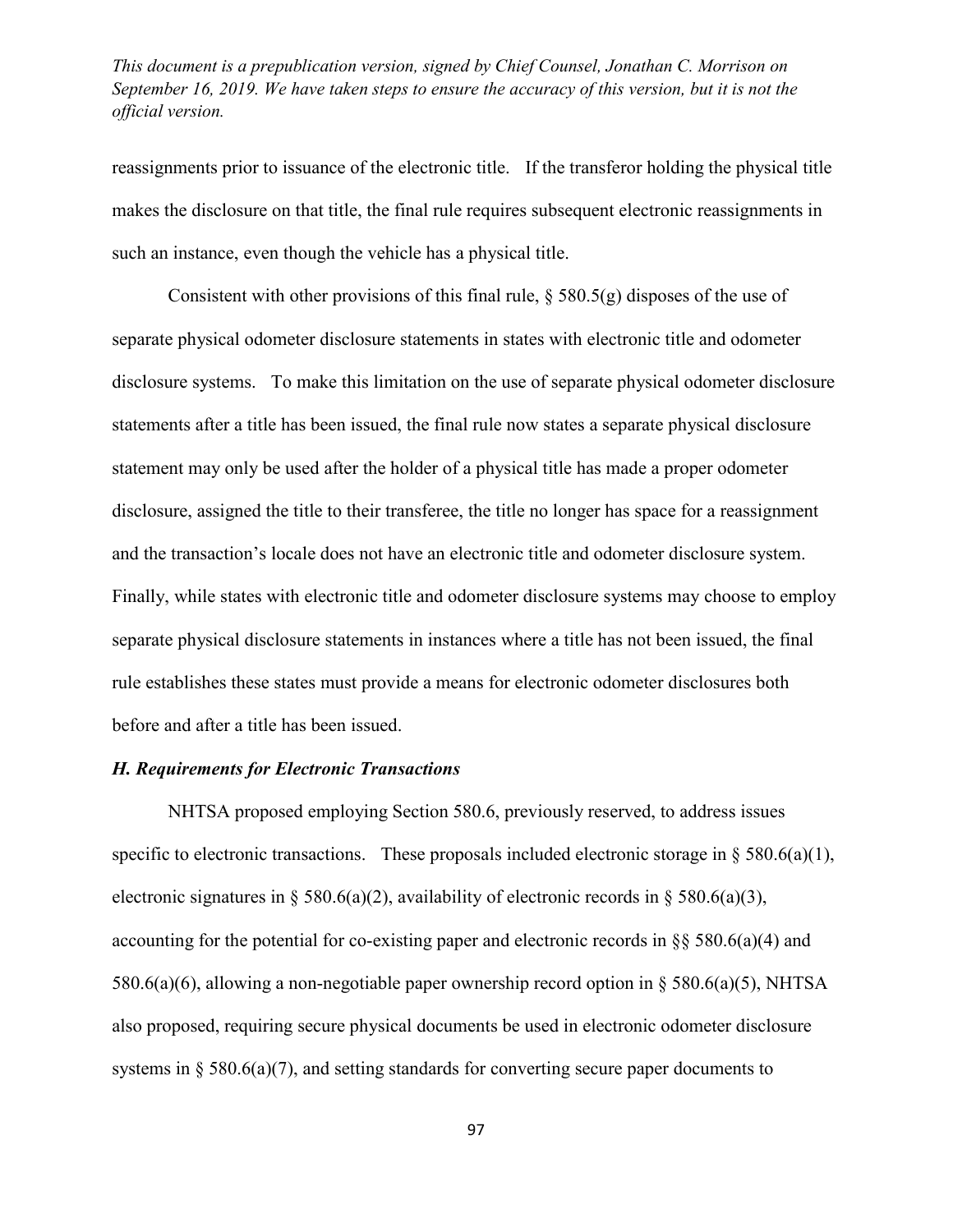electronic formats in  $\S$  580.6(a)(8).

As set out in the NPRM,  $\delta$ 580.6(a)(1) stated electronic records shall be retained in a format which cannot be altered, and which indicates any attempts to alter it. Commenters supported this proposal if the final rule allowed authorized alterations to the records to make corrections and other permissible changes. In response to these comments, the final rule makes several changes to this section. First, NHTSA has narrowed the applicability of this section from electronic "records" to electronic titles to remedy the overbreadth of our proposed language and for consistency with the remainder of the final rule. The final rule similarly changes the heading for § 580.6 to "Additional Requirements for Electronic Odometer Disclosures" to add clarity and precision. Proposed  $\S 580.6(a)(1)$  is now redesignated as  $\S 580.6(a)$  and, also for clarity,  $\S$ § 580.6(a)(2) through (8) are re-designated as  $\S$ § 580.6(b) through (h).

Section 580.6(a) of the final rule states electronic titles and power of attorney shall be retained in a format which cannot be altered unless such alterations are authorized and which indicates any unauthorized attempts to alter it  $(\xi 580.6(a)(1))$ . This language allows authorized modifications in response to comments requesting this authority. To assist in detecting odometer fraud, these records must be stored in an order that permits systematic retrieval (§ 580.6(a)(2)) for a minimum of five years following conversion to a physical title, issuance of a subsequent title, or permanent destruction of the vehicle. Absent those events, the record shall be retained indefinitely. Final rule  $\S$ § 580.6(a)(2) and (a)(3) mirror provisions for electronic record retrieval and storage that were found in  $\S$  580.6(a)(4) of the NPRM's regulatory text. These have been relocated as the focus of  $\S$  580.6, which has been narrowed to electronic odometer disclosures embedded in electronic titles and powers of attorney. The agency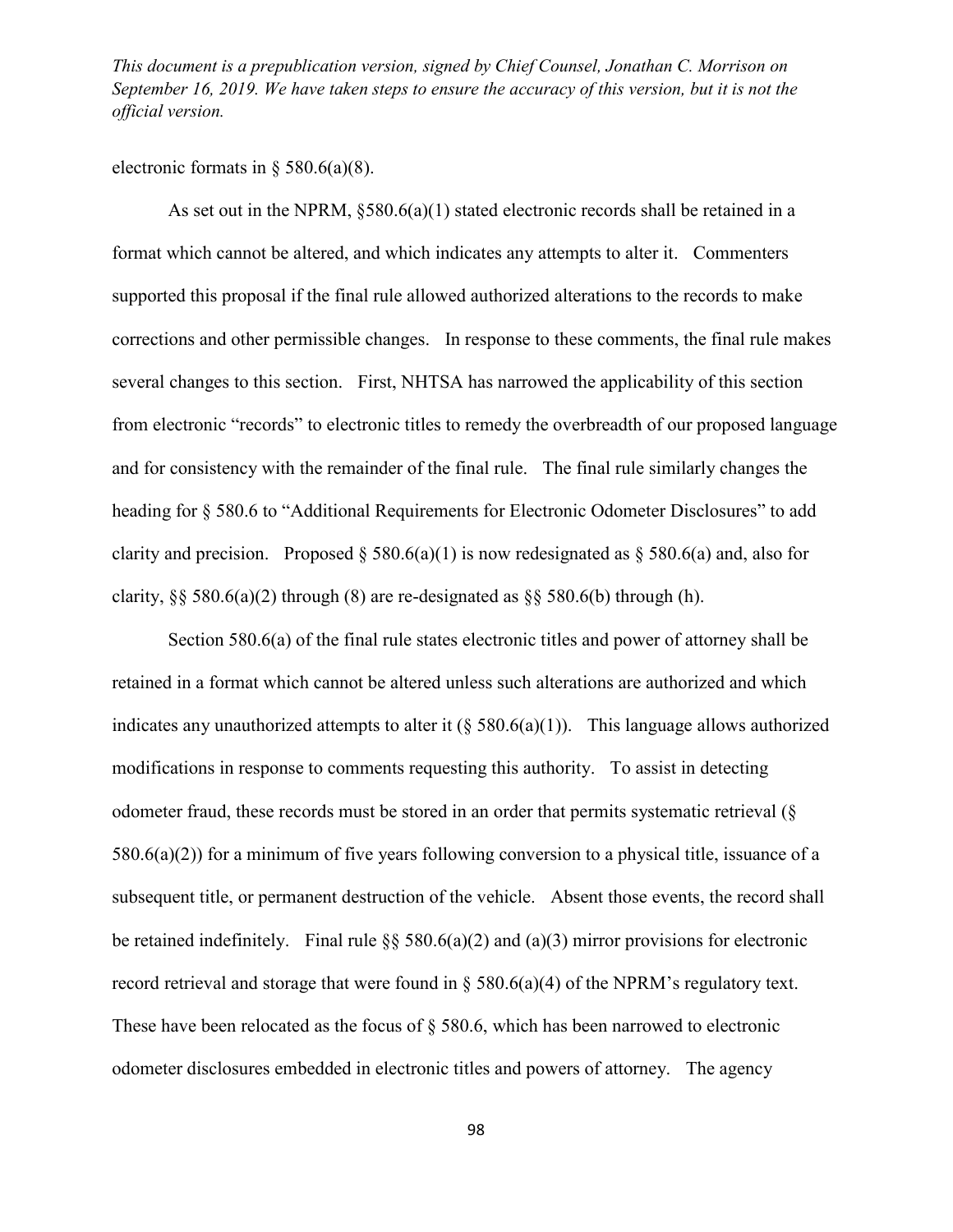observes that two commenters, Texas and California, indicated the five-year retention period was unnecessarily burdensome and suggested three and four years respectively. Although NHTSA acknowledges that a shorter retention period would be less burdensome, the agency believes effective detection and prosecution of odometer fraud requires that states retain records, as dealers must, for not less than five years.

The agency also proposed requirements for signatures in electronic transactions. Subsection 580.6(a)(2), as set forth in the NPRM, stated any electronic signature identify an individual, and, further specified a business or entity be identified if the individual is acting on behalf of that business or entity. Comments submitted in response to this proposal were generally split – states, AAMVA, and consumer or law enforcement-oriented groups supported it while dealers, auction firms, and their associations opposed it. Dealer groups believed the requirement to be unnecessary and inflexible as dealerships are entities regulated and licensed by their home states. Auction interests argued the requirement would impose a crippling burden on their ability to do business as they process hundreds or thousands of vehicles at a time. The final rule amends the language proposed in the NPRM to alleviate some of these concerns. Redesignated as § 580.6(b), this section is now restricted in application to electronic signatures made on odometer disclosures embedded in electronic titles or power of attorney. In contrast to our proposal, which was capable of being read as applying to all electronic transactions, the final rule requirement applies specifically to odometer disclosures.

In addition, the final rule also explains the requirement to identify both an individual and the entity that individual represents is, for auctions and dealers, limited to identifying the individual and the dealer or auction firm. NHTSA believes these modifications should relieve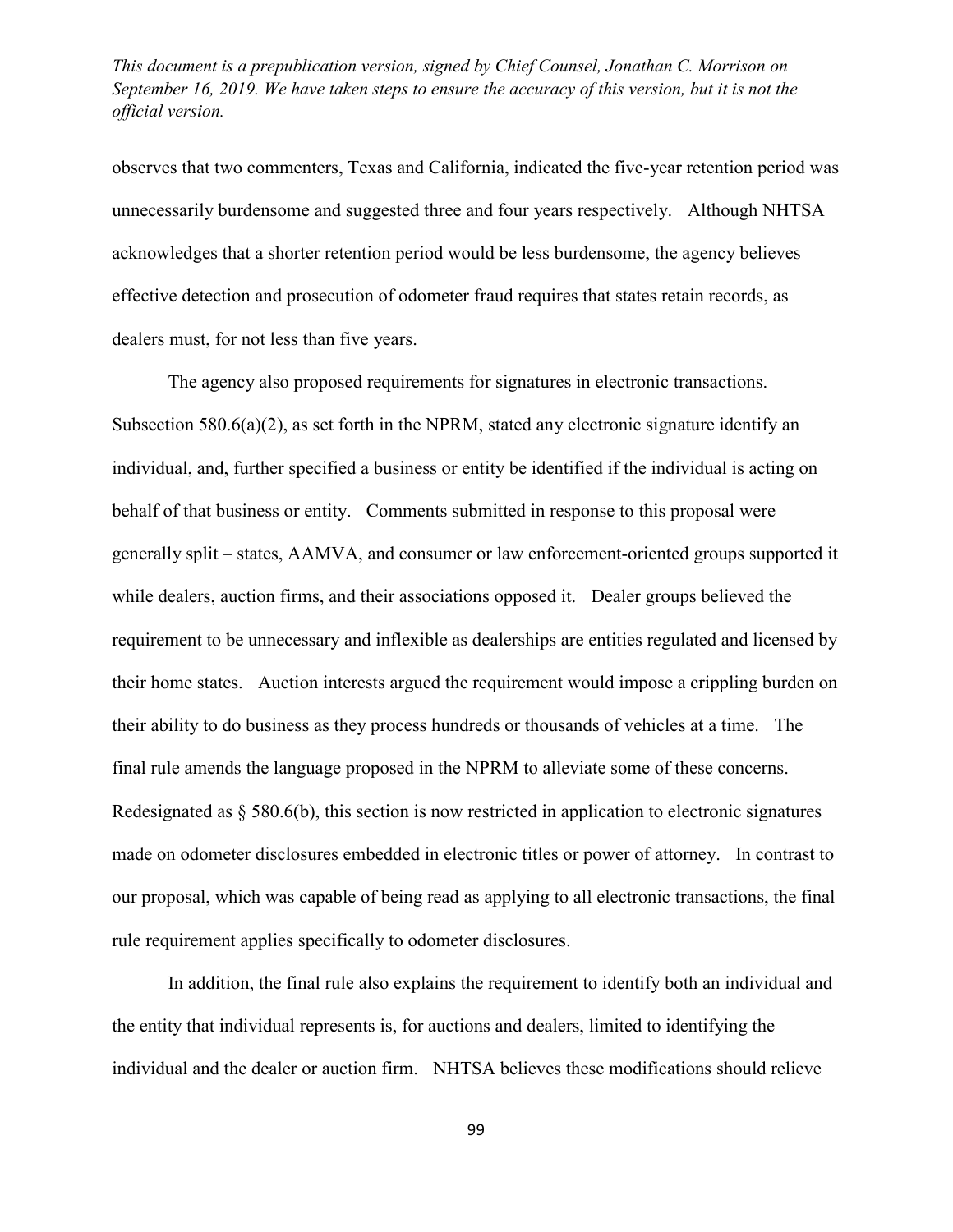auctions from identifying multitudes of consignees that bring cars to them for sale, particularly since auctions typically do not take title or execute odometer disclosures. The agency does not, however, believe the requirement to identify both an individual and an entity when the individual represents an entity, should be eliminated. Identity verification schemes may rely heavily on personal information, not business information. Considering this, maintenance of what may be a rapidly changing list of "authorized" employees for a business would impose burdens on states and promote misidentification.

Executing odometer disclosures requires notices, warnings, and instructions to be read, information to be supplied by the transferor, acknowledgement and acceptance of the disclosure by the transferee, and, in paper transactions, a copy of the signed disclosure statement must be given to the transferor by the transferee. Transitioning from paper to electronic odometer disclosure requires parties have this information available. Then NPRM proposed any requirement in Part 580 to disclose, issue, execute, return, notify, or otherwise provide information to another person is satisfied when the required information is electronically transmitted or otherwise electronically accessible to the party required to receive the disclosure. One association and one state opposed this proposal as imposing a requirement on states that more properly lies with the parties. Objection was also made to this requirement as "process based" and not transaction based because of the proposed § 580.6 applying to electronic transactions.

The final rule adopts the language proposed in  $\S$  580.6(a)(3) in the redesignated § 580.6(c) with modifications responsive to commenter concerns. NHTSA observes first that § 580.6 has been recast to focus on electronic odometer disclosures instead of transactions to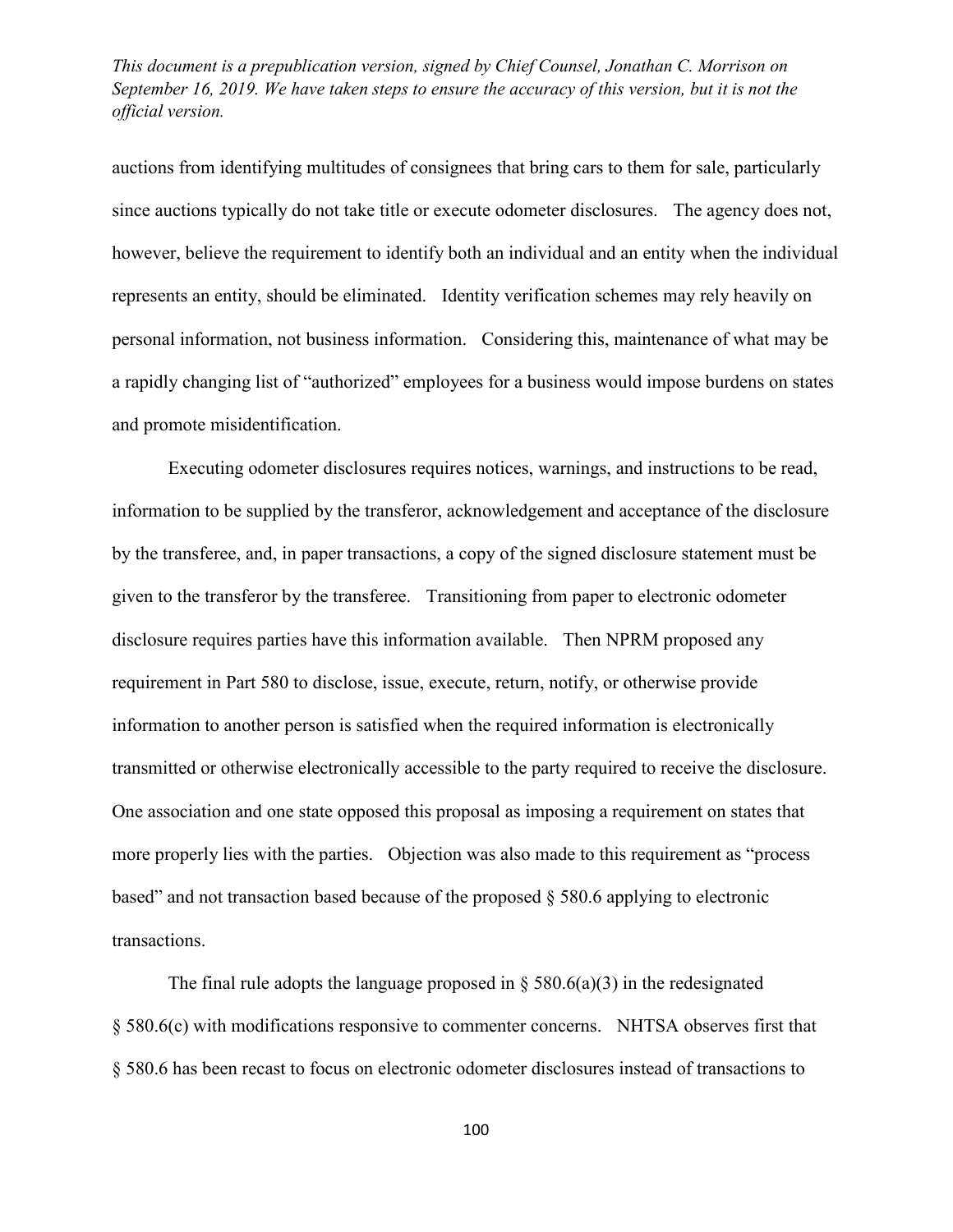correct the impression it applies to processes. In addition, the final rule strikes the word "execute" from the proposed regulatory text and directs a requirement to disclose, issue, return, notify, or otherwise provide information to another person in the course of an electronic odometer disclosure is satisfied when the required information is electronically transmitted or otherwise electronically available to the party required to review or receive it. Therefore, the final rule clarifies the information at issue is that which is necessary for an odometer disclosure, and the duty to provide it is satisfied when it is made available to a party. As any electronic odometer disclosure must, at a minimum, provide an opportunity for parties to the transfer to view information, this requirement does not, for all practical purposes, impose an unnecessary burden.

Paper and electronic title and disclosure systems are likely to coexist for the foreseeable future. The NPRM proposed adding two sections to 580.6 to address the issues posed by the coexistence of paper and electronic systems. Section 580.6(a)(4) proposed requiring prior paper titles be copied electronically and then destroyed when a new electronic title is created. To preserve the paper title as a record, NHTSA also proposed the electronic copy of the paper title be retained for five years. Section  $580.6(a)(6)$  proposed electronic title states must have an ability to issue secure paper titles and upon issuing such a title must invalidate any electronic title. Commenters supported these proposals but offered some concerns. One of these is that requiring destruction of physical titles by states is cumbersome, and the same purpose can be met by invalidating the paper title. Commenters also noted the requirement that only states can print paper titles might be too restrictive as technological advances might make it possible for secure paper titles to be produced by other entities. Indeed, one individual commenter suggested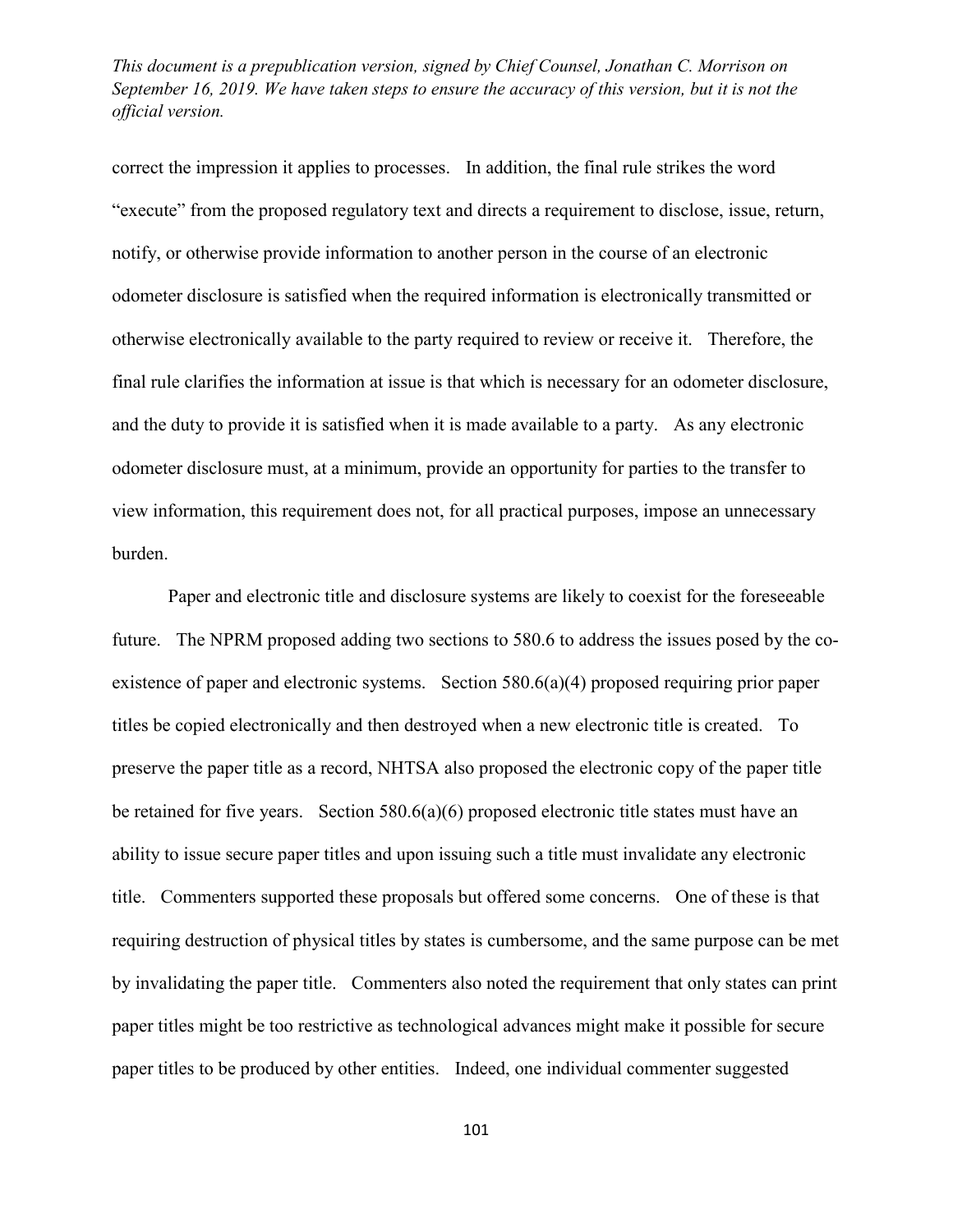individuals could print their own titles.

The agency is adopting the proposed sections with several modifications. Section 580.6(d), § 580.6(a)(4) in the NPRM, of the final rule requires states issuing electronic titles to obtain the prior physical title or proof that it was lost or invalidated before issuing a new title. These states must retain a physical or electronic copy of the physical title for five years, a period NHTSA believes is required for effective enforcement. As noted, the storage requirements for these records have been incorporated into the general requirements for storing electronic odometer disclosures in § 580.6(a) of this final rule. The final rule further adopts the language proposed in  $\S$  580.6(a)(6) of the NPRM without substantive change as  $\S$  580.6(f). NHTSA does not presently believe entities other than states should have the capability to issue titles.

NHTSA's NPRM proposed, in  $\S$  580.6(a)(5), that states with electronic title systems have the option of providing vehicle owners with a paper record of ownership, including odometer disclosure information, if that document clearly indicates it is not an official title or odometer disclosure for that vehicle. The comments received in response to this proposal were very supportive, with some commenters expressing reservations such a document could be used fraudulently if not clearly marked. The final rule adopts the proposal in  $\S$  580.6(e), allowing issuance of such a document if it clearly indicates it is not an official title for the vehicle and may not be used to transfer ownership.

States may implement electronic title and odometer disclosure schemes by employing physical documents at some stage of the process. NHTSA's approval of alternative odometer disclosure schemes presented by the Florida and New York petitions, was conditioned on the use of secure documents for portions of the odometer disclosure process. Section 580.6(a)(7) of the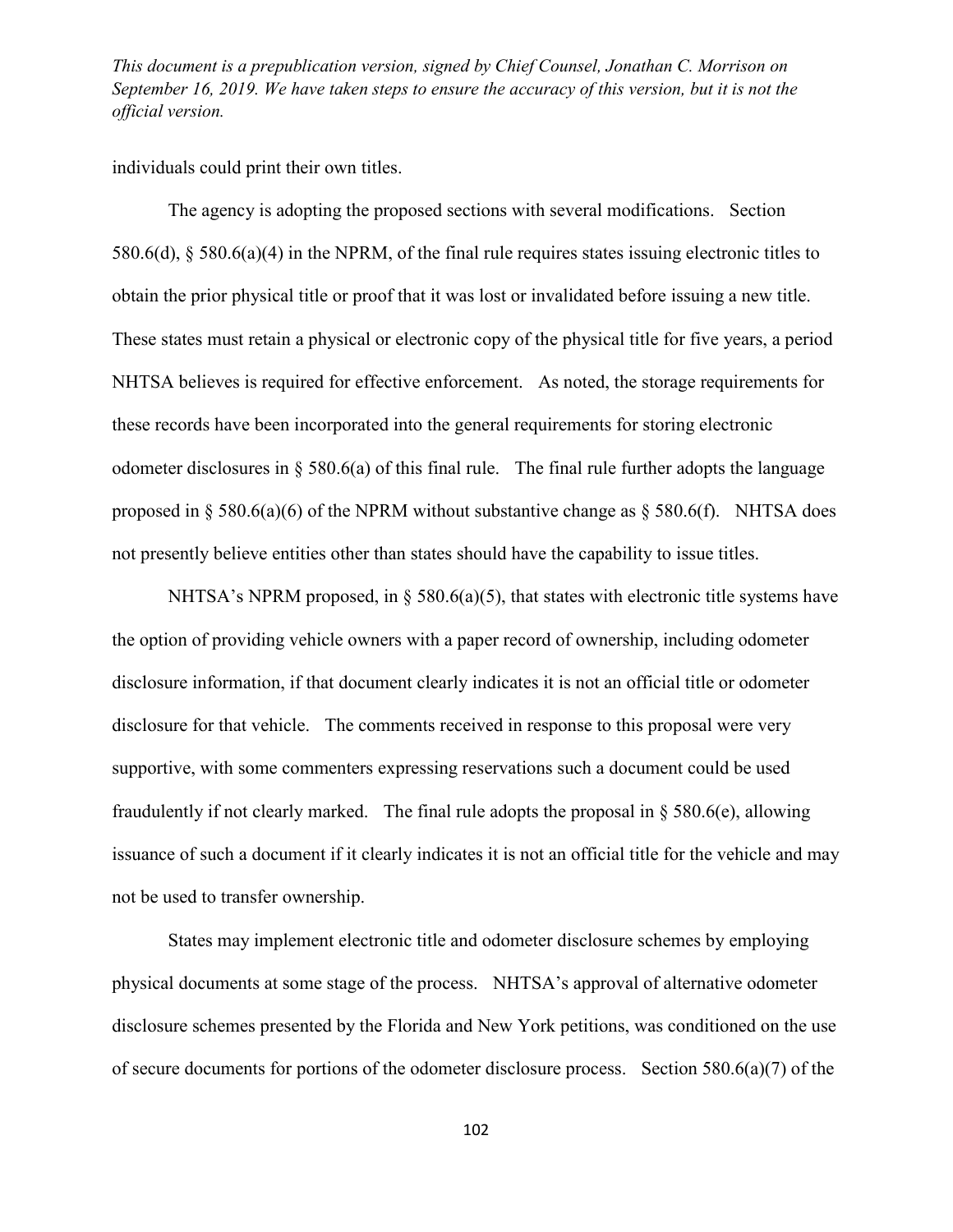NPRM proposed any physical documents used make odometer disclosures for entry into an electronic title and odometer disclosure system to comply with the existing requirements of Part 580. Comments directed toward this portion of the NPRM supported it, but two commenters, Arizona and Texas, respectively noted the proposed language conflicted or may conflict with other portions of the proposed rule.

The final rule adopts the regulatory text of  $\S$  580.6(a)(7) of the NPRM as  $\S$  580.6(g) and modifies the requirement that such a document meet the existing requirements of Part 580. For clarity and to eliminate conflicts with other provisions, the final rule paragraph states any document used to make odometer disclosures into an electronic system must be set forth by means of a secure printing process or other secure process. In addition, the final rule specifies the foregoing requirement does not apply to a lessee's odometer disclosure made in conformance with § 580.7.

The simultaneous existence of both paper and electronic title and odometer disclosure systems requires paper documents be converted into electronic records. As NHTSA remained concerned document conversion presented opportunities for fraud,  $\S$  580.6(a)(8) of the NPRM proposed processes for converting titles and other secure documents to electronic copies maintain security features and that scanning be made in color at a resolution of 600 dpi. Commenters reacted strongly to this proposal and argued strenuously that it was ill founded, costly, and impractical. After consideration of these comments, the agency agrees a 600-dpi requirement is impractical and that a 200-dpi standard should provide the required level of security. Accordingly, the final rule redesignates the proposal's paragraph  $\S$  580.6(a)(8) as  $\S$ 580.6(h), eliminates the requirement that scanning or imaging be performed in color and reduces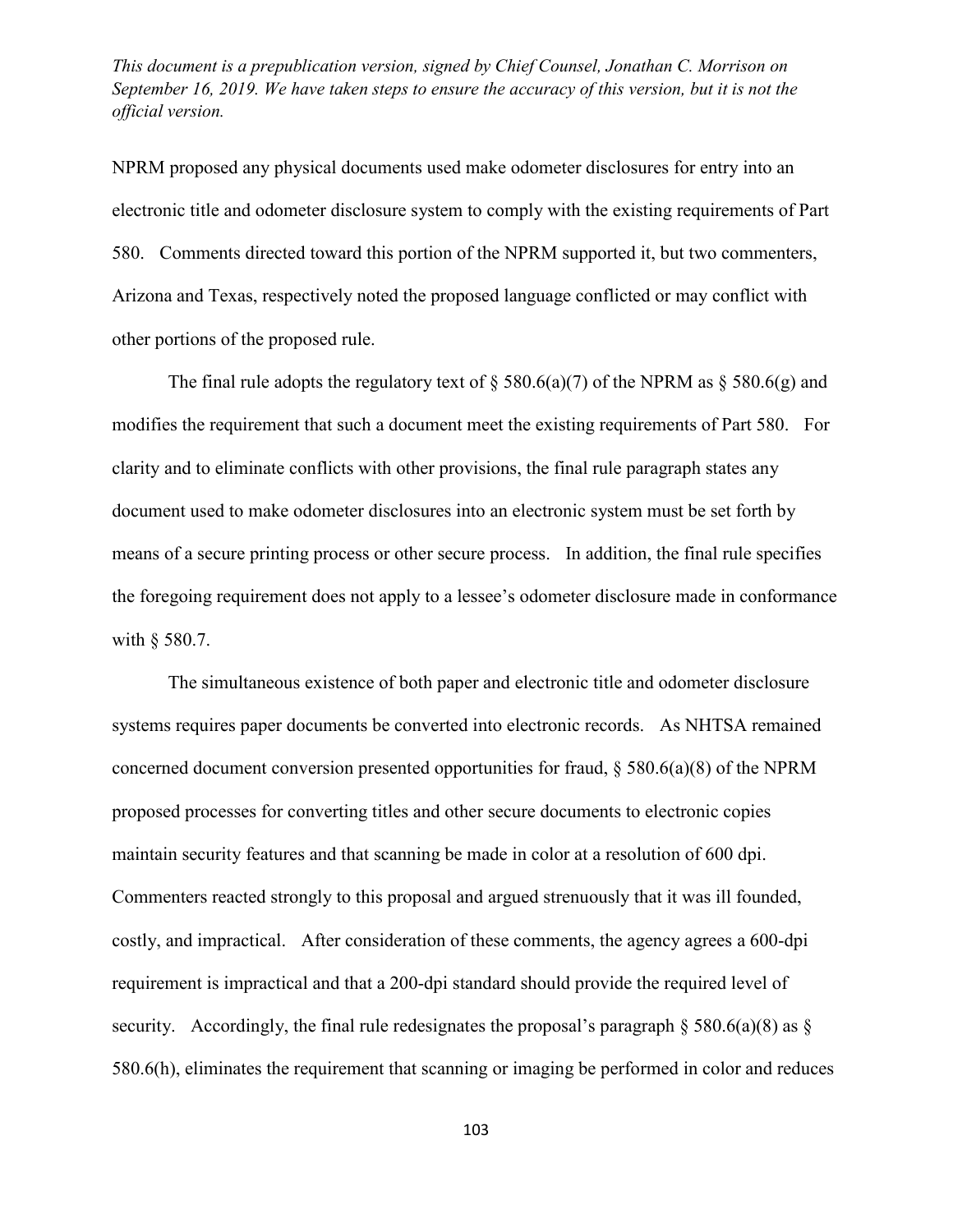the required resolution to not less than 200 dpi.

Texas submitted comments suggesting an additional two subsections be added to § 580.6. The first of these would make an explicit provision for using a power of attorney in an electronic title jurisdiction where the transferor holds a lost physical title. Rather than have the transferor execute a power of attorney and then have the transferee obtain a physical title and then convert it to electronic form, the provision would allow use of a single power of attorney to complete the transaction and convert the title. NHTSA concurs with adding this provision, which is adopted by this final rule as § 580.6(i). Texas also offered an amendment providing that reassignment documents may not be used for making odometer disclosures with an electronic title because there is no physical limit on the number of reassignments that can be incorporated into such a title. The agency agrees this provision is desirable and has added  $\S$  580.6(j) to implement it in the final rule.

### *I. Leased Vehicles*

Leased vehicles present challenges in making odometer disclosures because they are held by a lessee while the lessor holds the title and, without the title accompanying the vehicle, frequently transferred by the lessee to a transferor. Section 580.7 establishes special procedures to ensure accurate mileage information is provided by the lessee to the lessor so the lessor can execute the odometer disclosure on the title. The NPRM proposed amendments to § 580.7 allowing the required documents be in the form of "electronic documents." Commenters generally supported the proposed amendments provided NHTSA did not extend the proposal to require states to play a role in facilitating lease vehicle disclosures. Many commenters noted the use of the terms "physical document" and "electronic document" as employed in the proposed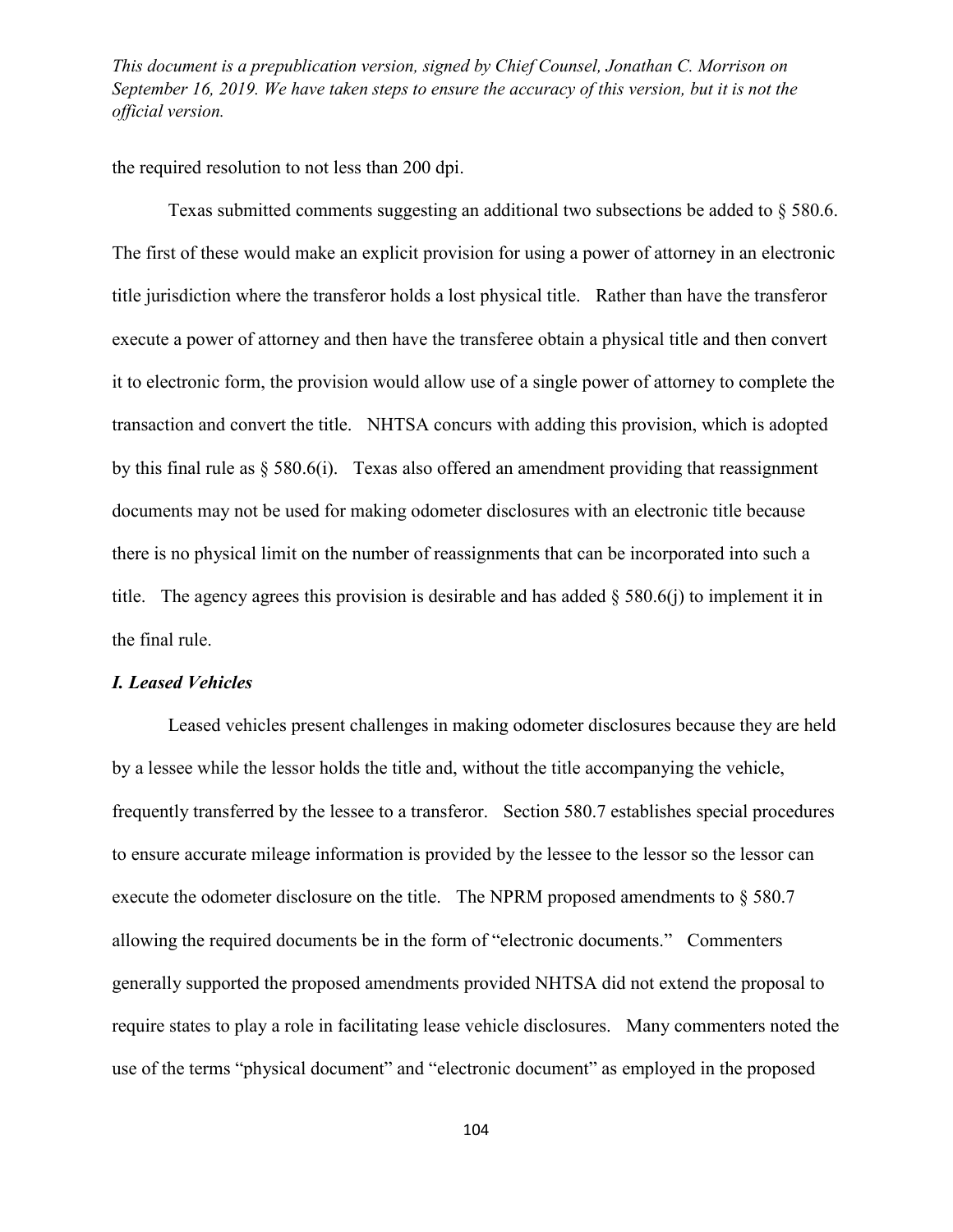regulatory text were incompatible with the definitions and security requirements of these documents proposed elsewhere in the NPRM. Consistent with the revisions this final rule makes to the definitions in  $\S$  580.3, this final rule revises  $\S$  580.7 by eliminating references to "physical document" and "electronic document" and stating required communications may be made electronically and in writing. Because the existing paper process does not contain such a requirement, the final rule also eliminates a proposal stating a lessee completing an electronic odometer statement must separately acknowledge understanding federal and applicable state law requirements prior to signing the disclosure.

### *J. Document Retention*

Part 580's document retention requirements provide for the maintenance of records essential to establishing the paper trail used to detect and prove cases of odometer fraud. Section 580.8, applicable to dealers and distributors, and § 580.9, which applies to auction companies were both the subject of amendments proposed to include electronic copies or electronic documents as an acceptable form of record. The NPRM further proposed § 580.8 specify dealer electronic records be retained in a format which cannot be altered, and which indicates any attempts to alter it. Commenters questioned whether extending paper record requirements would be necessary in electronic title and odometer disclosure states given those states would store the same data. Comments also questioned the use of the term "electronic document" and "physical document" in the proposal given the definition proposed in § 580.3. Other comments questioned the proposal's amending the requirements for odometer disclosure statements for dealers and distributors while not applying similar requirements to leased vehicle documents and powers of attorney. The final rule makes several changes to the amendments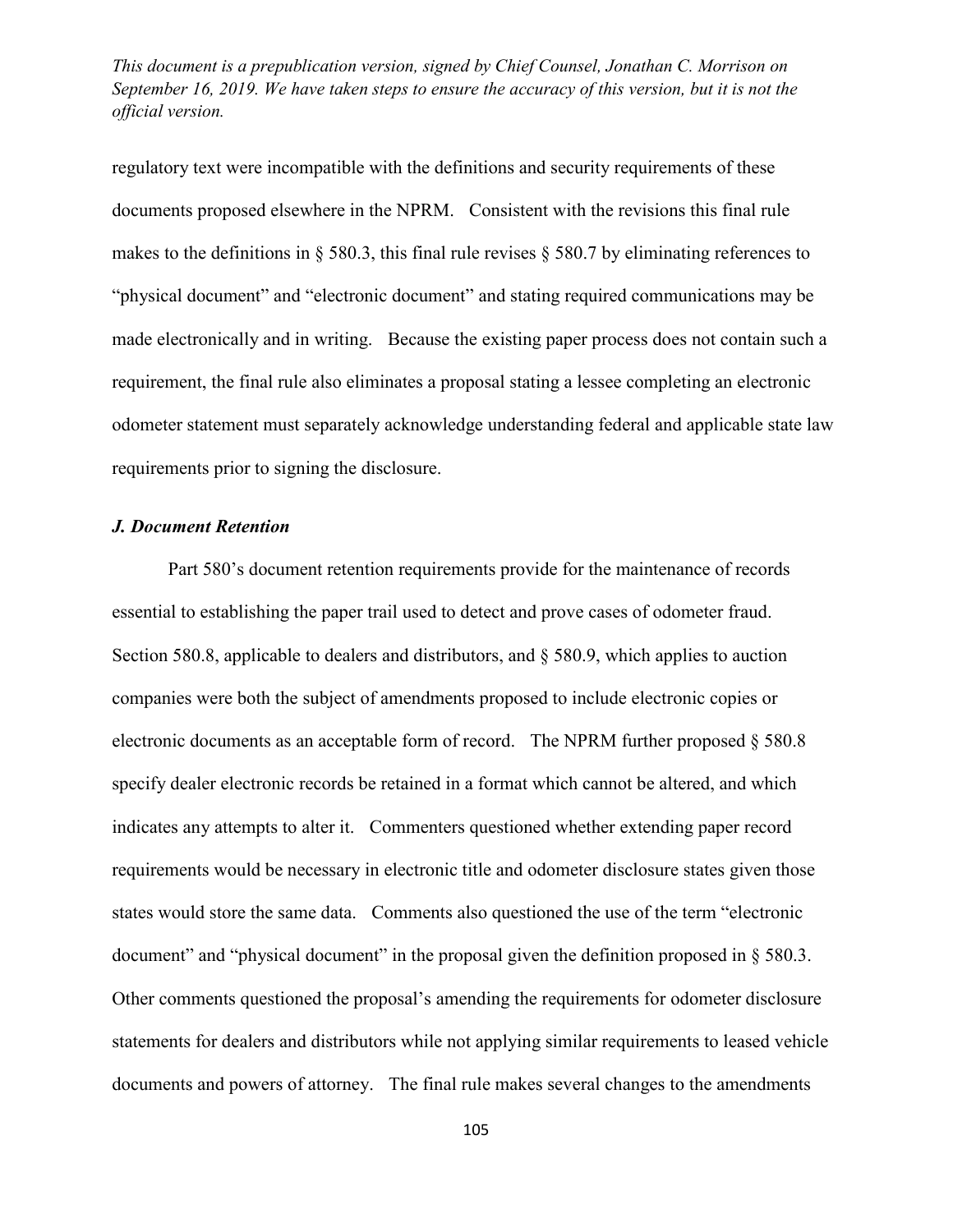## proposed in the NPRM in response to these comments

This final rule amends § 580.8(a) to provide dealers and distributors must retain paper or electronic copies of each odometer mileage statement they issue and receive for five years. The final rule further states electronic data shall be retained so it cannot be altered and which indicates any attempts to alter it. Similarly, the final rule amends  $\S$  580.8(c) to require dealers and distributors to retain paper or electronic copies of each power of attorney, executed pursuant to §§ 580.13 and 580.14, that they receive for five years and imposes the same storage requirements for electronic documents as found in § 580.8(a). Section 580.8(b) is also amended to require lessors to retain both written and electronic odometer disclosure statements they receive from lessees for five years and, if the disclosure is electronic, the data shall be retained so it cannot be altered and which indicates any attempt to alter it. The final rule also adds a new paragraph, § 580.8(d), specifying that in the case of odometer disclosure statements made on electronic titles or electronic powers of attorney, dealers and distributors need not retain the data if the jurisdiction retains this information for five years and makes it available to these dealers and distributors at their principal place of business. To ensure these records are available to enforcement officials, the paragraph further states such data must be available at the dealer or distributors place of business upon demand.

As proposed in the NPRM, § 580.9, establishing document retention requirements for auction companies, employed the terms "electronic document" and "physical document" to describe the materials they must retain. Consistent with other changes made in this final rule, this section dispenses with those terms as used in the NPRM and states that the information may be physical or electronic. Also, the final rule replaces the term buyer in § 580.9(b) with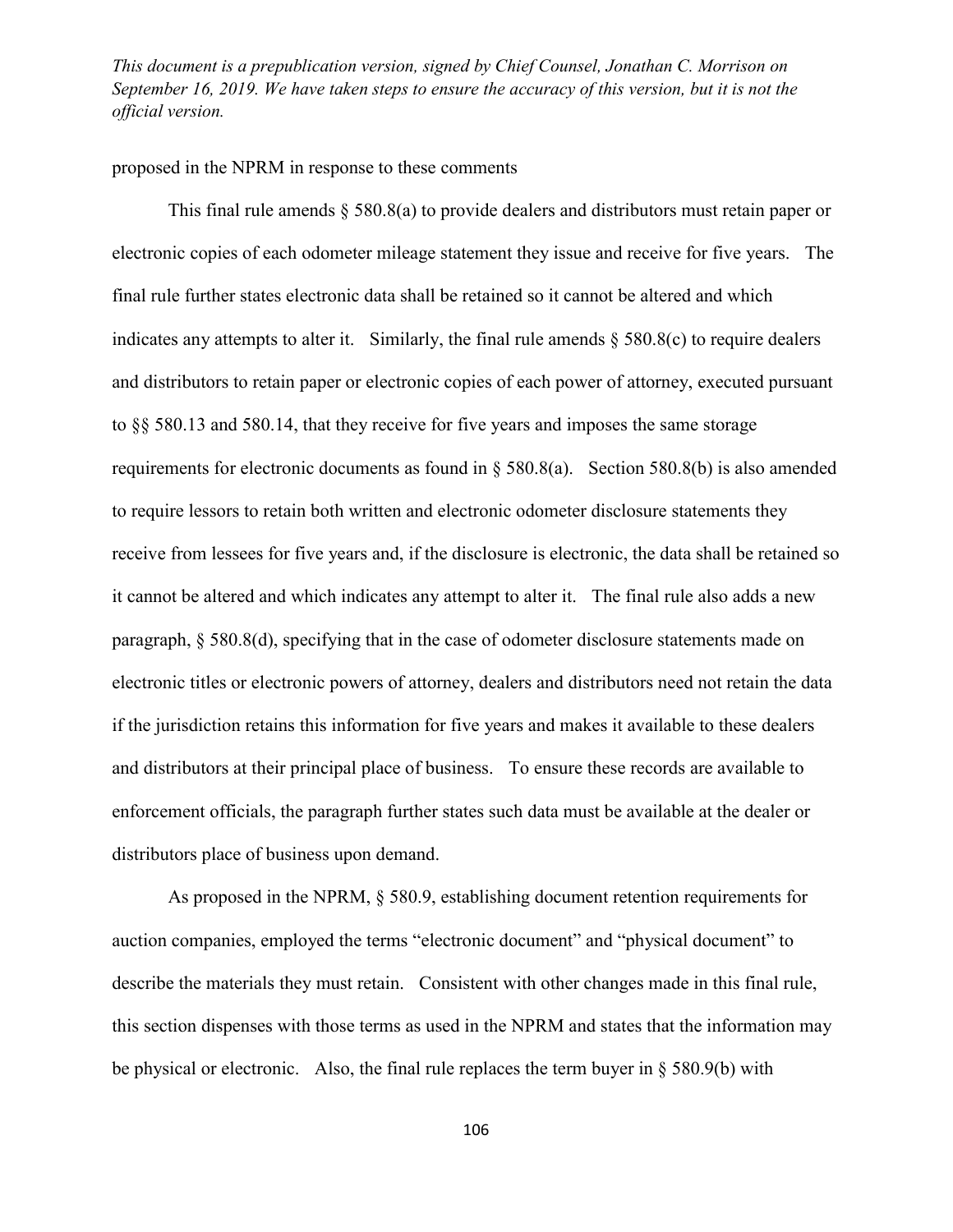"transferee" as that term is employed throughout Part 580.

### *K. Power of Attorney*

As required by the Truth in Mileage Act of 1986 (TIMA), NHTSA issued a final rule in August 1988 (53 FR 29464), stating odometer disclosures may only be made on the vehicle title unless the vehicle has never been titled or the title did not contain sufficient space for the disclosure. *Id*. at 29471. The command that odometer disclosures can only be made on the title could cause serious difficulties in instances where the title was held by a lienholder because the title, and the means for making an odometer disclosure, would not be available to the owner of the vehicle subject to the lien if that owner wished to sell the vehicle or trade it in when buying a new car. Congress responded to the foregoing final rule by inserting a provision in the Pipeline Safety Reauthorization Act of 1988 (Pub. L. 100-561) amending TIMA's requirement that odometer disclosures be made only on the title. This amendment allowed use of a special power of attorney for executing odometer disclosures when a title is physically held by a lienholder. NHTSA implemented changes to Part 580 authorizing use of this power of attorney by an interim final rule published in the Federal Register on March 8, 1989. (54 FR 9609). NHTSA later expanded the applicability of the power of attorney provisions to instances where the title was held by a lienholder or the title was lost. (54 FR 35879).

The advent of electronic title and odometer disclosure systems presents challenges stemming from the requirement that odometer disclosures must be made on the title, a reassignment document if no space for disclosure is available on the title, or through the special power of attorney when a title is physically held by a lienholder or has been lost. If an electronic title is subject to an electronic lien, it is not available to the vehicle owner to allow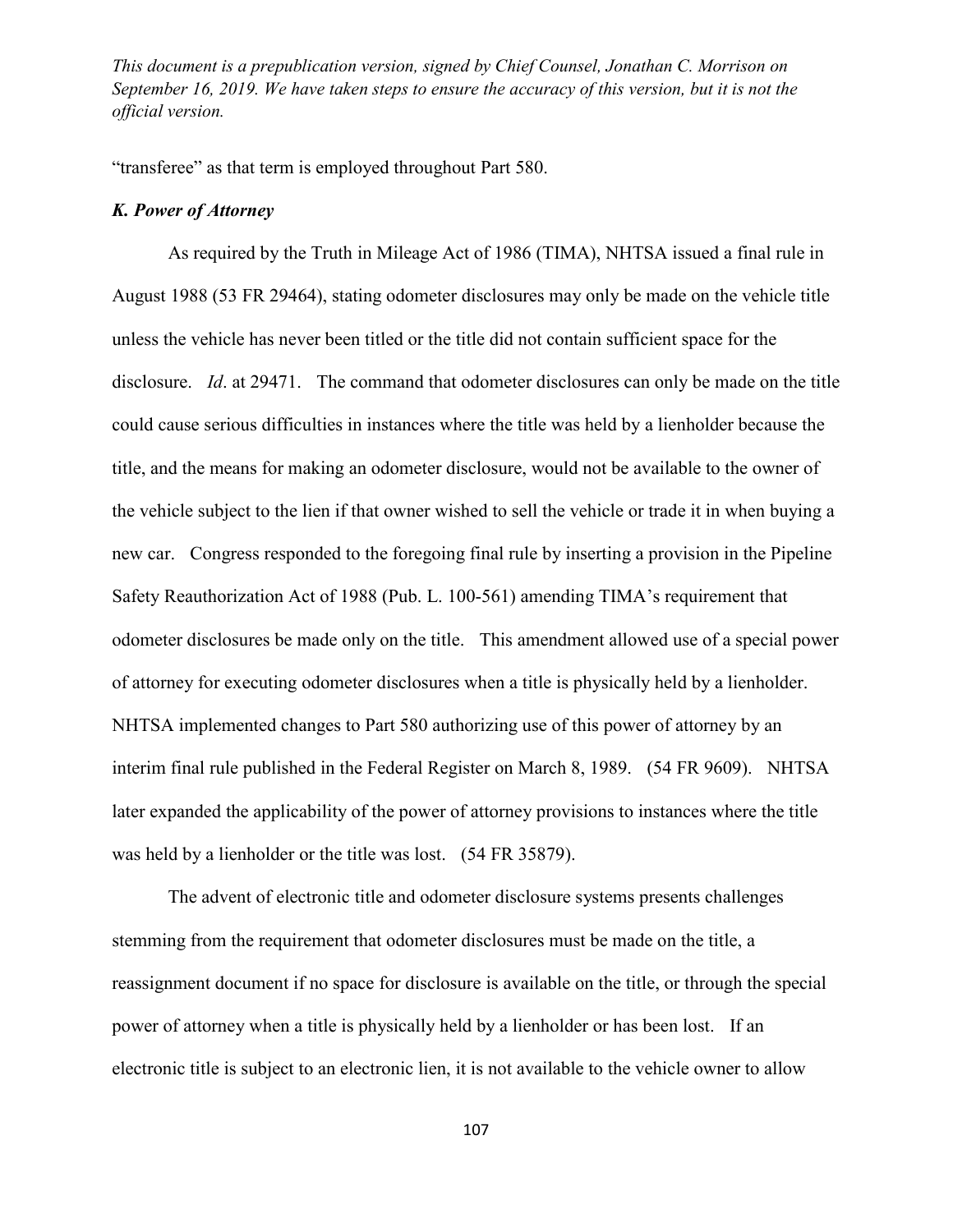odometer disclosure until the lien is released. Further, as explained in the NPRM, a person holding an electronic title issued in one state may wish to sell their vehicle in a state that does not have an electronic title and odometer disclosure capability. Again, this vehicle owner would not have a title on which to make an odometer disclosure unless they obtained a printed title from their state beforehand.

NHTSA proposed amending § 580.13(a) and (b), to allow an individual with a vehicle titled in an electronic title state to use a power of attorney to sell a vehicle in a paper title state. Based on the belief that a power of attorney should not be needed when electronic titles and disclosures were available, the agency limited their use to the paper format. Commenters observed the NPRM's view a power of attorney would be useful in interstate transactions from an electronic title state to a paper state was flawed as the transferor would still need a paper title to register the vehicle. Most commenters advocated having both electronic and paper versions of the power of attorney in jurisdictions with electronic title and odometer systems. Three commenters noted language in §580.13(f) stating ". . . if the mileage disclosed on the power of attorney form is lower than the mileage appearing on the title, the power of attorney is void and the dealer shall not complete the mileage disclosure on the title" (emphasis added) is erroneous. These commenters noted the dealer does not complete the disclosure and should be changed to "transferee." Another commenter encouraged amending  $\S$  580.13(f), which specifies that a power of attorney is void if the odometer reading on the power of attorney is lower than on the title, to accommodate instances where the disclosure properly reports the odometer reading is known to be in excess of mechanical limits or is "not actual." This commenter further asked that this section allow for electronic submission of an original power of attorney by scanning or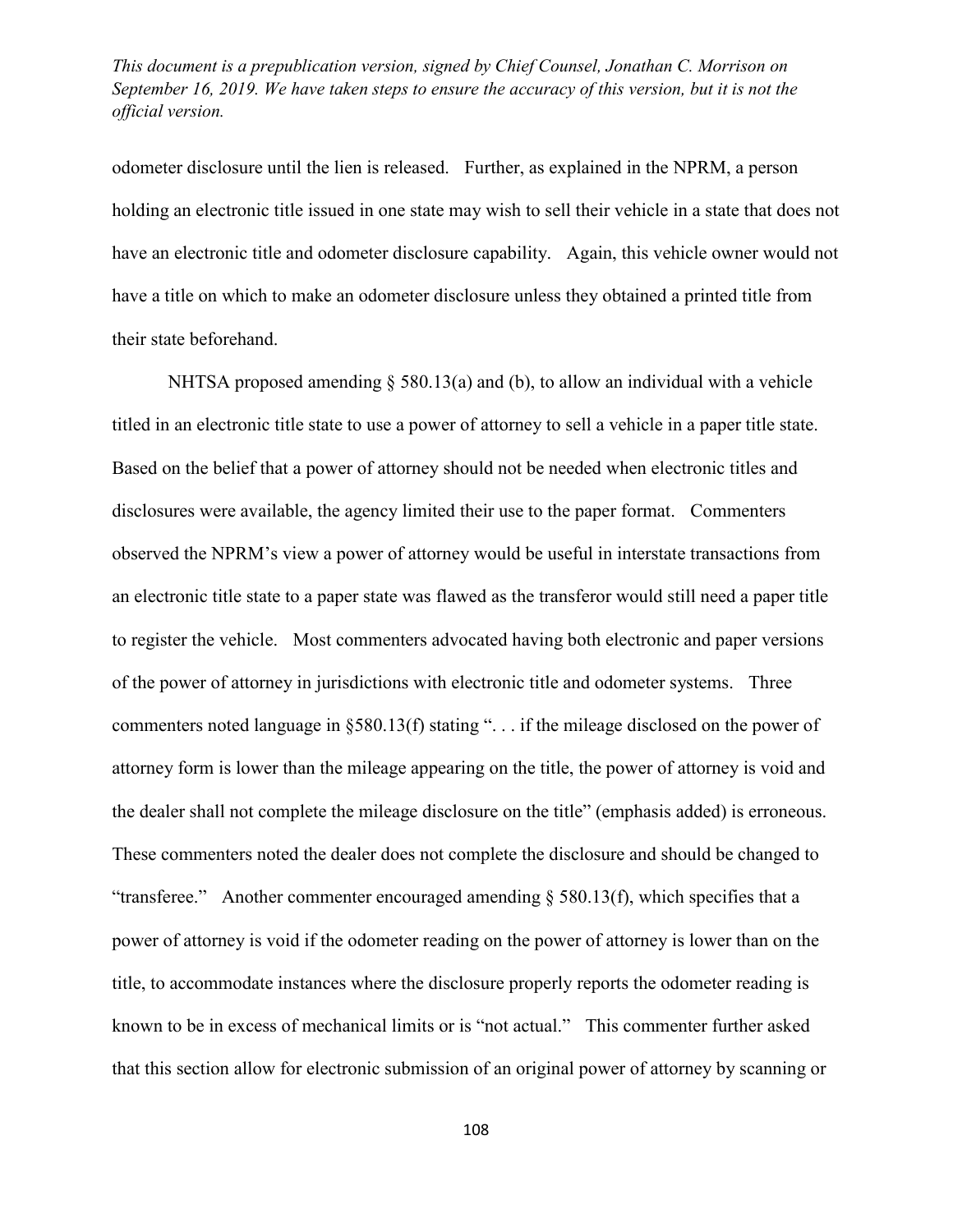imaging and that  $\S 580.16$  be amended to specify that a copy of a power of attorney be made available upon request rather than returned. Other comments noted an electronic title could be unavailable when subject to an electronic lien or in the event technical issues in an electronic system made titles temporarily unavailable. Commenters aligned with lenders asked the power of attorney be expanded so lenders could perform disclosures for their clients.

The agency is adopting several changes to this portion of the final rule in response to the comments. For clarity, these amendments required bifurcating the former  $\S$  580.13(a) into two paragraphs, §§ 580.13(a) and (b), and redesignating the former §§ 580.13(b) through (f) as §§ 580.13 (c) through (g). This final rule adds a new paragraph, § 580.13(h) as explained below.

Section 580.13(a) now specifies a power of attorney may be either a paper document, defined as an "Original power of attorney" in § 580.3, or may exist in electronic form consistent with the final rule's definition of "Electronic power of attorney." The restriction on the use of the power of attorney when the title is lost or is physically held by a lienholder remains in place for physical or paper titles. However, either an electronic power of attorney or an original power of attorney may be used when a paper title is lost or held by a lienholder. Given the likelihood that electronic title and odometer disclosure systems will not be implemented across the nation in the foreseeable future, the final rule provides a power of attorney may be used if the title in question is electronic. For an electronic title, the final rule allows use of a power of attorney under two circumstances. The first is when the electronic title is held or controlled by a lienholder. In NHTSA's view, this situation is analogous to that where a paper title is physically held by a lienholder as the title is not available to the transferor because the title will only be released when the lien is satisfied. The final rule also provides a power of attorney may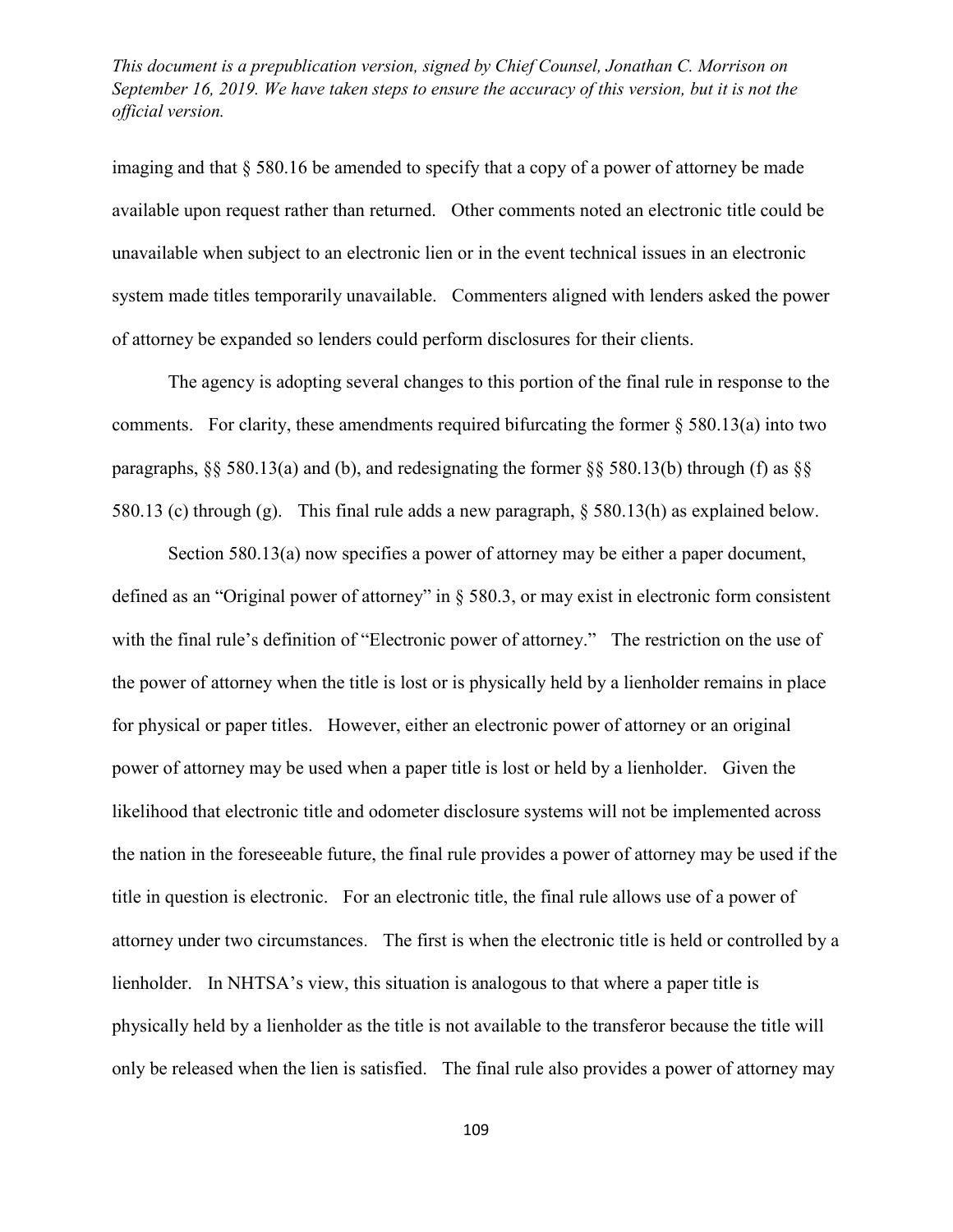be used when an electronic title cannot be accessed. The term "accessed" is employed here as defined in § 580.3 and therefore means the power of attorney may be used only in circumstances where either a transferee or a transferor does not have the ability to make authorized changes to the electronic title. In incorporating this provision into the final rule, NHTSA believes it offers the flexibility required to allow transferors with electronic titles to sell or trade in vehicles in states without electronic titles or odometer disclosure systems when the transferor did not obtain a paper title prior to the transfer.

NHTSA believes the foregoing changes to  $\S$  580.13(a) address the pre-eminent concerns expressed by most commenters. The final rule allows both physical and electronic powers of attorney to afford the flexibility required to facilitate vehicle transfers as states transition from paper to electronic titling and odometer disclosure. The agency acknowledges a power of attorney will not, in transactions where vehicle with an electronic title is transferred in a jurisdiction without electronic titles, allow the transferee to register and title the vehicle without obtaining a paper title from the transferor's state. Nonetheless, that same obstacle exists today in interstate transactions involving a lost physical title or one that is physically held by a lienholder.

This final rule also amends former  $\S$ § 580.13(a) through (e), now redesignated as  $\S$ § 580.13(b) through (f) to make these sections consistent with changes implemented elsewhere. Where it appeared, the term "state" is now replaced with "jurisdiction" to conform to the definition added in § 580.3. References to the power of attorney are also modified by use of the terms "original" and "electronic," and the term "title" is similarly modified by the terms "electronic" or "physical." Because of concerns raised by the potential for illegible signatures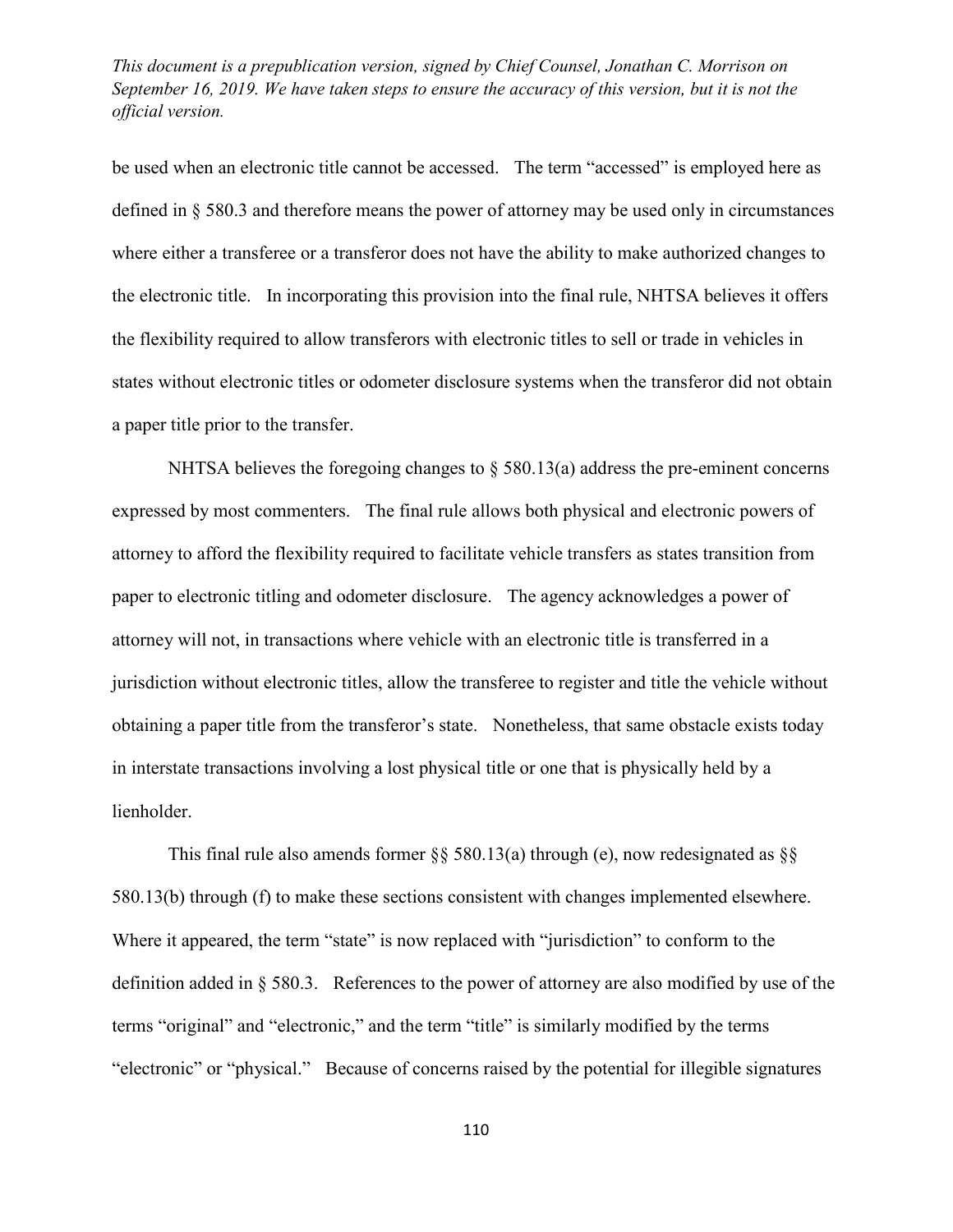or address information in instances where a "pen pad" or similar device for recording hand written information electronically may be used, these sections have also been changed to require a printed name and a printed address.

NHTSA has also made amendments responding to comments addressing the former § 580.13(f), now redesignated at  $\S$  580.13(g), and added a new paragraph  $\S$  580.13(h). Along with adding the necessary terms to accommodate electronic and original powers of attorney and physical and electronic titles to the former § 508.13(f), the final rule now provides two exceptions to the requirement that mileage shown to be lower than that disclosed on the title voids the power of attorney. The two exceptions added reflect two instances where the mileage on the power of attorney may properly be lower than that shown on the prior title – when the transferor states that the mileage shown reflects mileage in excess of the designed mechanical odometer limit or that the mileage shown does not reflect the actual mileage. This final rule also removes the word "dealer" in this paragraph and replaces it with the word "transferee" for consistency. This final rule also adds  $\S$  508.13(h), allowing states to receive copies of an original power of attorney in an electronic format after scanning or imaging.

This final rule also amends §§ 580.14 through 16 to allow for the use of both electronic and original powers of attorney, electronic and physical titles and to replace "state" with "jurisdiction" consistent with the definitions in  $\S$  580.3. As  $\S$  580.14 sets out the requirements of Part B of the power of attorney and is a counterpart to Part A addressed by § 580.13, the final rule also adds the requirement transferees provide a printed name and a printed address in §§ 580.14(b)(3) and (b)(4). Consistent with  $\S$  580.13(g) of this final rule,  $\S$  580.15 – establishing the certification requirements for a person exercising the power of attorney – is modified to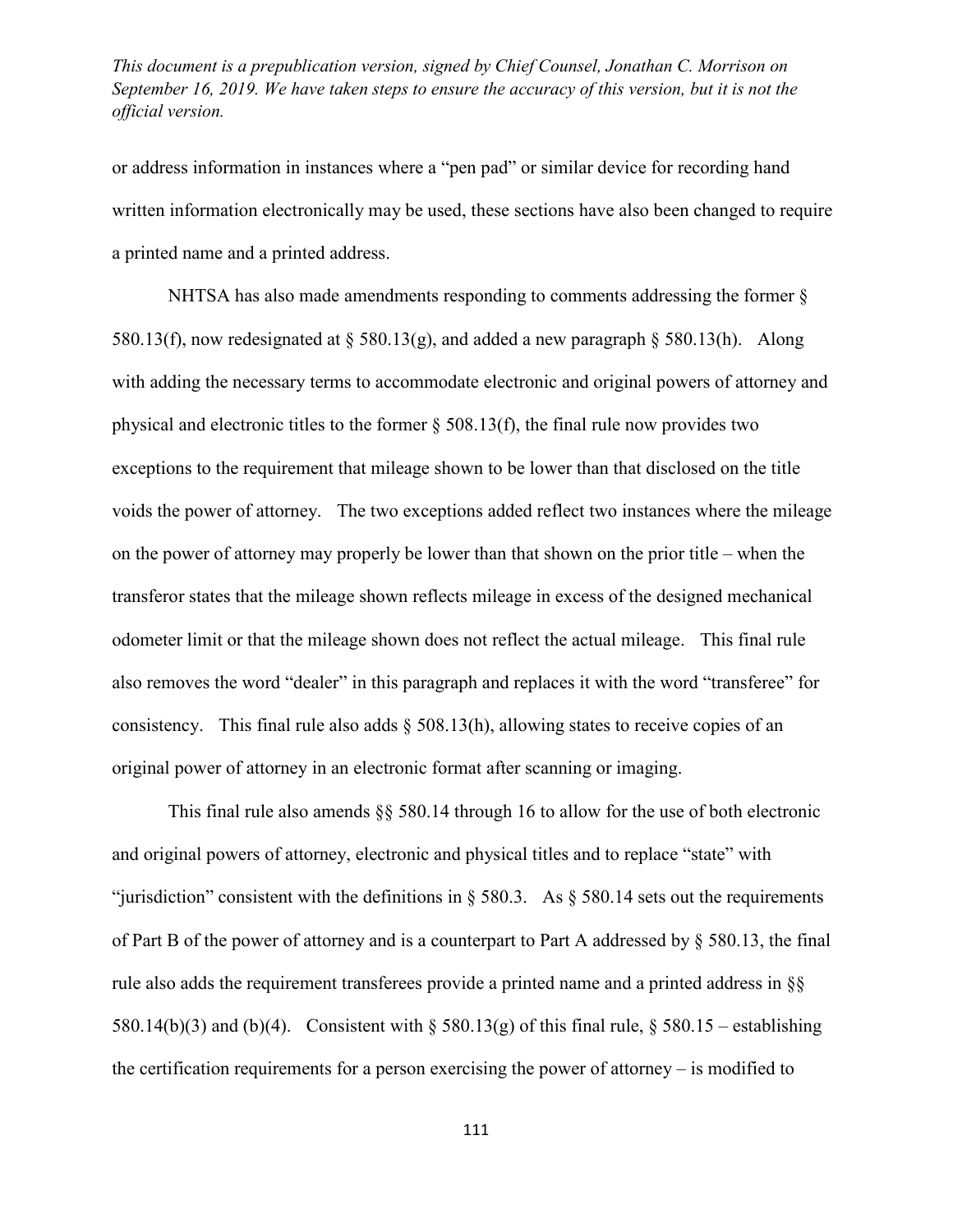account for situations where a transferor has indicated mileage exceeds mechanical limits of the odometer or has stated the odometer does not reflect the actual mileage. Therefore, §580.15(a) is revised to relieve the person making the certification from attesting that the mileage they disclosed (as authorized by the power of attorney) is greater than that previously shown in the title or a reassignment document if they disclosed that the mileage exceeds mechanical limits or the odometer reading does not reflect the actual mileage. The foregoing change to  $\S$  580.15(a) requires restructuring the remainder of this section for clarity. Accordingly, § 580.15(b) is redesignated in the final rule as  $\S 580.15(c)$  and the final sentence of the former  $\S 580.15(a)$  is now § 580.15(b). In addition to the redesignation, § 580.15(c) is also modified to provide an exception to voiding the power of attorney for mileage inconsistency where the disclosure states the mileage is in excess of mechanical limits or does not reflect the actual mileage. The final rule makes another revision for consistency by replacing the term "purchaser" with "transferee" in 580.16(b).

### *L. Exemptions*

NHTSA's NPRM proposed amending §580.17(3), exempting any vehicle more than 10 years old from the odometer disclosure requirements, to raise this exemption to 25 years. Comments submitted in response to the proposal were consistent in raising concerns about how such a change would be implemented because many vehicles exempt under the former rule would no longer qualify, but may have already been claimed as exempt. Far less consensus existed in consideration of the wisdom of changing the exemption. Some commenters strongly supported the proposal, citing the increased age of the vehicle fleet and providing anecdotal evidence of significant odometer fraud prosecutions involving older vehicles. One commenter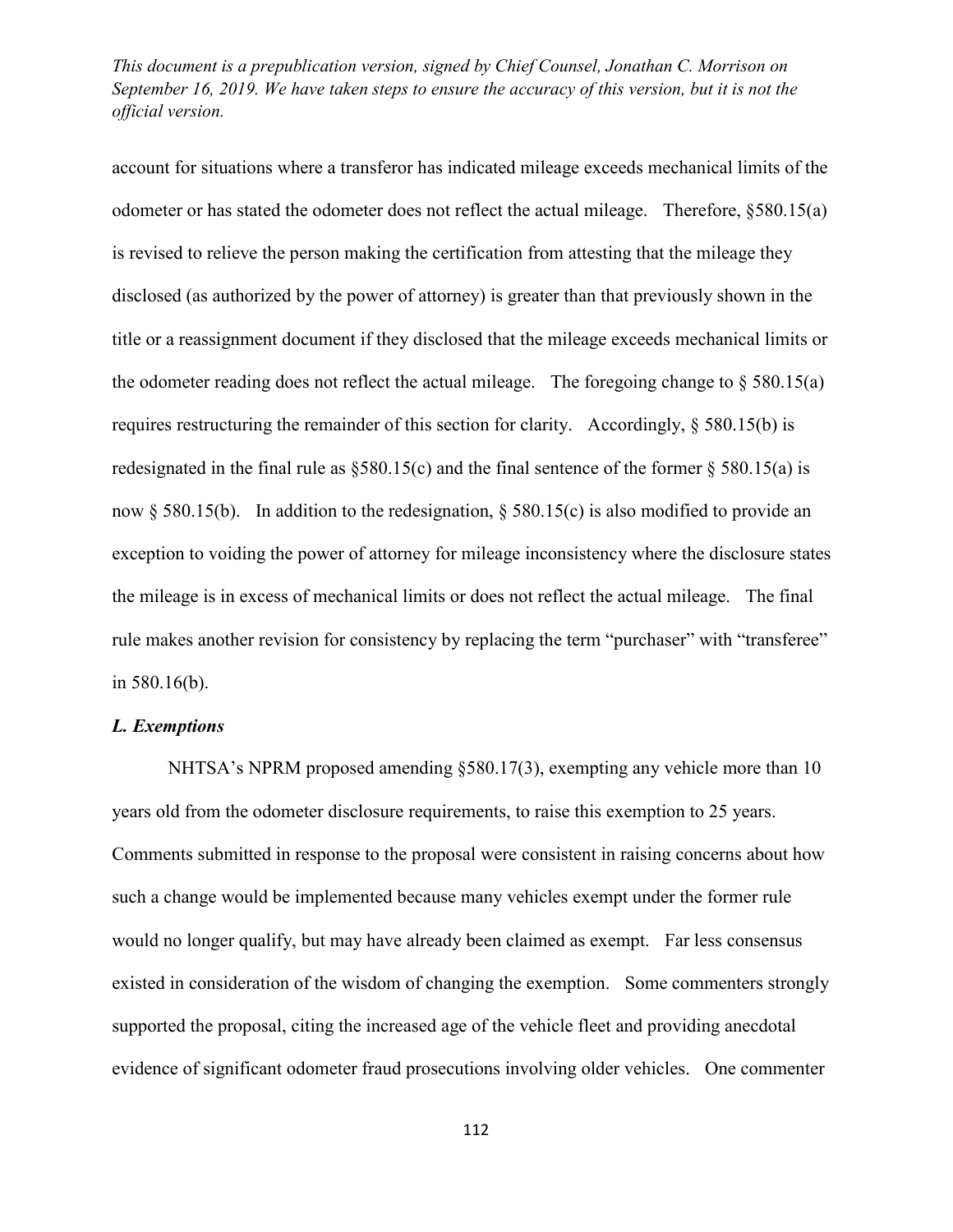noted some states do not issue titles for older vehicles, presenting the paradox of requiring disclosure on a title when no title exists. Out of states submitting comments, only one indicated any degree of opposition, citing possible increased data entry costs. Dealers, insurers, and auctioneers opposing the proposed change to the exemption argued it would increase disclosure and recordkeeping burdens for transferors, transferees, and states, without providing any known benefit. Others also decried the notion this change would provide any benefit, contending buyers of older cars do not consider mileage as an important indicator of value, while one commenter noted theft and cloning are largely restricted to newer and higher value cars.

After review of the comments and consideration of the available data, NHTSA is modifying the 25-year exemption proposed in the NPRM to a period of 20 years. NHTSA notes that it amended the previous 25-year exemption to a 10-year exemption rule in 1988. (53 FR 29464, August 5, 1988). In the preamble to the 1988 final rule, the agency observed it was abandoning the 25-year exemption because of evidence derived from studies conducted in Wisconsin and Iowa that odometer tampering was disproportionately small as compared to the number of vehicles in that age group. The agency also observed at the time that many commenters indicated that the prices for vehicles over ten years old was not typically based on the odometer reading. Given the low incidence of odometer tampering and substantial evidence that buyers in 1988 were not relying on mileage as the primary indicator of condition in vehicles 10 year old and older than 10 years, NHTSA adopted an exemption that applied to vehicles 10 years old and older. *Id.* at 29472. When that final rule was issued in 1988, the average age of automobiles in use was  $7.6$  years.<sup>2</sup> In 2017, almost three decades later, the average age of light

<sup>2</sup> Average Age of Automobiles and Trucks, Fed. Highway Admin., *available at*  <https://www.fhwa.dot.gov/ohim/onh00/line3.htm> (last visited Sept. 13, 2019).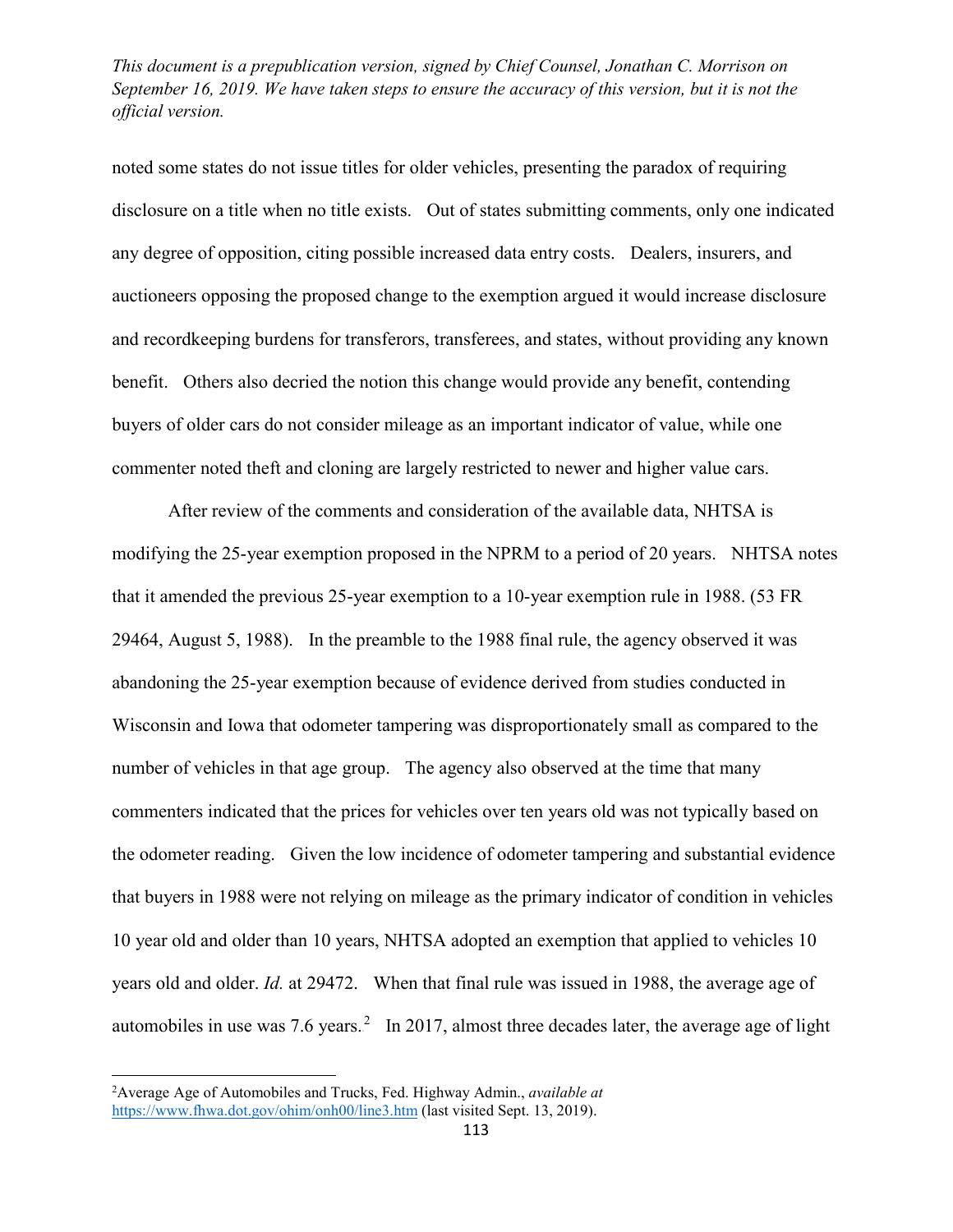vehicles in use had risen to  $11.7$  years.<sup>3</sup>

The 2017 National Household Travel Survey also validate this trend of increased vehicles longevity. The survey shows that the average age of household vehicles increase to 10.1 years for cars and 10.4 for light trucks/vans (LTVS) from 7.6 and 8.0 years, respectively, in 1990. In other words, 10 years and older vehicles also have increasingly comprised a greater proportion of household vehicles. In 2017, about 47 percent of the household cars and 50 percent of the household LTVs were 10 years and older - a significant increase from the respective 30 percent and 32 percent in 1990.<sup>4</sup> Furthermore, based on the NHTSA established scrapped rate schedule, the average age of vehicles when they are scrapped (i.e., age at 50 percent scrappage rate) is about 16 years old for cars and 15 years old for LTVs.

In 2008, noting the increasing age of light vehicles in use, the U.S. Department of Justice (DOJ) requested NHTSA consider review of the 10-year exemption. Among other things, DOJ observed the increasing numbers of "exempt" titles increased opportunities for odometer fraud while the advent of mileage records in Carfax and similar venues made such titles more valuable for those engaging in odometer fraud. Consistent with increases in vehicle age since 1988, the age of vehicles that have their mileage altered has also increased. An April 2002 NHTSA study, which examined 11 model years of data, found the rate of odometer fraud began to rise in the fourth and fifth year of service and then remained consistently high through years 7 through 10. A 2013 study performed by a private company, CARFAX, found vehicles 14 to 15 years old

<sup>3</sup> America's Cars and Trucks Are Getting Older, Business Insider (Aug. 22, 2018), *available at* 

<https://www.businessinsider.com/americas-cars-and-trucks-are-getting-older-2018-8> (last visited Sept. 13, 2019). <sup>4</sup> Table 21 of Summary of Travel Trends, 2017 National Household Travel Survey, Fed. Highway Admin., July 2018, *available at [https://nhts.ornl.gov/assets/2017\\_nhts\\_summary\\_travel\\_trends.pdf](https://nhts.ornl.gov/assets/2017_nhts_summary_travel_trends.pdf) (last visited Sept. 13, 2019).*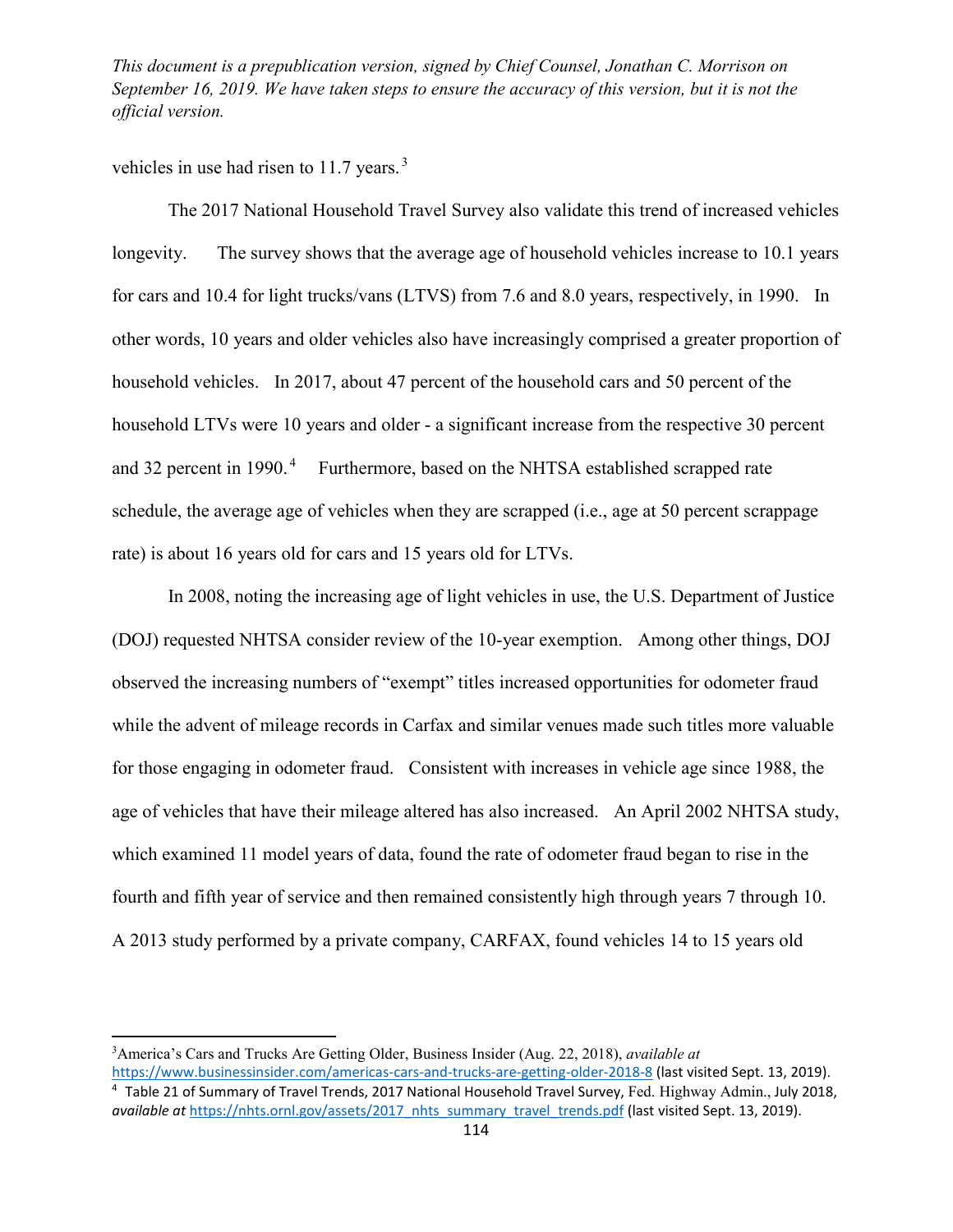were most susceptible to having had their odometers rolled back.<sup>5</sup> The increased longevity of vehicles in years has been matched by change in the number of miles travelled before a vehicle has reached the end of its useful life. In the years before NHTSA's 1988 amendment decreasing the exemption from 25 to 10 years, vehicles that had travelled over 100,000 miles were generally considered to be at or near the end of their useful lives. Improvements in vehicle quality and advancements in technology have greatly extended this figure and worked corresponding changes in the used vehicle market. According to the data Edmonds provided to NHTSA, the 100,000 miles travelled approximated to that for an average 8/9 years old vehicles that were sold in 2017. These 8 to 9 years, on an average, would still maintain 87 to 89 percent of its useful life. Furthermore, not only have vehicles lasted longer, they also retain a greater proportion of their original manufacturer suggested retailed price (MSRP). Edmunds data indicated that a 10 year-old vehicle retained 21 percent of its original MSRP in 2012. In 2017, the percentage increase to 26 percent.<sup>6</sup>

Additional considerations supporting changing the exemption include the relative ease with which modern odometers may be rolled back and the significant increases in market value that may be gained through such fraud. Mechanical odometers have vanished from the market and have been controlled by microprocessor driven digital displays. As the microprocessors controlling the odometer display are also employed in service of anti-theft devices and other functions, they may be accessed by specialized software through the vehicle's diagnostic port.

<sup>5</sup> Carfax: Odometer Fraud Hits Nearly 200,000 Cars Annually, *available at* [https://www.carfax.com/press/carfax](https://www.carfax.com/press/carfax-odometer-fraud-hits-nearly-200-000-cars-annually)[odometer-fraud-hits-nearly-200-000-cars-annually](https://www.carfax.com/press/carfax-odometer-fraud-hits-nearly-200-000-cars-annually) (last visited Sept. 13, 2019). <sup>6</sup> Used Vehicle Market Report, Edmunds, Feb. 2017, *available at* 

[https://dealers.edmunds.com/static/assets/articles/2017\\_Feb\\_Used\\_Market\\_Report.pdf](https://dealers.edmunds.com/static/assets/articles/2017_Feb_Used_Market_Report.pdf) (last visited Sept. 13, 2019).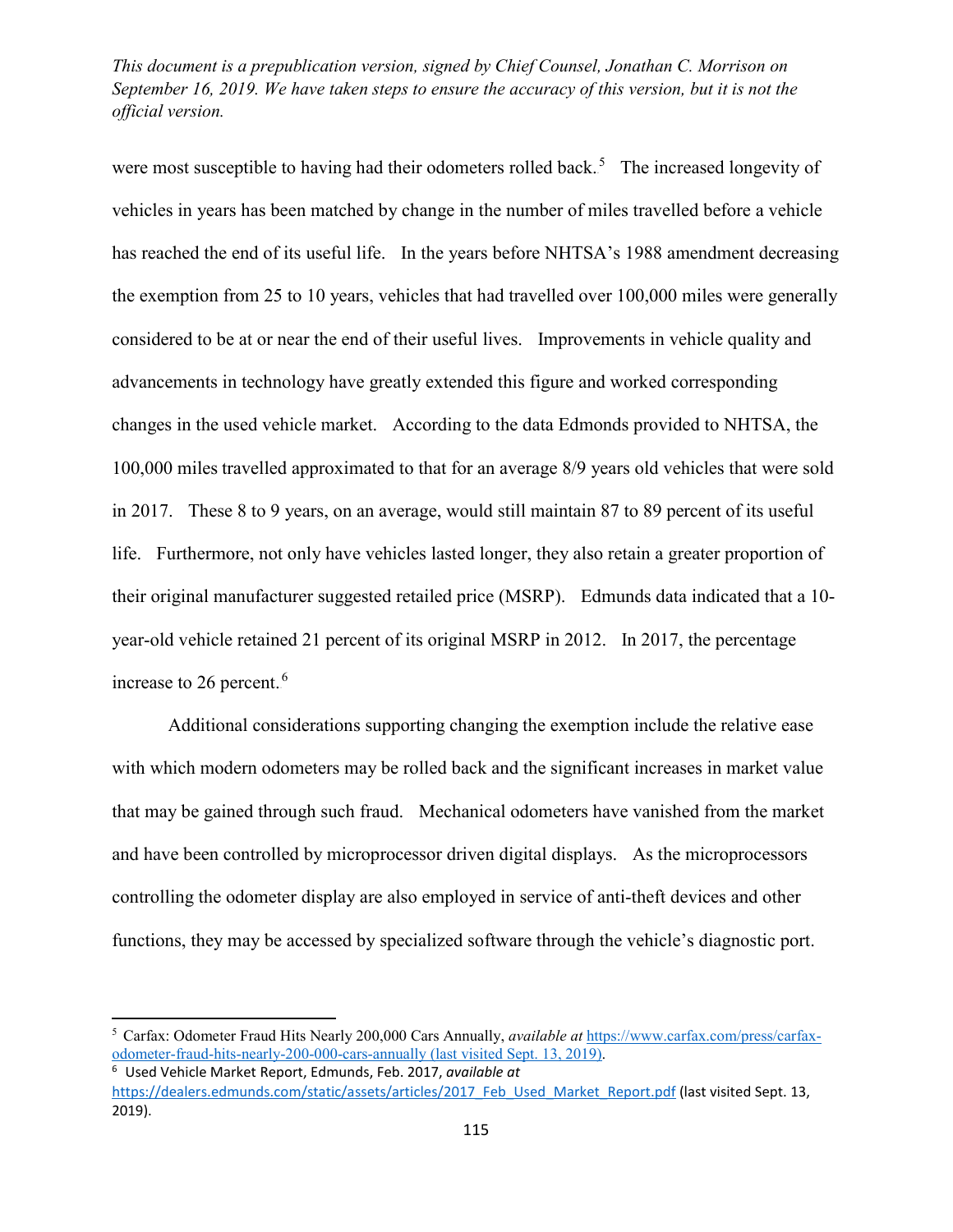This specialized software, which may be used to reset, repair or correct information in the module controlling the odometer and other systems in the instrument cluster can also be employed to remove mileage from the odometer display in minutes. Given the improved corrosion resistance and improved quality of exterior finishes on contemporary vehicles, resetting an odometer display to remove 100,000 miles from the mileage shown can significantly alter the market value of a car, often by many thousands of dollars. For those inclined to commit odometer fraud, the profit that can be gained from a single transaction can far exceed the investment in software and time needed to change the odometer display. Therefore, NHTSA's view is that the increased age of vehicles, the changes in the used car market prompted by vehicle longevity, the relative ease with which modern odometers may be rolled back and the known trends in odometer fraud support extending the exemption to 20 years.

Implementation of any change in the exemption caused many commenters to voice concern as the NPRM proposal did not account for vehicles subject to the prior exemption in the regulatory text. The final rule addresses this issue by stating the 20-year exemption applies only to vehicles manufactured after the 2010 model year, ensuring previously exempt vehicles are not captured by the new rule.

The agency believes the costs associated with changing the exemption will be negligible and more than offset by the benefits gained from protecting consumers from odometer fraud. Although one state and several commenters associated with dealers and auctioneers cited additional data entry and recordkeeping costs associated with modifying the extension, the exact nature and source of these costs was not described in the comments.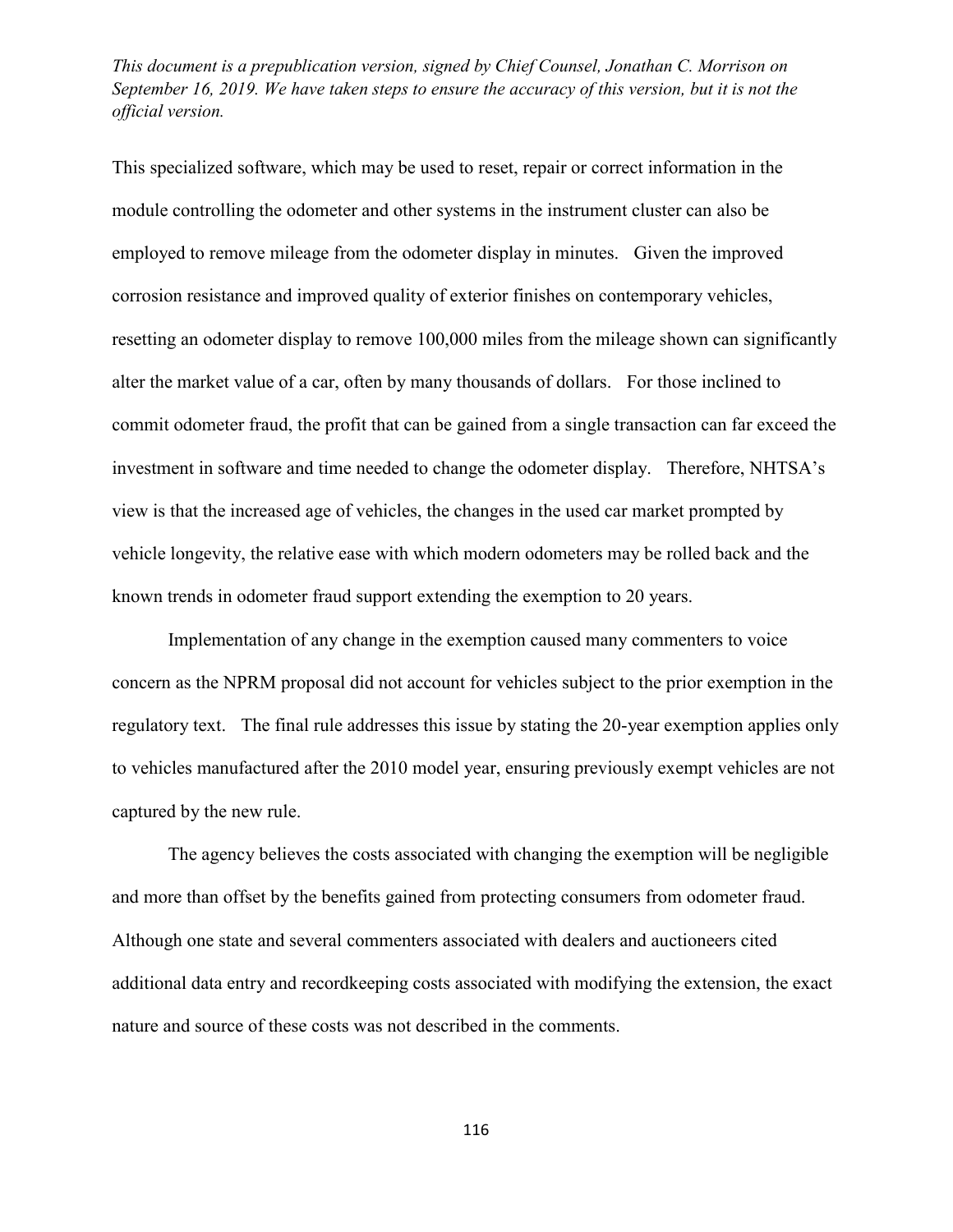Approximately 40 million used car sales occurred in the United States in 2018. Vehicles over 10 years old accounted for approximately 3 to 4 percent of retail sales by franchised new car dealers<sup>7</sup> and 12 percent of sales by independent dealers.<sup>8</sup> Many older vehicles are sold through private sales or at wholesale auctions.<sup>9</sup> Private used car sales accounted for approximately 28 percent of 2017 used car sales or slightly less than 11 million sales.<sup>10</sup> Franchised dealers were responsible for approximately 37 percent of the used car sales while independent dealers accounted for approximately 34 percent of these sales.<sup>11</sup> Wholesale auctions, which are an important source of used cars inventory for dealers, sold approximately 10 million cars in 2018.<sup>12</sup> Given that approximately 4 and 12 percent of used car sales respectively involving franchised and independent dealers involve vehicles over 10 years old, the change in the exemption will impose some additional costs on these dealers which can be quantified with a degree of certainty. These additional costs will stem from having to complete odometer disclosure forms for vehicles which, because of their age, had the mileage blank on the title marked with the word "exempt" while leaving the remainder of the form blank. In instances where the vehicle's paper title is not available because it is lost or held by lienholders, a

 $\overline{\phantom{a}}$ 

<sup>7</sup> Used Vehicle Outlook 2019, Edmunds, *available at* [https://static.ed.edmunds](https://static.ed.edmunds-media.com/unversioned/img/industry-center/insights/2019-used-vehicle-outlook-report-final.pdf)[media.com/unversioned/img/industry-center/insights/2019-used-vehicle-outlook-report-final.pdf](https://static.ed.edmunds-media.com/unversioned/img/industry-center/insights/2019-used-vehicle-outlook-report-final.pdf) (last visited Sept. 13, 2019).<br><sup>8</sup> NIADA 2018 Used Car Industry Report, National Independent Auto Dealers Association, *available at* 

[https://www.niada.com/uploads/dynamic\\_areas/ei5l4ZznCkTc8GyrBKd6/34/UCIR\\_2018\\_Web.pdf?](https://www.niada.com/uploads/dynamic_areas/ei5l4ZznCkTc8GyrBKd6/34/UCIR_2018_Web.pdf?) (last visited Sept. 13, 2019). 9 Used Vehicle Market Report, Edmunds, Feb. 2017, *available at* 

[https://dealers.edmunds.com/static/assets/articles/2017\\_Feb\\_Used\\_Market\\_Report.pdf](https://dealers.edmunds.com/static/assets/articles/2017_Feb_Used_Market_Report.pdf) (last visited Sept. 13, 2019). <sup>10</sup> Charles Chesbrough, The Used Vehicle Market: Bumps On The Road Ahead, *available at* [https://www.chicagofed.org/~/media/others/events/2017/automotive-outlook-symposium/chesbrough-06022017-](https://www.chicagofed.org/%7E/media/others/events/2017/automotive-outlook-symposium/chesbrough-06022017-pdf.pdf)

[pdf.pdf](https://www.chicagofed.org/%7E/media/others/events/2017/automotive-outlook-symposium/chesbrough-06022017-pdf.pdf) (lasted visited Sept. 13, 2019).

<sup>&</sup>lt;sup>11</sup> *Id*.<br><sup>12</sup> Auction Industry Survey For the Year Ended Dec. 31, 2018, *available at* [https://www.naaa.com/pdfs/AuctionIndustrySurveySummary\\_2018.pdf](https://www.naaa.com/pdfs/AuctionIndustrySurveySummary_2018.pdf) (last visited Sept. 13, 2019).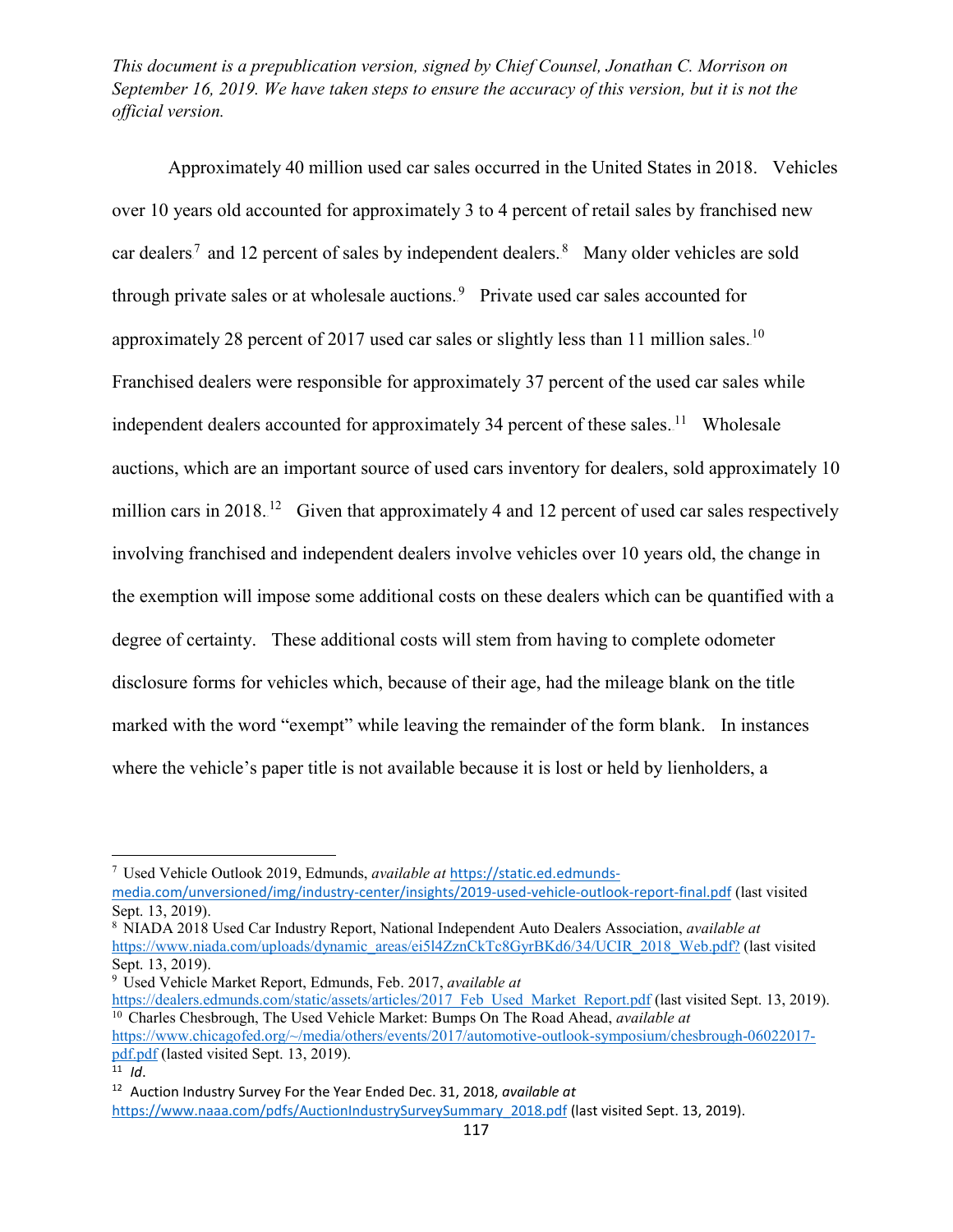transferor will have to employ the power of attorney form dictated by Part 580 and the transferee will have to either complete the odometer disclosure on the title when it is obtained or execute Part B of the power of attorney in a subsequent transaction. This is most likely to arise when a consumer transfers a vehicle to a dealer either as a trade-in or in an outright sale. NHTSA believes that it is unlikely that the change in the exemption will involve execution of a both a power of attorney and the odometer disclosure statement in transactions involving private sales and wholesale auctions. In both private sales and auction sales, odometer disclosures are almost always made on the vehicle's title and do not involve the use of a power of attorney. Private sales are more likely to involve vehicles that are not subject to a lien and where the seller has the title in their possession. Buyers in private sales are also more likely to insist on having the title itself available at the time the transfer is completed. Similarly, auction sales also rarely involve vehicles for which the title is not available. As these are wholesale transactions where the auctioneer is acting as the agent on behalf of a seller that is a business entity, the vehicle title is available at the time of sale.

The change in the exemption period made by this final rule will also impose some additional recordkeeping costs. Dealers are required to retain copies of executed odometer disclosure statements for a period of five years. As noted above, this may either involve retaining a copy of the executed odometer disclosure on the back of a title or a copy of both the power of attorney form and the odometer disclosure on the back of the title made under the authority given by the power of attorney.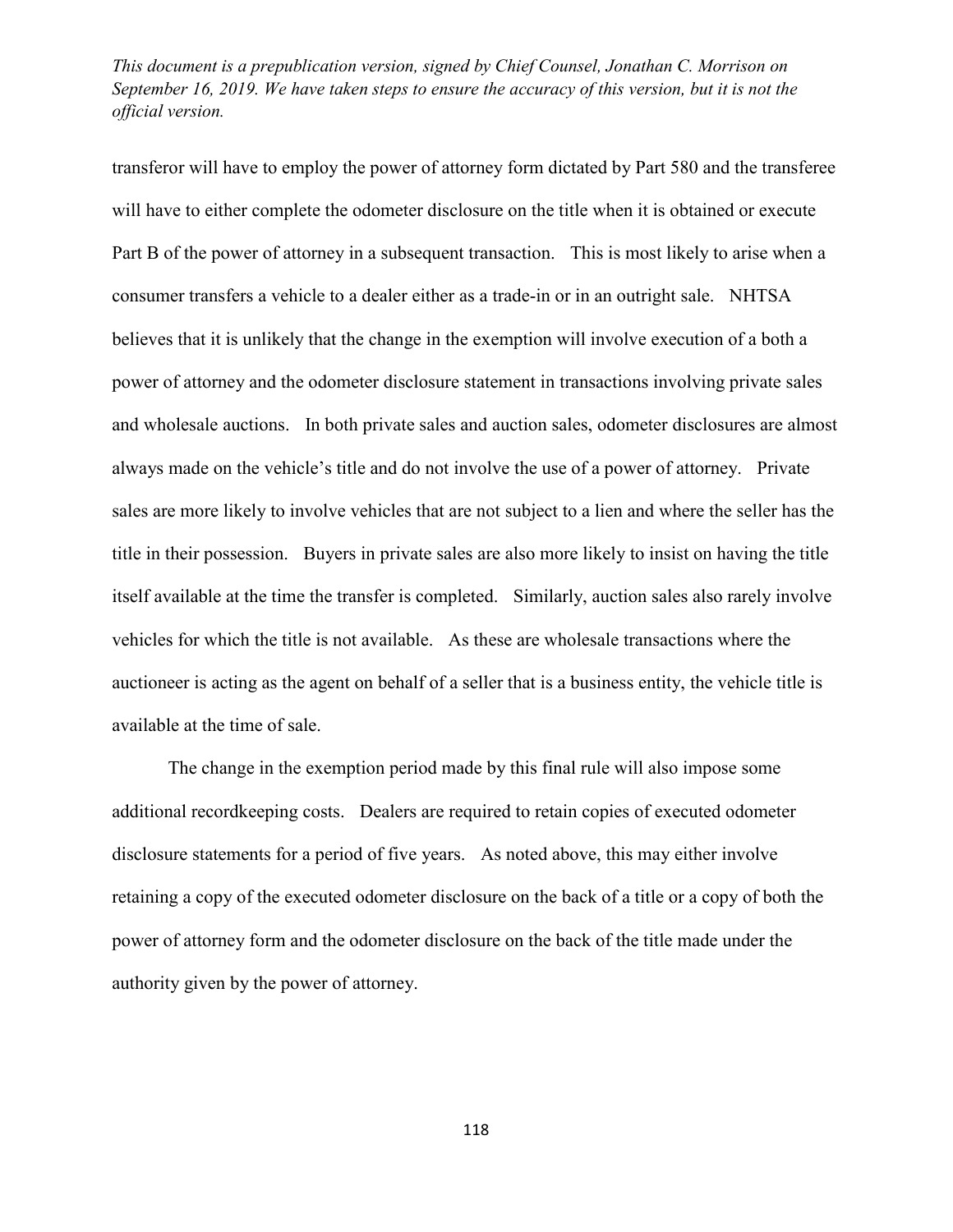### *M. Miscellaneous Amendments*

The NPRM proposed various amendments updating the agency's address, removing obsolete text, and conforming the petition for alternative disclosure schemes requirements to the other proposed amendments. These included inserting a new address in §§ 580.10(b)(2) and 580.11(b)(2), deleting the text in  $\S$  580.12 and amending  $\S$  580.11(a). A single commenter supported these proposed amendments. This final rule adopts these amendments as proposed in the final rule.

#### *N. Other Comments*

Several commenters proposed amendments not offered in the NPRM. One commenter suggested the term "his" used in various sections of Part 580 be changed to be gender neutral and that "purchasers" in § 580.2 be changed to "transferees" because not all transfers of ownership requiring an odometer disclosure are the result of a purchase and "purchaser" is not defined in Part 580. This commenter also proposed changing "at the time the lessors transfer the vehicle" in § 580.2 to "at the time the lessees return possession of the vehicle to the lessors" to more accurately fix the time when a lessee must make disclosure. The final rule adopts these changes.

Commenters also asked for clarification on when a power of attorney may be used in conjunction with odometer disclosure by third parties such as lienholders, title services, and auctions. NHTSA observes the definition of both "transferor" and "transferee" in § 580.3 includes not just the owner and the buyer but also an agent acting on their behalf. Such an agent may include an individual or entity appointed by a general or limited power of attorney. If, however, that agent is representing an owner in a situation where the special power of attorney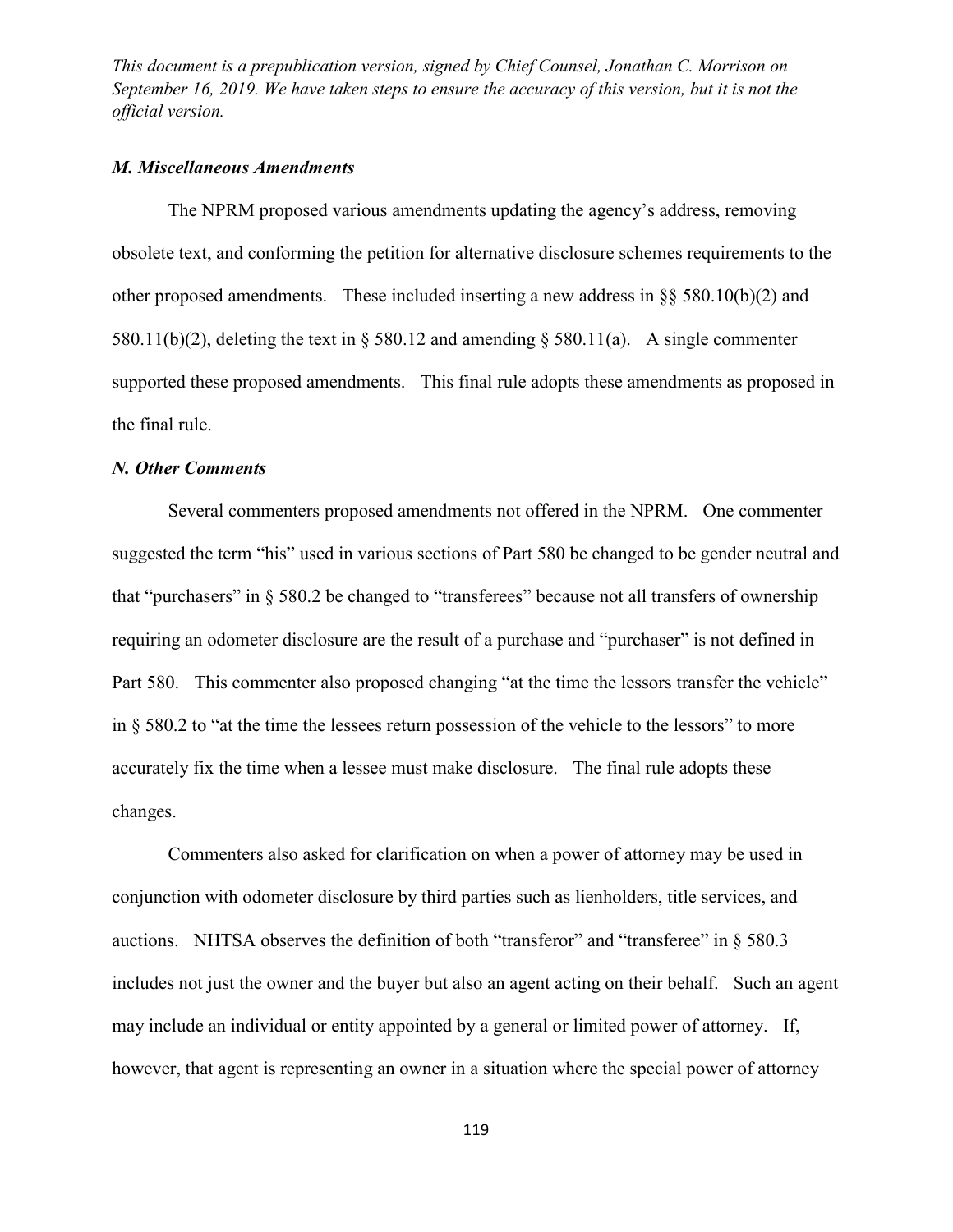set forth in § 580.13 may be used, that agent must make the odometer disclosure on the secure special power of attorney specified in that section.

Several commenters requested NHTSA implement provisions providing lenders with the ability to make odometer disclosures through the special power of attorney in § 580.13 as well as requiring the mileage on disclosures be transmitted electronically to lenders. NHTSA does not believe expanding the scope of permissible users of the special power of attorney to be desirable because limiting the use of these documents reduces the opportunity for fraud. The agency also declines to require mileage disclosures to be transmitted electronically to lenders as such a requirement is inconsistent with the purposes of Part 580.

Comments were also submitted supporting provisions to address "end of life" of vehicle title processing. These commenters suggested special electronic processes be implemented to facilitate transfers of vehicles that are scrapped or have been declared to be a total loss. NHTSA acknowledges the desirability of streamlining the process of transferring vehicles to recyclers as well as transfers for vehicles that have been declared to be a total loss. The agency does not, however, believe it should take further action other than fostering the development of electronic title and odometer disclosures through issuing this final rule.

The NSVRP urged NHTSA to make whatever changes were needed to ensure odometer readings were reported to the correct jurisdiction at every transfer, including dealer-to-dealer transfers. NHTSA concurs in the goal of having odometer mileage accurately reported at every opportunity and believes the implementation of electronic title and odometer disclosure systems will do much to achieve that goal. As this final rule eliminates reassignment documents in states with electronic odometer disclosure systems, mileage will be reported more frequently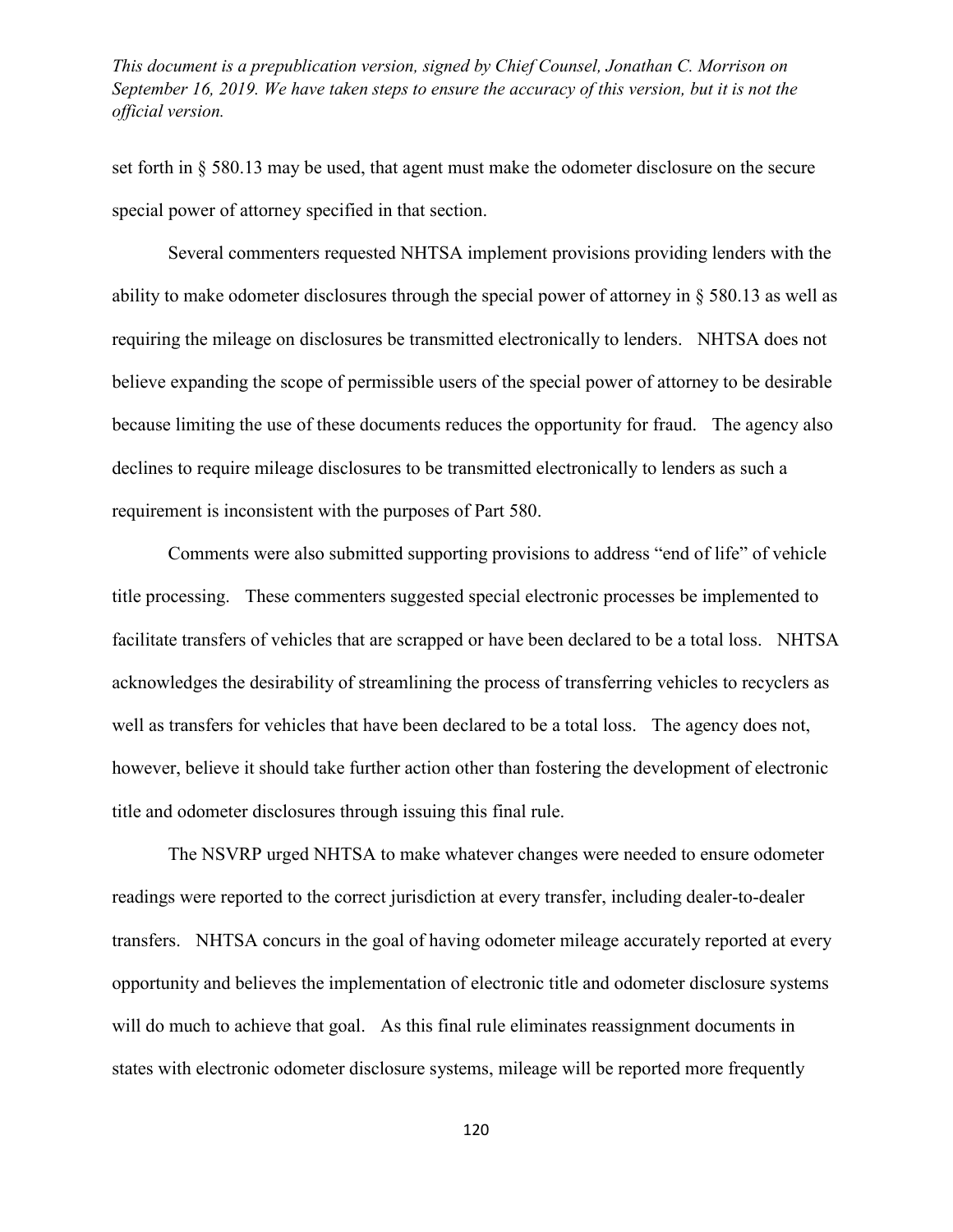when these systems are implemented. The agency is not requiring such reporting where paper documents are used absent further analysis of the burdens that would be imposed and the benefits what would accrue.

Auctioneer representative NAAA stated U.S. Customs and Border Protection (CBP) regulations require vehicles to be exported with the original or certified copy of the title. This commenter fears CBP may not be prepared to work with electronic titles, and delays in issuing paper titles may harm vehicle exporters. NHTSA believes this final rule will not result in titles becoming more difficult to obtain.

Two commenters addressed the petition process for approval of odometer disclosure schemes, expressing concern about the effect the NPRM would have on the continued existence of the petition process. One commenter requested NHTSA establish rules for rescinding prior grants and that this final rule declare that it did not invalidate any previously granted petition. NHTSA did not propose eliminating the petition process in the NPRM, and this final rule does not make any changes to that process. The agency also does not agree there is a need to craft rules of general applicability for rescinding prior grants of any petitions for approval of alternative disclosure requirements. Historically, NHTSA has received few of these petitions and has, thus far, not encountered any situation calling for a rescinding a prior grant. To the extent any conflict exists between the requirements of this final rule and a previously granted petition, NHTSA expects the final rule to be controlling authority that must be followed. In making this statement, however, it is the agency's belief the provisions of this final rule are not inconsistent with any of its prior determinations approving alternative odometer disclosure schemes.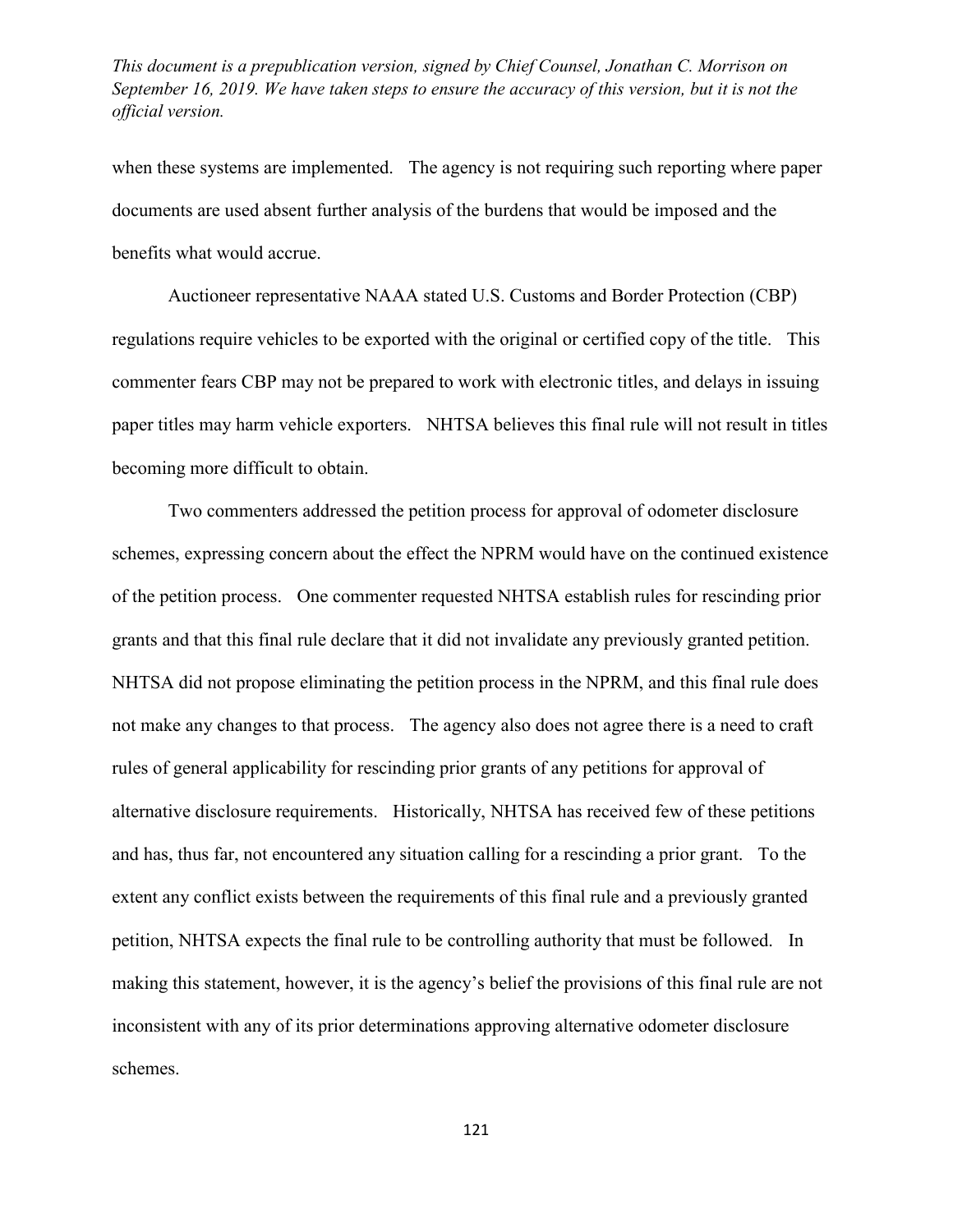#### *O. New Technologies*

NHTSA intends for this final rule to accommodate emerging technologies such as blockchain that states may wish to use for recording electronic titles, making odometer disclosures, and authenticating electronic signatures. As was discussed previously, we cannot foresee all future security and authentication applications that states may wish to use to facilitate electronic odometer disclosures and title transactions. We intend for this final rule to be technology neutral. States can use any application for electronic odometer disclosure or title transactions so long as the application provides for NIST Level 2 assurance or equivalent and otherwise complies with the requirements of Part 580.

#### **IV. Effective Date**

The NPRM did not propose a date on which the amendments offered by NHTSA would become effective. NHTSA has determined the amendments provided below shall become effective on **[INSERT DATE 90 DAYS AFTER DATE OF PUBLICATION IN THE FEDERAL REGISTER**. The agency is issuing this final rule in response to a Congressional directive that NHTSA issue regulations allowing states to implement electronic odometer disclosure systems without having to petition NHTSA for approval. After thorough review of the comments and consideration of existing electronic odometer disclosure systems, the agency believes almost all of the states with such systems currently will meet the new requirements. However, NHTSA notes that states whose systems may need to be modified to meet the new requirements will need to time to make any changes needed to comply with this rule, NHTSA has established an effective date that allows sufficient time to for states to ensure compliance.

## **V. Costs and Benefits**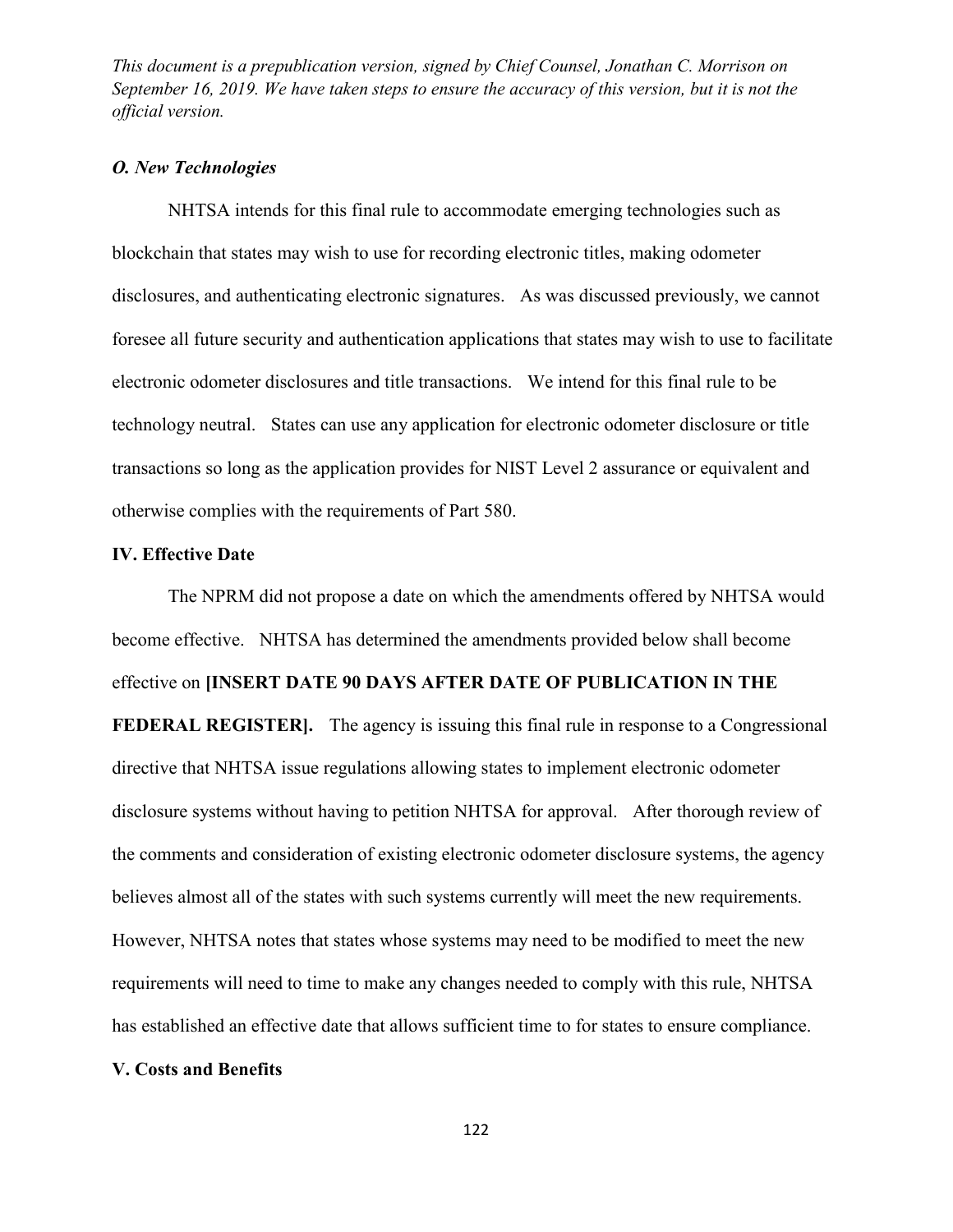The estimated annual costs of the final rule considers the total labor cost for filling the mileage in odometer disclosures when ownership is transferred for 11 to 19 years old used vehicles, the cost for computer storage for these disclosure records, and the processing time for filing these records. The estimated benefits of the final rule primarily are measured by the annual consumer loss from the odometer fraud that can be eliminated by the exemption requirement of the final rule. Allowing e-odometer filing is expected to be more efficient for a paper form of odometer system and thus has the benefits of paper reduction and the decrease of record processing and management time. The agency presently is unable to quantify the efficacy impact of E-odometer, therefore, its benefit is not included. The estimated costs and benefits are expressed in 2018 dollars. Please see the accompanying cost and benefit analysis for a detailed discussion.

This final rule, except for the amendment modifying the exemption for vehicles of a certain age from the odometer disclosure requirements, establishes rules intended to accommodate electronic odometer disclosures in the event states or other jurisdictions seek to adopt such systems. The agency has carefully reviewed previous petitions for approval of such systems, the requirements of federal odometer disclosure law, past rulemaking actions, and the comments provided in response to the NPRM with a goal toward crafting regulations that will continue to protect against odometer fraud while providing sufficient latitude for jurisdictions to either retain or develop electronic title and odometer disclosure schemes. The agency believes the final rule will not require the small number of jurisdictions with electronic odometer systems to make significant changes to comply with the new rules, and NHTSA will work with those jurisdictions to facilitate compliance. Specifically, the final rule requires the security of the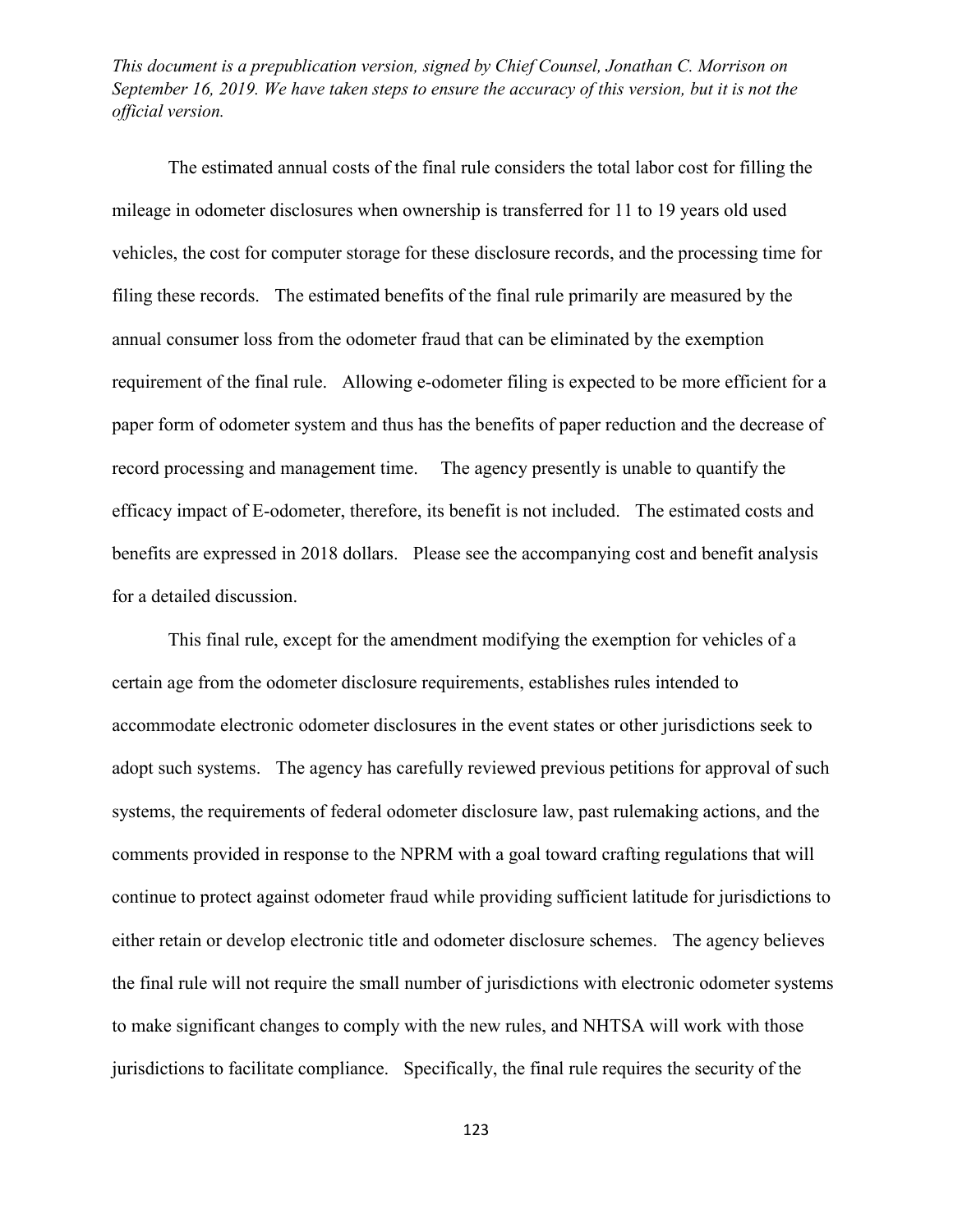electronic systems that are comparable to the practice of the current state security requirements and to that recommended by the task force sponsored by the American Association of Motor Vehicle Administrators.<sup>13</sup> Therefore, the agency believes the final rule would not impose costs to states for the implementation of security requirement of the e-odometer systems.

This final rule also alters the previous exemption from odometer disclosure for vehicles that are 10 years old to make it applicable to vehicles 20 years old. This new exemption will apply to vehicles manufactured in the 2009 model year and later and, unlike the remainder of the provisions of this final rule, will be applicable to all vehicle transfers and odometer disclosures regardless of whether the disclosures are made on paper or electronically.

The increased quality and longevity of vehicles dictates half of vehicles now in use are more than 11 years old, and, with the average age at scrapping of 15 years, these vehicles are prime targets for odometer fraud. It is the agency's belief the aggregate cost of odometer fraud to purchasers of vehicles in the 10 to 20-year age range is substantial. Balanced against that cost, the burdens imposed by raising the exemption age are minimal. An odometer disclosure is one of many steps involved in transferring ownership of a vehicle. When a vehicle is old enough to be exempt from the disclosure requirements, the seller may choose to simply place the word "exempt" in the space where the odometer mileage would be entered. In such a case, the buyer and seller do not need to fill in the remainder of the disclosure form or sign it. However, whether made on the title or on a separate document when it is permissible to do so, the claim that the vehicle is exempt or the odometer mileage is recorded and processed by a state when the vehicle is registered. The odometer disclosure is also just one part of the larger process of

<sup>&</sup>lt;sup>13</sup> Roadmap to Electronic Odometer Disclosure Guidance Document from the E-Odometer Task Force, March 2018, American Association of Motor Vehicle Administrators.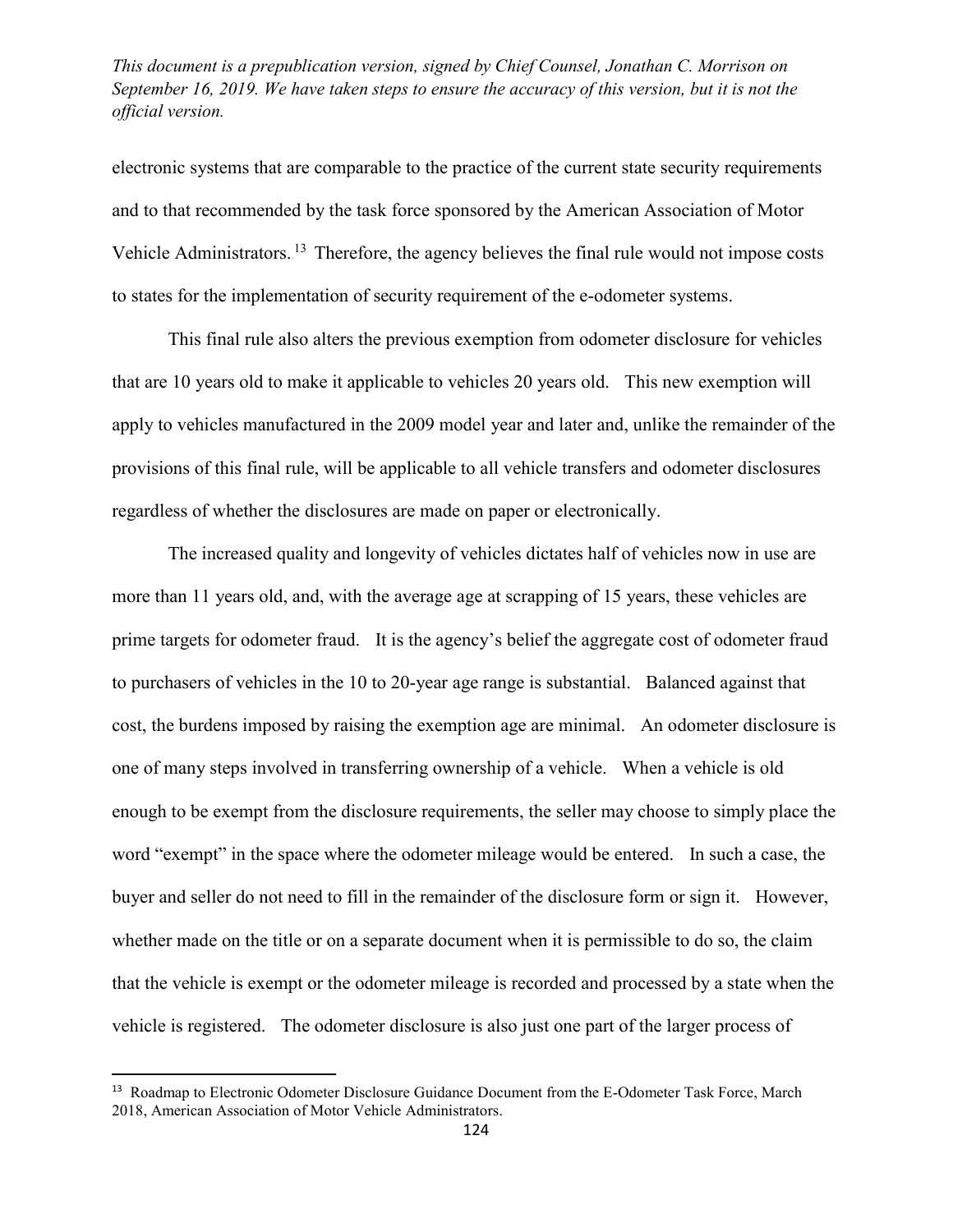transferring ownership in which the various participants are executing or processing documents and retaining copies as records. States will be maintaining these records regardless of whether the vehicle is exempt from odometer disclosure. Car dealerships also generally preserve all transaction records for at least five years, for tax and audit purposes. As such, the agency believes that the final rule would not have additional costs on computer and physical storage for states and car dealerships. The final rule also is not expected to increase the record processing burden to states and car dealerships. Therefore, the only cost from the final rule would be the labor cost for the time that is needed for recording the mileage from "exempt" to the actual mileage, for inspection to ensure accuracy, time to sign the statement and to provide the name and address information.

Based on the NIADA Used Car Industry Report (NIADA report), <sup>14</sup> there were 41.4 million used cars sold in 2017. Examining the data in the NIADA report, the data provided by Edmonds, and Polk vehicle registrations, the agency estimated that 10.4 million vehicles sold annually were between 10 and 19 years old. This represents the whole 10 model years (MY) of vehicles that would be affected by the extended exemption requirement of this final rule in the 10th (2019) and later years. During the first effective year of the final rule, i.e., 2020, only one MY of vehicles, 2010 MY (i.e., age 10) will be affected. One more additional MY vehicles will be added each year between the  $2<sup>nd</sup>$  to the 9<sup>th</sup> effective years of the final rule. Afterwards, i.e., the  $10<sup>th</sup>$  effective year and later, a whole  $10$  MYs of vehicles will be affected each year.

The number of odometer disclosures for the affected vehicles would depend on the

 <sup>14</sup> NIADA 2018 Used Car Industry Report, National Independent Auto Dealers Association, *available at*  [https://www.niada.com/uploads/dynamic\\_areas/ei5l4ZznCkTc8GyrBKd6/34/UCIR\\_2018\\_Web.pdf?](https://www.niada.com/uploads/dynamic_areas/ei5l4ZznCkTc8GyrBKd6/34/UCIR_2018_Web.pdf?) (last visited Sept. 13, 2019).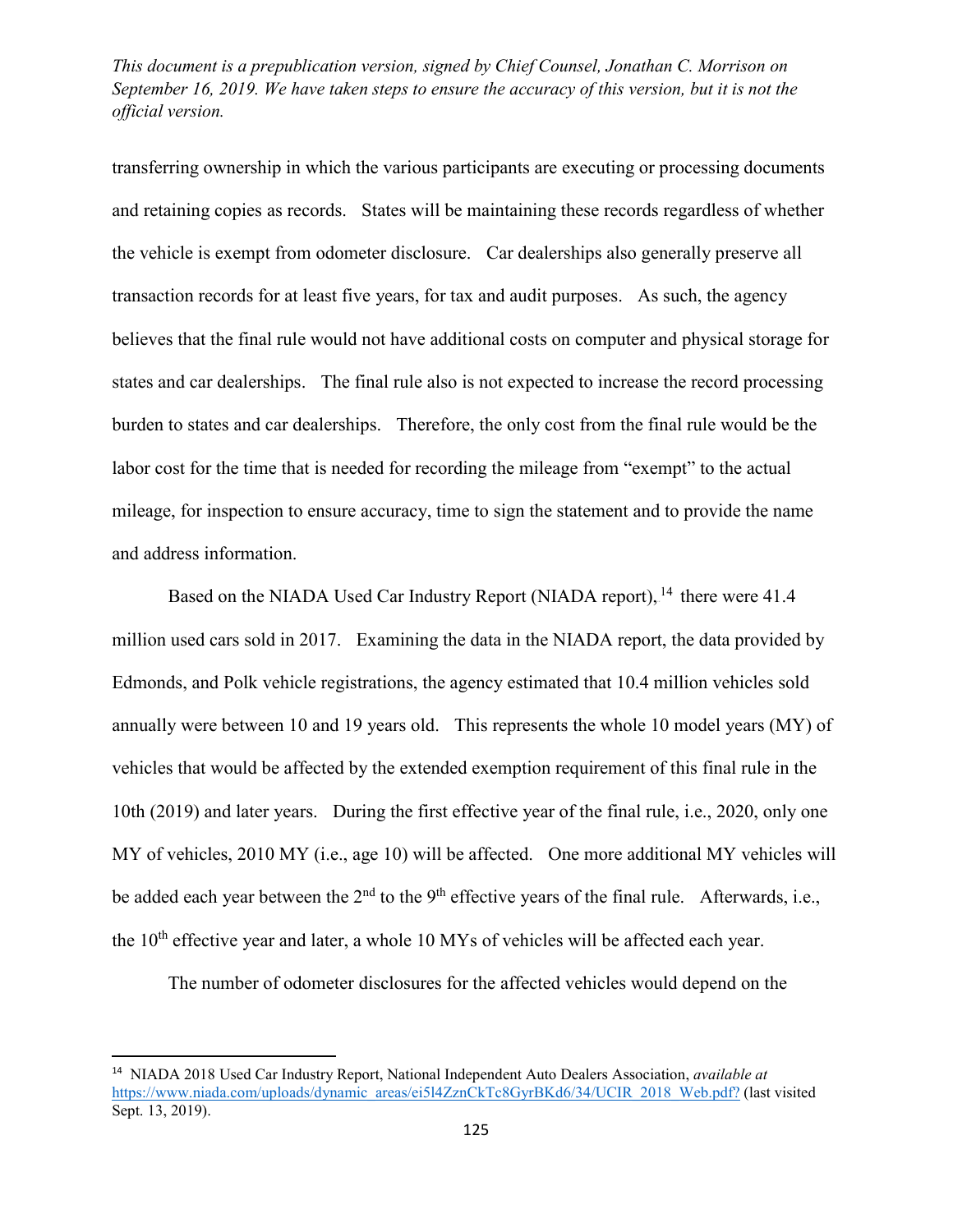retained sources. Private party transactions (i.e., individual to individual) will require one odometer disclosure assuming that the disclosure conforms to the current individual state regulations for vehicles 0 to 9 years old. By contrast, vehicles sold through dealers will involve at least two disclosures due to the wholesale level when vehicles are passed among dealers. With the lack of the statistics on how many times a used vehicle would be wholesaled before its retail purchase, the agency assumes a total of 5 disclosure transactions per retailed vehicle.

Using several data sources (Polk registration data, NIADA report, and Edmonds), the agency estimated that the total number of affected vehicles is about 1.4 million in 2020 when only one MY of vehicles would be affected. With one additional MY of vehicles affected each progressing year, the volume as expected will be gradually increased until reaching the maximum of 10.5 million units in 2029 and later years (2028+) when 10 MYs of vehicles (i.e., 10 to 19 years old) were included. Derived from the same data source, the agency estimated that 40.3 percent were from private party sales and 59.7 percent from car dealerships (franchised and independent). Therefore, there will be 4.9 million disclosures  $(=1.4$  million  $* 0.403 * 1 +$ 1.4 million \* 0.597 \* 5) for 2020 and 35.4 million annual disclosures (= 10.5 million \* 0.403 \* 1 + 1.4 million \* 0.597 \* 5) for 2029+ years. The agency estimated that it will take 15 seconds to fill the actual mileage per disclosure and the average hourly labor cost in 2018 is  $$36.39$ .<sup>15</sup> Multiplying time in hours by the total disclosures and hourly labor cost derived the total cost of the final rule. The total cost of the change to the age-based exemption in the final rule is estimated to be from the minimum of \$0.7 million in 2020 to the maximum of \$5.4 million for

<sup>&</sup>lt;sup>15</sup> Average of first three Quarters of 2018. Series Id: CMU10100000000000 (C); Series Title: All Civilian Total compensation for All occupations; Cost per hour worked as of March 18, 2019, Bureau of Labor Statistics, <https://data.bls.gov/cgi-bin/dsrv>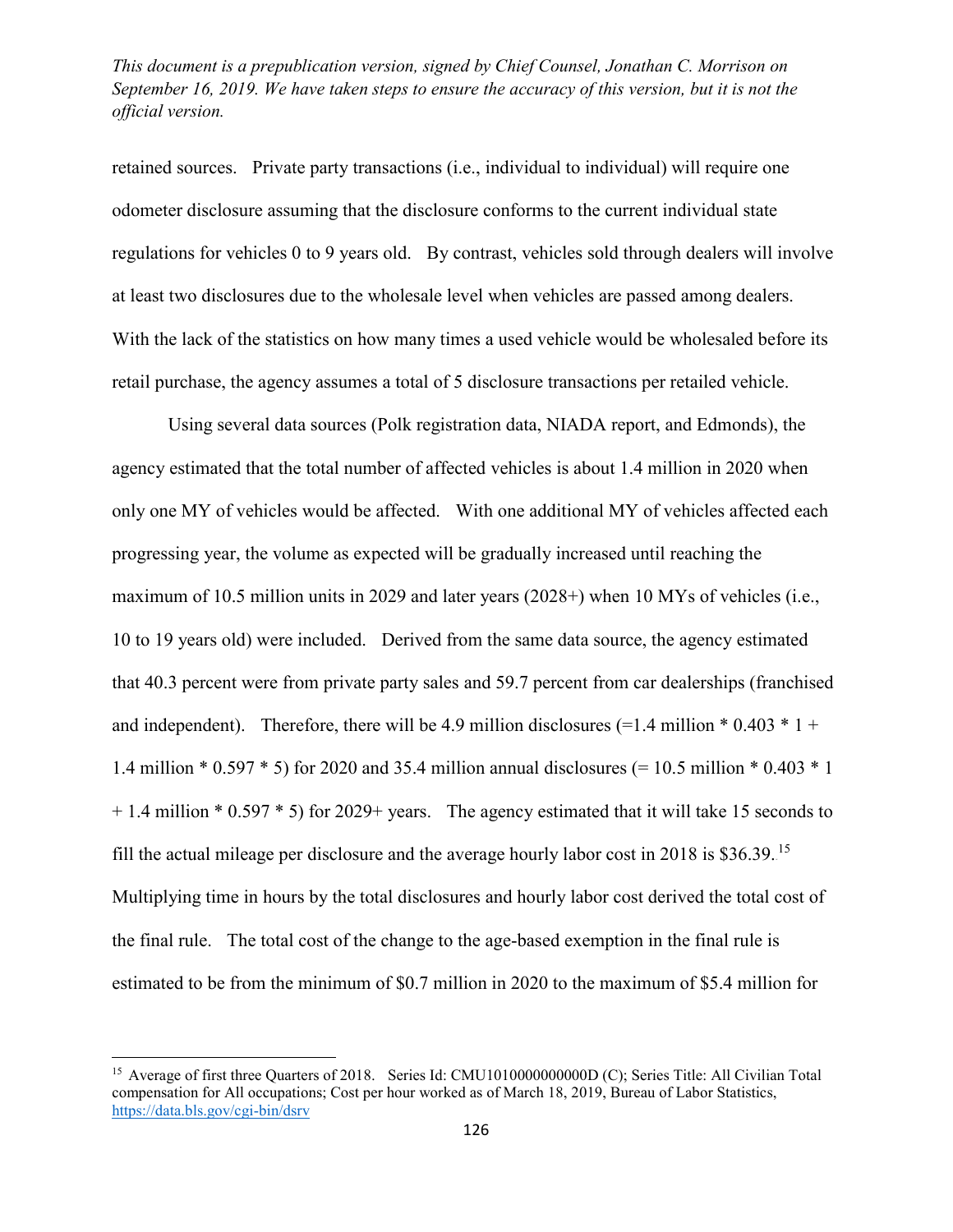2029+ years.

Table 1 summarizes the affected MYs, the number of affected vehicles, the total number of mileage disclosures, and the total costs from 2020. Note that the first part of the table shows the affected MYs and their corresponding age for each effective calendar year. The last column "2029+" indicates that 2029 and later, 10 MYs of vehicles will be affected by this final rule but with rolling one MY forwards each year. In other words, affected vehicles are MYs 2010 - 2019 for 2029, MYs 2011 - 2020 for 2030, and so on so forth.

#### **Table 1 Estimated Cost of the Final Rule**

| Model | Calendar Year |      |      |      |      |      |      |      |      |         |
|-------|---------------|------|------|------|------|------|------|------|------|---------|
| Year  | 2020          | 2021 | 2022 | 2023 | 2024 | 2025 | 2026 | 2027 | 2028 | $2029+$ |
| 2010  | 10            | 11   | 12   | 13   | 14   | 15   | 16   | 17   | 18   | 19      |
| 2011  |               | 10   | 11   | 12   | 13   | 14   | 15   | 16   | 17   | 18      |
| 2012  |               |      | 10   | 11   | 12   | 13   | 14   | 15   | 16   | 17      |
| 2013  |               |      |      | 10   | 11   | 12   | 13   | 14   | 15   | 16      |
| 2014  |               |      |      |      | 10   | 11   | 12   | 13   | 14   | 15      |
| 2015  |               |      |      |      |      | 10   | 11   | 12   | 13   | 14      |
| 2016  |               |      |      |      |      |      | 10   | 11   | 12   | 13      |
| 2017  |               |      |      |      |      |      |      | 10   | 11   | 12      |
| 2018  |               |      |      |      |      |      |      |      | 10   | 11      |
| 2019  |               |      |      |      |      |      |      |      |      | 10      |

### **Affected Vehicles**

#### **Cost Estimates**

(in 2018 Dollars)

|              | 2020 | 2021 | 2022 | 2023 | 2024 | 2025 | 2026 | 2027 | 2028 | $2029 -$ |
|--------------|------|------|------|------|------|------|------|------|------|----------|
| Units Sold   | 1.4  | 2.8  | 4.2  | 5.5  | 6.6  | 7.7  | 8.6  | 9.3  | 9.9  | 10.5     |
| (in Million) |      |      |      |      |      |      |      |      |      |          |
| Number of    | 4.9  | 9.6  | 14.2 | 18.5 | 22.  | 26.0 | 29.0 | 31.5 | 33.7 | 35.4     |
| Transac-     |      |      |      |      |      |      |      |      |      |          |
| tions        |      |      |      |      |      |      |      |      |      |          |
| (in Million) |      |      |      |      |      |      |      |      |      |          |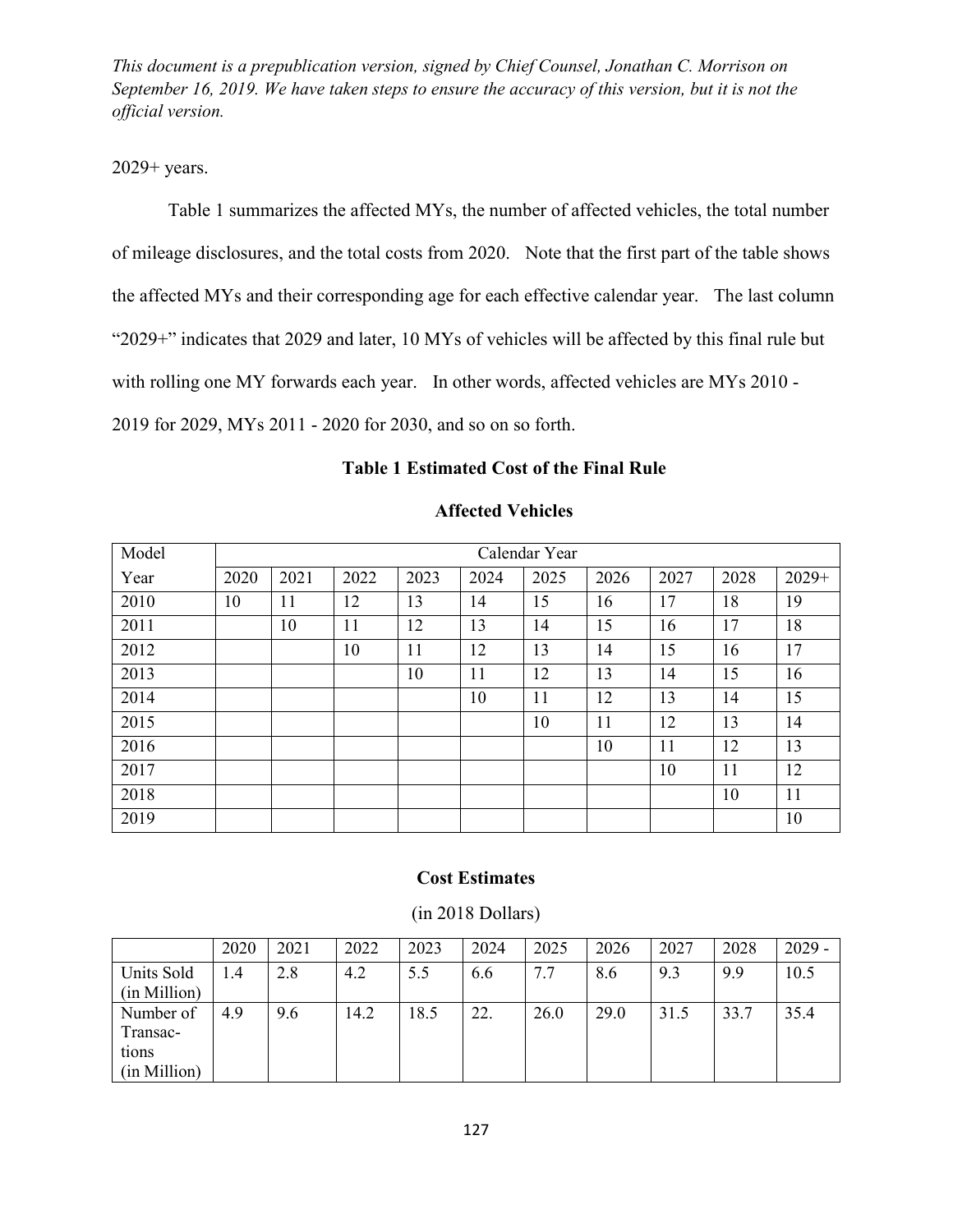| Labor        | 20.2  | 40.1  | 59.1  | 77.1  | 93.6  | 108.1 | 120.8 | 131.3 | 140.3 | 147.5 |
|--------------|-------|-------|-------|-------|-------|-------|-------|-------|-------|-------|
| Hours        |       |       |       |       |       |       |       |       |       |       |
| (in 1000)    |       |       |       |       |       |       |       |       |       |       |
| Labor Costs  | \$0.7 | \$1.5 | \$2.2 | \$2.7 | \$3.4 | \$3.9 | \$4.4 | \$4.8 | \$5.1 | \$5.4 |
| (in Million) |       |       |       |       |       |       |       |       |       |       |

The benefit of the final rule as stated earlier is measured by the consumer cost from odometer fraud that can be eliminated due to the final rule. Based on the 2013 Carfax study.<sup>16</sup>, there are about 190,000 cases of odometer fraud (or rollbacks) with an annual loss of \$761 million indicating an average of \$4,000 loss per case. The study also stated that 60 percent of rollbacks occurred in vehicles 11 to 19 years old and the average rollback is about 50,000 miles.

These are the available rollback statistics and fraud monetary loss that the agency used as starting points for benefit estimates. Specifically, the fraud loss was adjusted from 2013 economics to 2018 economics. Therefore, the fraud loss is estimated to be \$820 million in 2018 dollars. The 60 percent rollback rate is used as the rate for all affected vehicles (i.e., 10-19 years old) because of the lack of annual rollback information by individual age. This implies that during the full effective calendar year where 10 MYs of vehicles will be affected, rollbacks for these 10 MYs of vehicles account for 60 percent of all rollbacks of that calendar year. The agency believes that the impact on fraud loss will be reduced disproportionally with increased age given the same rollback miles. To reflect this, the agency used the overall annual fraud loss of \$820 million as the base and estimated the proportion each age of vehicles' contributing to this loss. To achieve this, the agency first developed a regression model describing the relationship between retail price and vehicle mileage using data provided by Edmonds. The

 <sup>16</sup> Odometer Fraud 2013, Carfax, *available at* [https://cfx-wp](https://cfx-wp-images.s3.amazonaws.com/2017/11/odometer_fraud_infographic.jpg)[images.s3.amazonaws.com/2017/11/odometer\\_fraud\\_infographic.jpg](https://cfx-wp-images.s3.amazonaws.com/2017/11/odometer_fraud_infographic.jpg) (last visited Sept. 13, 2019).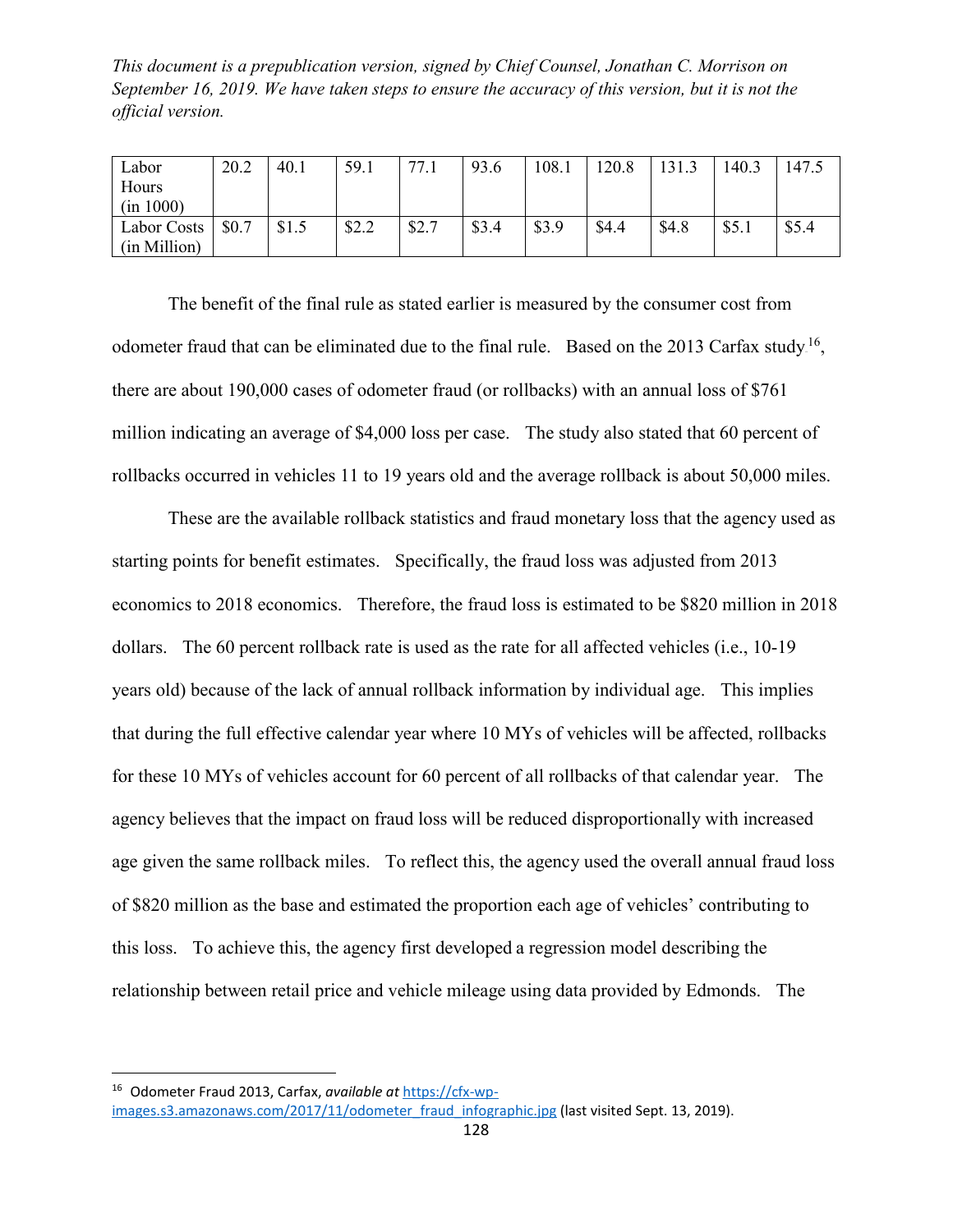50,000 miles was treated as the average rollback miles and was used in the regression model to project the retail price when mileage is increased by 50,000 miles for all age of vehicles. The average price difference is the retail price difference between a vehicle with a specific mileage level and with that mileage increased by 50,000 miles. The Edmonds data used in the regression model only reflects dealership transactions which tend to involve younger used vehicles. The model projected price difference thus might not account for the relative occurrence of each age of vehicles in the annual used car market. To address these issues, the projected price difference for individual vehicle age was indexed relative to that of age 0 (i.e., ratio of price difference of individual age to that of Year 0). The relative indexes were then weighted by the vehicle age factors to account for the occurrence of each vehicle age. The age factors were developed using 2013 to 2018 Polk vehicle registration data. Thus, in 2020, there are about 15,700 rollbacks in vehicles 10-19 years old, representing a minimum annual impact. These rollbacks would account for 3.6 percent of the overall annual fraud loss which equates to \$29.4 million  $(= $820 \text{ million} * 0.036)$ . Representing a maximum annual impact, from 2028 onwards when a whole of 10 MYs would be affected each year, there would be 114,300 annual rollbacks. These rollback account for 18.3 percent of the overall annual fraud loss resulting in a \$150.1 million (= \$820 million \* 0.183) loss to consumers. Table 2 summarizes the estimated annual rollbacks for affected vehicles, its share in overall annual fraud loss, annual consumer economic loss, and a 5-percent rollback scenario. As shown, if the rule can deter 5 percent of rollbacks from affected vehicles, i.e., the 5% of loss, the rule would reduce \$1.5 million annual consumer loss in 2020 and \$7.5 million from 2029 forwards. In addition, Table 2 also presents the breakeven point of the rule. The breakeven point is defined as the projected effectiveness of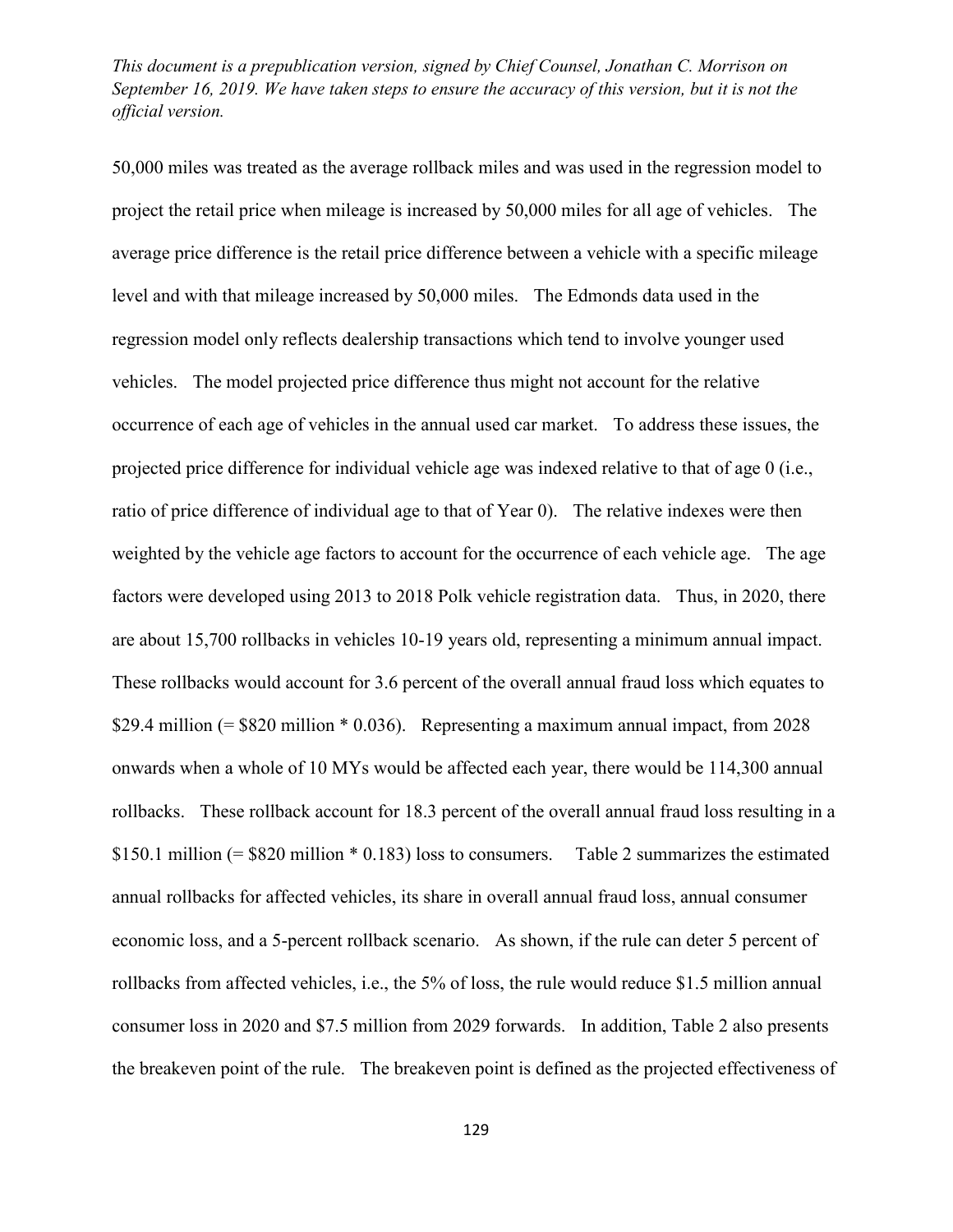the final rule where the benefit is equal to the cost. The rule is expected to break even if the rule can eliminate 3.6 percent of the annual fraud loss (or rollbacks). If the rule can deter more than 3.6 percent of rollbacks in affected vehicles, the rule would accrue monetary benefits.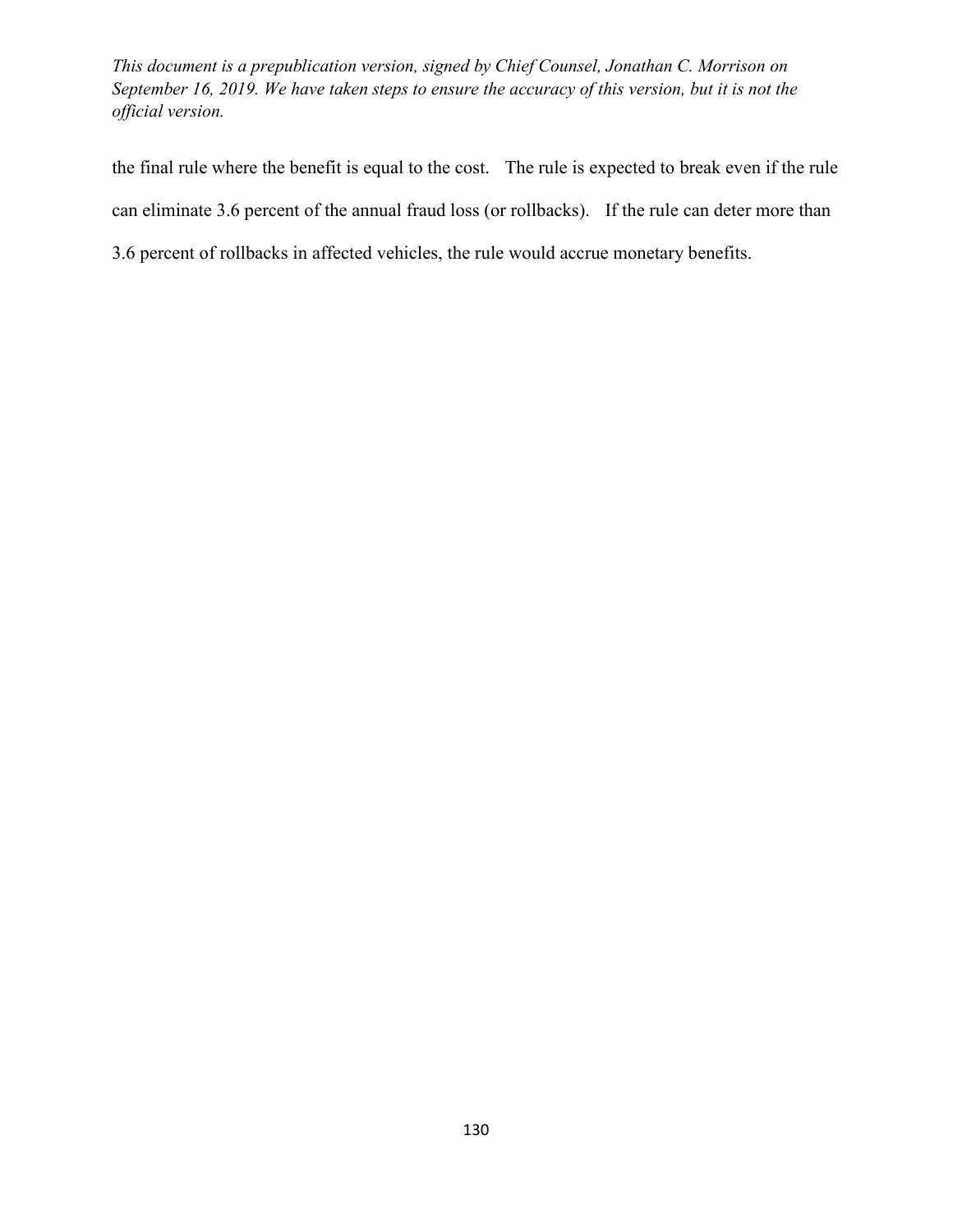### **Table 2. Benefits Estimates**

|                          | Calendar Year |        |         |         |         |         |         |         |         |         |  |
|--------------------------|---------------|--------|---------|---------|---------|---------|---------|---------|---------|---------|--|
|                          | 2020          | 2021   | 2022    | 2023    | 2024    | 2025    | 2026    | 2027    | 2028    | $2029+$ |  |
| Units w/                 | 15.7          | 31.1   | 45.8    | 59.8    | 72.5    | 83.8    | 93.6    | 101.8   | 108.7   | 114.3   |  |
| Rollback                 |               |        |         |         |         |         |         |         |         |         |  |
| $(\text{in } 1000)$      |               |        |         |         |         |         |         |         |         |         |  |
| Percent of               | $3.6\%$       | 6.8%   | $9.7\%$ | 12.3%   | 14.5%   | 16.4%   | 17.4%   | 18.0%   | 18.3%   | 18.4%   |  |
| Overall                  |               |        |         |         |         |         |         |         |         |         |  |
| Annual                   |               |        |         |         |         |         |         |         |         |         |  |
| $Loss*$                  |               |        |         |         |         |         |         |         |         |         |  |
| <b>Annual Loss</b>       | \$29.5        | \$55.8 | \$79.6  | \$100.9 | \$110.0 | \$134.5 | \$142.7 | \$147.7 | \$150.1 | \$150.9 |  |
| $(\text{in}$ Million $)$ |               |        |         |         |         |         |         |         |         |         |  |
| 5% of Loss               | \$1.5         | \$2.8  | \$4.0   | \$5.0   | \$5.9   | \$6.7   | \$7.1   | \$7.4   | \$7.5   | \$7.5   |  |
| $(in$ Million $)$        |               |        |         |         |         |         |         |         |         |         |  |
| <b>Breakeven</b>         | 2.5%          | 2.6%   | 2.7%    | 2.8%    | 2.9%    | 2.9%    | $3.1\%$ | 3.2%    | 3.4%    | 3.6%    |  |
| Point**                  |               |        |         |         |         |         |         |         |         |         |  |

#### (in 2018 Dollar)

\*Overall annual loss from all vehicle ages is estimated to be \$820 million

\*\* The projected effectiveness where the benefit is equal to the cost

Note: rounding might affect the final outcomes.

### **VI. Regulatory Notices and Analyses**

### *A. Executive Orders 12866 and 13563 and DOT Regulatory Policies and Procedures*

Executive Order 12866, Executive Order 13563, and the Department of Transportation's

regulatory policies require this agency to make determinations as to whether a regulatory action

is "significant" and therefore subject to OMB review and the requirements of the Executive

Orders. Executive Order 12866 defines a "significant regulatory action" as one that is likely to

result in a rule that may:

(1) Have an annual effect on the economy of \$100 million or more or adversely affect in a material way the economy, a sector of the economy, productivity, competition, jobs, the environment, public health or safety, or State, local, or Tribal governments or communities;

(2) Create a serious inconsistency or otherwise interfere with an action taken or planned by another agency;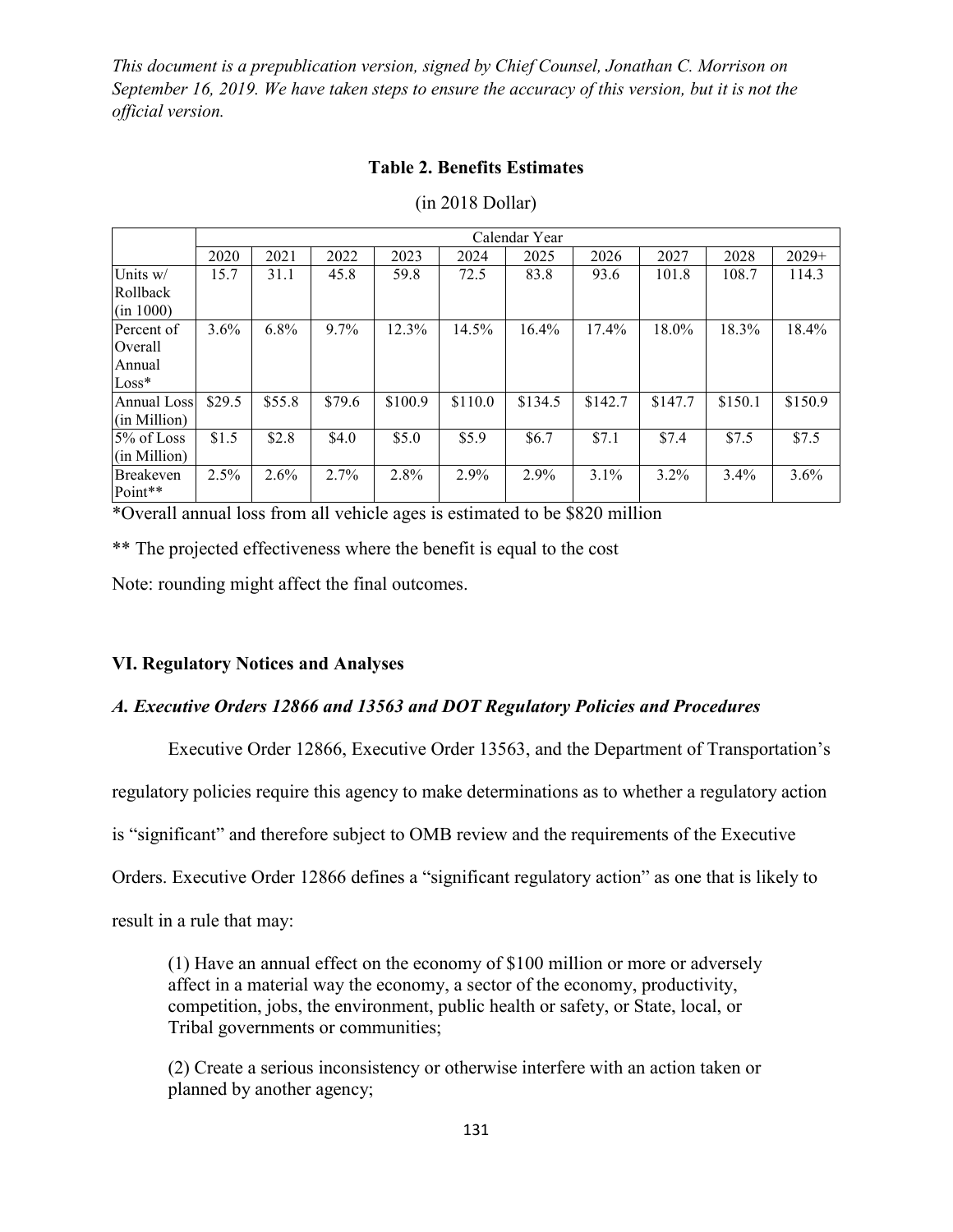(3) Materially alter the budgetary impact of entitlements, grants, user fees, or loan programs or the rights and obligations of recipients thereof; or

(4) Raise novel legal or policy issues arising out of legal mandates, the President's priorities, or the principles set forth in the Executive Order.

NHTSA has considered the potential impact of this final rule under Executive Order

12866, Executive Order 13563, and the Department of Transportation's regulatory policies and procedures, and have determined that it is not significant. This proposal amends existing requirements to allow States a new alternative means of complying with those requirements and changes the terms of an existing exemption from mileage disclosure. This change in the exemption will require slight additional data entry and otherwise does not impose any new regulatory burdens. For those States with existing electronic title and odometer disclosure systems, the agency believes that changes required to meet the new rule will not be burdensome. Therefore, this document was not reviewed by the Office of Management and Budget under E.O. 12866 and E.O. 13563.

# *B. E.O. 13771 (Reducing Regulation and Controlling Regulatory Costs)*

E.O. 13771 (82 FR 9339, February 3, 2017), Reducing Regulation and Controlling Regulatory Costs, requires that for "every one new [E.O. 13771 regulatory action] issued, at least two prior regulations be identified for elimination, and that the cost of planned regulations be prudently managed and controlled through a budgeting process."

An E.O. 13771 deregulatory action is defined as "an action that has been finalized and has total costs less than zero." As discussed earlier, this final rule does not impose new requirements but rather creates opportunities for states to implement an electronic odometer disclosure system without petitioning NHTSA for approval. As such, it is considered a deregulatory action.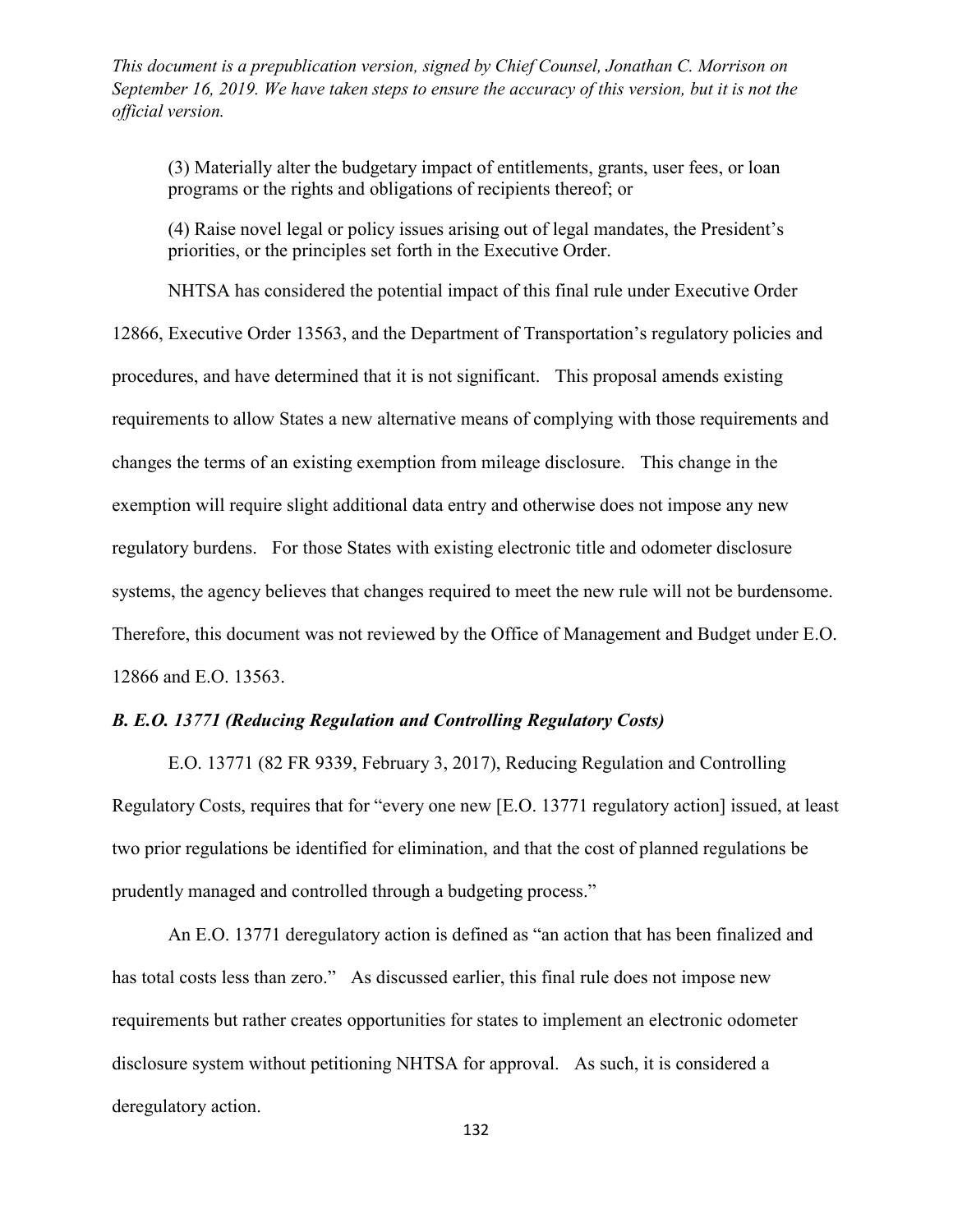### *C. National Environmental Policy Act*

NHTSA has reviewed this rule for the purposes of the National Environmental Policy Act and determined it would not have a significant effect on the quality of the human environment.

#### *D. Regulatory Flexibility Act*

Pursuant to the Regulatory Flexibility Act (5 U.S.C. 601 et seq., as amended by the Small Business Regulatory Enforcement Fairness Act (SBREFA) of 1996), whenever an agency is required to publish a notice of proposed rulemaking or final rule, it must prepare and make available for public comment a regulatory flexibility analysis that describes the effect of the rule on small entities (i.e., small businesses, small organizations, and small governmental jurisdictions). The Small Business Administration's regulations at 13 CFR part 121 define a small business, in part, as a business entity "which operates primarily within the United States." 13 CFR 121.105(a). No regulatory flexibility analysis is required if the head of an agency certifies the proposal would not have a significant economic impact on a substantial number of small entities. SBREFA amended the Regulatory Flexibility Act to require federal agencies to provide a statement of the factual basis for certifying that a proposal would not have a significant economic impact on a substantial number of small entities.

In compliance with the Regulatory Flexibility Act, NHTSA has evaluated the effects of this final rule on small entities. The head of the agency has certified that this final rule would not have a significant economic impact on a substantial number of small entities. The changes promulgated by this final rule, except for modification of the ten-year old vehicle exemption to 20 years, allow states the option of an alternative means of complying with previously existing requirements. Adoption of electronic title and odometer schemes by states choosing to do so,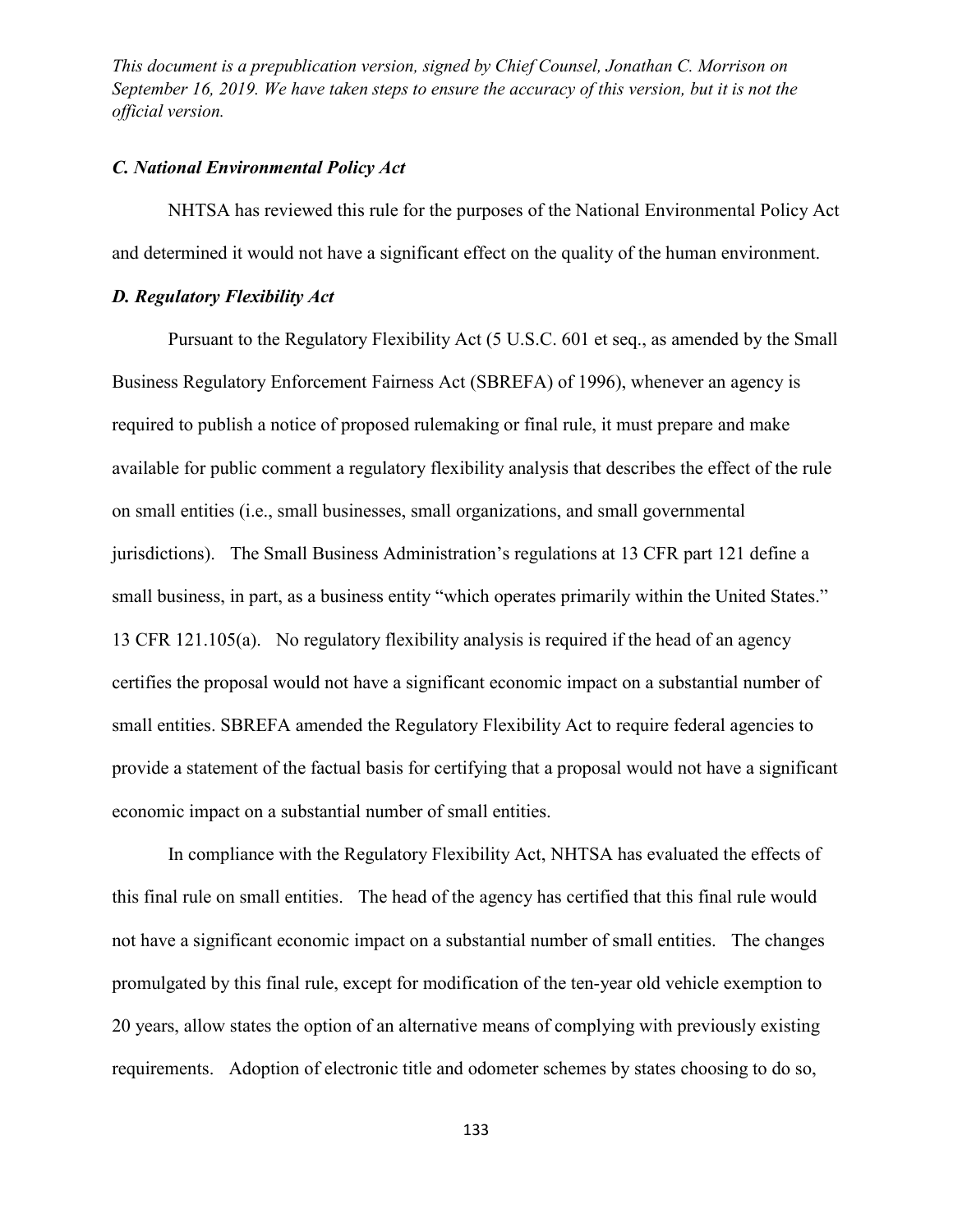will likely confer benefits on small businesses. This final rule's modification of the previous 10-year exemption from mileage disclosure to 20-year old vehicles will require minimal changes in data entry for small businesses and not result in any significant effect.

## *E. Executive Order 13132 (Federalism)*

NHTSA has examined today's final rule pursuant to Executive Order 13132 (64 FR 43255, August 10, 1999). Executive Order 13132 requires agencies to determine the federalism implications of a final rule. The agency has determined this final rule does not have sufficient federalism implications to warrant the preparation of a Federalism Assessment. The final rule adds another option to the way states may process existing odometer disclosure requirements and alters existing statutory or regulatory requirements only by changing the terms of an exemption for owners from disclosing vehicle mileage when transferring the vehicle.

### *F. Executive Order 12988 (Civil Justice Reform)*

When promulgating a regulation, Executive Order 12988 specifically requires the agency must make every reasonable effort to ensure that the regulation, as appropriate: (1) Specifies in clear language the preemptive effect; (2) specifies in clear language the effect on existing federal law or regulation, including all provisions repealed, circumscribed, displaced, impaired, or modified; (3) provides a clear legal standard for affected conduct rather than a general standard, while promoting simplification and burden reduction; (4) specifies in clear language the retroactive effect; (5) specifies whether administrative proceedings are to be required before parties may file suit in court; (6) explicitly or implicitly defines key terms; and (7) addresses other important issues affecting clarity and general draftsmanship of regulations.

Pursuant to this Order, NHTSA notes as follows. The preemptive effect of this proposal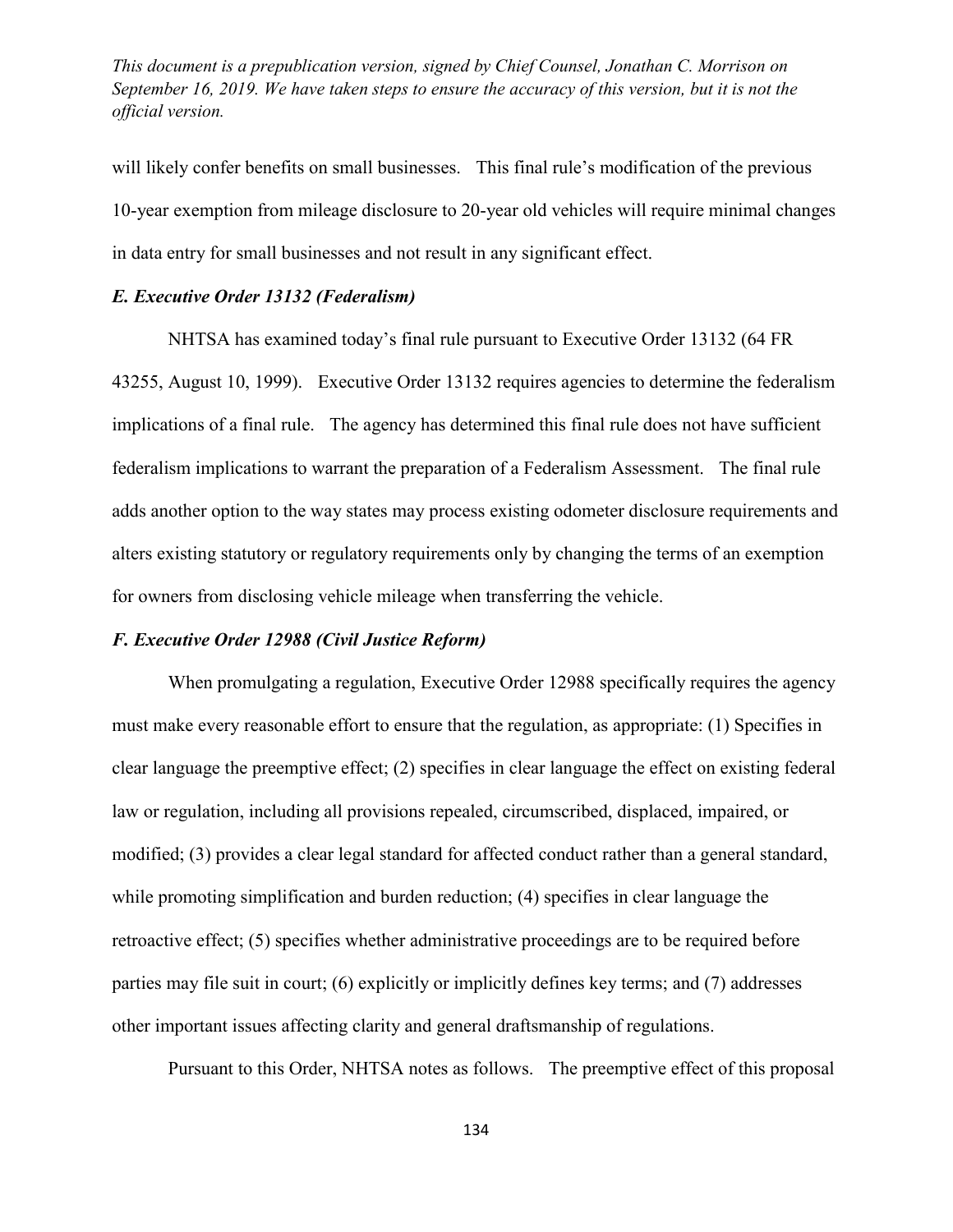is discussed above in connection with Executive Order 13132. NHTSA has also considered whether this rulemaking would have any retroactive effect. This proposed rule does not have any retroactive effect. NHTSA notes further there is no requirement that individuals submit a petition for reconsideration or pursue other administrative proceeding before they may file suit in court.

## *G. Executive Order 13609: Promoting International Regulatory Cooperation*

The policy statement in section 1 of Executive Order 13609 provides, in part:

The regulatory approaches taken by foreign governments may differ from those taken by U.S. regulatory agencies to address similar issues. In some cases, the differences between the regulatory approaches of U.S. agencies and those of their foreign counterparts might not be necessary and might impair the ability of American businesses to export and compete internationally. In meeting shared challenges involving health, safety, labor, security, environmental, and other issues, international regulatory cooperation can identify approaches that are at least as protective as those that are or would be adopted in the absence of such cooperation. International regulatory cooperation can also reduce, eliminate, or prevent unnecessary differences in regulatory requirements.

NHTSA finds this final rule, which establishes requirements for electronic odometer disclosure

systems, does not implicate or encompass the issues outlined in the foregoing policy statement.

#### *H. National Technology Transfer and Advancement Act*

Under the National Technology Transfer and Advancement Act of 1995 (NTTAA) (Pub.

L. 104-113), all federal agencies and departments shall use technical standards that are

developed or adopted by voluntary consensus standards bodies, using such technical standards as

a means to carry out policy objectives or activities determined by the agencies and departments,

except when use of such a voluntary consensus standard would be inconsistent with the law or

otherwise impractical. Voluntary consensus standards are technical standards (e.g., materials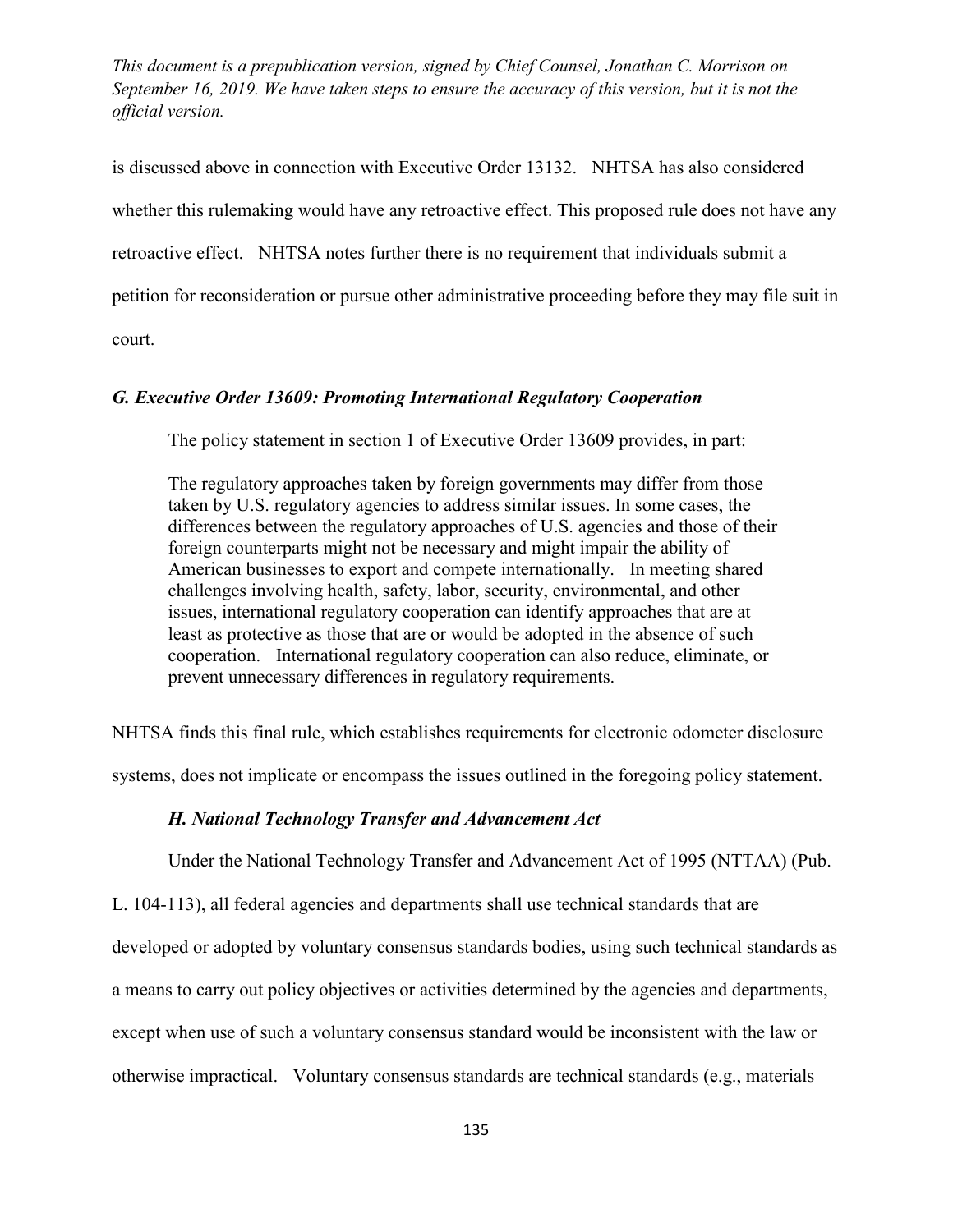specifications, test methods, sampling procedures, and business practices) developed or adopted by voluntary consensus standards bodies, such as the SAE International. The NTTAA directs NHTSA to provide Congress, through OMB, explanations when the agency decides not to use available and applicable voluntary consensus standards. NHTSA is referencing the standards provided in NIST Special Publication 800-63-3, *Digital Identity Guidelines* (including sub-parts 800-63-3A, 800-63-3B and 800-63-3C), to determine the appropriate level of security to authenticate electronic signatures.

#### *I. Unfunded Mandates Reform Act*

The Unfunded Mandates Reform Act of 1995 requires agencies to prepare a written assessment of the costs, benefits, and other effects of proposed or final rules that include a federal mandate likely to result in the expenditure by state, local, or tribal governments, in the aggregate, or by the private sector, of more than \$100 million annually (adjusted for inflation with base year of 1995). In 2011 dollars, this threshold is \$139 million.

This final rule would not result in the expenditure by state, local, or tribal governments, in the aggregate, or more than \$139 million annually, and would not result in the expenditure of that magnitude by the private sector.

### *J. Paperwork Reduction Act*

Under the procedures established by the Paperwork Reduction Act of 1995 (PRA), a person is not required to respond to a collection of information by a federal agency unless the collection displays a valid OMB control number. Today's final rule does not propose any new federal agency information collection requirements; it merely allows states to provide an alternative means of collecting information they already collect.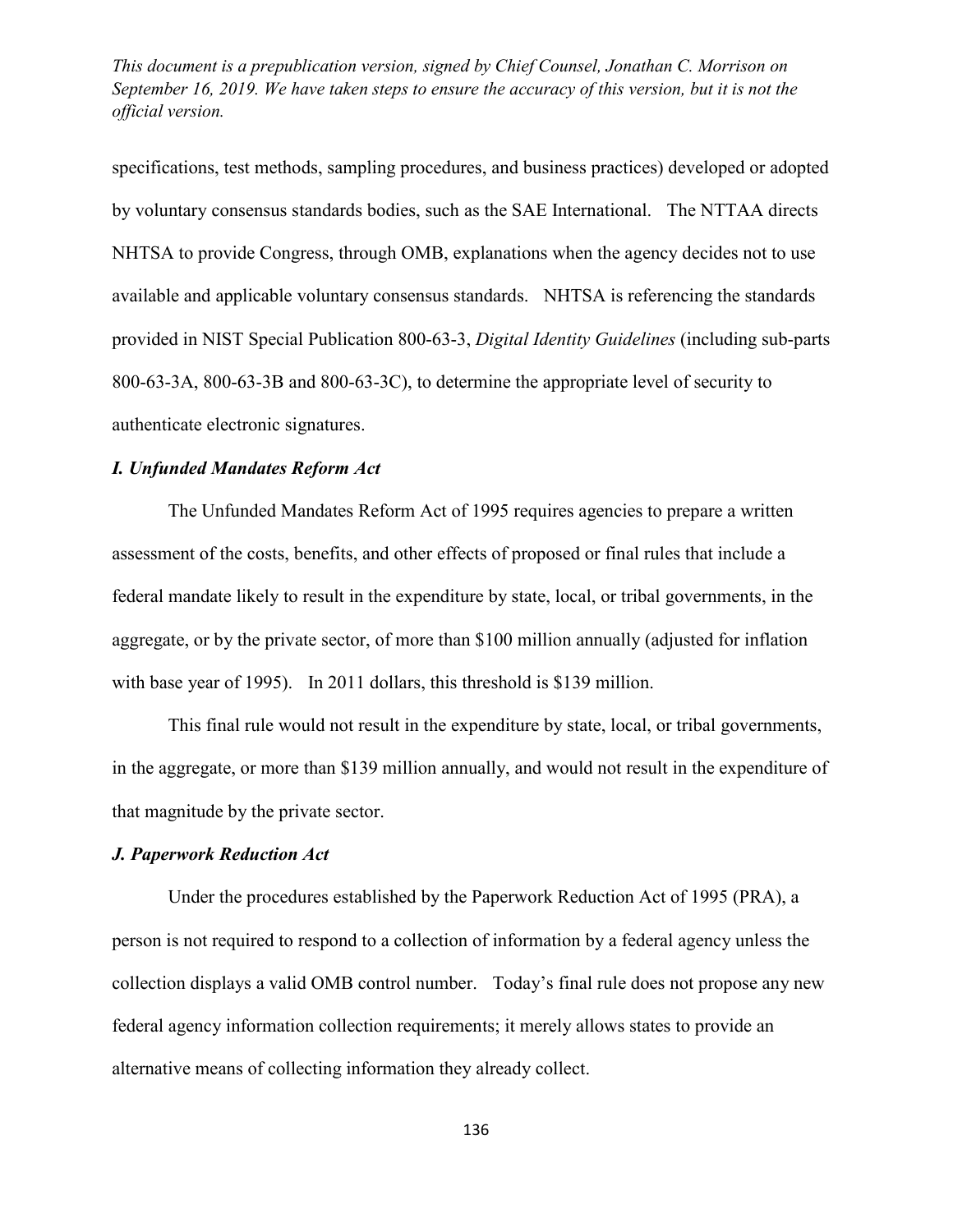#### *K. Incorporation by Reference*

As discussed earlier in the relevant potions of this document, NHTSA is incorporating a single standard issued by the NIST into the Code of Federal Regulations in this rulemaking. The standard NHTSA is incorporating is NIST Special Publication 800-63-3 *Digital Identity Guidelines* (including sub-parts 800-63-3A, 800-63-3B and 800-63-3C).

Under [5 U.S.C. 552\(a\)\(1\)\(E\),](http://www.westlaw.com/Link/Document/FullText?findType=L&pubNum=1000546&cite=5USCAS552&originatingDoc=I8F9F49A0C1D311E6BC92C7E78C5B7C41&refType=RB&originationContext=document&vr=3.0&rs=cblt1.0&transitionType=DocumentItem&contextData=(sc.UserEnteredCitation)#co_pp_5afb00006e6d3) Congress allows agencies to incorporate by reference materials that are reasonably available to the class of persons affected if the agency has approval from the Director of the Federal Register. As a part of that approval process, the Director of the Federal Register (in [1 CFR 51.5\)](http://www.westlaw.com/Link/Document/FullText?findType=L&pubNum=1000547&cite=1CFRS51.5&originatingDoc=I8F9F49A0C1D311E6BC92C7E78C5B7C41&refType=LQ&originationContext=document&vr=3.0&rs=cblt1.0&transitionType=DocumentItem&contextData=(sc.UserEnteredCitation)) directs agencies to discuss (in the preamble) the ways that the materials NHTSA is incorporating by reference are reasonably available to interested parties.

NHTSA has worked to ensure that standards being considered for incorporation by reference are reasonably available to the class of persons affected. In this case, those directly affected by incorporated provisions are states and vehicle lessors choosing to adopt electronic systems for odometer disclosures. These entities have access to copies of the aforementioned standard through NIST at no charge. Other interested parties in the rulemaking process beyond the class affected by the regulation include members of the public, vehicle dealers, law enforcement agencies, consumer protection groups, etc. Such interested parties can access the standard by obtaining a copy from NIST.

Interested parties may also access the standards through NHTSA. All approved material is available for inspection at NHTSA's Office of Technical Information Services, 1200 New Jersey Avenue SE., Washington, D.C. 20590, phone number (202) 366-2588. *M.*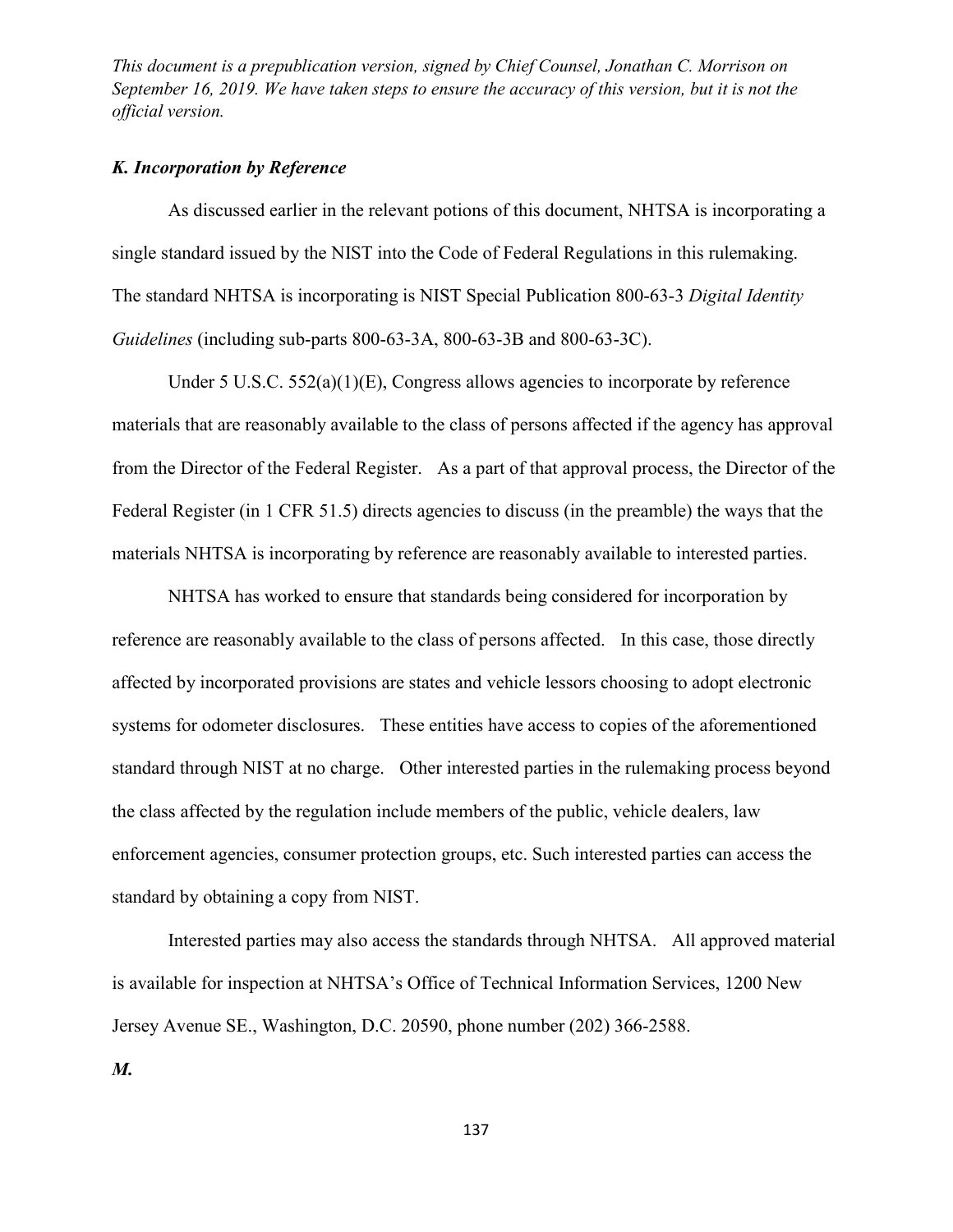[Executive Order 13211](http://www.westlaw.com/Link/Document/FullText?findType=Y&serNum=2005508477&pubNum=0001043&originatingDoc=I8F9F49A0C1D311E6BC92C7E78C5B7C41&refType=CA&originationContext=document&vr=3.0&rs=cblt1.0&transitionType=DocumentItem&contextData=(sc.UserEnteredCitation)) applies to any rule that: (1) Is determined to be economically significant as defined under [E.O. 12866,](http://www.westlaw.com/Link/Document/FullText?findType=Y&serNum=1993511360&pubNum=0001043&originatingDoc=I8F9F49A0C1D311E6BC92C7E78C5B7C41&refType=CA&originationContext=document&vr=3.0&rs=cblt1.0&transitionType=DocumentItem&contextData=(sc.UserEnteredCitation)) and is likely to have a significant adverse effect on the supply, distribution, or use of energy; or (2) that is designated by the Administrator of the Office of Information and Regulatory Affairs as a significant energy action. If the regulatory action meets either criterion, the agency must evaluate the adverse energy effects of the proposed rule and explain why the proposed regulation is preferable to other potentially effective and reasonably feasible alternatives considered by NHTSA.

This rule is not economically significant and is not likely to have a detectable effect on the supply, distribution, or use of energy.

#### *N. [Executive Order 13045](http://www.westlaw.com/Link/Document/FullText?findType=Y&serNum=1997604500&pubNum=0001043&originatingDoc=I8F9F49A0C1D311E6BC92C7E78C5B7C41&refType=CA&originationContext=document&vr=3.0&rs=cblt1.0&transitionType=DocumentItem&contextData=(sc.UserEnteredCitation))*

[Executive Order 13045](http://www.westlaw.com/Link/Document/FullText?findType=Y&serNum=1997604500&pubNum=0001043&originatingDoc=I8F9F49A0C1D311E6BC92C7E78C5B7C41&refType=CA&originationContext=document&vr=3.0&rs=cblt1.0&transitionType=DocumentItem&contextData=(sc.UserEnteredCitation)) applies to any rule that: (1) Is determined to be economically significant as defined under [E.O. 12866,](http://www.westlaw.com/Link/Document/FullText?findType=Y&serNum=1993511360&pubNum=0001043&originatingDoc=I8F9F49A0C1D311E6BC92C7E78C5B7C41&refType=CA&originationContext=document&vr=3.0&rs=cblt1.0&transitionType=DocumentItem&contextData=(sc.UserEnteredCitation)) and (2) concerns an environmental, health or safety risk that NHTSA has reason to believe may have a disproportionate effect on children. If the regulatory action meets both criteria, NHTSA must evaluate the environmental health or safety effects of the proposed rule on children, and explain why the proposed regulation is preferable to other potentially effective and reasonably feasible alternatives considered by us.

This rule is not economically significant will not pose such a risk for children.

# *O. Privacy Act*

Anyone can search the electronic form of all comments received into any of our dockets by the name of the individual submitting the comment (or signing the comment, if submitted on behalf of an organization, business, labor union, etc.). You may review DOT's complete Privacy Act statement in the Federal Register published on April 11, 2000 (Volume 65, Number 70;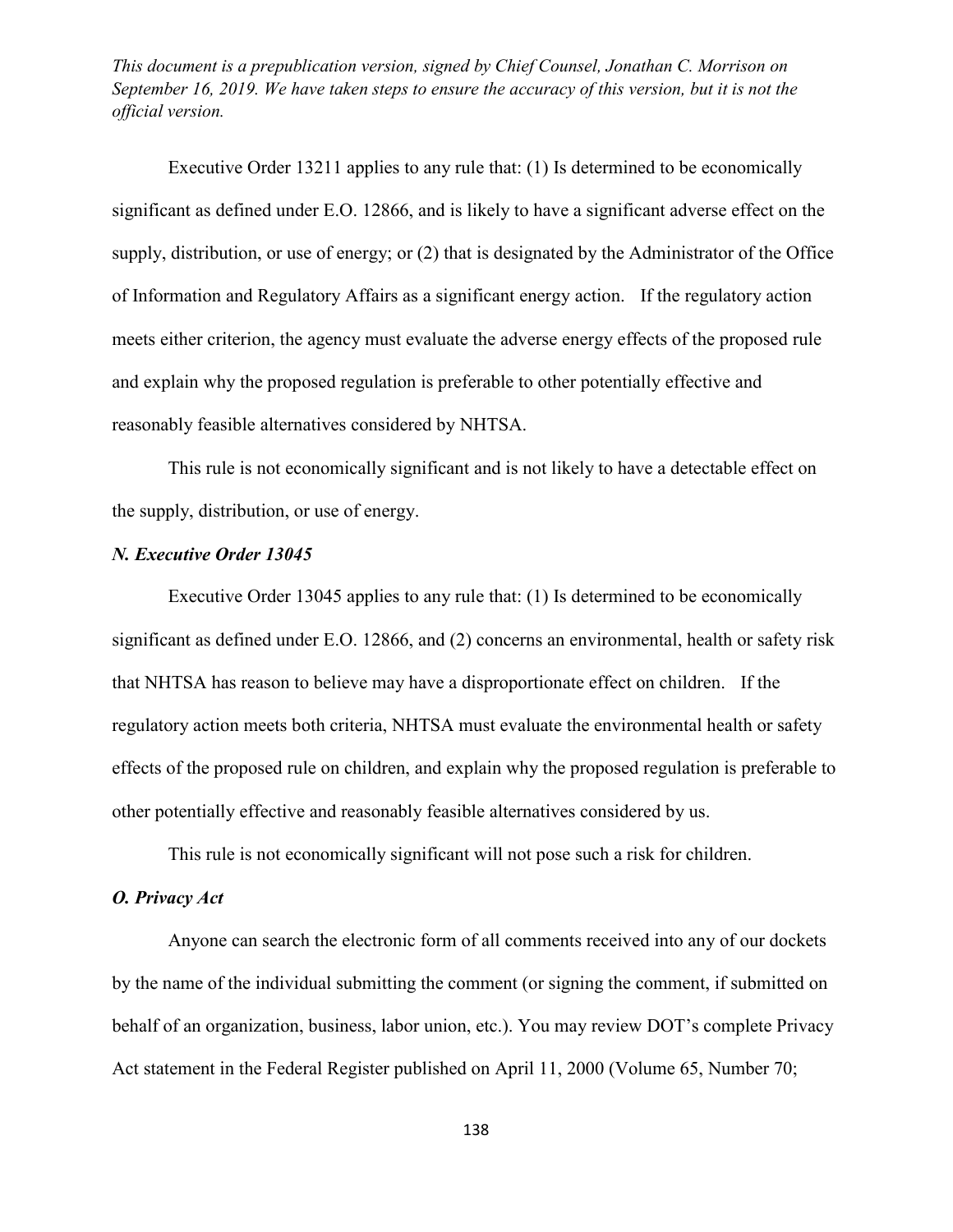Pages 19477-78), or you may visit [http://www.dot.gov/privacy.html.](http://www.dot.gov/privacy.html)

### *P. Regulation Identifier Number (RIN)*

The Department of Transportation assigns a regulation identifier number (RIN) to each

regulatory action listed in the Unified Agenda of Federal Regulations. The Regulatory

Information Service Center publishes the Unified Agenda in April and October of each year.

You may use the RIN contained in the heading at the beginning of this document to find this

action in the Unified Agenda.

#### **List of Subjects in 49 CFR Part 580**

Consumer protection, Incorporation by reference, Motor vehicles, Reporting and recordkeeping requirements.

For the reasons discussed in the preamble, NHTSA amends 49 CFR part 580 as follows:

#### **PART 580—ODOMETER DISCLOSURE REQUIREMENTS**

1. Revise the authority citation to read as follows:

Authority: 49 U.S.C. 32705; Pub. L. 112-141; delegation of authority at 49 CFR 1.95.

2. Revise § 580.1 to read as follows:

49 CFR § 580.1

### **§ 580.1 Scope.**

This part prescribes rules requiring transferors and lessees of motor vehicles to make electronic or written disclosure to transferees and lessors respectively, concerning the odometer mileage and its accuracy as directed by sections 408 (a) and (e) of the Motor Vehicle Information and Cost Savings Act as amended, 49 U.S.C. § 32705(a) and (c). In addition, this part prescribes the rules requiring the retention of odometer disclosure statements by motor vehicle dealers,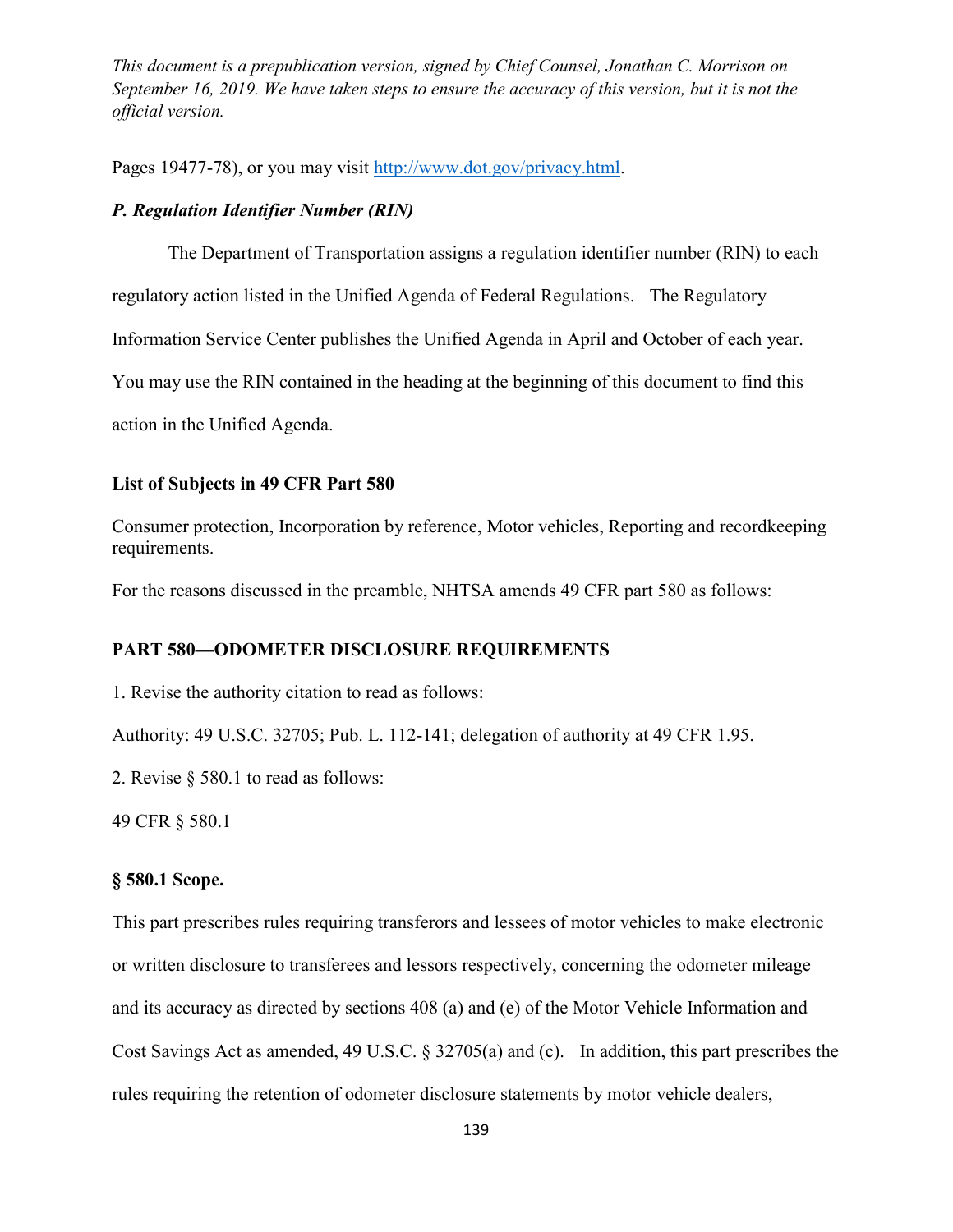distributors and lessors and the retention of certain other information by auction companies as directed by sections 408(g) and 414 of the Motor Vehicle Information and Cost Savings Act as amended, 49 U.S.C. 32706(d) and 32705(e).

3. Amend § 580.2 by revising the first sentence to remove the word "purchasers" and inserting the word "transferees" and replacing the phrase "lessors transfer the vehicle." with "lessee returns the vehicle to the lessor." to read as follows:

49 CFR § 580.2

### § 580.2 **Purpose.**

The purpose of this part is to provide transferees of motor vehicles with odometer information to assist them in determining a vehicle's condition and value by making the disclosure of a vehicle's mileage a condition of title and by requiring lessees to disclose to their lessors the vehicle's mileage at the time the lessee returns the vehicle to the lessor. In addition, the purpose of this part is to preserve records that are needed for the proper investigation of possible violations of the Motor Vehicle Information and Cost Savings Act and any subsequent prosecutorial, adjudicative or other action.

3. Amend § 580.3 by revising the first paragraph by replacing "sections 2 and 402 of the Motor Vehicle Information and Cost Savings Act" with "49 U.S.C. § 32702," adding in alphabetical order, definitions for "Access," Electronic Power of Attorney," "Electronic Title," "Jurisdiction," and "Printed Name," and revising the definitions of "Original Power of Attorney," "Sign or Signature," and "Transferor" to read as follows:

49 CFR § 580.3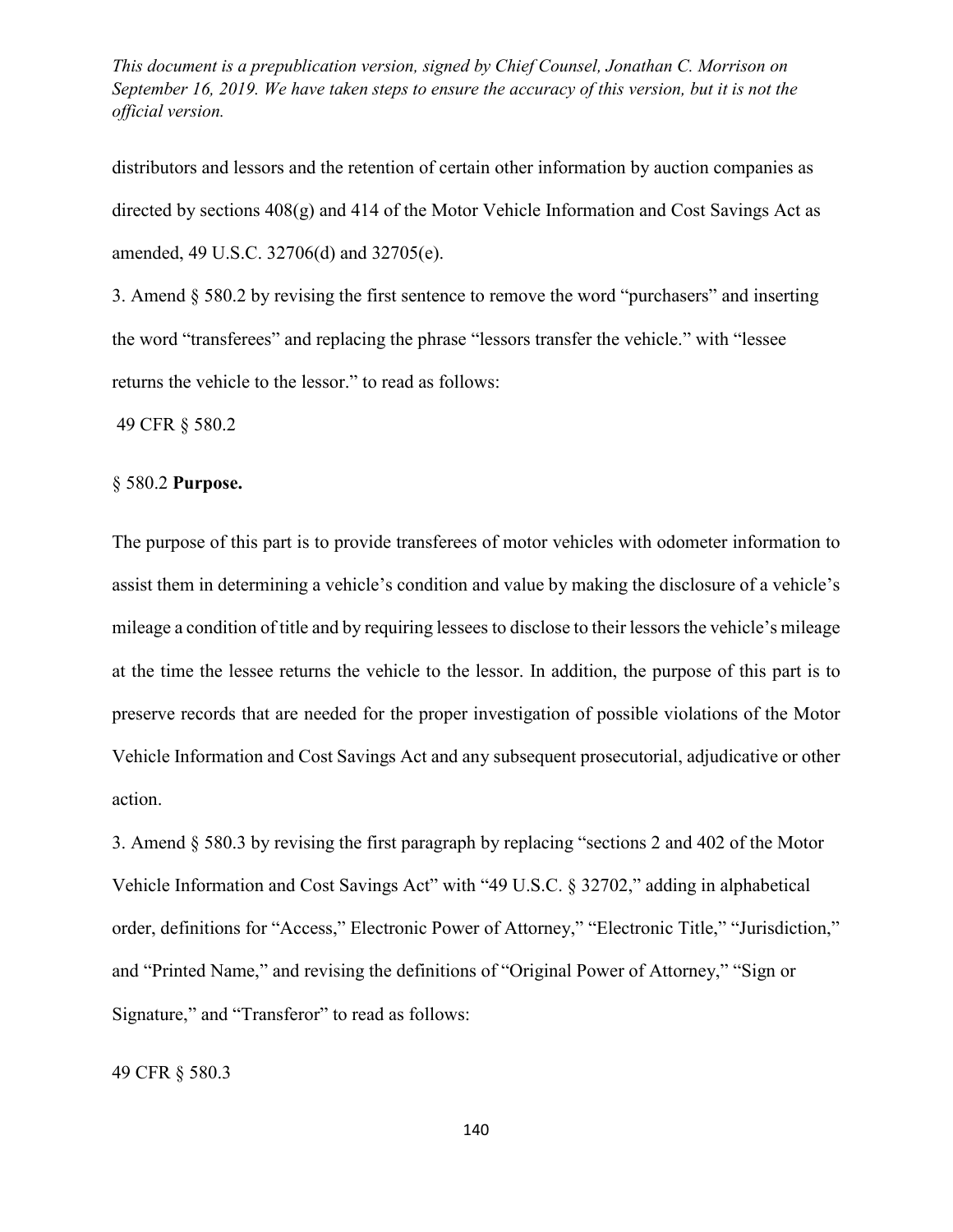### **§ 580.3 Definitions.**

All terms defined in 49 U.S.C. § 32702 are used in their statutory meaning. Other terms used in this part are defined as follows:

*Access* means the authorized entry to, and display of, an electronic title in a manner allowing modification of previously stored data, even if the stored data is not modified at the time it is accessed. The term does not include display of an electronic record for viewing purposes where modification of stored data is not possible, or where modification to the record is possible but results in a new, unique electronic title.

*Electronic power of attorney* means a power of attorney maintained in electronic form by a jurisdiction that meets all the requirements of this part. For the purposes of this Part, this term is limited to a record that was created electronically and does not include a physical power of attorney that was executed on paper and converted by scanning or imaging for storage in an electronic medium.

*Electronic title* means a title created and maintained in an electronic format by a jurisdiction that meets all the requirements of this part. An electronic title incorporates an electronic reassignment form or process containing the disclosures required by this Part facilitating transfers between transferors and transferees who do not take title to the vehicle. As set forth in §580.5(g), an electronic reassignment may precede issuance of an electronic title when no electronic title exists. For the purposes of this Part, this term is limited to a record created electronically and does not include a physical title incorporating an odometer disclosure executed on that title and converted by scanning and imaging for storage in an electronic medium. *Jurisdiction* means a state, territory, or possession of the United States of America.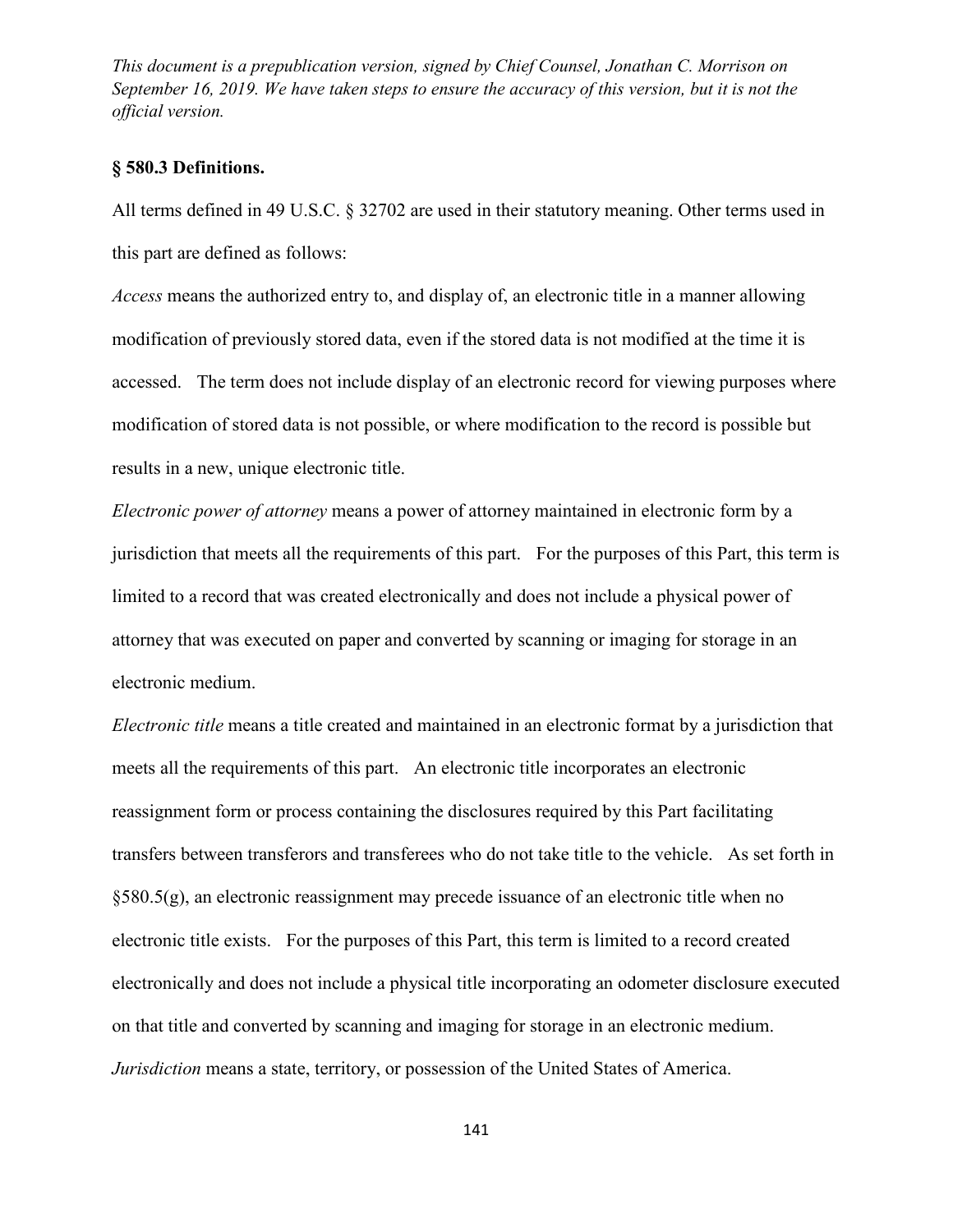#### \* \* \* \* \*

*Physical power of attorney* means, for single copy forms, the paper document set forth by secure process which is issued by the jurisdiction, and, for multicopy forms, any and all copies set forth by a secure printing process or other secure process which are issued by the jurisdiction pursuant to §§580.13 or 580.14.

*Printed Name* means either:

(a) for a physical title or physical power of attorney, the clear and legible name applied to the physical document of the signatory.

(b) for an electronic title or electronic power of attorney, the clear, legible, visible, audible, recognizable, or otherwise understandable name of the electronic signatory recorded and stored electronically.

*Physical* when referring to a document means a manufacturer's certificate of origin, title, reassignment document, or power of attorney printed on paper by a secure printing process or other secure process that meets all the requirements of this part.

#### \* \* \* \* \*

*Sign or Signature* means either:

(a) For a physical document, a person's name, or a mark representing it, as hand written personally.

(b) For an electronic odometer disclosure incorporated in an electronic title or power of attorney, an electronic sound, symbol, or process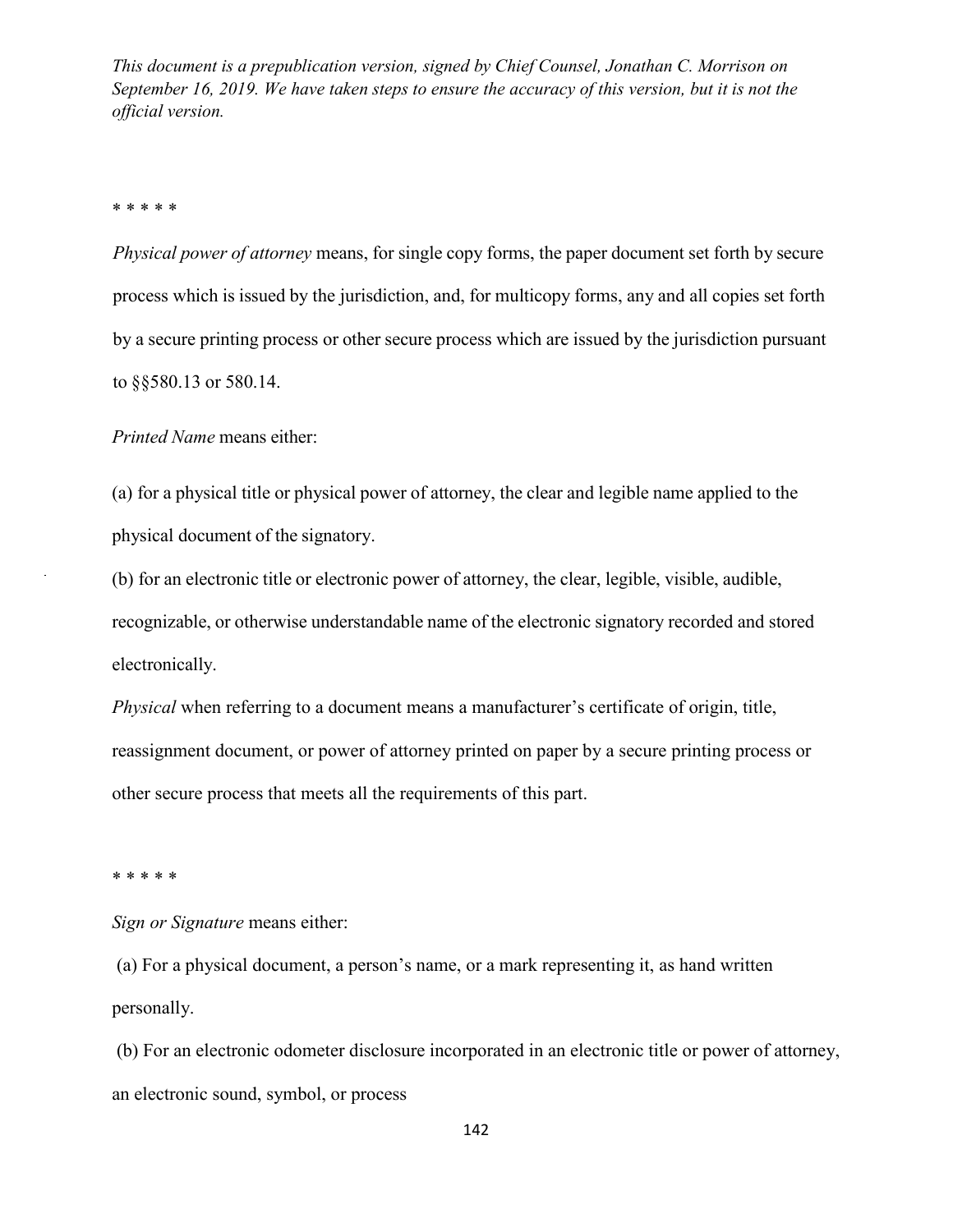(i) using a secure authentication system identifying a specific individual with a degree of certainty equivalent to or greater than Level 2 as described in NIST Special Publication 800-63-3, Revision 3, *Digital Identity Guidelines* (including sub-parts 800-63-3A, 800- 63-3B and 800-63-3C), June 2017. NIST Special Publication 800-63-3, Revision 3, *Digital Identity Guidelines* (including sub-parts 800-63-3A, 800-63-3B and 800-63-3C), June 2017 is incorporated by reference into this section with the approval of the Director of the Federal Register under 5 U.S.C. 552(a) and 1 CFR part 51. To enforce any edition other than that specified in this section, NHTSA must publish a document in the Federal Register and the material must be available to the public. All approved material is available for inspection at NHTSA Office of Technical Information Services, 1200 New Jersey Avenue SE., phone number (202) 366-2588, and is available from the National Institute of Standards and Technology, U.S. Department of Commerce, 100 Bureau Drive, Gaithersburg, Maryland 20899, [https://pages.nist.gov/800-63-3/sp800-63-3.html.](https://pages.nist.gov/800-63-3/sp800-63-3.html) It is also available for inspection at the National Archives and Records Administration (NARA). For information on the availability of this material at NARA, email fedreg.legal@nara.gov or go to [www.archives.gov/federal-register/cfr/ibr-locations.html;](http://www.archives.gov/federal-register/cfr/ibr-locations.html) or

(ii) completed in person before a bona fide employee of the jurisdiction or statutory agent under a surety bond with the jurisdiction.

\* \* \* \* \*

*Transferor* means any person who transfers their ownership of a motor vehicle by sale, gift, or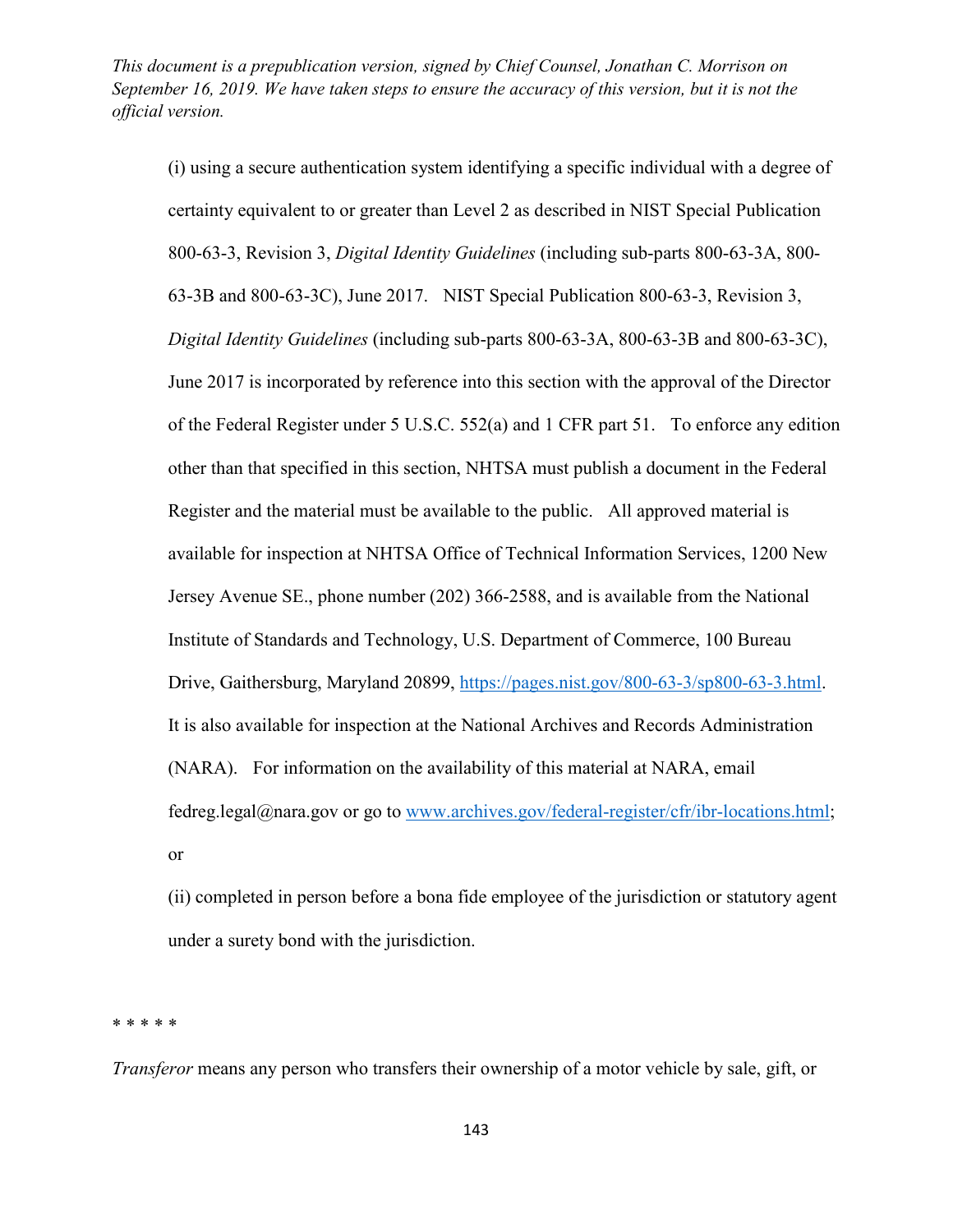any means other than by the creation of a security interest, and any person who, as agent, signs an odometer disclosure statement for the transferor.

4. Amend [§ 580.4](http://www.westlaw.com/Link/Document/FullText?findType=L&pubNum=1000547&cite=49CFRS580.4&originatingDoc=IC350B0F0F25711E5AE9ECA0D137ECF34&refType=LQ&originationContext=document&vr=3.0&rs=cblt1.0&transitionType=DocumentItem&contextData=(sc.UserEnteredCitation)) by revising it to read as follows:

[49 CFR § 580.4](http://www.westlaw.com/Link/Document/FullText?findType=L&pubNum=1000547&cite=49CFRS580.4&originatingDoc=IC350B0F0F25711E5AE9ECA0D137ECF34&refType=LQ&originationContext=document&vr=3.0&rs=cblt1.0&transitionType=DocumentItem&contextData=(sc.UserEnteredCitation))

#### **§ 580.4 Security of physical documents, electronic titles and electronic powers of attorney.**

(a) Each physical title shall be set forth by means of a secure printing process or other secure process. Additionally, a physical power of attorney issued pursuant to §§ 580.13 and 580.14 and physical documents, which are used to reassign the title, shall be issued by the jurisdiction and shall be set forth by a secure printing process or other secure process.

(b) Each electronic title shall be maintained in a secure environment so it is protected from unauthorized modification, alteration or disclosure. In addition, an electronic power of attorney maintained and made available pursuant to §§ 580.13 and 580.14 and shall be maintained by the jurisdiction in a secure environment so that it is protected from unauthorized modification, alteration and disclosure. Any system employed to create, store or maintain the foregoing electronic records shall record the dates and times when the electronic document is created, the odometer disclosures contained within are signed and when the documents are accessed, including the date and time any unauthorized attempt is made to alter or modify the electronic document and any unauthorized alterations or modifications made.

5. Amend  $\S$  580.5 by revising paragraphs (a), (b), (c), (d), (f), and (g) to read as follows: 49 CFR § 580.5

#### **§ 580.5 Disclosure of odometer information.**

(a) At the time a physical or electronic title is issued or made available to the transferee, it must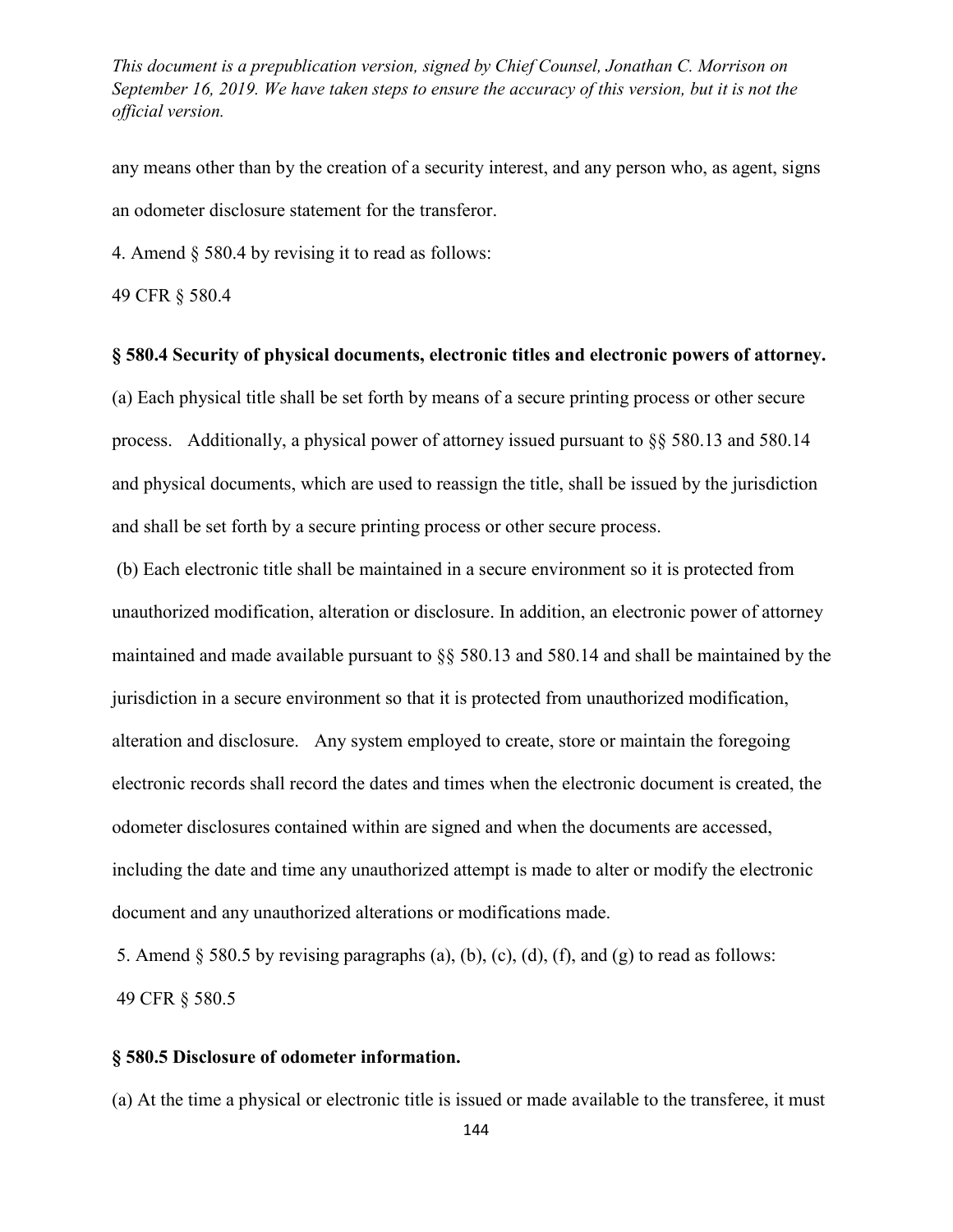contain the mileage disclosed by the transferor when ownership of the vehicle was transferred and contain a space for the information required to be disclosed under paragraphs (c), (d), (e) and (f) of this section at the time of future transfer.

(b) Any physical documents which are used to reassign a title shall contain a space for the information required to be disclosed under paragraphs (c), (d), (e) and (f) of this section at the time of transfer of ownership.

(c) In connection with the transfer of ownership of a motor vehicle, the transferor shall disclose the mileage to the transferee on the physical or electronic title or, except as noted below, on the physical document being used to reassign the title. In the case of a transferor in whose name the vehicle is titled, the transferor shall disclose the mileage on the electronic title or the physical title, and not on a reassignment document. This disclosure must be signed by the transferor and must contain the transferor's printed name. In connection with the transfer of ownership of a motor vehicle in which more than one person is a transferor, only one transferor need sign the disclosure. In addition to the signature of the transferor, the disclosure must contain the following information:

(1) The odometer reading at the time of transfer (not to include tenths of miles);

(2) The date of transfer;

(3) The transferor's printed name and current address;

(4) The transferee's printed name and current address; and

(5) The identity of the vehicle, including its make, model, year, body type, and vehicle identification number.

(d) In addition to the information provided under paragraph (c) of this section, the physical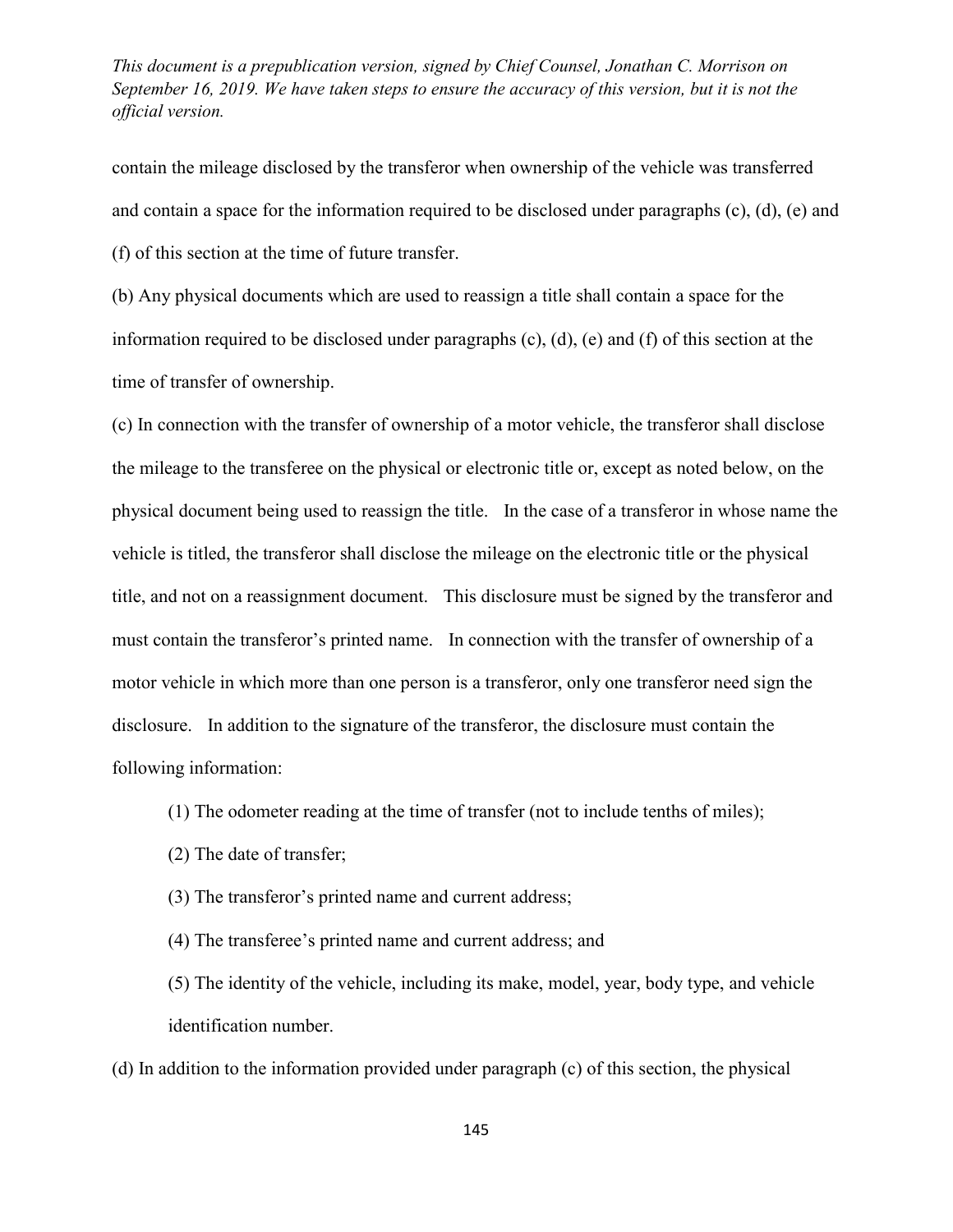document shall provide a statement referencing federal law and stating failure to complete the disclosure or providing false information may result in fines and/or imprisonment. Reference may also be made to applicable law of the jurisdiction. If the transaction at issue is electronic, the information specified in this paragraph shall be displayed, prior to the execution of any electronic signatures.

(e) In addition to the information provided under paragraphs (c) and (d) of this section,

(1) The transferor shall certify that to the best of their knowledge the odometer reading reflects the actual mileage, or;

(2) If the transferor knows that the odometer reading reflects the amount of mileage in excess of the designed mechanical odometer limit, they shall include a statement that the mileage exceeds mechanical limits; or

(3) If the transferor knows that the odometer reading does not reflect a valid mileage display or differs from the mileage and that the difference is greater than that caused by odometer calibration error, they shall include a statement that the odometer reading does not reflect the actual mileage, and should not be relied upon. This statement shall also include a warning notice to alert the transferee that a discrepancy exists between the odometer reading and the actual mileage.

(f) Upon receipt of the transferor's signed disclosure statement, the transferee shall sign the disclosure statement, which shall include their printed name, and make copy available to their transferor. If the disclosure is on an electronic title, the jurisdiction shall provide a means for making copies of the completed disclosure statement available to the transferee and transferor. (g) If the vehicle has not been titled the written disclosure shall be executed on a separate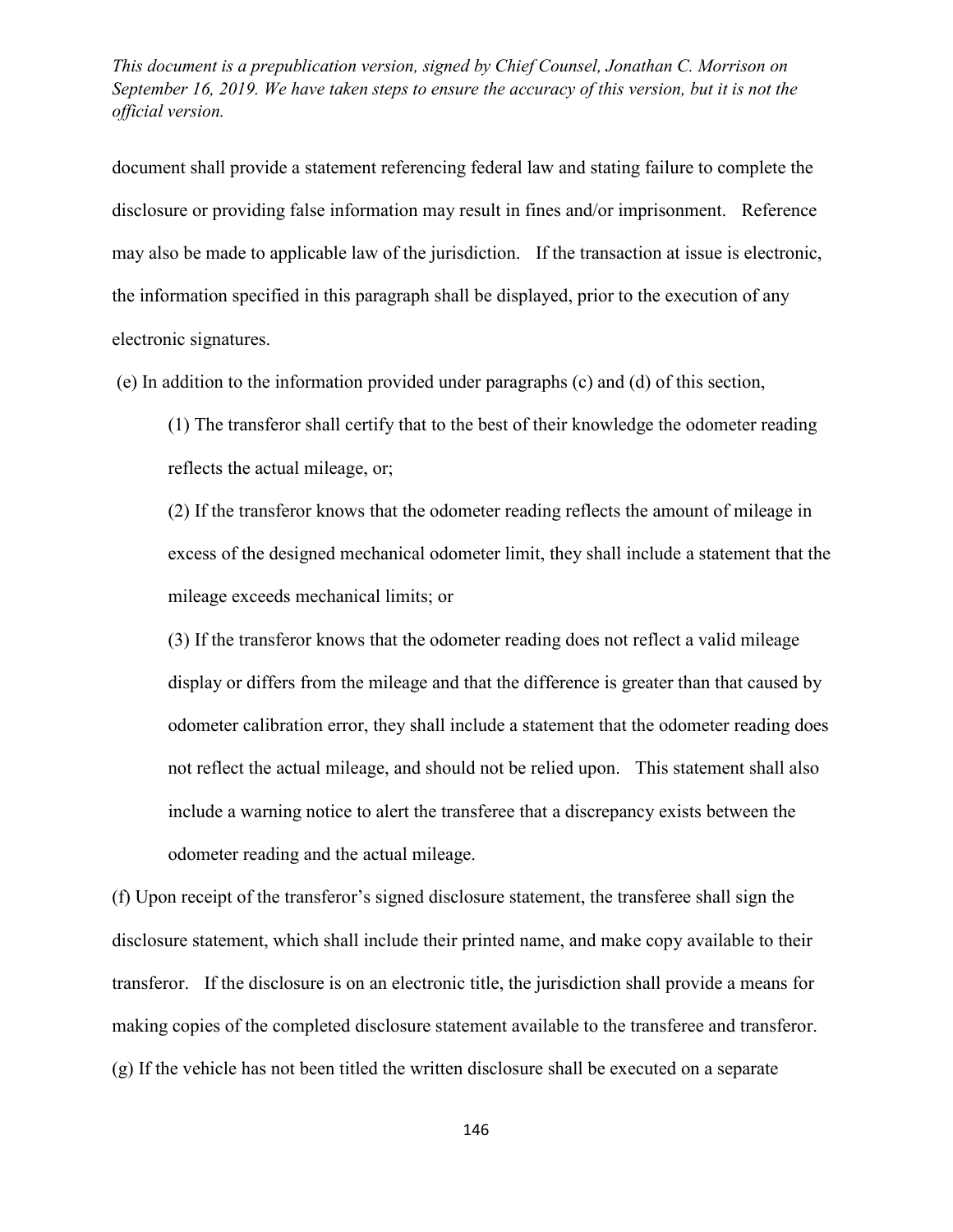physical document or by electronic means and incorporated into the electronic title record. A separate physical reassignment document may be used for a subsequent reassignment only after a transferor holding title has made the mileage disclosure in conformance with paragraphs (c), (e) and (f) of this section on the title and assigned the physical title to their transferee. An electronic title system shall provide a means for making mileage disclosures upon assignment and reassignment electronically and incorporating these disclosures into the electronic title. A physical reassignment document shall not be used with an electronic title or when an electronic reassignment has been made. In instances where a paper title is held by the initial transferor, an available electronic reassignment may be used for a subsequent reassignment after a transferor holding title has made the mileage disclosure in conformance with paragraphs (c), (e) and (f) of this section on the title and assigned the physical title to their transferee

\* \* \* \* \*

6. Revise § 580.6 to read as follows:

49 CFR § 580.6

#### **§ 580.6 Additional requirements for electronic odometer disclosure.**

(a) Any electronic title or power of attorney as defined in this part shall be retained

- (1) in a format which cannot be altered unless such alterations are made as authorized by the jurisdiction, and which indicates any unauthorized attempts to alter it;
- (2) in an order that permits systematic retrieval; and

(3) for a minimum of five years following conversion to a physical title, issuance of a subsequent physical or electronic title by any jurisdiction, or permanent destruction of the vehicle; otherwise, the record shall be retained indefinitely.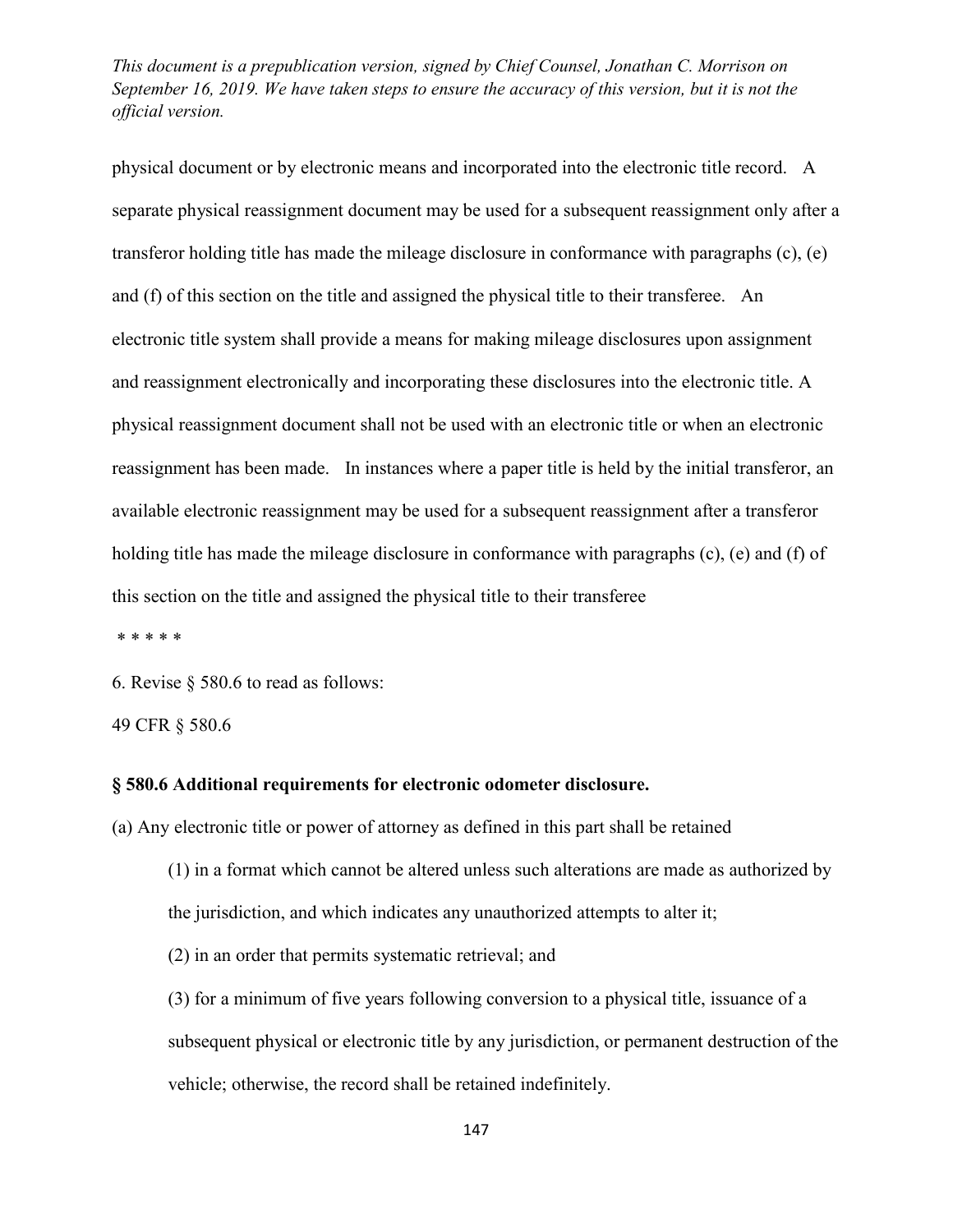(b) Any electronic signature made on an odometer disclosure shall identify an individual, and not solely the organization the person represents or employs them. If the individual executing the electronic signature is acting in a business capacity or otherwise on behalf of another individual or entity, the business or other individual or entity shall also be identified when the signature is made. Electronic signatures on odometer disclosures made in connection with transfers by a licensed dealer or at an auction sale need only identify the individual executing the signature and the dealer transferring the vehicle or auction entity conducting the sale.

(c) Any requirement in these regulations to disclose, issue, return, notify or otherwise provide information to another person in the course of an electronic odometer disclosure is satisfied when the required information is electronically transmitted or otherwise electronically available to the party required to review or receive it.

(d) When an electronic title is created following transfer of ownership a vehicle with a physical title or an existing physical title is converted to an electronic title, the jurisdiction issuing the electronic title shall obtain the physical title or proof that the physical title has been invalidated or lost, and retain a physical or electronic copy of the physical title or proof for a minimum of five years.

(e) A jurisdiction issuing an electronic title may provide a paper record of ownership, which includes the odometer disclosure information, provided the paper record clearly indicates it is not an official title for the vehicle and may not be used to transfer ownership for the vehicle.

(f) A jurisdiction issuing an electronic title shall retain the capacity to issue physical titles meeting all the requirements of this part. If a physical title is created by a jurisdiction with an electronic title and odometer disclosure statement system, any electronic record of the title must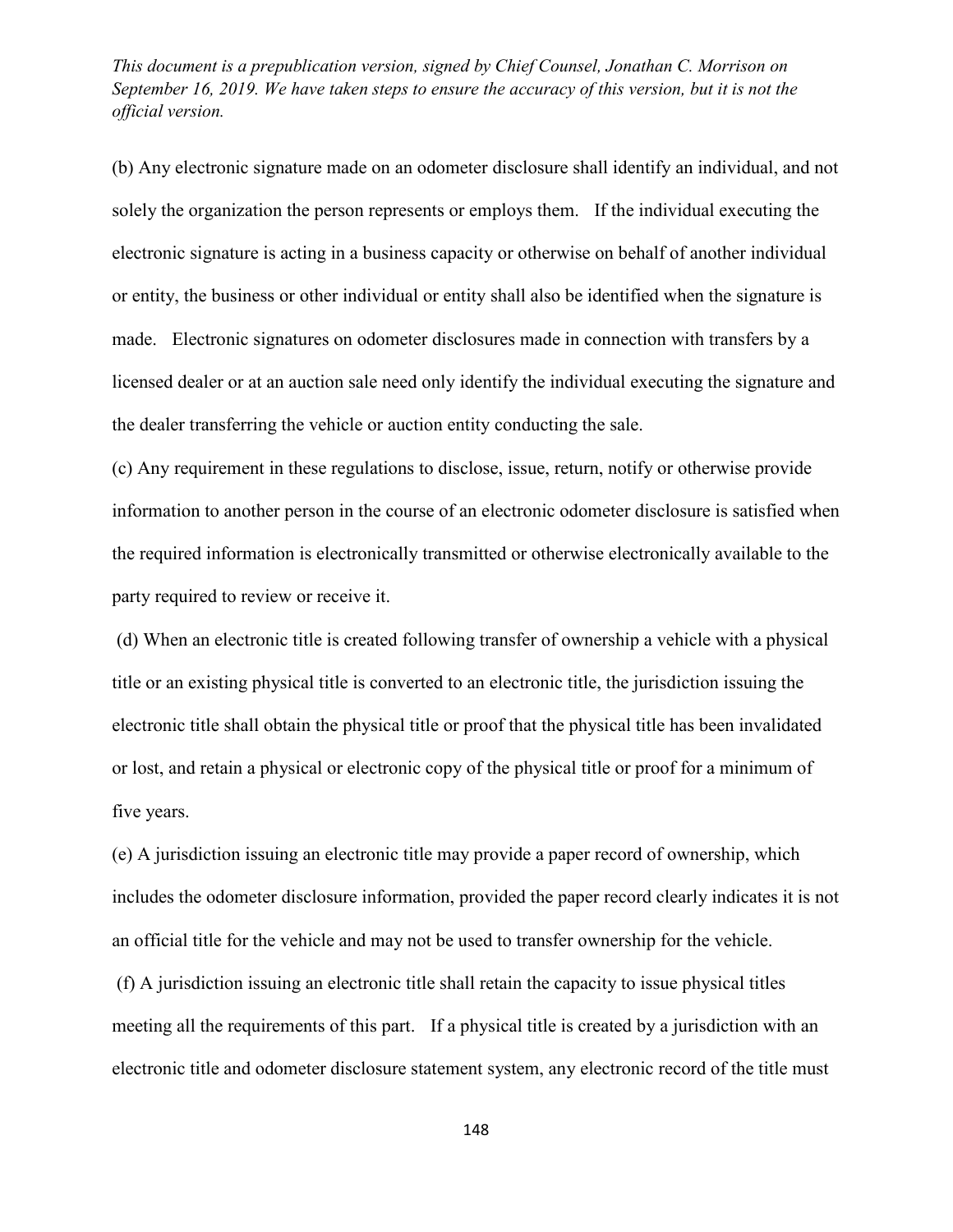indicate that a physical title has been issued and the date on which the physical title was issued. The jurisdiction shall retain a record of the identity of the recipient of the physical title if the recipient is not an owner or a lienholder.

(g) Any physical documents employed by transferors and transferees to make electronic odometer disclosures shall be set forth by means of a secure printing process or other secure process. This requirement does not apply to mileage disclosures made by lessees as required be § 580.7

(h) Physical documents employed to comply with any of the requirements of this part that are converted to an electronic format by scanning or imaging must maintain and preserve the security features incorporated in the physical document so that any alterations or modifications to the physical document can be detected in the physical document's electronic format. Scanning of physical documents must be made at a resolution of not less than 200 dpi. (i) When a transferor's physical title is lost, a jurisdiction may facilitate the transfer of a physical title through an electronic process without issuing another physical title provided a physical or electronic power of attorney pursuant to §580.13 is properly executed by the transferor. (j) Electronic reassignments shall be made on or in the electronic title or, as set forth in §580.5(g), may be entered in the electronic title system prior to the first issuance of an electronic title. A physical reassignment document shall not be used with an electronic title. 7. Amend § 580.7 by revising paragraphs (a) and (b), and add paragraph (e), to read as follows: 49 CFR § 580.7

# **§ 580.7 Disclosure of odometer information for leased motor vehicles.**

(a) Before executing any transfer of ownership document, each lessor of a leased motor vehicle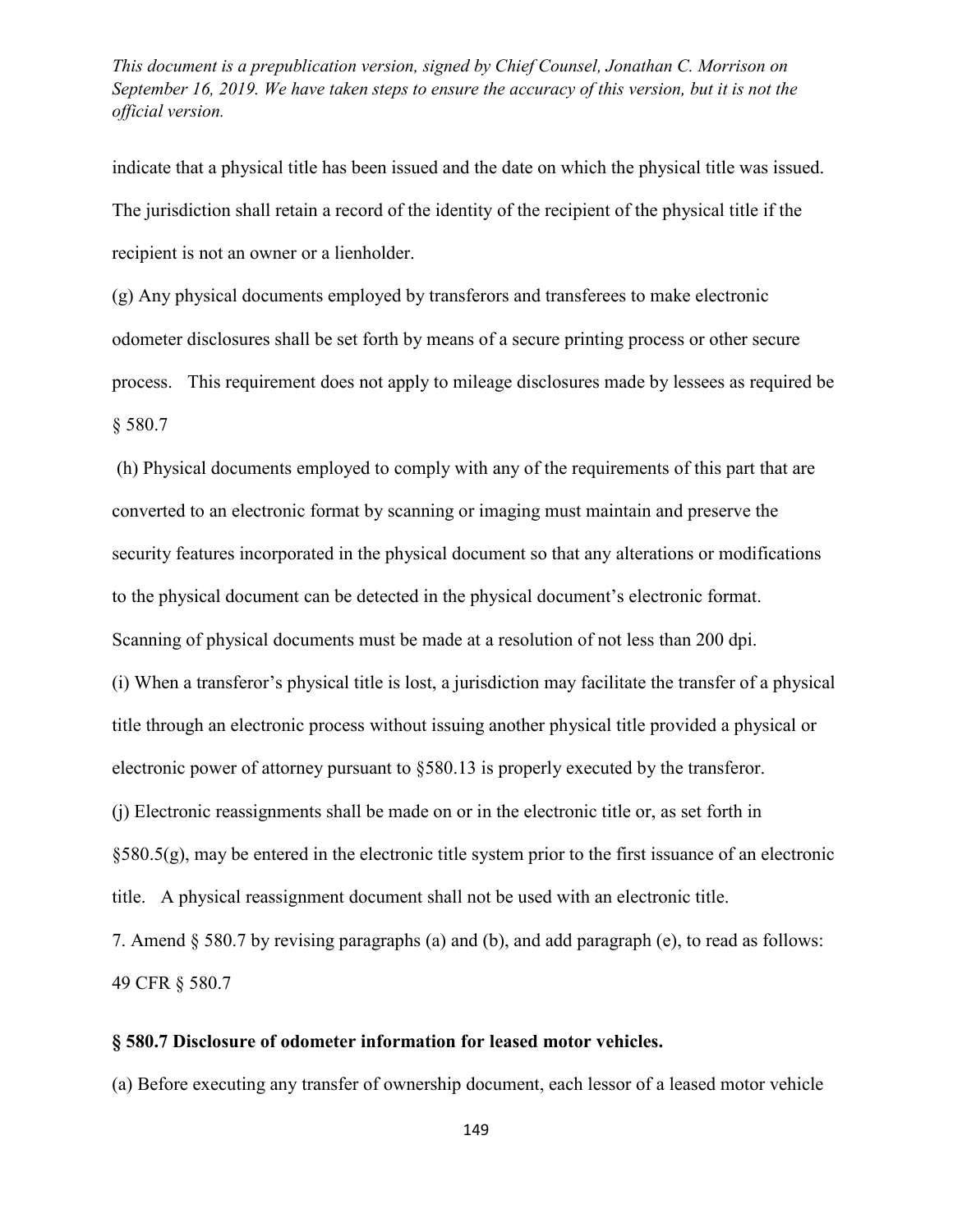shall notify the lessee electronically or in writing stating that the lessee is required to provide a written or electronic disclosure to the lessor regarding the mileage. This written or electronic notice shall contain a reference to the federal law and shall state failure to complete the disclosure or providing false information may result in fines and/or imprisonment. Reference may also be made to applicable law of the jurisdiction. If the notice is electronic, the information specified in this paragraph shall be displayed prior to, or at the time of, the execution of any electronic signatures.

(b) In connection with the transfer of ownership of the leased motor vehicle, the lessee shall furnish to the lessor a written or electronic statement regarding the mileage of the vehicle. This statement must be signed by the lessee. This statement, in addition to the lessee acknowledging receiving notification of federal law and any applicable law of the jurisdiction as required by paragraph (a) of this section, shall also contain the following information:

- (1) The printed name of the person making the disclosure;
- (2) The current odometer reading (not to include tenths of miles);
- (3) The date of the statement;
- (4) The lessee's printed name and current address;
- (5) The lessor's printed name and current address;

(6) The identity of the vehicle, including its make, model, year, and body type, and its vehicle identification number;

- (7) The date that the lessor notified the lessee of disclosure requirements;
- (8) The date that the completed disclosure statement was received by the lessor; and
- (9) The signature of the lessor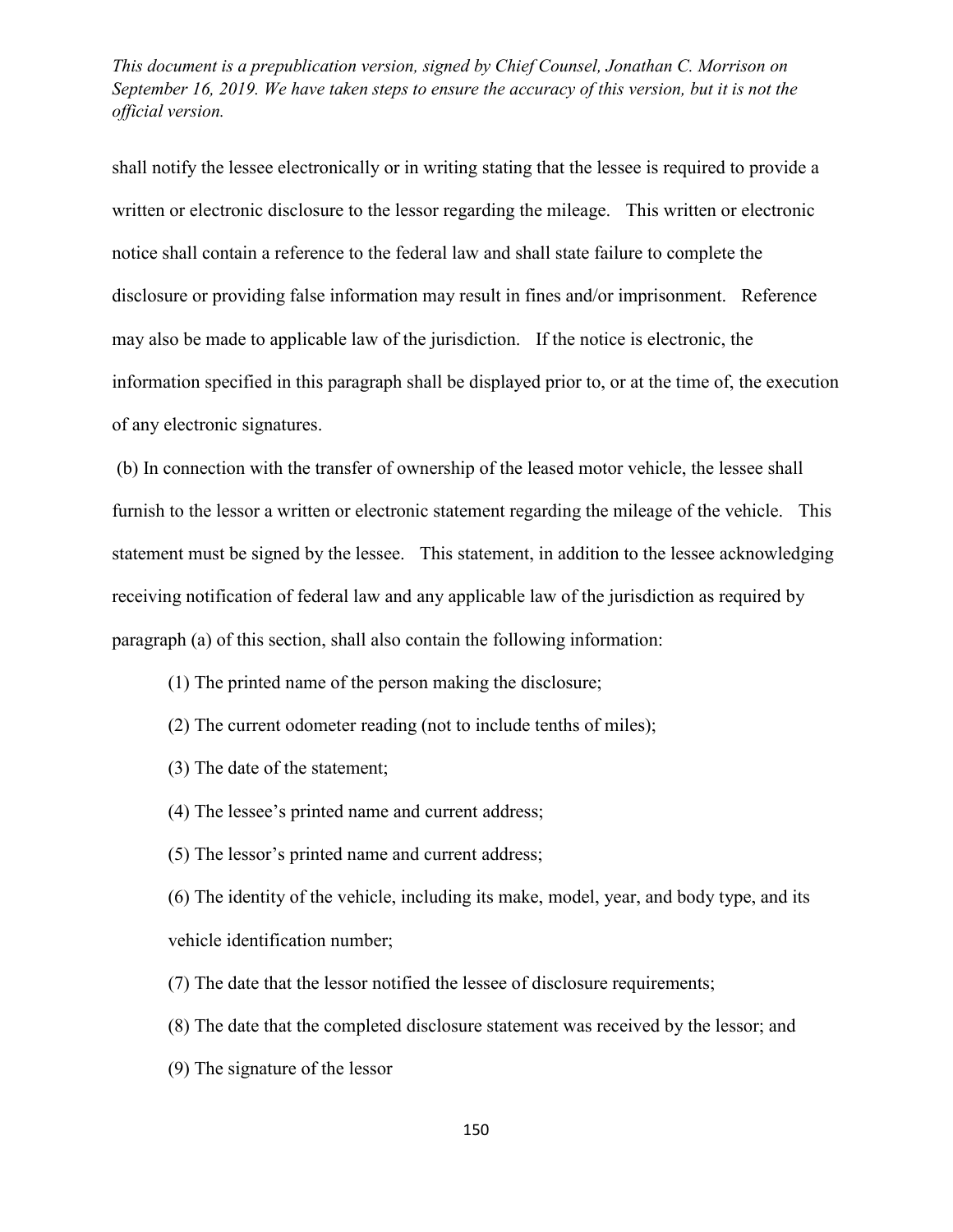\* \* \* \* \*

(e) Any electronic system maintained by a lessor for the purpose of complying with the requirements of this section shall meet the requirements of § 580.4(b) of this part.

8. Amend § 580.8 by revising paragraph (a), (b) and (c) and to add paragraph (d) to read as follows:

49 CFR § 580.8

# **§ 580.8 Odometer disclosure statement retention.**

(a) Dealers and distributors of motor vehicles who are required by this part to execute an odometer disclosure statement shall retain, except as noted in paragraph (d), for five years a photostat, carbon, other facsimile copy, or electronic copy of each odometer mileage statement, which they issue and receive. They shall retain all odometer disclosure statements at their primary place of business in an order appropriate to business requirements and that permits systematic retrieval. Electronic copies shall be retained in a format which cannot be altered and which indicates any attempts to alter it.

(b) Lessors shall retain, for five years following the date they transfer ownership of the leased vehicle, each written or electronic odometer disclosure statement which they receive from a lessee. They shall retain all odometer disclosure statements at their primary place of business in an order that is appropriate to business requirements and that permits systematic retrieval. Electronic copies shall be retained in a format which cannot be altered and which indicates any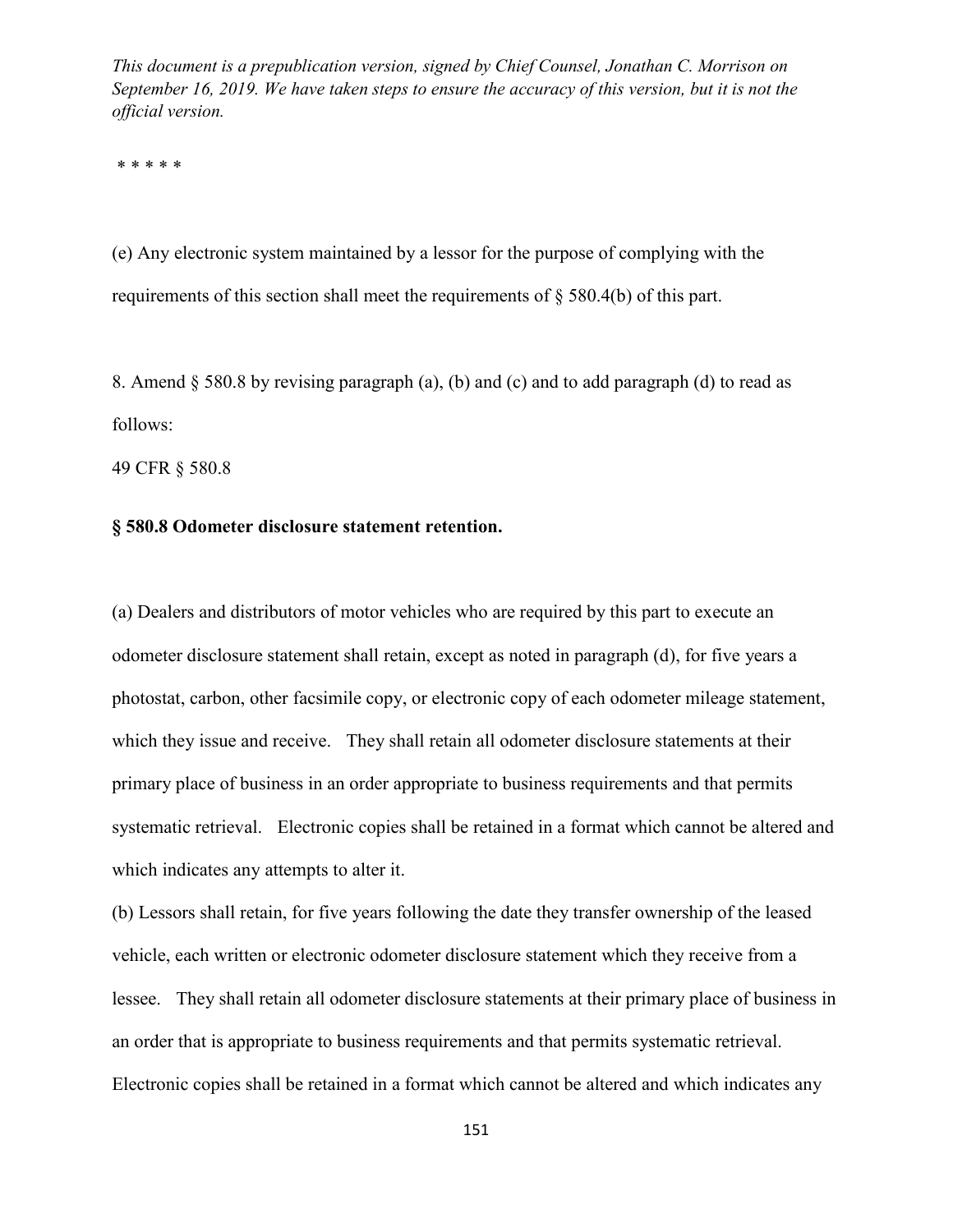#### attempts to alter it.

(c) Dealers and distributors of motor vehicles who are granted a power of attorney, except as noted in paragraph (d), by their transferor pursuant to §580.13, or by their transferee pursuant to §580.14, shall retain for five years a photostat, carbon, or other facsimile copy, or electronic copy of each power of attorney they receive. They shall retain all powers of attorney at their primary place of business in an order that is appropriate to business requirements and that permits systematic retrieval. Electronic copies shall be retained in a format which cannot be altered and which indicates any unauthorized attempts to alter it.

(d) Any odometer disclosure statement made on an electronic title or electronic power of attorney shall be retained by the jurisdiction for a minimum of five years and made available upon request to dealers, distributors, and lessors for retrieval at their principal place of business and inspection on demand by law enforcement officials. Dealers, distributors, and lessors are not required to, but may, retain a copy of an odometer disclosure statement made on an electronic title or electronic power of attorney.

9. Amend § 580.9 by revising the introductory text to read as follows:

49 CFR § 580.9

#### **§ 580.9 Odometer record retention for auction companies.**

Each auction company shall establish and retain in physical or electronic format at its primary place of business in an order appropriate to business requirements and that permits systematic retrieval, for five years following the date of sale of each motor vehicle, the following records: \* \* \*

(b) the name of the transferee;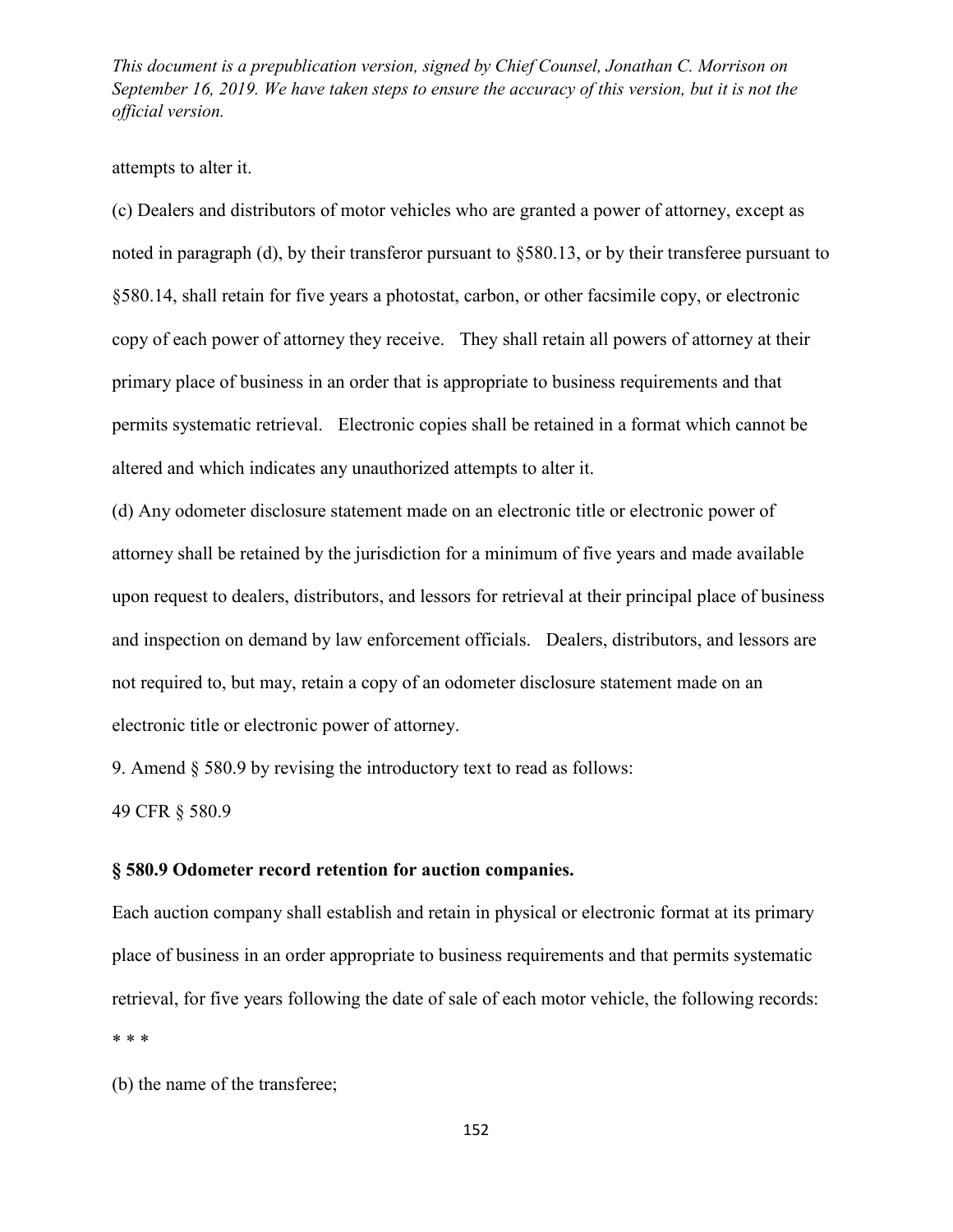\* \* \*

10. Amend  $\S$  580.10 by revising paragraph (b)(2) as follows:

49 CFR § 580.10

#### **§ 580.10 Application for assistance.**

\* \* \* \* \*

(b) \* \* \*

(2) Be submitted to the Office of Chief Counsel, National Highway Traffic Safety

Administration, 1200 New Jersey Avenue SE., W41-326, Washington, D.C. 20590;

\* \* \* \* \*

49 CFR § 580.11

11. Amend  $\S$  580.11 by revising paragraphs (a), (b)(2), (b)(3), (b)(4) and (c) to read as follows: 49 CFR § 580.11

### **§ 580.11 Petition for approval of alternate disclosure requirements.**

(a) A state may petition NHTSA for approval of disclosure requirements which differ from the disclosure requirements of § 580.5, § 580.6, § 580.7, or § 580.13(f) of this part.

 $(b)$  \* \* \*

(2) Be submitted to the Office of Chief Counsel, National Highway Traffic Safety Administration, 1200 New Jersey Avenue SE., W41-326, Washington, D.C. 20590; (3) Set forth the motor vehicle disclosure requirements in effect in the jurisdiction, including a copy of the applicable laws or regulations of the jurisdiction; and (4) Explain how the jurisdiction's motor vehicle disclosure requirements are consistent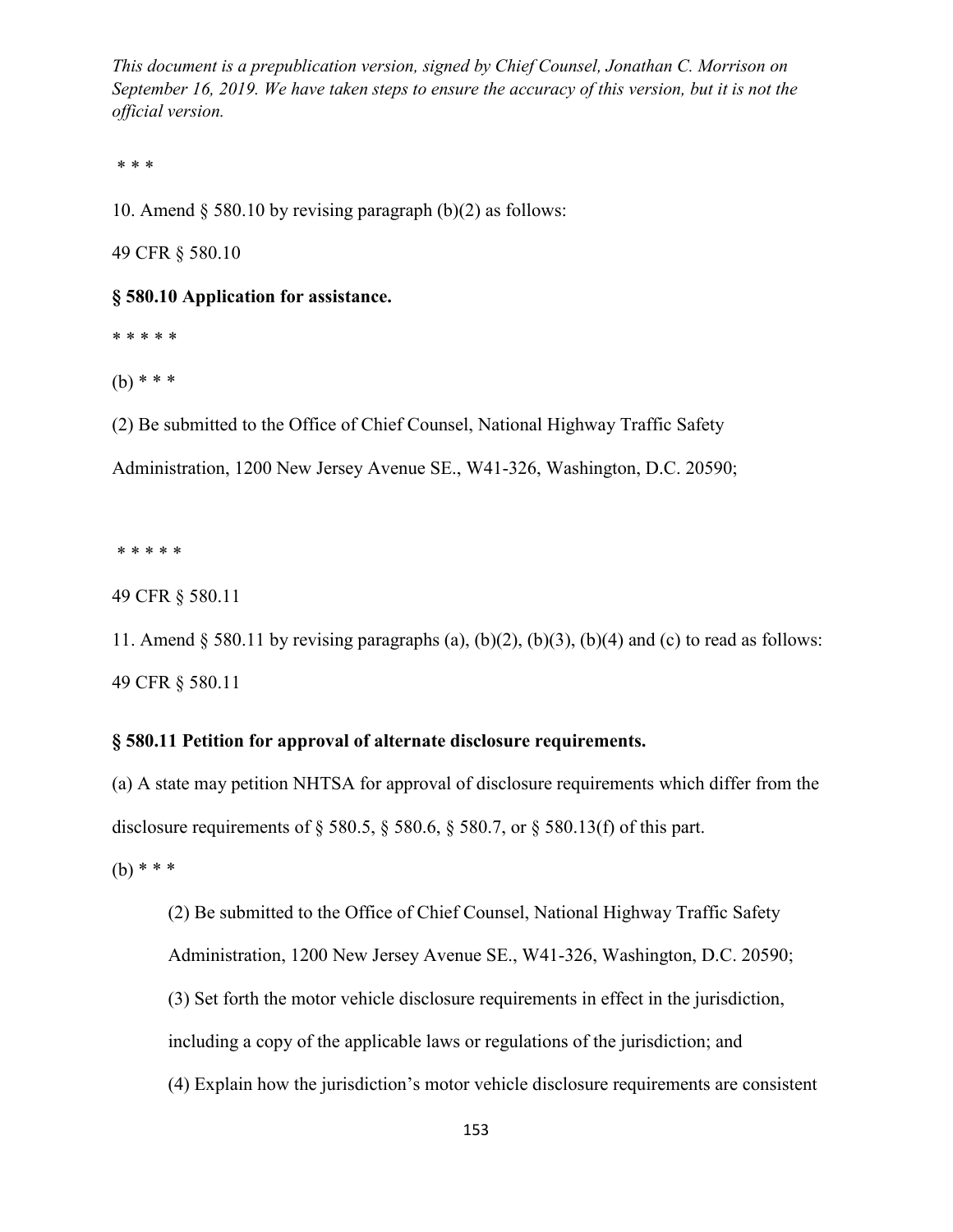with the purposes of the Motor Vehicle Information and Cost Savings Act.

\* \* \* \* \*

(c) Notice of the petition and an initial determination pending a 30-day comment period will be published in the Federal Register. Notice of final grant or denial of a petition for approval of alternate motor vehicle disclosure requirements will be published in the Federal Register. The effect of the grant of a petition is to relieve a jurisdiction from responsibility to conform the Jurisdiction disclosure requirements with § 580.5, § 580.6, § 580.7, or § 580.13(f), as applicable, for as long as the approved alternate disclosure requirements remain in effect in that jurisdiction. The effect of a denial is to require a jurisdiction to conform to the requirements of § 580.5, § 580.6, § 580.7, or § 580.13(f), as applicable, of this part until such time as NHTSA approves any alternate motor vehicle disclosure requirements.

12. Remove and reserve § 580.12.

49 CFR § 580.12

### **§ 580.12 [Removed and Reserved]**

13. Amend § 580.13 by revising paragraphs (a), (b), (c), (d), (e) and (f) and adding paragraphs (g) and (h) to read as follows:

49 CFR § 580.13

### **§ 580.13 Disclosure of odometer information by power of attorney.**

(a) If otherwise permitted by the law of the jurisdiction, the transferor may grant a power of attorney to their transferee for the purpose of mileage disclosure under one of the following conditions: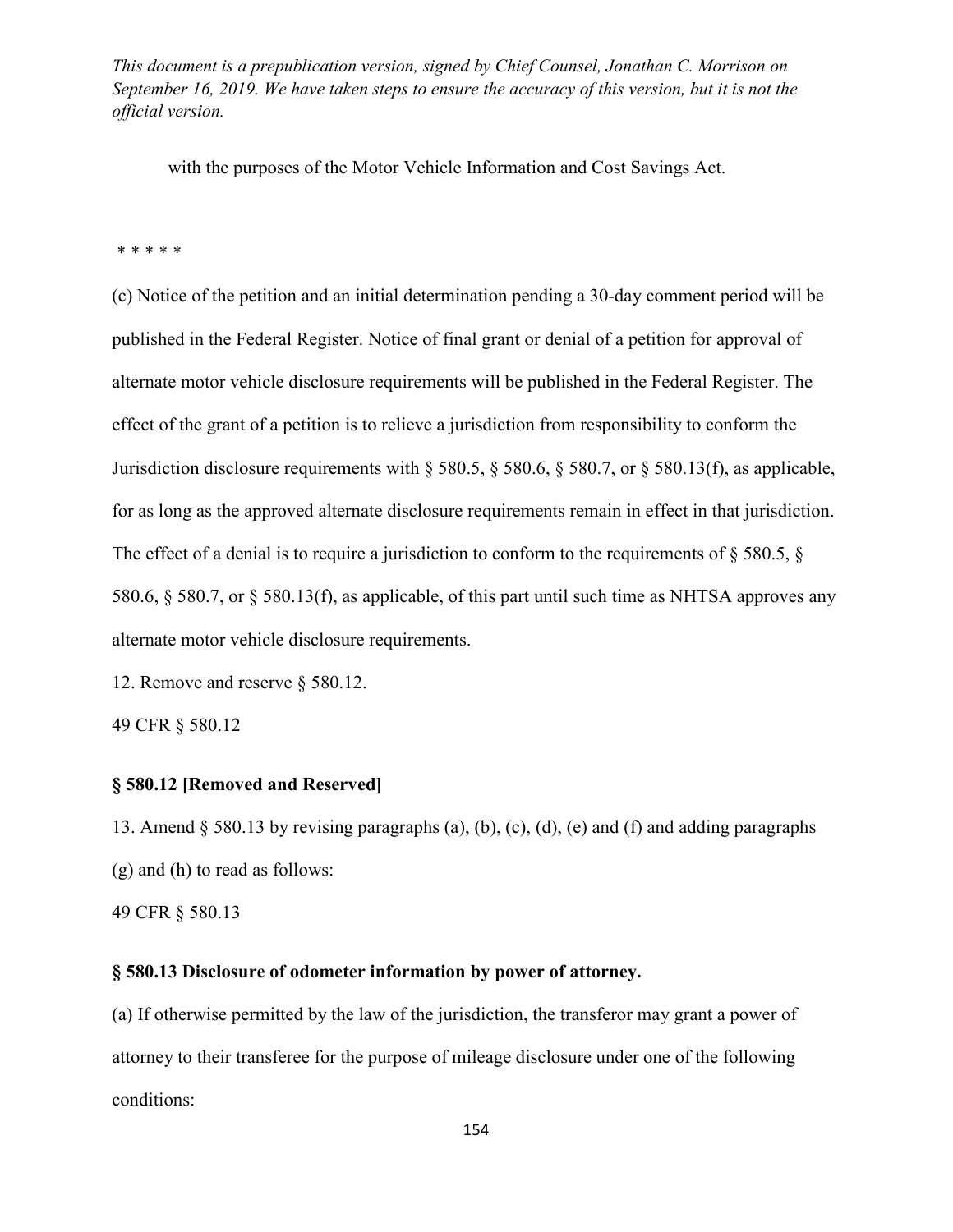- (1) the transferor's physical title is held by a lienholder; or
- (2) the transferor's physical title is lost; or
- (3) the transferor's electronic title is held or controlled by a lienholder; or
- (4) the transferor's electronic title cannot be accessed.

(b) The physical or electronic power of attorney shall contain, in part A, a space for the information required to be disclosed under paragraphs (c), (d), (e), and (f) of this section. If a state permits the use of a physical or electronic power of attorney in the situation described in § 580.14(a), the power of attorney must also contain, in part B, a space for the information required to be disclosed under § 580.14, and, in part C, a space for the certification required to be made under § 580.15.

(c) In connection with the transfer of ownership of a motor vehicle as described in paragraph (a), where the transferor elects to give their transferee a physical or electronic power of attorney for the purpose of mileage disclosure, the transferor must appoint the transferee their attorney-in-fact for the purpose of mileage disclosure and disclose the mileage on the physical or electronic power of attorney form issued by the jurisdiction in which the transfer occurs. This disclosure must be signed by the transferor, including the printed name, and contain the following information:

- (1) The odometer reading at the time of transfer (not to include tenths of miles);
- (2) The date of transfer;
- (3) The transferor's printed name and current address;
- (4) The transferee's printed name and current address; and
- (5) The identity of the vehicle, including its make, model, year, body type, and vehicle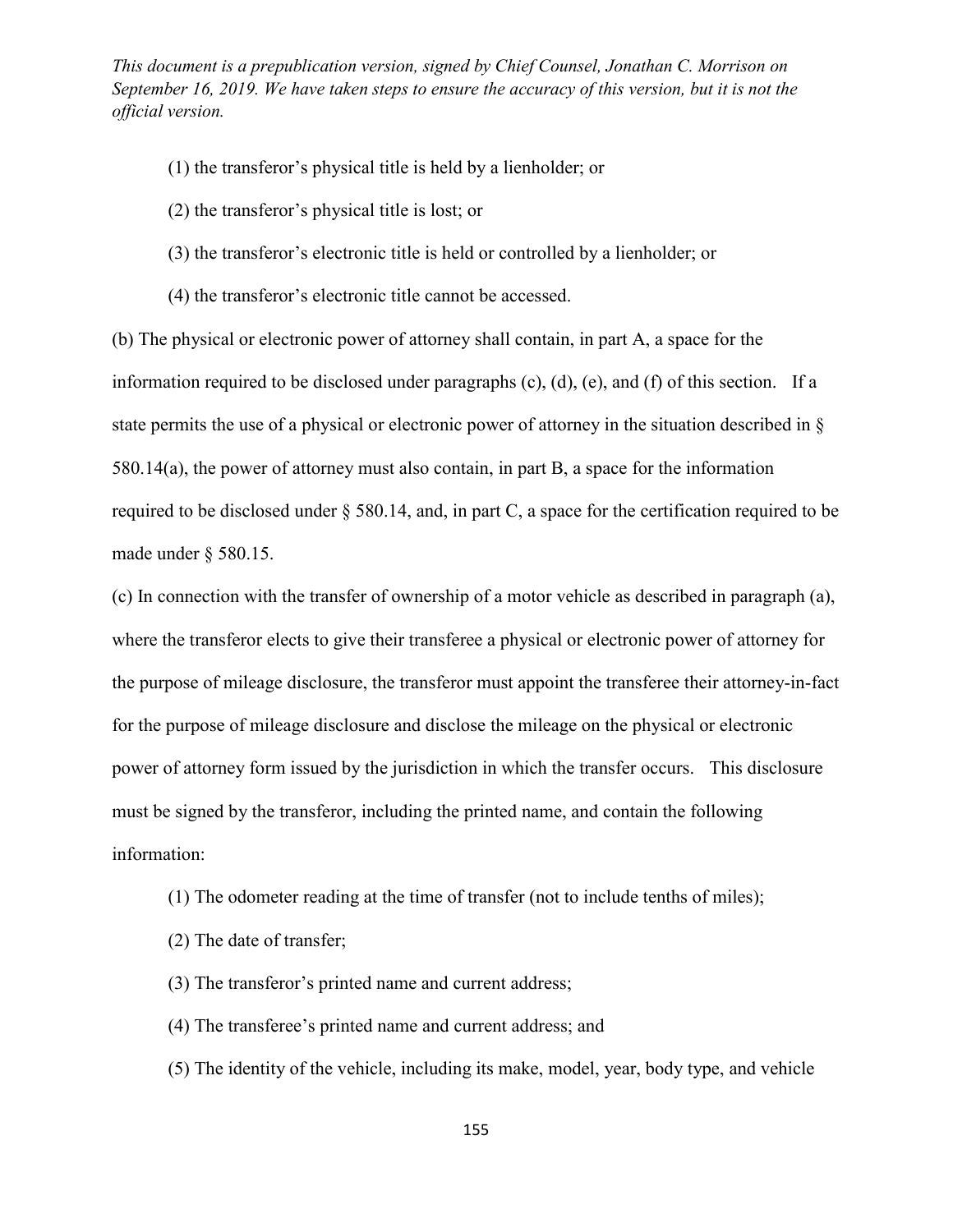identification number.

(d) In addition to the information provided under paragraph (c) of this section, the physical or electronic power of attorney form shall refer to the federal odometer law and state that providing false information or the failure of the person granted the power of attorney to submit the form to the jurisdiction may result in fines and/or imprisonment. Reference may also be made to applicable law of the jurisdiction.

(e) In addition to the information provided under paragraphs (c) and (d) of this section:

(1) The transferor shall certify that to the best of their knowledge the odometer reading reflects the actual mileage; or

(2) If the transferor knows that the odometer reading reflects mileage in excess of the designed mechanical odometer limit, they shall include a statement to that the mileage exceeds mechanical limits; or

(3) If the transferor knows the odometer reading differs from the mileage and the difference is greater than that caused by a calibration error or does not reflect a valid mileage display, they shall include a statement that the odometer reading does not reflect the actual mileage and should not be relied upon. This statement shall also include a warning notice to alert the transferee that a discrepancy exists between the odometer reading and the actual mileage.

(f) The transferee shall sign the physical or electronic power of attorney, which shall include their printed name, and make a copy of the power of attorney form available to the transferor. (g) Upon receipt of the transferor's physical or electronic title, the transferee shall complete the space for mileage disclosure on the title exactly as the mileage was disclosed by the transferor on

156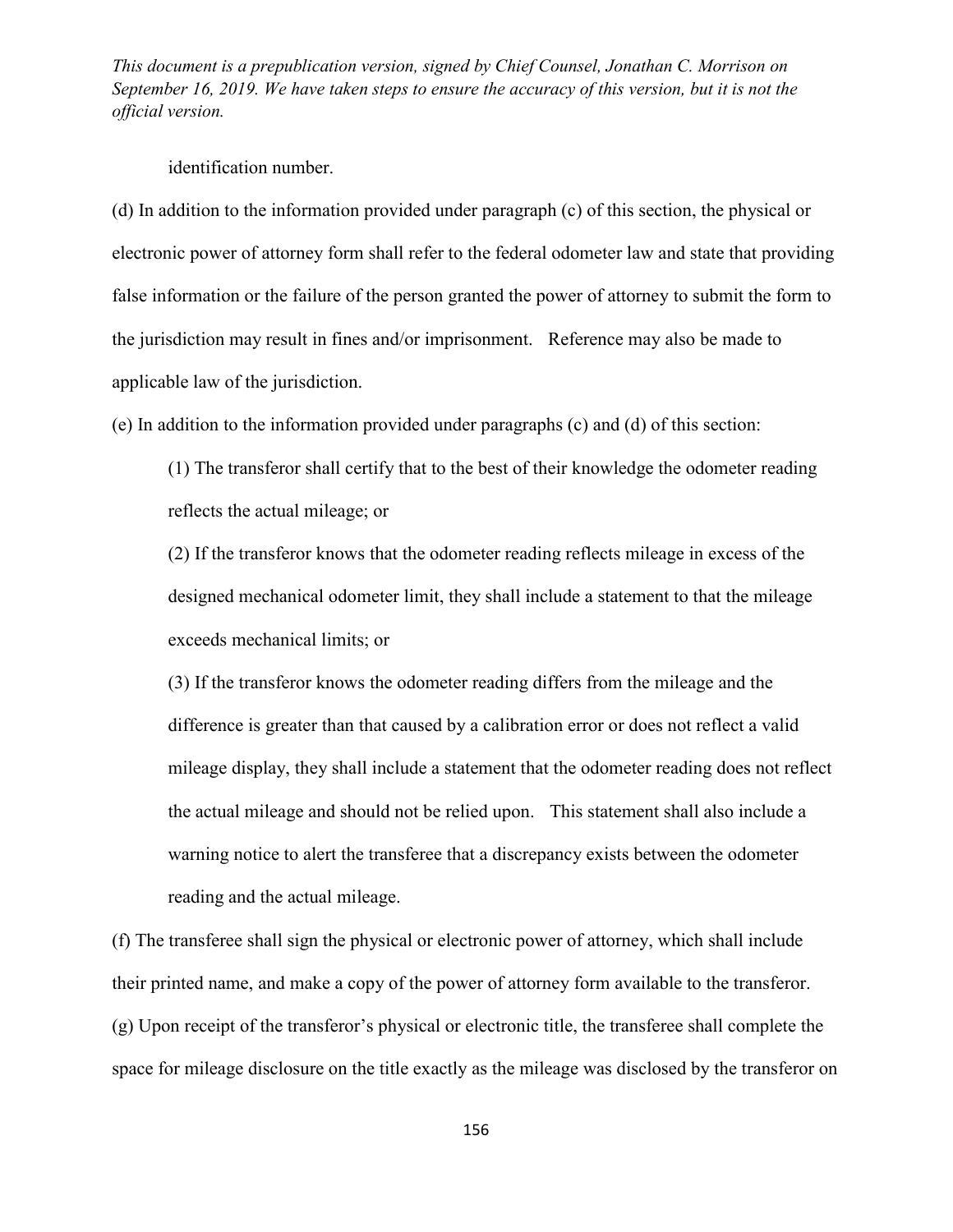the physical or electronic power of attorney. The transferee shall submit the physical or electronic power of attorney to the jurisdiction that issued it with the actual physical or electronic title when the transferee submits a new title application. The jurisdiction shall retain the physical or electronic power of attorney form and physical or electronic title for a minimum of three years or a period equal to the state titling record retention period, whichever is shorter. If the mileage disclosed on the physical or electronic power of attorney is lower than the mileage appearing on the physical or electronic title, the power of attorney is void and the transferee shall not complete the mileage disclosure on the title unless

(1) the transferor has included a statement that the mileage exceeds mechanical limits; or

(2) the transferor has included a statement that the odometer reading does not reflect the actual mileage.

(h) A jurisdiction may permit submission of a physical power of attorney in an electronic format such as by scanning or imaging.

14. Amend  $\S$  580.14 by revising paragraphs (a), (b), (c), (d), (e) and (f) to read as follows

## **§580.14 Power of attorney to review title documents and acknowledge disclosure.**

(a) In circumstances where part A of a physical power of attorney form has been used pursuant to § 580.13 of this part, and if otherwise permitted by the law of the jurisdiction, a transferee may grant power of attorney to their transferor to review the physical or electronic title and any physical reassignment documents, if applicable, for mileage discrepancies, and if no discrepancies are found, to acknowledge disclosure on the physical or electronic title. The power of attorney shall be on part B of the physical or electronic power of attorney referred to in § 580.13(a), which shall contain a space for the information required to be disclosed under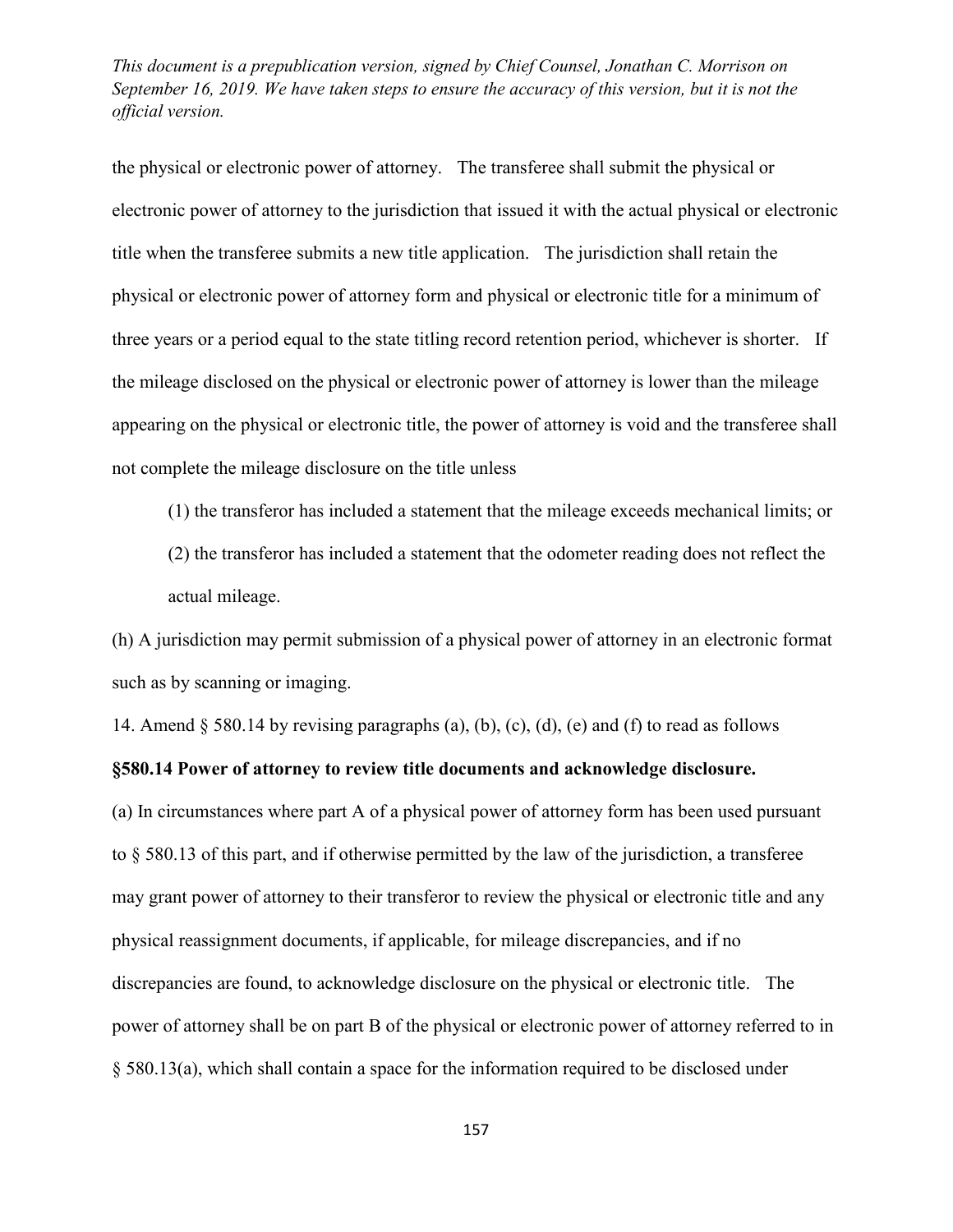paragraphs (b), (c), and (d) of this section and, in part C, a space for the certification required to be made under § 580.15.

(b) Part B of the physical or electronic power of attorney must include a mileage disclosure from the transferor to the transferee and must be signed by the transferor, including the printed name, and contain the following information:

- (1) The odometer reading at the time of transfer (not to include tenths of miles);
- (2) The date of transfer;
- (3) The transferor's printed name and current address;
- (4) The transferee's printed name and current address; and
- (5) The identity of the vehicle, including its make, model, year, body type, and vehicle identification number.

(c) In addition to the information provided under paragraph (b) of this section, the power of attorney form shall refer to the federal odometer law and state that providing false information or the failure of the person granted the power of attorney to submit the form to the State may result in fines and/or imprisonment. Reference may also be made to applicable law of the jurisdiction. (d) In addition to the information provided under paragraphs (b) and (c) of this section:

(1) The transferor shall certify that to the best of their knowledge the odometer reading reflects the actual mileage; or

(2) If the transferor knows that the odometer reading reflects mileage in excess of the designed mechanical odometer limit, they shall include a statement to that the mileage exceeds mechanical limits; or

(3) If the transferor knows that the odometer reading differs from the mileage and the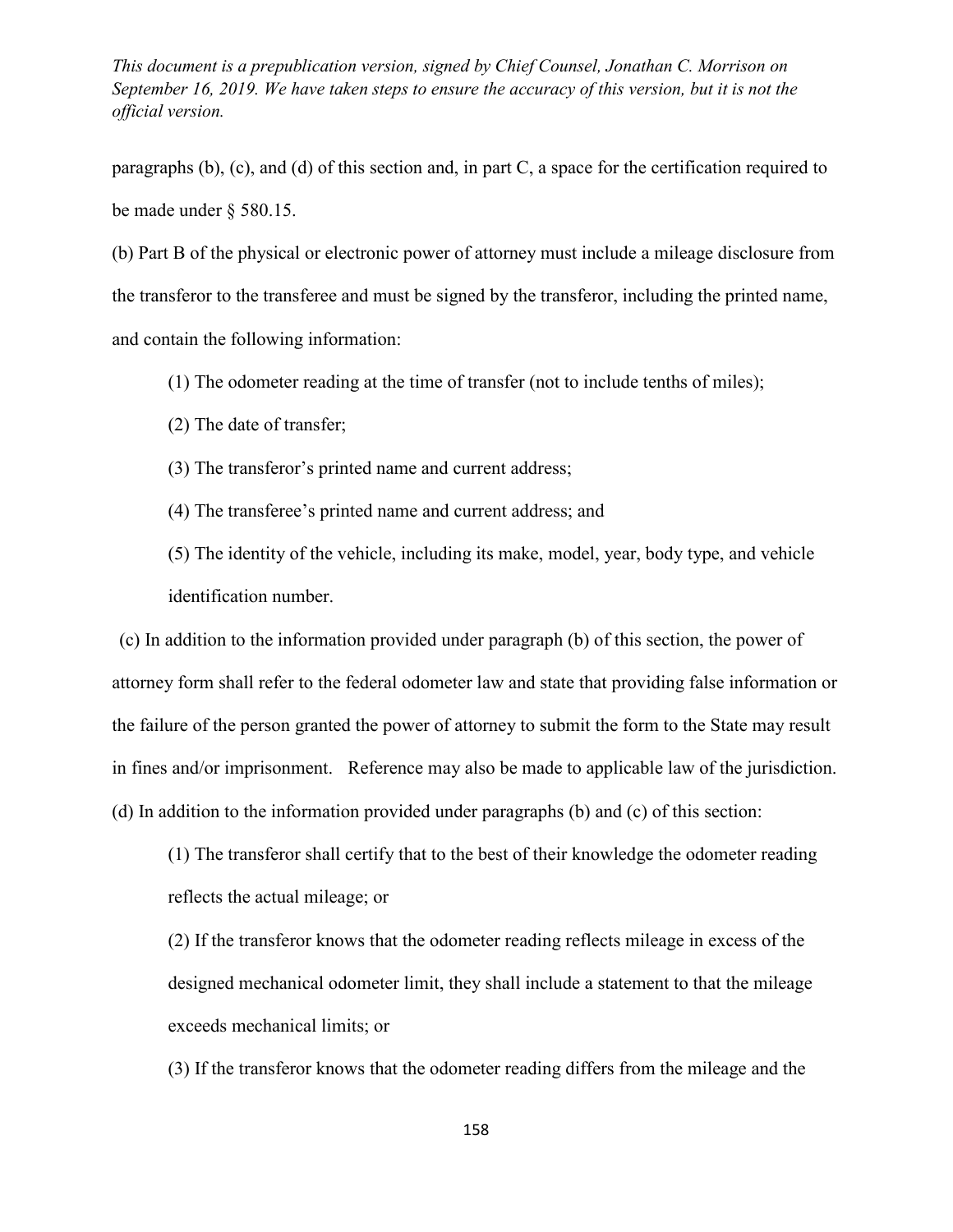difference is greater than that caused by a calibration error or does not reflect a valid mileage display, they shall include a statement that the odometer reading does not reflect the actual mileage and should not be relied upon. This statement shall also include a warning notice to alert the transferee that a discrepancy exists between the odometer reading and the actual mileage.

(e) The transferee shall sign the physical or electronic power of attorney form, which shall include their printed name.

(f) The transferor shall give a copy of the physical power of attorney form to their transferee.

15. Amend § 580.15 by revising paragraphs (a) and (b) and adding paragraph (c) to read as follows:

49 CFR § 580.15

# **§580.15 Certification by person exercising powers of attorney.**

(a) A person who exercises a power of attorney under both §§ 580.13 and 580.14 must complete a certification that they disclosed the mileage on the physical or electronic title as it was provided to them on the physical or electronic power of attorney form, and that upon examination of the physical or electronic title and any applicable physical reassignment documents, the mileage disclosure made on the physical or electronic title pursuant to the physical or electronic power of attorney is greater than that previously stated on the physical or electronic title and applicable physical reassignment documents unless

(i) the transferor has included a statement that the mileage exceeds mechanical limits; or

(ii) the transferor has included a statement that the odometer reading does not reflect the actual mileage.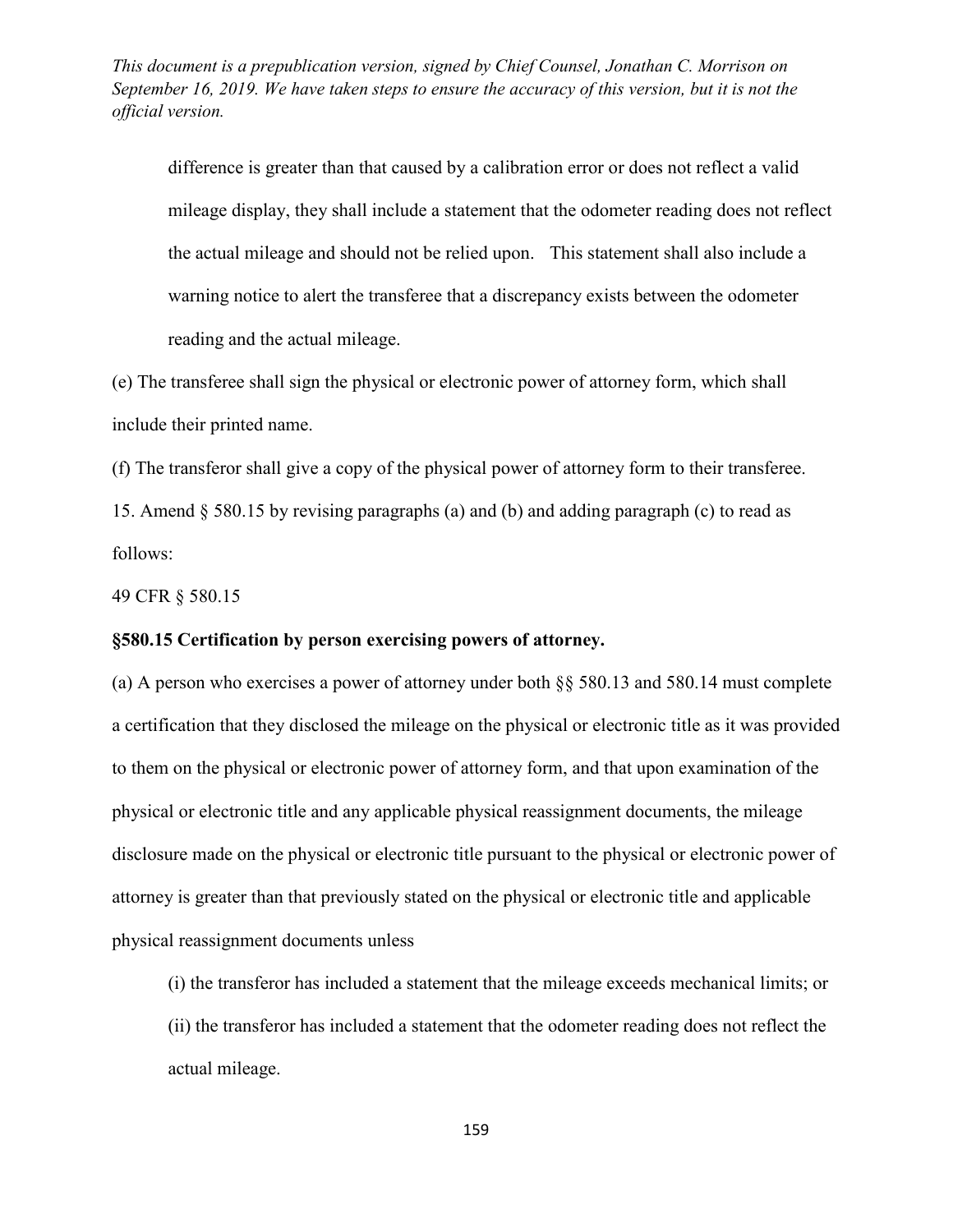(b) This certification shall be under part C of the same form as the powers of attorney executed under §§ 580.13 and 580.14 and shall include:

(1) The signature and printed name of the person exercising the power of attorney;

- (2) The printed address of the person exercising the power of attorney; and
- (3) The date of the certification.

(c) If the mileage reflected by the transferor on the power of attorney is less than that previously stated on the title and any reassignment documents, the power of attorney shall be void unless

(1) the transferor has included a statement that the mileage exceeds mechanical limits; or

(2) the transferor has included a statement that the odometer reading does not reflect the actual mileage.

16. Amend § 580.16 by revising paragraphs (a) and (b) to read as follows

49 CFR § 580.16

### **580.16 Availability of prior title and power of attorney documents to transferee.**

(a) In circumstances in which a power of attorney has been used pursuant to §580.13 of this part, if a subsequent transferee elects to return to their transferor to sign the disclosure on the physical or electronic title and does not give their transferor a power of attorney pursuant to §580.14, the transferor shall, upon the subsequent transferee's request, show that transferee a copy of the physical or electronic power of attorney that he they received from their transferor. (b) Upon request of a transferee, a transferor who was granted a power of attorney by their transferor and who holds the title to the vehicle in their own name, must show to the transferee the copy of the previous owner's title and the physical or electronic power of attorney form. 17. Amend § 580.17 by revising paragraphs (a)(3) and (a)(4) and adding paragraph (a)(5) to read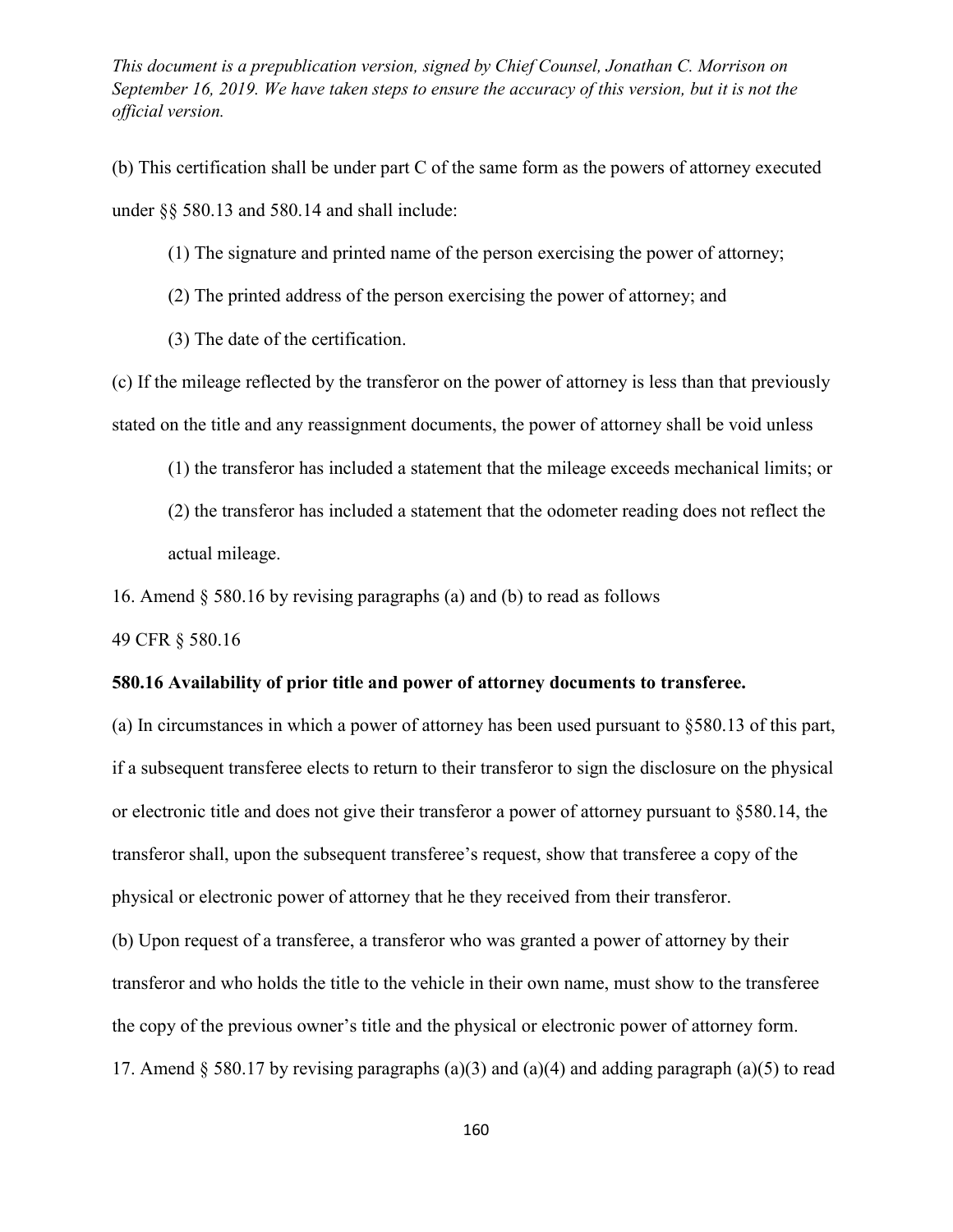as follows

# **§580.17 Exemptions.**

\* \* \*

(3) A vehicle manufactured in or before the 2009 model year that is transferred at least 10 years after January 1 of the calendar year corresponding to its designated model year;

Example to paragraph (a)(3): For vehicle transfers occurring during calendar year 2019,

model year 2009 or older vehicles are exempt.

(4) A vehicle manufactured in or after the 2010 model year that is transferred at least 20

years after January 1 of the calendar year corresponding to its designated model year; or

Example to paragraph (a)(4): For vehicle transfers occurring during calendar year 2030,

model year 2010 or older vehicles are exempt.

(5) A vehicle sold directly by the manufacturer to any agency of the United States in conformity with contractual specifications.

\* \* \* \* \*